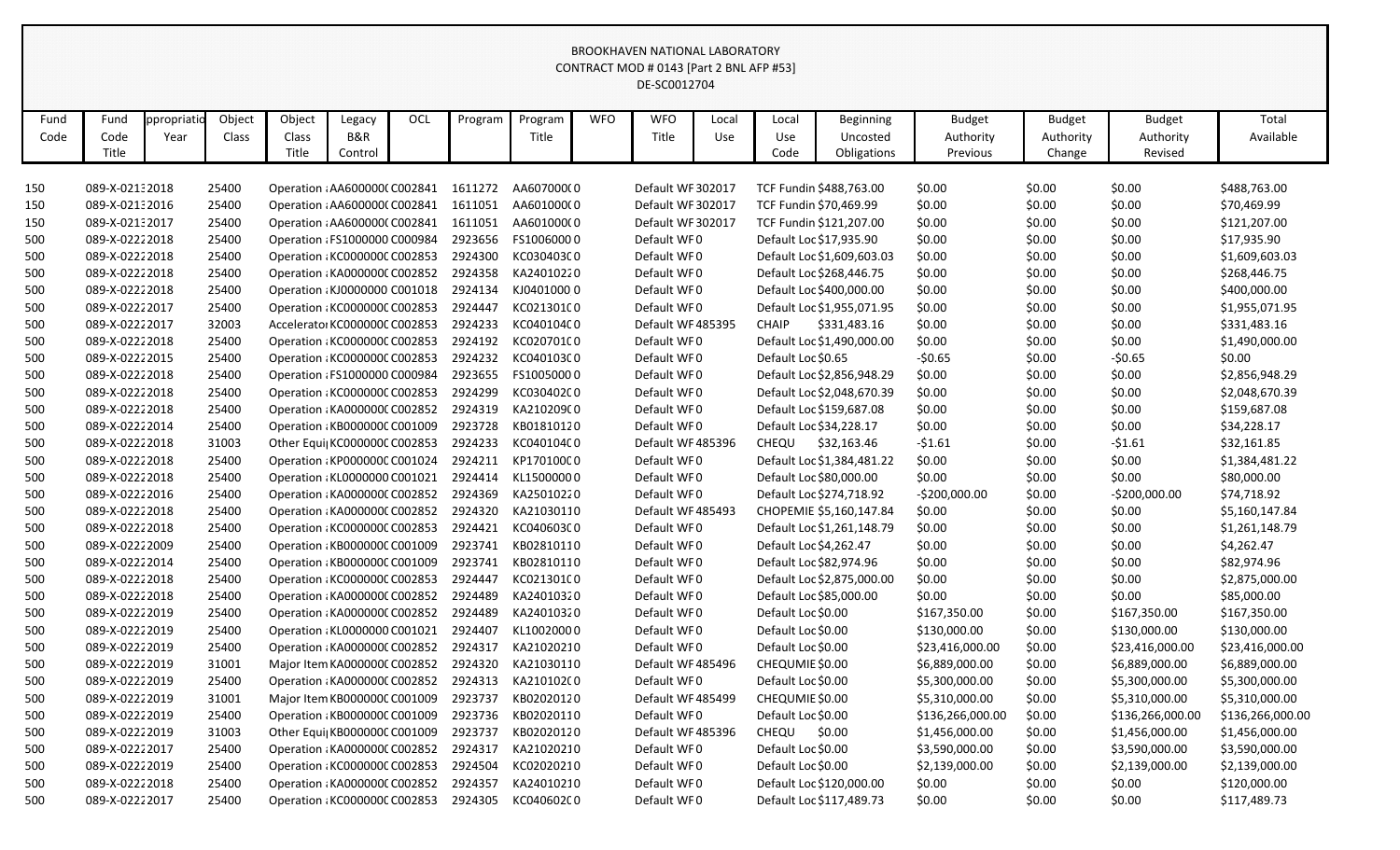|                                                                                                                                          | CONTRACT MOD # 0143 [Part 2 BNL AFP #53]<br>DE-SC0012704<br>Object<br>Object<br><b>OCL</b><br><b>WFO</b><br><b>WFO</b><br>Total<br>Fund<br>ppropriati<br>Legacy<br>Program<br>Program<br><b>Budget</b><br><b>Budget</b><br><b>Budget</b><br>Local<br>Local<br><b>Beginning</b><br>B&R<br>Title<br>Code<br>Class<br>Class<br>Title<br>Use<br>Authority<br>Available<br>Year<br>Use<br>Uncosted<br>Authority<br>Authority<br>Title<br>Title<br>Code<br>Obligations<br>Revised<br>Control<br>Previous<br>Change<br>\$0.00<br>089-X-02222018<br>Operation : KB000000C C001009<br>2923749<br>KB03010420<br>Default WF0<br>\$0.00<br>\$0.00<br>\$1,456,174.09<br>25400<br>Default Loc \$1,456,174.09<br>25400<br>KA25010320<br>Default WF0<br>\$0.00<br>089-X-02222018<br>Operation : KA0000000 C002852<br>2924371<br>Default Loc \$1,007,519.74<br>\$0.00<br>\$0.00<br>\$1,007,519.74<br>2923721<br>KB01010220<br>Default WF0<br>Default Loc \$686,859.70<br>\$0.00<br>\$0.00<br>\$686,859.70<br>089-X-02222018<br>25400<br>Operation : KB000000C C001009<br>\$0.00<br>KA26020200<br>25400<br>2924496<br>Default WF0<br>\$0.00<br>\$0.00<br>\$0.00<br>\$386,964.47<br>089-X-02222018<br>Operation : KA0000000 C002852<br>Default Loc \$386,964.47<br>089-X-02222018<br>25400<br>2924305<br>KC040602C0<br>Default WF0<br>Default Loc \$800,000.00<br>\$0.00<br>\$0.00<br>\$0.00<br>\$800,000.00<br>Operation: KC000000C C002853<br>2924366<br>KA25010120<br>Default Loc \$20,000.00<br>\$0.00<br>\$0.00<br>089-X-02222018<br>25400<br>Operation : KA0000000 C002852<br>Default WF0<br>\$0.00<br>\$20,000.00<br>25400<br>2923774<br>KC020202C0<br>Default Loc \$23,536.89<br>\$0.00<br>\$0.00<br>\$0.00<br>\$23,536.89<br>089-X-02222017<br>Operation : KC000000C C002853<br>Default WF0<br>2924368<br>KA25010210<br>Default WF0<br>Default Loc \$38,519.35<br>\$0.00<br>\$0.00<br>\$38,519.35<br>089-X-02222018<br>25400<br>Operation : KA0000000 C002852<br>\$0.00<br>25400<br>2924382<br>KA260201(0<br>Default WF0<br>Default Loc \$2,088.07<br>\$0.00<br>\$0.00<br>\$0.00<br>\$2,088.07<br>089-X-02222017<br>Operation : KA0000000 C002852<br>31003<br>2923737<br>KB02020120<br>\$0.00<br>\$0.00<br>\$152,638.30<br>089-X-02222017<br>Other Equi KB000000C C001009<br>Default WF 485396<br>CHEQU<br>\$152,638.30<br>\$0.00<br>32003<br>2924233<br>KC040104C0<br><b>CHAIP</b><br>\$0.00<br>089-X-02222018<br>Default WF 485395<br>\$3,300,000.00<br>\$0.00<br>\$0.00<br>\$3,300,000.00<br>Accelerator KC000000C C002853<br>25400<br>2924200<br>KP16010100<br>Default Loc \$2,061,441.13<br>\$0.00<br>\$0.00<br>\$0.00<br>089-X-02222017<br>Operation : KP000000C C001024<br>Default WF0<br>\$2,061,441.13<br>KJ04020000<br>2924135<br>Default Loc \$1,922.92<br>\$0.00<br>089-X-02222016<br>25400<br>Operation : KJ0000000 C001018<br>Default WF0<br>$-51,922.92$<br>\$0.00<br>-\$1,922.92<br>2923736<br>KB02020110<br>32003<br>Default WF 485395<br><b>CHAIP</b><br>\$2,440,000.00<br>\$0.00<br>\$0.00<br>\$0.00<br>089-X-02222018<br>Accelerator KB000000C C001009<br>\$2,440,000.00<br>089-X-02222018<br>25400<br>2923769<br>KC020101C0<br>Default WF0<br>Default Loc \$1,768,712.78<br>\$0.00<br>Operation : KC000000C C002853<br>\$0.00<br>\$0.00<br>\$1,768,712.78<br>2924328<br>KA220201C0<br>\$0.00<br>089-X-02222018<br>25400<br>Operation : KA0000000 C002852<br>Default WF0<br>Default Loc \$629,218.57<br>\$0.00<br>\$0.00<br>\$629,218.57<br>089-X-02222019<br>25400<br>2924203<br>KP16010400<br>Default WF0<br>Default Loc \$0.00<br>\$0.00<br>Operation : KP000000C C001024<br>\$330,000.00<br>\$330,000.00<br>\$330,000.00<br>FS10020000<br>2923653<br>Default Loc \$0.00<br>\$839,000.00<br>\$839,000.00<br>\$839,000.00<br>089-X-02222019<br>25400<br>Operation : FS1000000 C000984<br>Default WF0<br>\$0.00<br>2924357<br>25400<br>KA24010210<br>Default WF0<br>Default Loc \$0.00<br>\$190,000.00<br>\$0.00<br>\$190,000.00<br>\$190,000.00<br>089-X-02222019<br>Operation : KA0000000 C002852<br>2924242<br>KC040302C0<br>Default WF0<br>Default Loc \$0.00<br>089-X-02222019<br>25400<br>Operation : KC000000C C002853<br>\$20,331,000.00<br>\$0.00<br>\$20,331,000.00<br>\$20,331,000.00<br>2924460<br>KC030105C0<br>089-X-02222018<br>25400<br>Operation : KC000000C C002853<br>Default WF0<br>Default Loc \$43,125.76<br>\$0.00<br>\$0.00<br>\$0.00<br>\$43,125.76<br>31003<br>2923655<br>FS10050000<br>CHEQU<br>\$508,268.60<br>\$0.00<br>\$0.00<br>089-X-02222016<br>Other Equi FS1000000 C000984<br>Default WF 485396<br>$-5508,268.60$<br>$-5508,268.60$<br>2924314<br>KA21010300<br>Default WF0<br>089-X-02222018<br>25400<br>Operation : KA0000000 C002852<br>Default Loc \$369,578.86<br>\$0.00<br>\$0.00<br>\$0.00<br>\$369,578.86<br>25400<br>2924204<br>KP16010500<br>Default WF0<br>\$0.00<br>\$0.00<br>089-X-02222018<br>Operation : KP000000C C001024<br>Default Loc \$405,645.66<br>\$0.00<br>\$405,645.66<br>25400<br>2924407<br>\$0.00<br>089-X-02222018<br>Operation : KL0000000 C001021<br>KL10020000<br>Default WF0<br>Default Loc \$105,987.27<br>\$0.00<br>\$0.00<br>\$105,987.27<br>KC020302C0<br>089-X-02222011<br>31003<br>Other Equi KC000000C C002853<br>3023325<br>Default WF 485396<br>CHEQU<br>\$2,515.98<br>$-52,515.98$<br>\$0.00<br>$-52,515.98$<br>\$0.00<br>2924476<br>KJ04030100<br>Default Loc \$364,107.69<br>\$0.00<br>\$0.00<br>\$0.00<br>\$364,107.69<br>089-X-02222017<br>25400<br>Operation : KJ0000000 C001018<br>Default WF0<br>\$0.00<br>089-X-02222018<br>Operation : FS1000000 C000984<br>2923654<br>FS10040000<br>Default WF0<br>Default Loc \$215,192.50<br>\$0.00<br>\$0.00<br>\$215,192.50<br>25400<br>2923733<br>KB02010210<br>Default Loc \$2,137,071.38<br>\$0.00<br>089-X-02222018<br>25400<br>Operation : KB000000C C001009<br>Default WF0<br>\$0.00<br>\$0.00<br>\$2,137,071.38<br>KP17030200<br>Default WF0<br>\$0.00<br>\$0.00<br>\$0.00<br>\$326,000.00<br>089-X-02222018<br>25400<br>Operation : KP000000C C001024<br>2924216<br>Default Loc \$326,000.00 |  |       |                               |  |  |         |            |  |                   |                    |                    |                |                  |                |                  |                  |
|------------------------------------------------------------------------------------------------------------------------------------------|---------------------------------------------------------------------------------------------------------------------------------------------------------------------------------------------------------------------------------------------------------------------------------------------------------------------------------------------------------------------------------------------------------------------------------------------------------------------------------------------------------------------------------------------------------------------------------------------------------------------------------------------------------------------------------------------------------------------------------------------------------------------------------------------------------------------------------------------------------------------------------------------------------------------------------------------------------------------------------------------------------------------------------------------------------------------------------------------------------------------------------------------------------------------------------------------------------------------------------------------------------------------------------------------------------------------------------------------------------------------------------------------------------------------------------------------------------------------------------------------------------------------------------------------------------------------------------------------------------------------------------------------------------------------------------------------------------------------------------------------------------------------------------------------------------------------------------------------------------------------------------------------------------------------------------------------------------------------------------------------------------------------------------------------------------------------------------------------------------------------------------------------------------------------------------------------------------------------------------------------------------------------------------------------------------------------------------------------------------------------------------------------------------------------------------------------------------------------------------------------------------------------------------------------------------------------------------------------------------------------------------------------------------------------------------------------------------------------------------------------------------------------------------------------------------------------------------------------------------------------------------------------------------------------------------------------------------------------------------------------------------------------------------------------------------------------------------------------------------------------------------------------------------------------------------------------------------------------------------------------------------------------------------------------------------------------------------------------------------------------------------------------------------------------------------------------------------------------------------------------------------------------------------------------------------------------------------------------------------------------------------------------------------------------------------------------------------------------------------------------------------------------------------------------------------------------------------------------------------------------------------------------------------------------------------------------------------------------------------------------------------------------------------------------------------------------------------------------------------------------------------------------------------------------------------------------------------------------------------------------------------------------------------------------------------------------------------------------------------------------------------------------------------------------------------------------------------------------------------------------------------------------------------------------------------------------------------------------------------------------------------------------------------------------------------------------------------------------------------------------------------------------------------------------------------------------------------------------------------------------------------------------------------------------------------------------------------------------------------------------------------------------------------------------------------------------------------------------------------------------------------------------------------------------------------------------------------------------------------------------------------------------------------------------------------------------------------------------------------------------------------------------------------------------------------------------------------------------------------------------------------------------------------------------------------------------------------------------------------------------------------------------------------------------------------------------------------------------------------------------------------------------------------------------------------------------------------------------------------------------------------------------------------------------------------------------------------------------------------------------------------------------------------------------|--|-------|-------------------------------|--|--|---------|------------|--|-------------------|--------------------|--------------------|----------------|------------------|----------------|------------------|------------------|
|                                                                                                                                          |                                                                                                                                                                                                                                                                                                                                                                                                                                                                                                                                                                                                                                                                                                                                                                                                                                                                                                                                                                                                                                                                                                                                                                                                                                                                                                                                                                                                                                                                                                                                                                                                                                                                                                                                                                                                                                                                                                                                                                                                                                                                                                                                                                                                                                                                                                                                                                                                                                                                                                                                                                                                                                                                                                                                                                                                                                                                                                                                                                                                                                                                                                                                                                                                                                                                                                                                                                                                                                                                                                                                                                                                                                                                                                                                                                                                                                                                                                                                                                                                                                                                                                                                                                                                                                                                                                                                                                                                                                                                                                                                                                                                                                                                                                                                                                                                                                                                                                                                                                                                                                                                                                                                                                                                                                                                                                                                                                                                                                                                                                                                                                                                                                                                                                                                                                                                                                                                                                                                                                                                                                             |  |       |                               |  |  |         |            |  |                   |                    |                    |                |                  |                |                  |                  |
| Fund                                                                                                                                     |                                                                                                                                                                                                                                                                                                                                                                                                                                                                                                                                                                                                                                                                                                                                                                                                                                                                                                                                                                                                                                                                                                                                                                                                                                                                                                                                                                                                                                                                                                                                                                                                                                                                                                                                                                                                                                                                                                                                                                                                                                                                                                                                                                                                                                                                                                                                                                                                                                                                                                                                                                                                                                                                                                                                                                                                                                                                                                                                                                                                                                                                                                                                                                                                                                                                                                                                                                                                                                                                                                                                                                                                                                                                                                                                                                                                                                                                                                                                                                                                                                                                                                                                                                                                                                                                                                                                                                                                                                                                                                                                                                                                                                                                                                                                                                                                                                                                                                                                                                                                                                                                                                                                                                                                                                                                                                                                                                                                                                                                                                                                                                                                                                                                                                                                                                                                                                                                                                                                                                                                                                             |  |       |                               |  |  |         |            |  |                   |                    |                    |                |                  |                |                  |                  |
| Code                                                                                                                                     |                                                                                                                                                                                                                                                                                                                                                                                                                                                                                                                                                                                                                                                                                                                                                                                                                                                                                                                                                                                                                                                                                                                                                                                                                                                                                                                                                                                                                                                                                                                                                                                                                                                                                                                                                                                                                                                                                                                                                                                                                                                                                                                                                                                                                                                                                                                                                                                                                                                                                                                                                                                                                                                                                                                                                                                                                                                                                                                                                                                                                                                                                                                                                                                                                                                                                                                                                                                                                                                                                                                                                                                                                                                                                                                                                                                                                                                                                                                                                                                                                                                                                                                                                                                                                                                                                                                                                                                                                                                                                                                                                                                                                                                                                                                                                                                                                                                                                                                                                                                                                                                                                                                                                                                                                                                                                                                                                                                                                                                                                                                                                                                                                                                                                                                                                                                                                                                                                                                                                                                                                                             |  |       |                               |  |  |         |            |  |                   |                    |                    |                |                  |                |                  |                  |
|                                                                                                                                          |                                                                                                                                                                                                                                                                                                                                                                                                                                                                                                                                                                                                                                                                                                                                                                                                                                                                                                                                                                                                                                                                                                                                                                                                                                                                                                                                                                                                                                                                                                                                                                                                                                                                                                                                                                                                                                                                                                                                                                                                                                                                                                                                                                                                                                                                                                                                                                                                                                                                                                                                                                                                                                                                                                                                                                                                                                                                                                                                                                                                                                                                                                                                                                                                                                                                                                                                                                                                                                                                                                                                                                                                                                                                                                                                                                                                                                                                                                                                                                                                                                                                                                                                                                                                                                                                                                                                                                                                                                                                                                                                                                                                                                                                                                                                                                                                                                                                                                                                                                                                                                                                                                                                                                                                                                                                                                                                                                                                                                                                                                                                                                                                                                                                                                                                                                                                                                                                                                                                                                                                                                             |  |       |                               |  |  |         |            |  |                   |                    |                    |                |                  |                |                  |                  |
| 500                                                                                                                                      |                                                                                                                                                                                                                                                                                                                                                                                                                                                                                                                                                                                                                                                                                                                                                                                                                                                                                                                                                                                                                                                                                                                                                                                                                                                                                                                                                                                                                                                                                                                                                                                                                                                                                                                                                                                                                                                                                                                                                                                                                                                                                                                                                                                                                                                                                                                                                                                                                                                                                                                                                                                                                                                                                                                                                                                                                                                                                                                                                                                                                                                                                                                                                                                                                                                                                                                                                                                                                                                                                                                                                                                                                                                                                                                                                                                                                                                                                                                                                                                                                                                                                                                                                                                                                                                                                                                                                                                                                                                                                                                                                                                                                                                                                                                                                                                                                                                                                                                                                                                                                                                                                                                                                                                                                                                                                                                                                                                                                                                                                                                                                                                                                                                                                                                                                                                                                                                                                                                                                                                                                                             |  |       |                               |  |  |         |            |  |                   |                    |                    |                |                  |                |                  |                  |
| 500                                                                                                                                      |                                                                                                                                                                                                                                                                                                                                                                                                                                                                                                                                                                                                                                                                                                                                                                                                                                                                                                                                                                                                                                                                                                                                                                                                                                                                                                                                                                                                                                                                                                                                                                                                                                                                                                                                                                                                                                                                                                                                                                                                                                                                                                                                                                                                                                                                                                                                                                                                                                                                                                                                                                                                                                                                                                                                                                                                                                                                                                                                                                                                                                                                                                                                                                                                                                                                                                                                                                                                                                                                                                                                                                                                                                                                                                                                                                                                                                                                                                                                                                                                                                                                                                                                                                                                                                                                                                                                                                                                                                                                                                                                                                                                                                                                                                                                                                                                                                                                                                                                                                                                                                                                                                                                                                                                                                                                                                                                                                                                                                                                                                                                                                                                                                                                                                                                                                                                                                                                                                                                                                                                                                             |  |       |                               |  |  |         |            |  |                   |                    |                    |                |                  |                |                  |                  |
| 500                                                                                                                                      |                                                                                                                                                                                                                                                                                                                                                                                                                                                                                                                                                                                                                                                                                                                                                                                                                                                                                                                                                                                                                                                                                                                                                                                                                                                                                                                                                                                                                                                                                                                                                                                                                                                                                                                                                                                                                                                                                                                                                                                                                                                                                                                                                                                                                                                                                                                                                                                                                                                                                                                                                                                                                                                                                                                                                                                                                                                                                                                                                                                                                                                                                                                                                                                                                                                                                                                                                                                                                                                                                                                                                                                                                                                                                                                                                                                                                                                                                                                                                                                                                                                                                                                                                                                                                                                                                                                                                                                                                                                                                                                                                                                                                                                                                                                                                                                                                                                                                                                                                                                                                                                                                                                                                                                                                                                                                                                                                                                                                                                                                                                                                                                                                                                                                                                                                                                                                                                                                                                                                                                                                                             |  |       |                               |  |  |         |            |  |                   |                    |                    |                |                  |                |                  |                  |
| 500                                                                                                                                      |                                                                                                                                                                                                                                                                                                                                                                                                                                                                                                                                                                                                                                                                                                                                                                                                                                                                                                                                                                                                                                                                                                                                                                                                                                                                                                                                                                                                                                                                                                                                                                                                                                                                                                                                                                                                                                                                                                                                                                                                                                                                                                                                                                                                                                                                                                                                                                                                                                                                                                                                                                                                                                                                                                                                                                                                                                                                                                                                                                                                                                                                                                                                                                                                                                                                                                                                                                                                                                                                                                                                                                                                                                                                                                                                                                                                                                                                                                                                                                                                                                                                                                                                                                                                                                                                                                                                                                                                                                                                                                                                                                                                                                                                                                                                                                                                                                                                                                                                                                                                                                                                                                                                                                                                                                                                                                                                                                                                                                                                                                                                                                                                                                                                                                                                                                                                                                                                                                                                                                                                                                             |  |       |                               |  |  |         |            |  |                   |                    |                    |                |                  |                |                  |                  |
| 500                                                                                                                                      |                                                                                                                                                                                                                                                                                                                                                                                                                                                                                                                                                                                                                                                                                                                                                                                                                                                                                                                                                                                                                                                                                                                                                                                                                                                                                                                                                                                                                                                                                                                                                                                                                                                                                                                                                                                                                                                                                                                                                                                                                                                                                                                                                                                                                                                                                                                                                                                                                                                                                                                                                                                                                                                                                                                                                                                                                                                                                                                                                                                                                                                                                                                                                                                                                                                                                                                                                                                                                                                                                                                                                                                                                                                                                                                                                                                                                                                                                                                                                                                                                                                                                                                                                                                                                                                                                                                                                                                                                                                                                                                                                                                                                                                                                                                                                                                                                                                                                                                                                                                                                                                                                                                                                                                                                                                                                                                                                                                                                                                                                                                                                                                                                                                                                                                                                                                                                                                                                                                                                                                                                                             |  |       |                               |  |  |         |            |  |                   |                    |                    |                |                  |                |                  |                  |
| 500                                                                                                                                      |                                                                                                                                                                                                                                                                                                                                                                                                                                                                                                                                                                                                                                                                                                                                                                                                                                                                                                                                                                                                                                                                                                                                                                                                                                                                                                                                                                                                                                                                                                                                                                                                                                                                                                                                                                                                                                                                                                                                                                                                                                                                                                                                                                                                                                                                                                                                                                                                                                                                                                                                                                                                                                                                                                                                                                                                                                                                                                                                                                                                                                                                                                                                                                                                                                                                                                                                                                                                                                                                                                                                                                                                                                                                                                                                                                                                                                                                                                                                                                                                                                                                                                                                                                                                                                                                                                                                                                                                                                                                                                                                                                                                                                                                                                                                                                                                                                                                                                                                                                                                                                                                                                                                                                                                                                                                                                                                                                                                                                                                                                                                                                                                                                                                                                                                                                                                                                                                                                                                                                                                                                             |  |       |                               |  |  |         |            |  |                   |                    |                    |                |                  |                |                  |                  |
| 500                                                                                                                                      |                                                                                                                                                                                                                                                                                                                                                                                                                                                                                                                                                                                                                                                                                                                                                                                                                                                                                                                                                                                                                                                                                                                                                                                                                                                                                                                                                                                                                                                                                                                                                                                                                                                                                                                                                                                                                                                                                                                                                                                                                                                                                                                                                                                                                                                                                                                                                                                                                                                                                                                                                                                                                                                                                                                                                                                                                                                                                                                                                                                                                                                                                                                                                                                                                                                                                                                                                                                                                                                                                                                                                                                                                                                                                                                                                                                                                                                                                                                                                                                                                                                                                                                                                                                                                                                                                                                                                                                                                                                                                                                                                                                                                                                                                                                                                                                                                                                                                                                                                                                                                                                                                                                                                                                                                                                                                                                                                                                                                                                                                                                                                                                                                                                                                                                                                                                                                                                                                                                                                                                                                                             |  |       |                               |  |  |         |            |  |                   |                    |                    |                |                  |                |                  |                  |
| 500                                                                                                                                      |                                                                                                                                                                                                                                                                                                                                                                                                                                                                                                                                                                                                                                                                                                                                                                                                                                                                                                                                                                                                                                                                                                                                                                                                                                                                                                                                                                                                                                                                                                                                                                                                                                                                                                                                                                                                                                                                                                                                                                                                                                                                                                                                                                                                                                                                                                                                                                                                                                                                                                                                                                                                                                                                                                                                                                                                                                                                                                                                                                                                                                                                                                                                                                                                                                                                                                                                                                                                                                                                                                                                                                                                                                                                                                                                                                                                                                                                                                                                                                                                                                                                                                                                                                                                                                                                                                                                                                                                                                                                                                                                                                                                                                                                                                                                                                                                                                                                                                                                                                                                                                                                                                                                                                                                                                                                                                                                                                                                                                                                                                                                                                                                                                                                                                                                                                                                                                                                                                                                                                                                                                             |  |       |                               |  |  |         |            |  |                   |                    |                    |                |                  |                |                  |                  |
| 500                                                                                                                                      |                                                                                                                                                                                                                                                                                                                                                                                                                                                                                                                                                                                                                                                                                                                                                                                                                                                                                                                                                                                                                                                                                                                                                                                                                                                                                                                                                                                                                                                                                                                                                                                                                                                                                                                                                                                                                                                                                                                                                                                                                                                                                                                                                                                                                                                                                                                                                                                                                                                                                                                                                                                                                                                                                                                                                                                                                                                                                                                                                                                                                                                                                                                                                                                                                                                                                                                                                                                                                                                                                                                                                                                                                                                                                                                                                                                                                                                                                                                                                                                                                                                                                                                                                                                                                                                                                                                                                                                                                                                                                                                                                                                                                                                                                                                                                                                                                                                                                                                                                                                                                                                                                                                                                                                                                                                                                                                                                                                                                                                                                                                                                                                                                                                                                                                                                                                                                                                                                                                                                                                                                                             |  |       |                               |  |  |         |            |  |                   |                    |                    |                |                  |                |                  |                  |
| 500                                                                                                                                      |                                                                                                                                                                                                                                                                                                                                                                                                                                                                                                                                                                                                                                                                                                                                                                                                                                                                                                                                                                                                                                                                                                                                                                                                                                                                                                                                                                                                                                                                                                                                                                                                                                                                                                                                                                                                                                                                                                                                                                                                                                                                                                                                                                                                                                                                                                                                                                                                                                                                                                                                                                                                                                                                                                                                                                                                                                                                                                                                                                                                                                                                                                                                                                                                                                                                                                                                                                                                                                                                                                                                                                                                                                                                                                                                                                                                                                                                                                                                                                                                                                                                                                                                                                                                                                                                                                                                                                                                                                                                                                                                                                                                                                                                                                                                                                                                                                                                                                                                                                                                                                                                                                                                                                                                                                                                                                                                                                                                                                                                                                                                                                                                                                                                                                                                                                                                                                                                                                                                                                                                                                             |  |       |                               |  |  |         |            |  |                   |                    |                    |                |                  |                |                  |                  |
| 500                                                                                                                                      |                                                                                                                                                                                                                                                                                                                                                                                                                                                                                                                                                                                                                                                                                                                                                                                                                                                                                                                                                                                                                                                                                                                                                                                                                                                                                                                                                                                                                                                                                                                                                                                                                                                                                                                                                                                                                                                                                                                                                                                                                                                                                                                                                                                                                                                                                                                                                                                                                                                                                                                                                                                                                                                                                                                                                                                                                                                                                                                                                                                                                                                                                                                                                                                                                                                                                                                                                                                                                                                                                                                                                                                                                                                                                                                                                                                                                                                                                                                                                                                                                                                                                                                                                                                                                                                                                                                                                                                                                                                                                                                                                                                                                                                                                                                                                                                                                                                                                                                                                                                                                                                                                                                                                                                                                                                                                                                                                                                                                                                                                                                                                                                                                                                                                                                                                                                                                                                                                                                                                                                                                                             |  |       |                               |  |  |         |            |  |                   |                    |                    |                |                  |                |                  |                  |
| 500                                                                                                                                      |                                                                                                                                                                                                                                                                                                                                                                                                                                                                                                                                                                                                                                                                                                                                                                                                                                                                                                                                                                                                                                                                                                                                                                                                                                                                                                                                                                                                                                                                                                                                                                                                                                                                                                                                                                                                                                                                                                                                                                                                                                                                                                                                                                                                                                                                                                                                                                                                                                                                                                                                                                                                                                                                                                                                                                                                                                                                                                                                                                                                                                                                                                                                                                                                                                                                                                                                                                                                                                                                                                                                                                                                                                                                                                                                                                                                                                                                                                                                                                                                                                                                                                                                                                                                                                                                                                                                                                                                                                                                                                                                                                                                                                                                                                                                                                                                                                                                                                                                                                                                                                                                                                                                                                                                                                                                                                                                                                                                                                                                                                                                                                                                                                                                                                                                                                                                                                                                                                                                                                                                                                             |  |       |                               |  |  |         |            |  |                   |                    |                    |                |                  |                |                  |                  |
| 500                                                                                                                                      |                                                                                                                                                                                                                                                                                                                                                                                                                                                                                                                                                                                                                                                                                                                                                                                                                                                                                                                                                                                                                                                                                                                                                                                                                                                                                                                                                                                                                                                                                                                                                                                                                                                                                                                                                                                                                                                                                                                                                                                                                                                                                                                                                                                                                                                                                                                                                                                                                                                                                                                                                                                                                                                                                                                                                                                                                                                                                                                                                                                                                                                                                                                                                                                                                                                                                                                                                                                                                                                                                                                                                                                                                                                                                                                                                                                                                                                                                                                                                                                                                                                                                                                                                                                                                                                                                                                                                                                                                                                                                                                                                                                                                                                                                                                                                                                                                                                                                                                                                                                                                                                                                                                                                                                                                                                                                                                                                                                                                                                                                                                                                                                                                                                                                                                                                                                                                                                                                                                                                                                                                                             |  |       |                               |  |  |         |            |  |                   |                    |                    |                |                  |                |                  |                  |
| 500                                                                                                                                      |                                                                                                                                                                                                                                                                                                                                                                                                                                                                                                                                                                                                                                                                                                                                                                                                                                                                                                                                                                                                                                                                                                                                                                                                                                                                                                                                                                                                                                                                                                                                                                                                                                                                                                                                                                                                                                                                                                                                                                                                                                                                                                                                                                                                                                                                                                                                                                                                                                                                                                                                                                                                                                                                                                                                                                                                                                                                                                                                                                                                                                                                                                                                                                                                                                                                                                                                                                                                                                                                                                                                                                                                                                                                                                                                                                                                                                                                                                                                                                                                                                                                                                                                                                                                                                                                                                                                                                                                                                                                                                                                                                                                                                                                                                                                                                                                                                                                                                                                                                                                                                                                                                                                                                                                                                                                                                                                                                                                                                                                                                                                                                                                                                                                                                                                                                                                                                                                                                                                                                                                                                             |  |       |                               |  |  |         |            |  |                   |                    |                    |                |                  |                |                  |                  |
| 500                                                                                                                                      |                                                                                                                                                                                                                                                                                                                                                                                                                                                                                                                                                                                                                                                                                                                                                                                                                                                                                                                                                                                                                                                                                                                                                                                                                                                                                                                                                                                                                                                                                                                                                                                                                                                                                                                                                                                                                                                                                                                                                                                                                                                                                                                                                                                                                                                                                                                                                                                                                                                                                                                                                                                                                                                                                                                                                                                                                                                                                                                                                                                                                                                                                                                                                                                                                                                                                                                                                                                                                                                                                                                                                                                                                                                                                                                                                                                                                                                                                                                                                                                                                                                                                                                                                                                                                                                                                                                                                                                                                                                                                                                                                                                                                                                                                                                                                                                                                                                                                                                                                                                                                                                                                                                                                                                                                                                                                                                                                                                                                                                                                                                                                                                                                                                                                                                                                                                                                                                                                                                                                                                                                                             |  |       |                               |  |  |         |            |  |                   |                    |                    |                |                  |                |                  |                  |
| 500                                                                                                                                      |                                                                                                                                                                                                                                                                                                                                                                                                                                                                                                                                                                                                                                                                                                                                                                                                                                                                                                                                                                                                                                                                                                                                                                                                                                                                                                                                                                                                                                                                                                                                                                                                                                                                                                                                                                                                                                                                                                                                                                                                                                                                                                                                                                                                                                                                                                                                                                                                                                                                                                                                                                                                                                                                                                                                                                                                                                                                                                                                                                                                                                                                                                                                                                                                                                                                                                                                                                                                                                                                                                                                                                                                                                                                                                                                                                                                                                                                                                                                                                                                                                                                                                                                                                                                                                                                                                                                                                                                                                                                                                                                                                                                                                                                                                                                                                                                                                                                                                                                                                                                                                                                                                                                                                                                                                                                                                                                                                                                                                                                                                                                                                                                                                                                                                                                                                                                                                                                                                                                                                                                                                             |  |       |                               |  |  |         |            |  |                   |                    |                    |                |                  |                |                  |                  |
| 500                                                                                                                                      |                                                                                                                                                                                                                                                                                                                                                                                                                                                                                                                                                                                                                                                                                                                                                                                                                                                                                                                                                                                                                                                                                                                                                                                                                                                                                                                                                                                                                                                                                                                                                                                                                                                                                                                                                                                                                                                                                                                                                                                                                                                                                                                                                                                                                                                                                                                                                                                                                                                                                                                                                                                                                                                                                                                                                                                                                                                                                                                                                                                                                                                                                                                                                                                                                                                                                                                                                                                                                                                                                                                                                                                                                                                                                                                                                                                                                                                                                                                                                                                                                                                                                                                                                                                                                                                                                                                                                                                                                                                                                                                                                                                                                                                                                                                                                                                                                                                                                                                                                                                                                                                                                                                                                                                                                                                                                                                                                                                                                                                                                                                                                                                                                                                                                                                                                                                                                                                                                                                                                                                                                                             |  |       |                               |  |  |         |            |  |                   |                    |                    |                |                  |                |                  |                  |
| 500                                                                                                                                      |                                                                                                                                                                                                                                                                                                                                                                                                                                                                                                                                                                                                                                                                                                                                                                                                                                                                                                                                                                                                                                                                                                                                                                                                                                                                                                                                                                                                                                                                                                                                                                                                                                                                                                                                                                                                                                                                                                                                                                                                                                                                                                                                                                                                                                                                                                                                                                                                                                                                                                                                                                                                                                                                                                                                                                                                                                                                                                                                                                                                                                                                                                                                                                                                                                                                                                                                                                                                                                                                                                                                                                                                                                                                                                                                                                                                                                                                                                                                                                                                                                                                                                                                                                                                                                                                                                                                                                                                                                                                                                                                                                                                                                                                                                                                                                                                                                                                                                                                                                                                                                                                                                                                                                                                                                                                                                                                                                                                                                                                                                                                                                                                                                                                                                                                                                                                                                                                                                                                                                                                                                             |  |       |                               |  |  |         |            |  |                   |                    |                    |                |                  |                |                  |                  |
| 500                                                                                                                                      |                                                                                                                                                                                                                                                                                                                                                                                                                                                                                                                                                                                                                                                                                                                                                                                                                                                                                                                                                                                                                                                                                                                                                                                                                                                                                                                                                                                                                                                                                                                                                                                                                                                                                                                                                                                                                                                                                                                                                                                                                                                                                                                                                                                                                                                                                                                                                                                                                                                                                                                                                                                                                                                                                                                                                                                                                                                                                                                                                                                                                                                                                                                                                                                                                                                                                                                                                                                                                                                                                                                                                                                                                                                                                                                                                                                                                                                                                                                                                                                                                                                                                                                                                                                                                                                                                                                                                                                                                                                                                                                                                                                                                                                                                                                                                                                                                                                                                                                                                                                                                                                                                                                                                                                                                                                                                                                                                                                                                                                                                                                                                                                                                                                                                                                                                                                                                                                                                                                                                                                                                                             |  |       |                               |  |  |         |            |  |                   |                    |                    |                |                  |                |                  |                  |
| 500                                                                                                                                      |                                                                                                                                                                                                                                                                                                                                                                                                                                                                                                                                                                                                                                                                                                                                                                                                                                                                                                                                                                                                                                                                                                                                                                                                                                                                                                                                                                                                                                                                                                                                                                                                                                                                                                                                                                                                                                                                                                                                                                                                                                                                                                                                                                                                                                                                                                                                                                                                                                                                                                                                                                                                                                                                                                                                                                                                                                                                                                                                                                                                                                                                                                                                                                                                                                                                                                                                                                                                                                                                                                                                                                                                                                                                                                                                                                                                                                                                                                                                                                                                                                                                                                                                                                                                                                                                                                                                                                                                                                                                                                                                                                                                                                                                                                                                                                                                                                                                                                                                                                                                                                                                                                                                                                                                                                                                                                                                                                                                                                                                                                                                                                                                                                                                                                                                                                                                                                                                                                                                                                                                                                             |  |       |                               |  |  |         |            |  |                   |                    |                    |                |                  |                |                  |                  |
| 500                                                                                                                                      |                                                                                                                                                                                                                                                                                                                                                                                                                                                                                                                                                                                                                                                                                                                                                                                                                                                                                                                                                                                                                                                                                                                                                                                                                                                                                                                                                                                                                                                                                                                                                                                                                                                                                                                                                                                                                                                                                                                                                                                                                                                                                                                                                                                                                                                                                                                                                                                                                                                                                                                                                                                                                                                                                                                                                                                                                                                                                                                                                                                                                                                                                                                                                                                                                                                                                                                                                                                                                                                                                                                                                                                                                                                                                                                                                                                                                                                                                                                                                                                                                                                                                                                                                                                                                                                                                                                                                                                                                                                                                                                                                                                                                                                                                                                                                                                                                                                                                                                                                                                                                                                                                                                                                                                                                                                                                                                                                                                                                                                                                                                                                                                                                                                                                                                                                                                                                                                                                                                                                                                                                                             |  |       |                               |  |  |         |            |  |                   |                    |                    |                |                  |                |                  |                  |
| 500                                                                                                                                      |                                                                                                                                                                                                                                                                                                                                                                                                                                                                                                                                                                                                                                                                                                                                                                                                                                                                                                                                                                                                                                                                                                                                                                                                                                                                                                                                                                                                                                                                                                                                                                                                                                                                                                                                                                                                                                                                                                                                                                                                                                                                                                                                                                                                                                                                                                                                                                                                                                                                                                                                                                                                                                                                                                                                                                                                                                                                                                                                                                                                                                                                                                                                                                                                                                                                                                                                                                                                                                                                                                                                                                                                                                                                                                                                                                                                                                                                                                                                                                                                                                                                                                                                                                                                                                                                                                                                                                                                                                                                                                                                                                                                                                                                                                                                                                                                                                                                                                                                                                                                                                                                                                                                                                                                                                                                                                                                                                                                                                                                                                                                                                                                                                                                                                                                                                                                                                                                                                                                                                                                                                             |  |       |                               |  |  |         |            |  |                   |                    |                    |                |                  |                |                  |                  |
| 500                                                                                                                                      |                                                                                                                                                                                                                                                                                                                                                                                                                                                                                                                                                                                                                                                                                                                                                                                                                                                                                                                                                                                                                                                                                                                                                                                                                                                                                                                                                                                                                                                                                                                                                                                                                                                                                                                                                                                                                                                                                                                                                                                                                                                                                                                                                                                                                                                                                                                                                                                                                                                                                                                                                                                                                                                                                                                                                                                                                                                                                                                                                                                                                                                                                                                                                                                                                                                                                                                                                                                                                                                                                                                                                                                                                                                                                                                                                                                                                                                                                                                                                                                                                                                                                                                                                                                                                                                                                                                                                                                                                                                                                                                                                                                                                                                                                                                                                                                                                                                                                                                                                                                                                                                                                                                                                                                                                                                                                                                                                                                                                                                                                                                                                                                                                                                                                                                                                                                                                                                                                                                                                                                                                                             |  |       |                               |  |  |         |            |  |                   |                    |                    |                |                  |                |                  |                  |
| 500                                                                                                                                      |                                                                                                                                                                                                                                                                                                                                                                                                                                                                                                                                                                                                                                                                                                                                                                                                                                                                                                                                                                                                                                                                                                                                                                                                                                                                                                                                                                                                                                                                                                                                                                                                                                                                                                                                                                                                                                                                                                                                                                                                                                                                                                                                                                                                                                                                                                                                                                                                                                                                                                                                                                                                                                                                                                                                                                                                                                                                                                                                                                                                                                                                                                                                                                                                                                                                                                                                                                                                                                                                                                                                                                                                                                                                                                                                                                                                                                                                                                                                                                                                                                                                                                                                                                                                                                                                                                                                                                                                                                                                                                                                                                                                                                                                                                                                                                                                                                                                                                                                                                                                                                                                                                                                                                                                                                                                                                                                                                                                                                                                                                                                                                                                                                                                                                                                                                                                                                                                                                                                                                                                                                             |  |       |                               |  |  |         |            |  |                   |                    |                    |                |                  |                |                  |                  |
| 500                                                                                                                                      |                                                                                                                                                                                                                                                                                                                                                                                                                                                                                                                                                                                                                                                                                                                                                                                                                                                                                                                                                                                                                                                                                                                                                                                                                                                                                                                                                                                                                                                                                                                                                                                                                                                                                                                                                                                                                                                                                                                                                                                                                                                                                                                                                                                                                                                                                                                                                                                                                                                                                                                                                                                                                                                                                                                                                                                                                                                                                                                                                                                                                                                                                                                                                                                                                                                                                                                                                                                                                                                                                                                                                                                                                                                                                                                                                                                                                                                                                                                                                                                                                                                                                                                                                                                                                                                                                                                                                                                                                                                                                                                                                                                                                                                                                                                                                                                                                                                                                                                                                                                                                                                                                                                                                                                                                                                                                                                                                                                                                                                                                                                                                                                                                                                                                                                                                                                                                                                                                                                                                                                                                                             |  |       |                               |  |  |         |            |  |                   |                    |                    |                |                  |                |                  |                  |
| 500                                                                                                                                      |                                                                                                                                                                                                                                                                                                                                                                                                                                                                                                                                                                                                                                                                                                                                                                                                                                                                                                                                                                                                                                                                                                                                                                                                                                                                                                                                                                                                                                                                                                                                                                                                                                                                                                                                                                                                                                                                                                                                                                                                                                                                                                                                                                                                                                                                                                                                                                                                                                                                                                                                                                                                                                                                                                                                                                                                                                                                                                                                                                                                                                                                                                                                                                                                                                                                                                                                                                                                                                                                                                                                                                                                                                                                                                                                                                                                                                                                                                                                                                                                                                                                                                                                                                                                                                                                                                                                                                                                                                                                                                                                                                                                                                                                                                                                                                                                                                                                                                                                                                                                                                                                                                                                                                                                                                                                                                                                                                                                                                                                                                                                                                                                                                                                                                                                                                                                                                                                                                                                                                                                                                             |  |       |                               |  |  |         |            |  |                   |                    |                    |                |                  |                |                  |                  |
| 500                                                                                                                                      |                                                                                                                                                                                                                                                                                                                                                                                                                                                                                                                                                                                                                                                                                                                                                                                                                                                                                                                                                                                                                                                                                                                                                                                                                                                                                                                                                                                                                                                                                                                                                                                                                                                                                                                                                                                                                                                                                                                                                                                                                                                                                                                                                                                                                                                                                                                                                                                                                                                                                                                                                                                                                                                                                                                                                                                                                                                                                                                                                                                                                                                                                                                                                                                                                                                                                                                                                                                                                                                                                                                                                                                                                                                                                                                                                                                                                                                                                                                                                                                                                                                                                                                                                                                                                                                                                                                                                                                                                                                                                                                                                                                                                                                                                                                                                                                                                                                                                                                                                                                                                                                                                                                                                                                                                                                                                                                                                                                                                                                                                                                                                                                                                                                                                                                                                                                                                                                                                                                                                                                                                                             |  |       |                               |  |  |         |            |  |                   |                    |                    |                |                  |                |                  |                  |
| 500                                                                                                                                      |                                                                                                                                                                                                                                                                                                                                                                                                                                                                                                                                                                                                                                                                                                                                                                                                                                                                                                                                                                                                                                                                                                                                                                                                                                                                                                                                                                                                                                                                                                                                                                                                                                                                                                                                                                                                                                                                                                                                                                                                                                                                                                                                                                                                                                                                                                                                                                                                                                                                                                                                                                                                                                                                                                                                                                                                                                                                                                                                                                                                                                                                                                                                                                                                                                                                                                                                                                                                                                                                                                                                                                                                                                                                                                                                                                                                                                                                                                                                                                                                                                                                                                                                                                                                                                                                                                                                                                                                                                                                                                                                                                                                                                                                                                                                                                                                                                                                                                                                                                                                                                                                                                                                                                                                                                                                                                                                                                                                                                                                                                                                                                                                                                                                                                                                                                                                                                                                                                                                                                                                                                             |  |       |                               |  |  |         |            |  |                   |                    |                    |                |                  |                |                  |                  |
| 500                                                                                                                                      |                                                                                                                                                                                                                                                                                                                                                                                                                                                                                                                                                                                                                                                                                                                                                                                                                                                                                                                                                                                                                                                                                                                                                                                                                                                                                                                                                                                                                                                                                                                                                                                                                                                                                                                                                                                                                                                                                                                                                                                                                                                                                                                                                                                                                                                                                                                                                                                                                                                                                                                                                                                                                                                                                                                                                                                                                                                                                                                                                                                                                                                                                                                                                                                                                                                                                                                                                                                                                                                                                                                                                                                                                                                                                                                                                                                                                                                                                                                                                                                                                                                                                                                                                                                                                                                                                                                                                                                                                                                                                                                                                                                                                                                                                                                                                                                                                                                                                                                                                                                                                                                                                                                                                                                                                                                                                                                                                                                                                                                                                                                                                                                                                                                                                                                                                                                                                                                                                                                                                                                                                                             |  |       |                               |  |  |         |            |  |                   |                    |                    |                |                  |                |                  |                  |
| 500                                                                                                                                      |                                                                                                                                                                                                                                                                                                                                                                                                                                                                                                                                                                                                                                                                                                                                                                                                                                                                                                                                                                                                                                                                                                                                                                                                                                                                                                                                                                                                                                                                                                                                                                                                                                                                                                                                                                                                                                                                                                                                                                                                                                                                                                                                                                                                                                                                                                                                                                                                                                                                                                                                                                                                                                                                                                                                                                                                                                                                                                                                                                                                                                                                                                                                                                                                                                                                                                                                                                                                                                                                                                                                                                                                                                                                                                                                                                                                                                                                                                                                                                                                                                                                                                                                                                                                                                                                                                                                                                                                                                                                                                                                                                                                                                                                                                                                                                                                                                                                                                                                                                                                                                                                                                                                                                                                                                                                                                                                                                                                                                                                                                                                                                                                                                                                                                                                                                                                                                                                                                                                                                                                                                             |  |       |                               |  |  |         |            |  |                   |                    |                    |                |                  |                |                  |                  |
| 500                                                                                                                                      | 089-X-02222019                                                                                                                                                                                                                                                                                                                                                                                                                                                                                                                                                                                                                                                                                                                                                                                                                                                                                                                                                                                                                                                                                                                                                                                                                                                                                                                                                                                                                                                                                                                                                                                                                                                                                                                                                                                                                                                                                                                                                                                                                                                                                                                                                                                                                                                                                                                                                                                                                                                                                                                                                                                                                                                                                                                                                                                                                                                                                                                                                                                                                                                                                                                                                                                                                                                                                                                                                                                                                                                                                                                                                                                                                                                                                                                                                                                                                                                                                                                                                                                                                                                                                                                                                                                                                                                                                                                                                                                                                                                                                                                                                                                                                                                                                                                                                                                                                                                                                                                                                                                                                                                                                                                                                                                                                                                                                                                                                                                                                                                                                                                                                                                                                                                                                                                                                                                                                                                                                                                                                                                                                              |  | 25400 | Operation : KC000000C C002853 |  |  | 2923807 | KC030201C0 |  | Default WF0       |                    | Default Loc \$0.00 |                | \$3,606,000.00   | \$0.00         | \$3,606,000.00   | \$3,606,000.00   |
| 500                                                                                                                                      | 089-X-02222019                                                                                                                                                                                                                                                                                                                                                                                                                                                                                                                                                                                                                                                                                                                                                                                                                                                                                                                                                                                                                                                                                                                                                                                                                                                                                                                                                                                                                                                                                                                                                                                                                                                                                                                                                                                                                                                                                                                                                                                                                                                                                                                                                                                                                                                                                                                                                                                                                                                                                                                                                                                                                                                                                                                                                                                                                                                                                                                                                                                                                                                                                                                                                                                                                                                                                                                                                                                                                                                                                                                                                                                                                                                                                                                                                                                                                                                                                                                                                                                                                                                                                                                                                                                                                                                                                                                                                                                                                                                                                                                                                                                                                                                                                                                                                                                                                                                                                                                                                                                                                                                                                                                                                                                                                                                                                                                                                                                                                                                                                                                                                                                                                                                                                                                                                                                                                                                                                                                                                                                                                              |  | 25400 |                               |  |  | 2924371 | KA25010320 |  | Default WF0       |                    | Default Loc \$0.00 |                | \$1,400,000.00   | \$0.00         | \$1,400,000.00   | \$1,400,000.00   |
| Operation : KA0000000 C002852<br>FS10050000<br>089-X-02222019<br>25400<br>Operation : FS1000000 C000984<br>2923655<br>Default WF0<br>500 |                                                                                                                                                                                                                                                                                                                                                                                                                                                                                                                                                                                                                                                                                                                                                                                                                                                                                                                                                                                                                                                                                                                                                                                                                                                                                                                                                                                                                                                                                                                                                                                                                                                                                                                                                                                                                                                                                                                                                                                                                                                                                                                                                                                                                                                                                                                                                                                                                                                                                                                                                                                                                                                                                                                                                                                                                                                                                                                                                                                                                                                                                                                                                                                                                                                                                                                                                                                                                                                                                                                                                                                                                                                                                                                                                                                                                                                                                                                                                                                                                                                                                                                                                                                                                                                                                                                                                                                                                                                                                                                                                                                                                                                                                                                                                                                                                                                                                                                                                                                                                                                                                                                                                                                                                                                                                                                                                                                                                                                                                                                                                                                                                                                                                                                                                                                                                                                                                                                                                                                                                                             |  |       |                               |  |  |         |            |  |                   | Default Loc \$0.00 |                    | \$3,151,000.00 | \$0.00           | \$3,151,000.00 | \$3,151,000.00   |                  |
| 500                                                                                                                                      | 089-X-02222019                                                                                                                                                                                                                                                                                                                                                                                                                                                                                                                                                                                                                                                                                                                                                                                                                                                                                                                                                                                                                                                                                                                                                                                                                                                                                                                                                                                                                                                                                                                                                                                                                                                                                                                                                                                                                                                                                                                                                                                                                                                                                                                                                                                                                                                                                                                                                                                                                                                                                                                                                                                                                                                                                                                                                                                                                                                                                                                                                                                                                                                                                                                                                                                                                                                                                                                                                                                                                                                                                                                                                                                                                                                                                                                                                                                                                                                                                                                                                                                                                                                                                                                                                                                                                                                                                                                                                                                                                                                                                                                                                                                                                                                                                                                                                                                                                                                                                                                                                                                                                                                                                                                                                                                                                                                                                                                                                                                                                                                                                                                                                                                                                                                                                                                                                                                                                                                                                                                                                                                                                              |  | 32003 | Accelerator KC000000C C002853 |  |  | 2924233 | KC040104C0 |  | Default WF 485395 |                    | <b>CHAIP</b>       | \$0.00         | \$3,500,000.00   | \$0.00         | \$3,500,000.00   | \$3,500,000.00   |
| 500                                                                                                                                      | 089-X-02222019                                                                                                                                                                                                                                                                                                                                                                                                                                                                                                                                                                                                                                                                                                                                                                                                                                                                                                                                                                                                                                                                                                                                                                                                                                                                                                                                                                                                                                                                                                                                                                                                                                                                                                                                                                                                                                                                                                                                                                                                                                                                                                                                                                                                                                                                                                                                                                                                                                                                                                                                                                                                                                                                                                                                                                                                                                                                                                                                                                                                                                                                                                                                                                                                                                                                                                                                                                                                                                                                                                                                                                                                                                                                                                                                                                                                                                                                                                                                                                                                                                                                                                                                                                                                                                                                                                                                                                                                                                                                                                                                                                                                                                                                                                                                                                                                                                                                                                                                                                                                                                                                                                                                                                                                                                                                                                                                                                                                                                                                                                                                                                                                                                                                                                                                                                                                                                                                                                                                                                                                                              |  | 25400 | Operation : KC000000C C002853 |  |  | 2924233 | KC040104C0 |  | Default WF0       |                    | Default Loc \$0.00 |                | \$109,997,000.00 | \$0.00         | \$109,997,000.00 | \$109,997,000.00 |
| 500                                                                                                                                      | 089-X-02222019                                                                                                                                                                                                                                                                                                                                                                                                                                                                                                                                                                                                                                                                                                                                                                                                                                                                                                                                                                                                                                                                                                                                                                                                                                                                                                                                                                                                                                                                                                                                                                                                                                                                                                                                                                                                                                                                                                                                                                                                                                                                                                                                                                                                                                                                                                                                                                                                                                                                                                                                                                                                                                                                                                                                                                                                                                                                                                                                                                                                                                                                                                                                                                                                                                                                                                                                                                                                                                                                                                                                                                                                                                                                                                                                                                                                                                                                                                                                                                                                                                                                                                                                                                                                                                                                                                                                                                                                                                                                                                                                                                                                                                                                                                                                                                                                                                                                                                                                                                                                                                                                                                                                                                                                                                                                                                                                                                                                                                                                                                                                                                                                                                                                                                                                                                                                                                                                                                                                                                                                                              |  | 25400 | Operation : KA0000000 C002852 |  |  | 2924327 | KA220109C0 |  | Default WF0       |                    | Default Loc \$0.00 |                | \$726,000.00     | \$0.00         | \$726,000.00     | \$726,000.00     |
| 500                                                                                                                                      | 089-X-02222019                                                                                                                                                                                                                                                                                                                                                                                                                                                                                                                                                                                                                                                                                                                                                                                                                                                                                                                                                                                                                                                                                                                                                                                                                                                                                                                                                                                                                                                                                                                                                                                                                                                                                                                                                                                                                                                                                                                                                                                                                                                                                                                                                                                                                                                                                                                                                                                                                                                                                                                                                                                                                                                                                                                                                                                                                                                                                                                                                                                                                                                                                                                                                                                                                                                                                                                                                                                                                                                                                                                                                                                                                                                                                                                                                                                                                                                                                                                                                                                                                                                                                                                                                                                                                                                                                                                                                                                                                                                                                                                                                                                                                                                                                                                                                                                                                                                                                                                                                                                                                                                                                                                                                                                                                                                                                                                                                                                                                                                                                                                                                                                                                                                                                                                                                                                                                                                                                                                                                                                                                              |  | 25400 | Operation : KP000000C C001024 |  |  | 2924995 | KP17030000 |  | Default WF0       |                    | Default Loc \$0.00 |                | \$441,000.00     | \$0.00         | \$441,000.00     | \$441,000.00     |
| 500                                                                                                                                      | 089-X-02222019                                                                                                                                                                                                                                                                                                                                                                                                                                                                                                                                                                                                                                                                                                                                                                                                                                                                                                                                                                                                                                                                                                                                                                                                                                                                                                                                                                                                                                                                                                                                                                                                                                                                                                                                                                                                                                                                                                                                                                                                                                                                                                                                                                                                                                                                                                                                                                                                                                                                                                                                                                                                                                                                                                                                                                                                                                                                                                                                                                                                                                                                                                                                                                                                                                                                                                                                                                                                                                                                                                                                                                                                                                                                                                                                                                                                                                                                                                                                                                                                                                                                                                                                                                                                                                                                                                                                                                                                                                                                                                                                                                                                                                                                                                                                                                                                                                                                                                                                                                                                                                                                                                                                                                                                                                                                                                                                                                                                                                                                                                                                                                                                                                                                                                                                                                                                                                                                                                                                                                                                                              |  | 25400 | Operation : KC000000C C002853 |  |  | 2924405 | KC020106C0 |  | Default WF0       |                    | Default Loc \$0.00 |                | \$3,100,000.00   | \$0.00         | \$3,100,000.00   | \$3,100,000.00   |
|                                                                                                                                          |                                                                                                                                                                                                                                                                                                                                                                                                                                                                                                                                                                                                                                                                                                                                                                                                                                                                                                                                                                                                                                                                                                                                                                                                                                                                                                                                                                                                                                                                                                                                                                                                                                                                                                                                                                                                                                                                                                                                                                                                                                                                                                                                                                                                                                                                                                                                                                                                                                                                                                                                                                                                                                                                                                                                                                                                                                                                                                                                                                                                                                                                                                                                                                                                                                                                                                                                                                                                                                                                                                                                                                                                                                                                                                                                                                                                                                                                                                                                                                                                                                                                                                                                                                                                                                                                                                                                                                                                                                                                                                                                                                                                                                                                                                                                                                                                                                                                                                                                                                                                                                                                                                                                                                                                                                                                                                                                                                                                                                                                                                                                                                                                                                                                                                                                                                                                                                                                                                                                                                                                                                             |  |       |                               |  |  |         |            |  |                   |                    |                    |                |                  |                |                  |                  |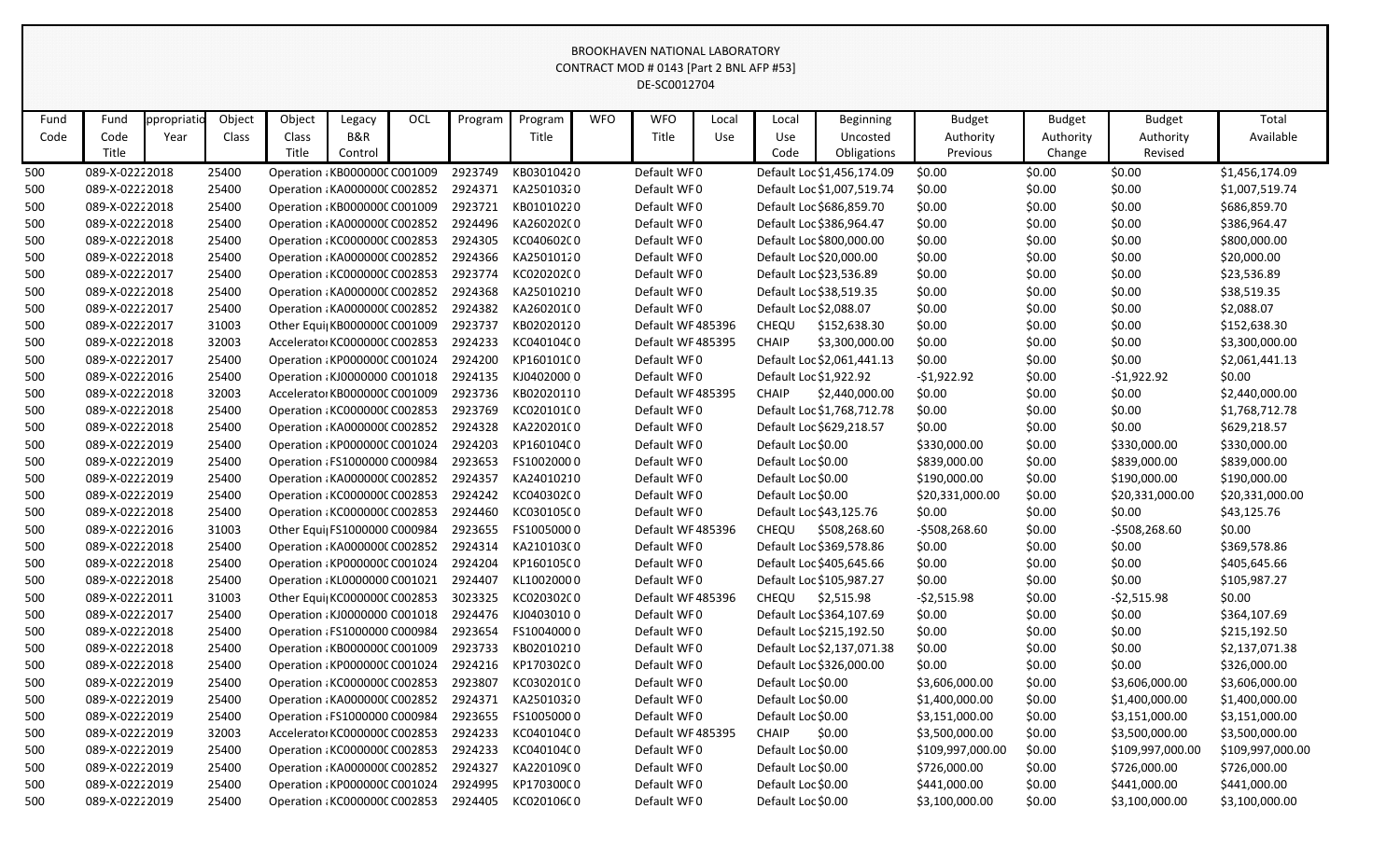#### BROOKHAVEN NATIONAL LABORATORY  $\frac{1}{2}$ CT MOD # 0143  $\frac{1}{2}$   $\frac{1}{2}$  BNL AFR #53]

|      |                |            |        |                               |         |     |         |                    |            | CONTRACT MOD # 0143 [Part 2 BNL AFP #53]<br>DE-SC0012704 |       |                        |                             |                 |               |                  |                 |
|------|----------------|------------|--------|-------------------------------|---------|-----|---------|--------------------|------------|----------------------------------------------------------|-------|------------------------|-----------------------------|-----------------|---------------|------------------|-----------------|
| Fund | Fund           | ppropriati | Object | Object                        | Legacy  | OCL | Program | Program            | <b>WFO</b> | <b>WFO</b>                                               | Local | Local                  | Beginning                   | <b>Budget</b>   | <b>Budget</b> | <b>Budget</b>    | Total           |
| Code | Code           | Year       | Class  | Class                         | B&R     |     |         | Title              |            | Title                                                    | Use   | Use                    | Uncosted                    | Authority       | Authority     | Authority        | Available       |
|      | Title          |            |        | Title                         | Control |     |         |                    |            |                                                          |       | Code                   | Obligations                 | Previous        | Change        | Revised          |                 |
| 500  | 089-X-02222019 |            | 25400  | Operation : KB000000C C001009 |         |     | 2923755 | KB04010220         |            | Default WF0                                              |       | Default Loc \$0.00     |                             | \$221,000.00    | \$0.00        | \$221,000.00     | \$221,000.00    |
| 500  | 089-X-02222019 |            | 25400  | Operation : KA000000C C002852 |         |     | 2924366 | KA25010120         |            | Default WF0                                              |       | Default Loc \$0.00     |                             | \$200,000.00    | \$0.00        | \$200,000.00     | \$200,000.00    |
| 500  | 089-X-02222017 |            | 25400  | Operation : KC000000C C002853 |         |     | 2924192 | KC020701C0         |            | Default WF0                                              |       |                        | Default Loc \$791,878.52    | \$0.00          | \$0.00        | \$0.00           | \$791,878.52    |
| 500  | 089-X-02222018 |            | 25400  | Operation : KA0000000 C002852 |         |     | 2924320 | KA21030110         |            | Default WF 485492                                        |       |                        | CHOPEMIE \$133,086.10       | $-$149,003.38$  | \$0.00        | $-$149,003.38$   | -\$15,917.28    |
| 500  | 089-X-02222005 |            | 25400  | Operation : KA0000000 C002852 |         |     | 2923681 | KA11028120         |            | Default WF0                                              |       |                        | Default Loc \$108,955.69    | $-5629,138.39$  | \$0.00        | $-5629,138.39$   | $-5520,182.70$  |
| 500  | 089-X-02222018 |            | 25400  | Operation : KA0000000 C002852 |         |     | 2924380 | KA26010200         |            | Default WF0                                              |       |                        | Default Loc \$412,656.07    | \$0.00          | \$0.00        | \$0.00           | \$412,656.07    |
| 500  | 089-X-02222017 |            | 25400  | Operation : KJ0000000 C001018 |         |     | 2924137 | KJ04040000         |            | Default WF0                                              |       |                        | Default Loc \$249,396.49    | \$0.00          | \$0.00        | \$0.00           | \$249,396.49    |
| 500  | 089-X-02222018 |            | 25400  | Operation : KA0000000 C002852 |         |     | 2924313 | KA21010200         |            | Default WF0                                              |       |                        | Default Loc \$2,784,398.80  | \$0.00          | \$0.00        | \$0.00           | \$2,784,398.80  |
| 500  | 089-X-02222017 |            | 25400  | Operation : KC000000C C002853 |         |     | 2924295 | KC020205C0         |            | Default WF0                                              |       |                        | Default Loc \$11,184.97     | \$0.00          | \$0.00        | \$0.00           | \$11,184.97     |
| 500  | 089-X-02222018 |            | 25400  | Operation : KA0000000 C002852 |         |     | 2924317 | KA21020210         |            | Default WF0                                              |       |                        | Default Loc \$10,318,802.13 | $-5629,138.39$  | \$0.00        | $-5629,138.39$   | \$9,689,663.74  |
| 500  | 089-X-02222019 |            | 25400  | Operation : KA0000000 C002852 |         |     | 2924328 | KA220201(0         |            | Default WF0                                              |       | Default Loc \$0.00     |                             | \$2,850,000.00  | \$0.00        | \$2,850,000.00   | \$2,850,000.00  |
| 500  | 089-X-02222019 |            | 31001  | Major Item KA0000000 C002852  |         |     | 2924320 | KA21030110         |            | Default WF 485498                                        |       | CHEQUMIE \$0.00        |                             | \$23,520,000.00 | \$0.00        | \$23,520,000.00  | \$23,520,000.00 |
| 500  | 089-X-02222019 |            | 25400  | Operation : KJ0000000 C001018 |         |     | 2924474 | KJ0402010 0        |            | Default WF0                                              |       | Default Loc \$0.00     |                             | \$543,000.00    | \$0.00        | \$543,000.00     | \$543,000.00    |
| 500  | 089-X-02222019 |            | 25400  | Operation : FS1000000 C000984 |         |     | 2923652 | FS10010000         |            | Default WF0                                              |       | Default Loc \$0.00     |                             | \$6,790,000.00  | \$0.00        | \$6,790,000.00   | \$6,790,000.00  |
| 500  | 089-X-02222019 |            | 25400  | Operation : KB000000C C001009 |         |     | 2923746 | KB030102C0         |            | Default WF0                                              |       | Default Loc \$0.00     |                             | \$3,313,000.00  | \$0.00        | \$3,313,000.00   | \$3,313,000.00  |
| 500  | 089-X-02222019 |            | 25400  | Operation : KA0000000 C002852 |         |     | 2924358 | KA24010220         |            | Default WF0                                              |       | Default Loc \$0.00     |                             | \$300,000.00    | \$0.00        | \$300,000.00     | \$300,000.00    |
| 500  | 089-X-02222018 |            | 25400  | Operation : KA0000000 C002852 |         |     | 2923681 | KA11028120         |            | Default WF0                                              |       | Default Loc \$0.00     |                             | \$629,138.39    | \$0.00        | \$629,138.39     | \$629,138.39    |
| 500  | 089-X-02222019 |            | 25400  | Operation : KC000000C C002853 |         |     | 3023325 | KC020302C0         |            | Default WF0                                              |       | Default Loc \$0.00     |                             | \$1,652,000.00  | \$0.00        | \$1,652,000.00   | \$1,652,000.00  |
| 500  | 089-X-02222018 |            | 25400  | Operation : KB000000C C001009 |         |     | 2923752 | KB03010520         |            | Default WF0                                              |       |                        | Default Loc \$352,000.00    | \$0.00          | \$0.00        | \$0.00           | \$352,000.00    |
| 500  | 089-X-02222018 |            | 25400  | Operation : KJ0000000 C001018 |         |     | 2924476 | KJ04030100         |            | Default WF0                                              |       |                        | Default Loc \$246,000.00    | \$0.00          | \$0.00        | \$0.00           | \$246,000.00    |
| 500  | 089-X-02222011 |            | 25400  | Operation : KP000000C C001024 |         |     | 2924206 | KP16020200         |            | Default WF0                                              |       | Default Loc \$5,187.28 |                             | \$0.00          | \$0.00        | \$0.00           | \$5,187.28      |
| 500  | 089-X-02222017 |            | 25400  | Operation : KP000000C C001024 |         |     | 2924462 | KP17030400         |            | Default WF0                                              |       |                        | Default Loc \$416,307.62    | \$0.00          | \$0.00        | \$0.00           | \$416,307.62    |
| 500  | 089-X-02222018 |            | 25400  | Operation : KB000000C C001009 |         |     | 2923746 | KB030102C0         |            | Default WF0                                              |       |                        | Default Loc \$2,066,632.70  | \$0.00          | \$0.00        | \$0.00           | \$2,066,632.70  |
| 500  | 089-X-02222018 |            | 25400  | Operation : KC000000C C002853 |         |     | 2924504 | KC02020210         |            | Default WF0                                              |       |                        | Default Loc \$2,441,794.24  | \$0.00          | \$0.00        | \$0.00           | \$2,441,794.24  |
| 500  | 089-X-02222018 |            | 25400  | Operation: KC000000C C002853  |         |     | 3023325 | KC020302C0         |            | Default WF0                                              |       |                        | Default Loc \$1,132,536.99  | \$0.00          | \$0.00        | \$0.00           | \$1,132,536.99  |
| 500  | 089-X-02222018 |            | 25400  | Operation (KA000000C C002852  |         |     | 2924346 | KA230102C0         |            | Default WF0                                              |       |                        | Default Loc \$642,490.45    | \$0.00          | \$0.00        | \$0.00           | \$642,490.45    |
| 500  | 089-X-02222018 |            | 25400  | Operation : KC000000C C002853 |         |     | 2924506 | KC02020310         |            | Default WF0                                              |       |                        | Default Loc \$579,927.69    | \$0.00          | \$0.00        | \$0.00           | \$579,927.69    |
| 500  | 089-X-02222018 |            | 31001  | Major Item KA0000000 C002852  |         |     | 2924350 | KA23030110         |            | Default WF 4809008                                       |       |                        | CHEQUMII\$1,396,835.40      | \$0.00          | \$0.00        | \$0.00           | \$1,396,835.40  |
| 500  | 089-X-02222018 |            | 25400  | Operation : KB000000C C001009 |         |     | 2924156 | KB02010520         |            | Default WF0                                              |       |                        | Default Loc \$101,000.00    | \$0.00          | \$0.00        | \$0.00           | \$101,000.00    |
| 500  | 089-X-02222017 |            | 31001  | Major Item KA0000000 C002852  |         |     | 2924320 | KA21030110         |            | Default WF 485486                                        |       |                        | CHEQUMIE \$8,396,292.02     | -\$3,590,000.00 | \$0.00        | $-53,590,000.00$ | \$4,806,292.02  |
| 500  | 089-X-02222017 |            | 25400  | Operation : KB000000C C001009 |         |     | 2924156 | KB02010520         |            | Default WF0                                              |       |                        | Default Loc \$278,466.25    | \$0.00          | \$0.00        | \$0.00           | \$278,466.25    |
| 500  | 089-X-02222018 |            | 25400  | Operation : KP000000C C001024 |         |     | 2924462 | KP17030400         |            | Default WF0                                              |       |                        | Default Loc \$1,392,000.00  | \$0.00          | \$0.00        | \$0.00           | \$1,392,000.00  |
| 500  | 089-X-02222018 |            | 25400  | Operation: KA0000000 C002852  |         |     | 2924325 | KA220102C0         |            | Default WF0                                              |       |                        | Default Loc \$2,481,532.00  | \$0.00          | \$0.00        | \$0.00           | \$2,481,532.00  |
| 500  | 089-X-02222018 |            | 25400  | Operation : KC000000C C002853 |         |     | 2924193 | KC030701C0         |            | Default WF0                                              |       |                        | Default Loc \$1,812,764.94  | \$0.00          | \$0.00        | \$0.00           | \$1,812,764.94  |
| 500  | 089-X-02222016 |            | 25400  | Operation : KP000000C C001024 |         |     | 2924205 | KP16020100         |            | Default WF0                                              |       | Default Loc \$3,933.57 |                             | \$0.00          | \$0.00        | \$0.00           | \$3,933.57      |
| 500  | 089-X-02222018 |            | 32001  | Constructic 39KG0100(C003087  |         |     | 2924481 | 39KG0100(0         |            | Default WF0                                              |       |                        | Default Loc \$29,414,962.47 | \$0.00          | \$0.00        | \$0.00           | \$29,414,962.47 |
| 500  | 089-X-02222019 |            | 25400  | Operation : KP000000C C001024 |         |     | 2924993 | KP16070100         |            | Default WF0                                              |       | Default Loc \$0.00     |                             | \$3,750,000.00  | \$0.00        | \$3,750,000.00   | \$3,750,000.00  |
| 500  | 089-X-02222019 |            | 25400  | Operation : KA0000000 C002852 |         |     |         | 2924496 KA260202C0 |            | Default WF0                                              |       | Default Loc \$0.00     |                             | \$4,389,000.00  | \$0.00        | \$4,389,000.00   | \$4,389,000.00  |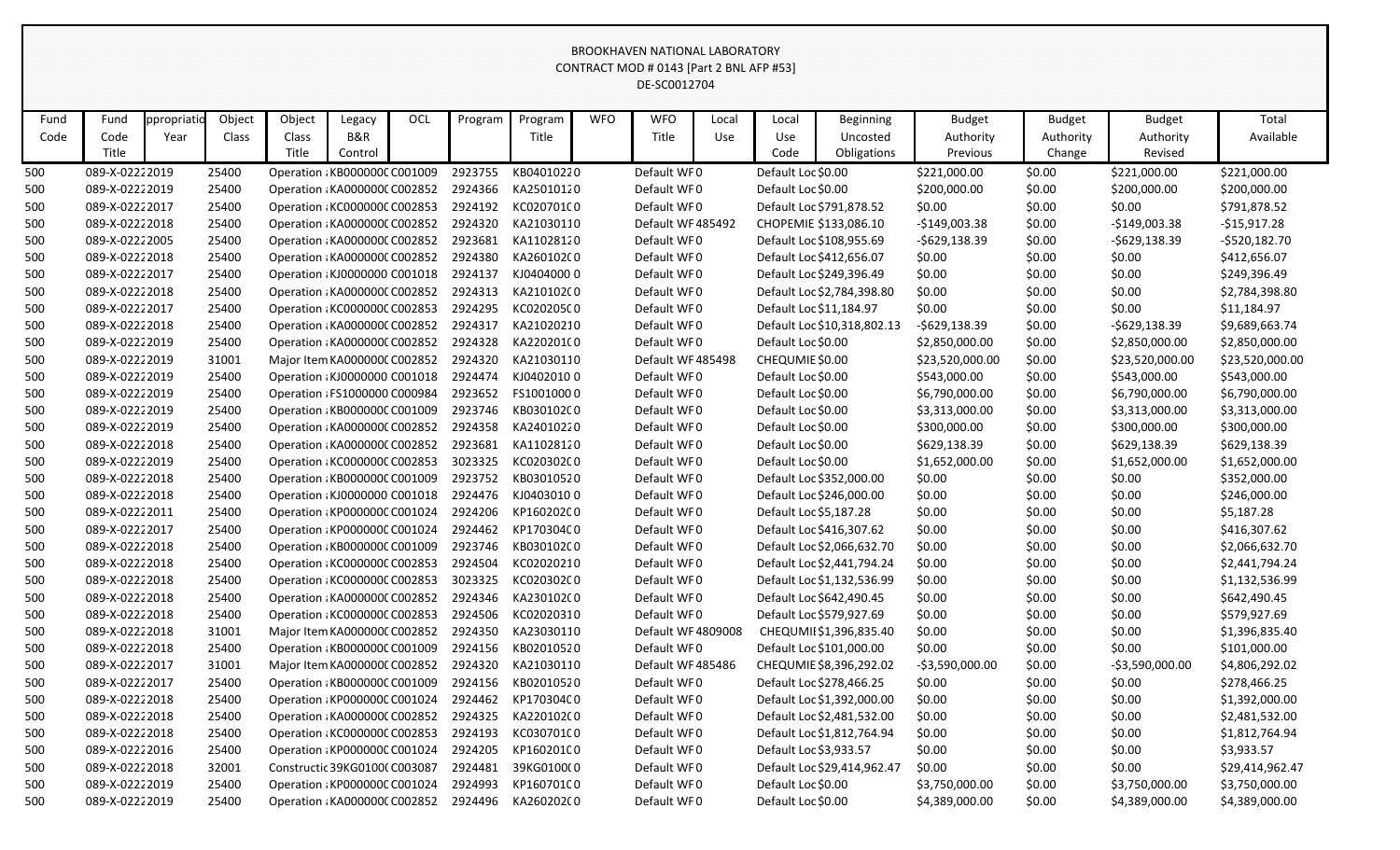|      |                |             |        |                               |         |     |         |            |            | CONTRACT MOD # 0143 [Part 2 BNL AFP #53]<br>DE-SC0012704 |       |                         |                             |                |               |                |                 |
|------|----------------|-------------|--------|-------------------------------|---------|-----|---------|------------|------------|----------------------------------------------------------|-------|-------------------------|-----------------------------|----------------|---------------|----------------|-----------------|
|      |                |             |        |                               |         |     |         |            |            |                                                          |       |                         |                             |                |               |                |                 |
| Fund | Fund           | ppropriatio | Object | Object                        | Legacy  | OCL | Program | Program    | <b>WFO</b> | <b>WFO</b>                                               | Local | Local                   | <b>Beginning</b>            | <b>Budget</b>  | <b>Budget</b> | <b>Budget</b>  | Total           |
| Code | Code           | Year        | Class  | Class                         | B&R     |     |         | Title      |            | Title                                                    | Use   | Use                     | Uncosted                    | Authority      | Authority     | Authority      | Available       |
|      | Title          |             |        | Title                         | Control |     |         |            |            |                                                          |       | Code                    | Obligations                 | Previous       | Change        | Revised        |                 |
| 500  | 089-X-02222019 |             | 25400  | Operation : KC000000C C002853 |         |     | 2924506 | KC02020310 |            | Default WF0                                              |       | Default Loc \$0.00      |                             | \$1,958,000.00 | \$0.00        | \$1,958,000.00 | \$1,958,000.00  |
| 500  | 089-X-02222019 |             | 25400  | Operation : KJ0000000 C001018 |         |     | 2924516 | KJ04030400 |            | Default WF0                                              |       | Default Loc \$0.00      |                             | \$165,000.00   | \$0.00        | \$165,000.00   | \$165,000.00    |
| 500  | 089-X-02222019 |             | 25400  | Operation : KP000000C C001024 |         |     | 2924211 | KP17010000 |            | Default WF0                                              |       | Default Loc \$0.00      |                             | \$5,007,000.00 | \$0.00        | \$5,007,000.00 | \$5,007,000.00  |
| 500  | 089-X-02222019 |             | 25400  | Operation : KB000000C C001009 |         |     | 2923749 | KB03010420 |            | Default WF0                                              |       | Default Loc \$0.00      |                             | \$3,958,000.00 | \$0.00        | \$3,958,000.00 | \$3,958,000.00  |
| 500  | 089-X-02222019 |             | 31003  | Other Equi KB000000C C001009  |         |     | 2923736 | KB02020110 |            | Default WF 485396                                        |       | CHEQU                   | \$0.00                      | \$1,849,000.00 | \$0.00        | \$1,849,000.00 | \$1,849,000.00  |
| 500  | 089-X-02222019 |             | 25400  | Operation : KJ0000000 C001018 |         |     | 2924134 | KJ04010000 |            | Default WF0                                              |       | Default Loc \$0.00      |                             | \$400,000.00   | \$0.00        | \$400,000.00   | \$400,000.00    |
| 500  | 089-X-02222019 |             | 25400  | Operation : FS1000000 C000984 |         |     | 2923654 | FS10040000 |            | Default WF0                                              |       | Default Loc \$0.00      |                             | \$399,000.00   | \$0.00        | \$399,000.00   | \$399,000.00    |
| 500  | 089-X-02222019 |             | 25400  | Operation : KC000000C C002853 |         |     | 2924294 | KC020204C0 |            | Default WF0                                              |       | Default Loc \$0.00      |                             | \$200,000.00   | \$0.00        | \$200,000.00   | \$200,000.00    |
| 500  | 089-X-02222019 |             | 25400  | Operation : KA000000C C002852 |         |     | 2924355 | KA24010120 |            | Default WF0                                              |       | Default Loc \$0.00      |                             | \$3,450,000.00 | \$0.00        | \$3,450,000.00 | \$3,450,000.00  |
| 500  | 089-X-02222019 |             | 25400  | Operation : KC000000C C002853 |         |     | 2924472 | KC020107C0 |            | Default WF0                                              |       | Default Loc \$0.00      |                             | \$1,700,000.00 | \$0.00        | \$1,700,000.00 | \$1,700,000.00  |
| 500  | 089-X-02222016 |             | 25400  | Operation : KA0000000 C002852 |         |     | 2924380 | KA26010200 |            | Default WF0                                              |       | Default Loc \$0.00      |                             | \$200,000.00   | \$0.00        | \$200,000.00   | \$200,000.00    |
| 500  | 089-X-02222005 |             | 25400  | Operation : KA0000000 C002852 |         |     | 2924317 | KA21020210 |            | Default WF0                                              |       | Default Loc \$0.00      |                             | \$629,138.39   | \$0.00        | \$629,138.39   | \$629,138.39    |
| 500  | 089-X-02222019 |             | 25400  | Operation : KC000000C C002853 |         |     | 2925000 | KC03040310 |            | Default WF0                                              |       | Default Loc \$0.00      |                             | \$5,850,000.00 | \$0.00        | \$5,850,000.00 | \$5,850,000.00  |
| 500  | 089-X-02222018 |             | 25400  | Operation : KC000000C C002853 |         |     | 2923803 | KC030102C0 |            | Default WF0                                              |       | Default Loc \$35,761.30 |                             | \$0.00         | \$0.00        | \$0.00         | \$35,761.30     |
| 500  | 089-X-02222018 |             | 25400  | Operation : KL0000000 C001021 |         |     | 2924406 | KL10010000 |            | Default WF0                                              |       |                         | Default Loc \$513,683.24    | \$0.00         | \$0.00        | \$0.00         | \$513,683.24    |
| 500  | 089-X-02222017 |             | 25400  | Operation : KC000000C C002853 |         |     | 2923775 | KC020203C0 |            | Default WF0                                              |       | Default Loc \$20,429.34 |                             | \$0.00         | \$0.00        | \$0.00         | \$20,429.34     |
| 500  | 089-X-02222017 |             | 25400  | Operation : KA0000000 C002852 |         |     | 2924366 | KA25010120 |            | Default WF0                                              |       | Default Loc \$257.97    |                             | \$0.00         | \$0.00        | \$0.00         | \$257.97        |
| 500  | 089-X-02222017 |             | 25400  | Operation : KA0000000 C002852 |         |     | 2924363 | KA24030130 |            | Default WF0                                              |       |                         | Default Loc \$154,484.87    | \$0.00         | \$0.00        | \$0.00         | \$154,484.87    |
| 500  | 089-X-02222018 |             | 25400  | Operation : KB000000C C001009 |         |     | 2923737 | KB02020120 |            | Default WF0                                              |       |                         | Default Loc \$16,390,683.63 | \$0.00         | \$0.00        | \$0.00         | \$16,390,683.63 |
| 500  | 089-X-02222017 |             | 31003  | Other Equi KB000000C C001009  |         |     | 2923736 | KB02020110 |            | Default WF 485396                                        |       | CHEQU                   | \$847,197.70                | \$0.00         | \$0.00        | \$0.00         | \$847,197.70    |
| 500  | 089-X-02222018 |             | 25400  | Operation : KJ0000000 C001018 |         |     | 2924474 | KJ04020100 |            | Default WF0                                              |       |                         | Default Loc \$1,039,403.14  | \$0.00         | \$0.00        | \$0.00         | \$1,039,403.14  |
| 500  | 089-X-02222018 |             | 31003  | Other Equi KB000000C C001009  |         |     | 2923737 | KB02020120 |            | Default WF 485396                                        |       | CHEQU                   | \$1,200,000.00              | \$0.00         | \$0.00        | \$0.00         | \$1,200,000.00  |
| 500  | 089-X-02222014 |             | 25400  | Operation : KA000000C C002852 |         |     | 2923681 | KA11028120 |            | Default WF0                                              |       |                         | Default Loc \$433,221.38    | \$0.00         | \$0.00        | \$0.00         | \$433,221.38    |
| 500  | 089-X-02222018 |             | 32001  | Constructic 39KA0000C C002786 |         |     | 2924263 | 39KA0000C0 |            | Default WF0                                              |       |                         | Default Loc \$629,609.74    | \$0.00         | \$0.00        | \$0.00         | \$629,609.74    |
| 500  | 089-X-02222018 |             | 25400  | Operation : KC000000C C002853 |         |     | 2924233 | KC040104C0 |            | Default WF0                                              |       |                         | Default Loc \$27,601,557.94 | \$1.61         | \$0.00        | \$1.61         | \$27,601,559.55 |
| 500  | 089-X-02222018 |             | 25400  | Operation : KA0000000 C002852 |         |     | 2924336 | KA220209C0 |            | Default WF0                                              |       |                         | Default Loc \$211,653.22    | \$0.00         | \$0.00        | \$0.00         | \$211,653.22    |
| 500  | 089-X-02222017 |             | 25400  | Operation : KA0000000 C002852 |         |     | 2924357 | KA24010210 |            | Default WF0                                              |       |                         | Default Loc \$110,074.05    | \$0.00         | \$0.00        | \$0.00         | \$110,074.05    |
| 500  | 089-X-02222018 |             | 25400  | Operation : KA000000C C002852 |         |     | 2924355 | KA24010120 |            | Default WF0                                              |       |                         | Default Loc \$1,019,423.20  | \$0.00         | \$0.00        | \$0.00         | \$1,019,423.20  |
| 500  | 089-X-02222015 |             | 25400  | Operation : KA0000000 C002852 |         |     | 2924313 | KA210102C0 |            | Default WF 485474                                        |       | CHOPEMIE \$28,201.08    |                             | \$0.00         | \$0.00        | \$0.00         | \$28,201.08     |
| 500  | 089-X-02222018 |             | 25400  | Operation : KL0000000 C001021 |         |     | 2924408 | KL10030000 |            | Default WF0                                              |       |                         | Default Loc \$367,175.51    | \$0.00         | \$0.00        | \$0.00         | \$367,175.51    |
| 500  | 089-X-02222019 |             | 25400  | Operation : KC000000C C002853 |         |     | 2924299 | KC030402C0 |            | Default WF0                                              |       | Default Loc \$0.00      |                             | \$2,560,000.00 | \$0.00        | \$2,560,000.00 | \$2,560,000.00  |
| 500  | 089-X-02222019 |             | 25400  | Operation : KA0000000 C002852 |         |     | 2924336 | KA220209C0 |            | Default WF0                                              |       | Default Loc \$0.00      |                             | \$385,000.00   | \$0.00        | \$385,000.00   | \$385,000.00    |
| 500  | 089-X-02222019 |             | 25400  | Operation : KJ0000000 C001018 |         |     | 2924476 | KJ04030100 |            | Default WF0                                              |       | Default Loc \$0.00      |                             | \$482,000.00   | \$0.00        | \$482,000.00   | \$482,000.00    |
| 500  | 089-X-02222019 |             | 32001  | Constructic 39KA0000C C002786 |         |     | 2924263 | 39KA0000C0 |            | Default WF0                                              |       | Default Loc \$0.00      |                             | \$2,250,000.00 | \$0.00        | \$2,250,000.00 | \$2,250,000.00  |
| 500  | 089-X-02222019 |             | 25400  | Operation : KC000000C C002853 |         |     | 2924305 | KC040602C0 |            | Default WF0                                              |       | Default Loc \$0.00      |                             | \$800,000.00   | \$0.00        | \$800,000.00   | \$800,000.00    |
| 500  | 089-X-02222019 |             | 25400  | Operation : FS1000000 C000984 |         |     | 2923656 | FS10060000 |            | Default WF0                                              |       | Default Loc \$0.00      |                             | \$550,000.00   | \$0.00        | \$550,000.00   | \$550,000.00    |
| 500  | 089-X-02222019 |             | 25400  | Operation : KB000000C C001009 |         |     | 2923733 | KB02010210 |            | Default WF0                                              |       | Default Loc \$0.00      |                             | \$6,580,000.00 | \$0.00        | \$6,580,000.00 | \$6,580,000.00  |
| 500  | 089-X-02222019 |             | 25400  | Operation : KA0000000 C002852 |         |     | 2924348 | KA230201(0 |            | Default WF0                                              |       | Default Loc \$0.00      |                             | \$220,000.00   | \$0.00        | \$220,000.00   | \$220,000.00    |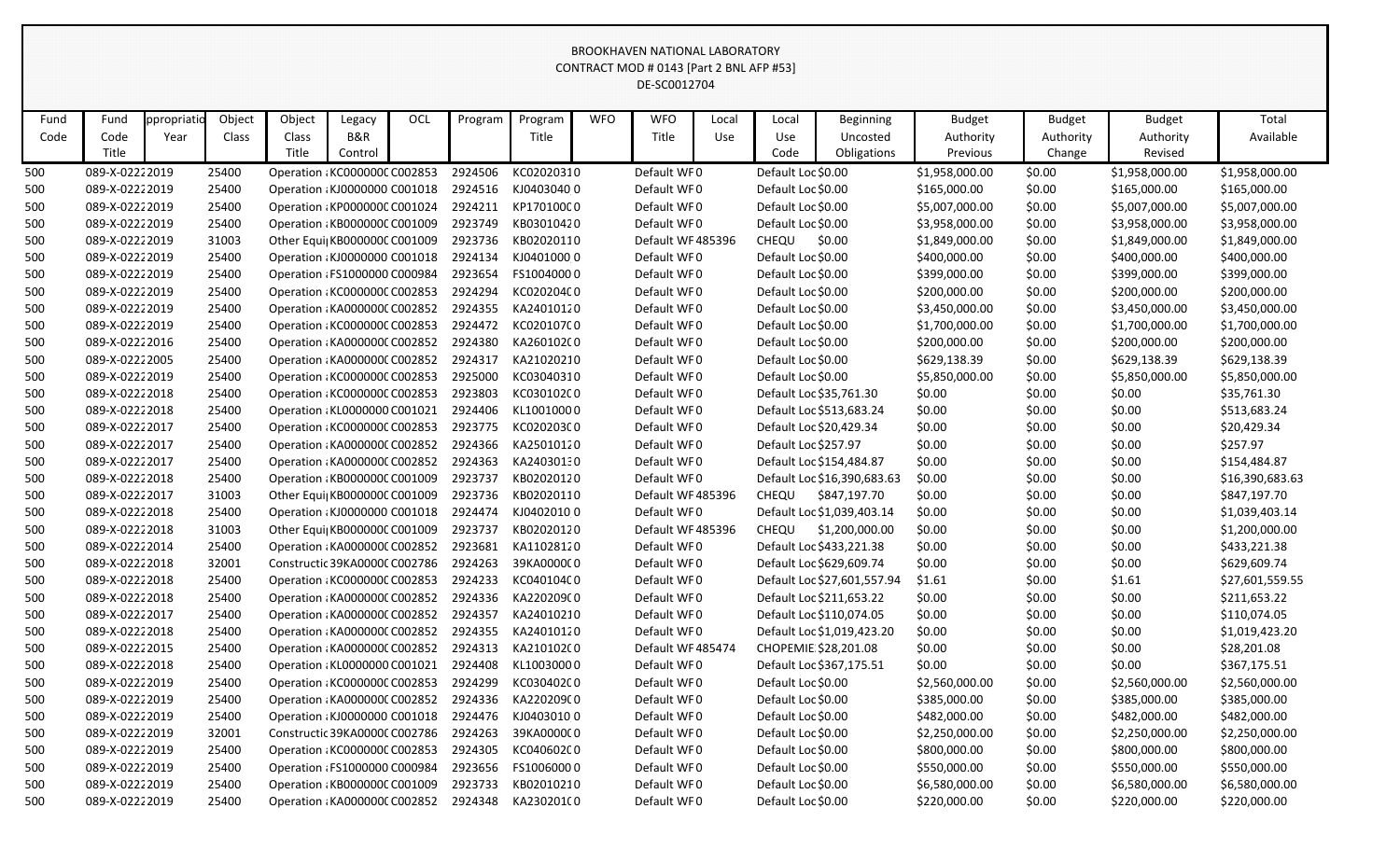|      |                |           |        |                               |         |            |         |                    |            | CONTRACT MOD # 0143 [Part 2 BNL AFP #53]<br>DE-SC0012704 |       |                    |                             |                  |               |                  |                 |
|------|----------------|-----------|--------|-------------------------------|---------|------------|---------|--------------------|------------|----------------------------------------------------------|-------|--------------------|-----------------------------|------------------|---------------|------------------|-----------------|
|      |                |           |        |                               |         |            |         |                    |            |                                                          |       |                    |                             |                  |               |                  |                 |
| Fund | Fund           | ppropriat | Object | Object                        | Legacy  | <b>OCL</b> | Program | Program            | <b>WFO</b> | <b>WFO</b>                                               | Local | Local              | Beginning                   | <b>Budget</b>    | <b>Budget</b> | <b>Budget</b>    | Total           |
| Code | Code<br>Title  | Year      | Class  | Class<br>Title                | B&R     |            |         | Title              |            | Title                                                    | Use   | Use                | Uncosted                    | Authority        | Authority     | Authority        | Available       |
|      |                |           |        |                               | Control |            |         |                    |            |                                                          |       | Code               | Obligations                 | Previous         | Change        | Revised          |                 |
| 500  | 089-X-02222019 |           | 25400  | Operation : KA0000000 C002852 |         |            | 2924325 | KA22010200         |            | Default WF0                                              |       | Default Loc \$0.00 |                             | \$5,321,000.00   | \$0.00        | \$5,321,000.00   | \$5,321,000.00  |
| 500  | 089-X-02222019 |           | 25400  | Operation : KB000000C C001009 |         |            | 2924156 | KB02010520         |            | Default WF0                                              |       | Default Loc \$0.00 |                             | \$214,000.00     | \$0.00        | \$214,000.00     | \$214,000.00    |
| 500  | 089-X-02222019 |           | 25400  | Operation : KA0000000 C002852 |         |            | 2924346 | KA230102C0         |            | Default WF0                                              |       | Default Loc \$0.00 |                             | \$1,250,000.00   | \$0.00        | \$1,250,000.00   | \$1,250,000.00  |
| 500  | 089-X-02222018 |           | 25400  | Operation : FS1000000 C000984 |         |            | 2923652 | FS10010000         |            | Default WF0                                              |       |                    | Default Loc \$883,599.74    | \$0.00           | \$0.00        | \$0.00           | \$883,599.74    |
| 500  | 089-X-02222017 |           | 25400  | Operation : KA0000000 C002852 |         |            | 2924369 | KA25010220         |            | Default WF0                                              |       |                    | Default Loc \$250,000.00    | $-5250,000.00$   | \$0.00        | $-$250,000.00$   | \$0.00          |
| 500  | 089-X-02222018 |           | 25400  | Operation : KP000000C C001024 |         |            | 2924203 | KP16010400         |            | Default WF0                                              |       |                    | Default Loc \$470,000.00    | \$0.00           | \$0.00        | \$0.00           | \$470,000.00    |
| 500  | 089-X-02222018 |           | 31001  | Major Item KA0000000 C002852  |         |            | 2924320 | KA21030110         |            | Default WF 485496                                        |       |                    | CHEQUMIE \$733,031.10       | \$149,003.38     | \$0.00        | \$149,003.38     | \$882,034.48    |
| 500  | 089-X-02222018 |           | 25400  | Operation : KJ0000000 C001018 |         |            | 2924516 | KJ04030400         |            | Default WF0                                              |       |                    | Default Loc \$129,655.71    | \$0.00           | \$0.00        | \$0.00           | \$129,655.71    |
| 500  | 089-X-02222018 |           | 25400  | Operation: KC000000C C002853  |         |            | 2924242 | KC040302C0         |            | Default WF0                                              |       |                    | Default Loc \$13,073,045.43 | $-$1,815,000.00$ | \$0.00        | $-$1,815,000.00$ | \$11,258,045.43 |
| 500  | 089-X-02222014 |           | 25400  | Operation : KC000000C C002853 |         |            | 2923794 | KC02810130         |            | Default WF0                                              |       |                    | Default Loc \$165,193.55    | \$0.00           | \$0.00        | \$0.00           | \$165,193.55    |
| 500  | 089-X-02222017 |           | 25400  | Operation : KC000000C C002853 |         |            | 2923809 | KC030203C0         |            | Default WF0                                              |       |                    | Default Loc \$1,985.20      | \$0.00           | \$0.00        | \$0.00           | \$1,985.20      |
| 500  | 089-X-02222017 |           | 32003  | Accelerator KB000000C C001009 |         |            | 2923736 | KB02020110         |            | Default WF 485395                                        |       | CHAIP              | \$1,170,117.68              | \$0.00           | \$0.00        | \$0.00           | \$1,170,117.68  |
| 500  | 089-X-02222018 |           | 25400  | Operation : KC000000C C002853 |         |            | 2924294 | KC020204C0         |            | Default WF0                                              |       |                    | Default Loc \$22,642.43     | \$0.00           | \$0.00        | \$0.00           | \$22,642.43     |
| 500  | 089-X-02222018 |           | 25400  | Operation : KB000000C C001009 |         |            | 2923736 | KB02020110         |            | Default WF0                                              |       |                    | Default Loc \$15,617,704.64 | \$0.00           | \$0.00        | \$0.00           | \$15,617,704.64 |
| 500  | 089-X-02222018 |           | 25400  | Operation : KB000000C C001009 |         |            | 2923755 | KB04010220         |            | Default WF0                                              |       |                    | Default Loc \$257,253.17    | \$0.00           | \$0.00        | \$0.00           | \$257,253.17    |
| 500  | 089-X-02222018 |           | 31003  | Other Equi KB000000C C001009  |         |            | 2923736 | KB02020110         |            | Default WF 485396                                        |       | <b>CHEQU</b>       | \$824,000.00                | \$0.00           | \$0.00        | \$0.00           | \$824,000.00    |
| 500  | 089-X-02222018 |           | 25400  | Operation : FS1000000 C000984 |         |            | 2923653 | FS10020000         |            | Default WF0                                              |       |                    | Default Loc \$349,650.54    | \$0.00           | \$0.00        | \$0.00           | \$349,650.54    |
| 500  | 089-X-02222017 |           | 32003  | Accelerator KA000000C C002852 |         |            | 2924382 | KA260201(0         |            | Default WF 485395                                        |       | <b>CHAIP</b>       | \$304,031.06                | \$0.00           | \$0.00        | \$0.00           | \$304,031.06    |
| 500  | 089-X-02222018 |           | 25400  | Operation : FS1000000 C000984 |         |            | 2923657 | FS10070000         |            | Default WF0                                              |       |                    | Default Loc \$602,807.81    | \$0.00           | \$0.00        | \$0.00           | \$602,807.81    |
| 500  | 089-X-02222016 |           | 25400  | Operation : FS1000000 C000984 |         |            | 2923655 | FS10050000         |            | Default WF0                                              |       | Default Loc \$0.00 |                             | \$508,268.60     | \$0.00        | \$508,268.60     | \$508,268.60    |
| 500  | 089-X-02222017 |           | 25400  | Operation : KA0000000 C002852 |         |            | 2924380 | KA26010200         |            | Default WF0                                              |       | Default Loc \$0.00 |                             | \$250,000.00     | \$0.00        | \$250,000.00     | \$250,000.00    |
| 500  | 089-X-02222019 |           | 32001  | Constructic 39KG0100(C003087  |         |            | 2924481 | 39KG0100(0         |            | Default WF0                                              |       | Default Loc \$0.00 |                             | \$37,879,007.00  | \$0.00        | \$37,879,007.00  | \$37,879,007.00 |
| 500  | 089-X-02222019 |           | 25400  | Operation : FS1000000 C000984 |         |            | 2923658 | FS10090000         |            | Default WF0                                              |       | Default Loc \$0.00 |                             | \$697,000.00     | \$0.00        | \$697,000.00     | \$697,000.00    |
| 500  | 089-X-02222019 |           | 25400  | Operation : KB000000C C001009 |         |            | 2923737 | KB02020120         |            | Default WF0                                              |       | Default Loc \$0.00 |                             | \$42,377,076.00  | \$0.00        | \$42,377,076.00  | \$42,377,076.00 |
| 500  | 089-X-02222019 |           | 25400  | Operation : KB000000C C001009 |         |            | 2923734 | KB02010220         |            | Default WF0                                              |       | Default Loc \$0.00 |                             | \$132,000.00     | \$0.00        | \$132,000.00     | \$132,000.00    |
| 500  | 089-X-02222019 |           | 25400  | Operation : KA000000C C002852 |         |            | 2924356 | KA24010190         |            | Default WF0                                              |       | Default Loc \$0.00 |                             | \$1,698,000.00   | \$0.00        | \$1,698,000.00   | \$1,698,000.00  |
| 500  | 089-X-02222019 |           | 25400  | Operation : FS1000000 C000984 |         |            | 2923657 | FS10070000         |            | Default WF0                                              |       | Default Loc \$0.00 |                             | \$662,000.00     | \$0.00        | \$662,000.00     | \$662,000.00    |
| 500  | 089-X-02222017 |           | 25400  | Operation : KP000000C C001024 |         |            | 2924209 | KP16050100         |            | Default WF0                                              |       |                    | Default Loc \$583,204.96    | \$0.00           | \$0.00        | \$0.00           | \$583,204.96    |
| 500  | 089-X-02222018 |           | 25400  | Operation : KC000000C C002853 |         |            | 2924405 | KC020106C0         |            | Default WF0                                              |       |                    | Default Loc \$1,237,103.30  | \$0.00           | \$0.00        | \$0.00           | \$1,237,103.30  |
| 500  | 089-X-02222018 |           | 31003  | Other Equi  KC000000C C002853 |         |            | 2924242 | KC040302C0         |            | Default WF 485396                                        |       | CHEQU              | \$1,844,459.15              | \$1,815,000.00   | \$0.00        | \$1,815,000.00   | \$3,659,459.15  |
| 500  | 089-X-02222017 |           | 25400  | Operation : KL0000000 C001021 |         |            | 2924414 | KL15000000         |            | Default WF0                                              |       |                    | Default Loc \$11,842.58     | \$0.00           | \$0.00        | \$0.00           | \$11,842.58     |
| 500  | 089-X-02222017 |           | 25400  | Operation : KB000000C C001009 |         |            | 2923752 | KB03010520         |            | Default WF0                                              |       |                    | Default Loc \$203,265.87    | \$0.00           | \$0.00        | \$0.00           | \$203,265.87    |
| 500  | 089-X-02222017 |           | 25400  | Operation : KP000000C C001024 |         |            | 2924216 | KP17030200         |            | Default WF0                                              |       |                    | Default Loc \$134,019.79    | \$0.00           | \$0.00        | \$0.00           | \$134,019.79    |
| 500  | 089-X-02222018 |           | 32003  | Accelerator KA0000000 C002852 |         |            | 2924496 | KA260202C0         |            | Default WF 485395                                        |       | CHAIP              | \$81,894.40                 | \$0.00           | \$0.00        | \$0.00           | \$81,894.40     |
| 500  | 089-X-02222018 |           | 25400  | Operation : KP000000C C001024 |         |            | 2924514 | KP16060100         |            | Default WF0                                              |       |                    | Default Loc \$2,300,000.00  | \$0.00           | \$0.00        | \$0.00           | \$2,300,000.00  |
| 500  | 089-X-02222017 |           | 25400  | Operation : KP000000C C001024 |         |            | 2924203 | KP16010400         |            | Default WF0                                              |       |                    | Default Loc \$23,025.11     | \$0.00           | \$0.00        | \$0.00           | \$23,025.11     |
| 500  | 089-X-02222018 |           | 25400  | Operation : KP000000C C001024 |         |            | 2924209 | KP16050100         |            | Default WF0                                              |       |                    | Default Loc \$2,500,000.00  | \$0.00           | \$0.00        | \$0.00           | \$2,500,000.00  |
| 500  | 089-X-02222018 |           | 32002  | General Pla KG0700000 C002925 |         |            |         | 2924416 KG070100(0 |            | Default WF0                                              |       |                    | Default Loc \$13,362,668.03 | \$0.00           | \$0.00        | \$0.00           | \$13,362,668.03 |
|      |                |           |        |                               |         |            |         |                    |            |                                                          |       |                    |                             |                  |               |                  |                 |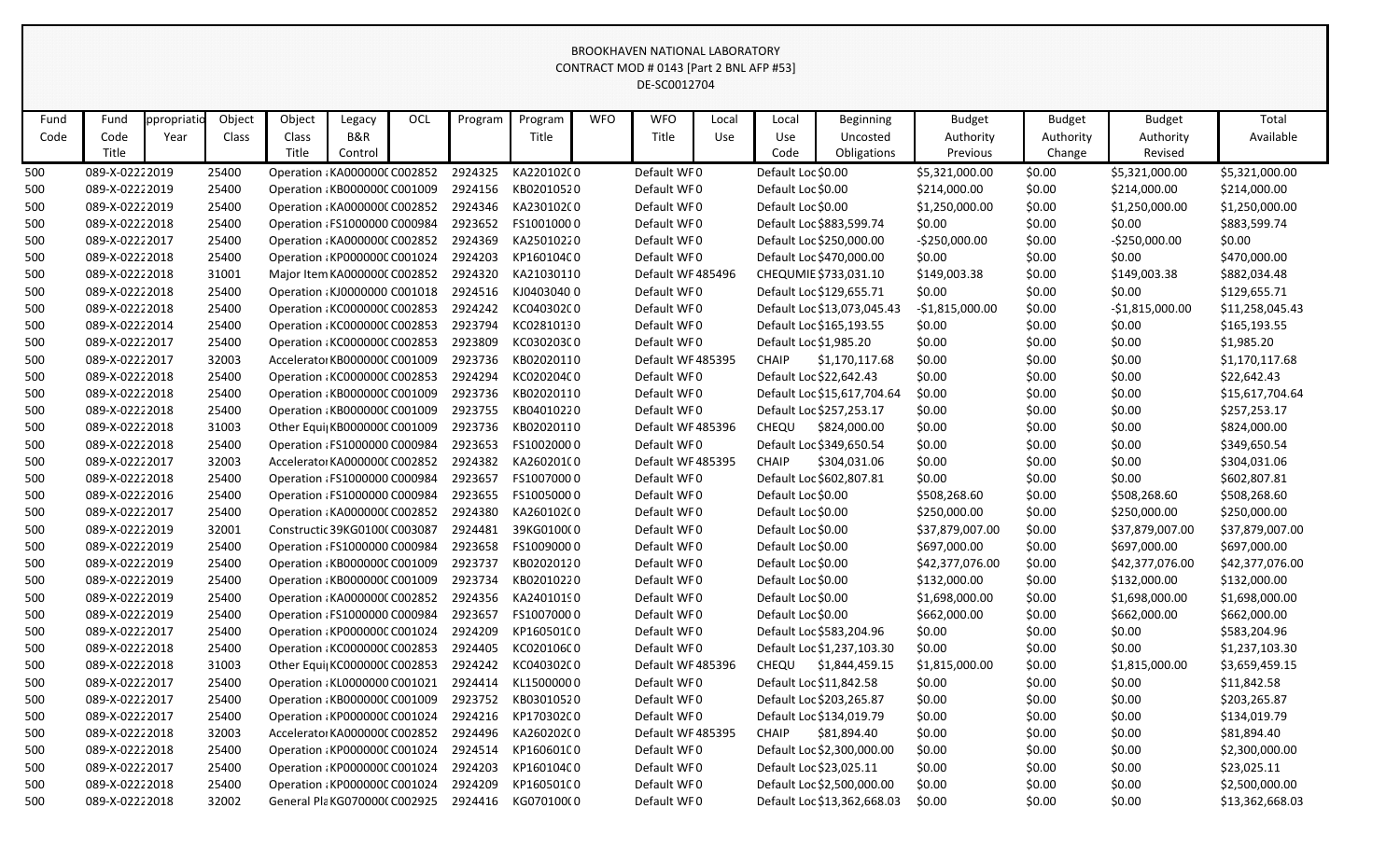|      |                |            |        |                               |         |         |         |                  |            | CONTRACT MOD # 0143 [Part 2 BNL AFP #53]<br>DE-SC0012704 |       |                        |                            |                |               |                |                |
|------|----------------|------------|--------|-------------------------------|---------|---------|---------|------------------|------------|----------------------------------------------------------|-------|------------------------|----------------------------|----------------|---------------|----------------|----------------|
| Fund | Fund           | ppropriati | Object | Object                        | Legacy  | OCL     | Program | Program          | <b>WFO</b> | <b>WFO</b>                                               | Local | Local                  | Beginning                  | <b>Budget</b>  | <b>Budget</b> | <b>Budget</b>  | Total          |
| Code | Code           | Year       | Class  | Class                         | B&R     |         |         | Title            |            | Title                                                    | Use   | Use                    | Uncosted                   | Authority      | Authority     | Authority      | Available      |
|      | Title          |            |        | Title                         | Control |         |         |                  |            |                                                          |       | Code                   | Obligations                | Previous       | Change        | Revised        |                |
| 500  | 089-X-02222015 |            | 25400  | Operation : KP000000C C001024 |         |         | 2924417 | KP16060000       |            | Default WF0                                              |       |                        | Default Loc \$209,151.43   | \$0.00         | \$0.00        | \$0.00         | \$209,151.43   |
| 500  | 089-X-02222018 |            | 25400  | Operation : KC000000C C002853 |         |         | 2923807 | KC030201C0       |            | Default WF0                                              |       |                        | Default Loc \$2,035,609.08 | \$0.00         | \$0.00        | \$0.00         | \$2,035,609.08 |
| 500  | 089-X-02222018 |            | 25400  | Operation : KP000000C C001024 |         |         | 2924200 | KP16010100       |            | Default WF0                                              |       |                        | Default Loc \$1,737,000.00 | \$0.00         | \$0.00        | \$0.00         | \$1,737,000.00 |
| 500  | 089-X-02222018 |            | 25400  | Operation : FS1000000 C000984 |         |         | 2923658 | FS10090000       |            | Default WF0                                              |       |                        | Default Loc \$271,152.11   | \$0.00         | \$0.00        | \$0.00         | \$271,152.11   |
| 500  | 089-X-02222018 |            | 25400  | Operation: KC000000C C002853  |         |         | 2924472 | KC020107C0       |            | Default WF0                                              |       |                        | Default Loc \$1,768,978.04 | \$0.00         | \$0.00        | \$0.00         | \$1,768,978.04 |
| 500  | 089-X-02222019 |            | 25400  | Operation : KC000000C C002853 |         |         | 2923769 | KC020101C0       |            | Default WF0                                              |       | Default Loc \$0.00     |                            | \$3,519,000.00 | \$0.00        | \$3,519,000.00 | \$3,519,000.00 |
| 500  | 089-X-02222019 |            | 25400  | Operation : KL0000000 C001021 |         |         | 2924406 | KL10010000       |            | Default WF0                                              |       | Default Loc \$0.00     |                            | \$1,682,000.00 | \$0.00        | \$1,682,000.00 | \$1,682,000.00 |
| 500  | 089-X-02222019 |            | 25400  | Operation : KP000000C C001024 |         |         | 2924200 | KP16010100       |            | Default WF0                                              |       | Default Loc \$0.00     |                            | \$2,771,000.00 | \$0.00        | \$2,771,000.00 | \$2,771,000.00 |
| 500  | 089-X-02222019 |            | 25400  | Operation : KB000000C C001009 |         |         | 2923721 | KB01010220       |            | Default WF0                                              |       | Default Loc \$0.00     |                            | \$2,152,000.00 | \$0.00        | \$2,152,000.00 | \$2,152,000.00 |
| 500  | 089-X-02222019 |            | 25400  | Operation : KP000000C C001024 |         |         | 2924204 | KP16010500       |            | Default WF0                                              |       | Default Loc \$0.00     |                            | \$1,308,000.00 | \$0.00        | \$1,308,000.00 | \$1,308,000.00 |
| 500  | 089-X-02222019 |            | 32001  | Constructic 39KG0100(C003227  |         |         | 2924984 | 39KG0100(0       |            | Default WF0                                              |       | Default Loc \$0.00     |                            | \$7,000,000.00 | \$0.00        | \$7,000,000.00 | \$7,000,000.00 |
| 500  | 089-X-02222019 |            | 31003  | Other Equi KC000000C C002853  |         |         | 2924242 | KC040302C0       |            | Default WF 485396                                        |       | CHEQU                  | \$0.00                     | \$3,385,000.00 | \$0.00        | \$3,385,000.00 | \$3,385,000.00 |
| 500  | 089-X-02222019 |            | 32003  | Accelerator KB000000C C001009 |         |         | 2923736 | KB02020110       |            | Default WF 485395                                        |       | <b>CHAIP</b>           | \$0.00                     | \$4,513,000.00 | \$0.00        | \$4,513,000.00 | \$4,513,000.00 |
| 510  | 089-X-02222018 |            | 25400  | Operation : 4.56E+08 C003005  |         |         | 6600199 | 4561650214861004 |            | CHAGR8410                                                |       | Default Loc \$2,123.13 |                            | $-52,123.13$   | \$0.00        | $-52,123.13$   | \$0.00         |
| 510  | 089-X-02222018 |            | 25400  | Operation : 4.56E+08 C003005  |         |         | 6600199 | 4561650214861014 |            | CHAGR8400                                                |       |                        | Default Loc \$22,453.69    | $-522,453.69$  | \$0.00        | $-522,453.69$  | \$0.00         |
| 510  | 089-X-02222017 |            | 25400  | Operation : 4.56E+08 C003005  |         |         | 6600199 | 4561650214860747 |            | <b>CHAGR8710</b>                                         |       |                        | Default Loc \$25,548.78    | $-525,548.78$  | \$0.00        | $-525,548.78$  | \$0.00         |
| 510  | 089-X-02222019 |            | 25400  | Operation : 4.56E+08 C003005  |         |         | 6600199 | 4561650214861091 |            | <b>CHAGRRIKIO</b>                                        |       | Default Loc \$0.00     |                            | \$665,988.67   | \$0.00        | \$665,988.67   | \$665,988.67   |
| 510  | 089-X-02222018 |            | 25400  | Operation : 4.56E+08          |         | C003005 | 6600199 | 4561650214861091 |            | <b>CHAGRRIKIO</b>                                        |       |                        | Default Loc \$71,022.21    | \$0.00         | \$0.00        | \$0.00         | \$71,022.21    |
| 511  | 089-X-02222017 |            | 25400  | Operation : 4.56E+08          |         | C003005 | 6600146 | 4561600314860928 |            | <b>CHAGR8730</b>                                         |       |                        | Default Loc \$34,457.69    | \$0.00         | \$0.00        | \$0.00         | \$34,457.69    |
| 511  | 089-X-02222018 |            | 25400  | Operation : 4.56E+08          |         | C003005 | 6600146 | 4561600314861088 |            | <b>CHAGR8430</b>                                         |       |                        | Default Loc \$58,118.62    | \$0.00         | \$0.00        | \$0.00         | \$58,118.62    |
| 511  | 089-X-02222018 |            | 25400  | Operation : 4.56E+08          |         | C003005 | 6600147 | 4561600324860813 |            | CHAGR8720                                                |       |                        | Default Loc \$116,420.64   | \$0.00         | \$0.00        | \$0.00         | \$116,420.64   |
| 511  | 089-X-02222018 |            | 25400  | Operation : 4.56E+08 C003005  |         |         | 6600146 | 4561600314860971 |            | <b>CHAGR8730</b>                                         |       | Default Loc \$345.85   |                            | $-5345.85$     | \$0.00        | $-$ \$345.85   | \$0.00         |
| 511  | 089-X-02222018 |            | 25400  | Operation : 4.56E+08          |         | C003005 | 6600147 | 4561600324801577 |            | CH AGR8780                                               |       |                        | Default Loc \$50,485.44    | \$0.00         | \$0.00        | \$0.00         | \$50,485.44    |
| 511  | 089-X-02222018 |            | 25400  | Operation : 4.56E+08          |         | C003005 | 6600146 | 4561600314860936 |            | <b>CHAGR8720</b>                                         |       | Default Loc \$6,000.07 |                            | \$0.00         | \$0.00        | \$0.00         | \$6,000.07     |
| 511  | 089-X-02222018 |            | 25400  | Operation : 4.56E+08 C003005  |         |         | 6600146 | 4561600314861102 |            | CHAGR8430                                                |       | Default Loc \$6,084.13 |                            | \$0.00         | \$0.00        | \$0.00         | \$6,084.13     |
| 511  | 089-X-02222018 |            | 25400  | Operation : 4.56E+08 C003005  |         |         | 6600146 | 4561600314861121 |            | CHAGR8440                                                |       |                        | Default Loc \$24,271.84    | \$0.00         | \$0.00        | \$0.00         | \$24,271.84    |
| 511  | 089-X-02222018 |            | 25400  | Operation : 4.56E+08 C003005  |         |         | 6600146 | 4561600314861096 |            | CHAGR8430                                                |       |                        | Default Loc \$9,631.18     | $-59,631.18$   | \$0.00        | $-59,631.18$   | \$0.00         |
| 511  | 089-X-02222019 |            | 25400  | Operation : 4.56E+08 C003005  |         |         | 6600146 | 4561600314861098 |            | CHAGR8430                                                |       | Default Loc \$0.00     |                            | \$33,387.00    | \$0.00        | \$33,387.00    | \$33,387.00    |
| 511  | 089-X-02222019 |            | 25400  | Operation : 4.56E+08 C003005  |         |         | 6600147 | 4561600324801577 |            | CH AGR8780                                               |       | Default Loc \$0.00     |                            | \$50,485.44    | \$0.00        | \$50,485.44    | \$50,485.44    |
| 511  | 089-X-02222019 |            | 25400  | Operation : 4.56E+08 C003005  |         |         | 6600146 | 4561600314861144 |            | CHAGR8440                                                |       | Default Loc \$0.00     |                            | \$92,435.00    | \$0.00        | \$92,435.00    | \$92,435.00    |
| 511  | 089-X-02222017 |            | 25400  | Operation : 4.56E+08 C003005  |         |         | 6600147 | 4561600324860800 |            | CHAGR8710                                                |       | Default Loc \$683.29   |                            | $-5683.29$     | \$0.00        | $-5683.29$     | \$0.00         |
| 511  | 089-X-02222018 |            | 25400  | Operation : 4.56E+08 C003005  |         |         | 6600146 | 4561600314861056 |            | CHAGR8400                                                |       |                        | Default Loc \$4,070.82     | $-54,070.82$   | \$0.00        | $-$4,070.82$   | \$0.00         |
| 511  | 089-X-02222018 |            | 25400  | Operation : 4.56E+08 C003005  |         |         | 6600146 | 4561600314861060 |            | CHAGR8420                                                |       |                        | Default Loc \$19,067.88    | $-$19,067.88$  | \$0.00        | $-$19,067.88$  | \$0.00         |
| 511  | 089-X-02222018 |            | 25400  | Operation : 4.56E+08 C003005  |         |         | 6600146 | 4561600314861101 |            | CHAGR8430                                                |       |                        | Default Loc \$40,689.65    | \$0.00         | \$0.00        | \$0.00         | \$40,689.65    |
| 511  | 089-X-02222018 |            | 25400  | Operation : 4.56E+08 C003005  |         |         | 6600146 | 4561600314861098 |            | CHAGR8430                                                |       |                        | Default Loc \$25,008.55    | \$0.00         | \$0.00        | \$0.00         | \$25,008.55    |
| 511  | 089-X-02222018 |            | 25400  | Operation : 4.56E+08          |         | C003005 | 6600146 | 4561600314861109 |            | CHAGR8430                                                |       | Default Loc \$382.41   |                            | \$0.00         | \$0.00        | \$0.00         | \$382.41       |
| 511  | 089-X-02222015 |            | 25400  | Operation : 4.56E+08 C003005  |         |         | 6600146 | 4561600314860880 |            | CHAGR8720                                                |       |                        | Default Loc \$2,596.52     | $-52,596.52$   | \$0.00        | $-52,596.52$   | \$0.00         |
| 511  | 089-X-02222018 |            | 25400  | Operation : 4.56E+08 C003005  |         |         | 6600146 | 4561600314861020 |            | CHAGR8400                                                |       | Default Loc \$1,704.11 |                            | $-52,517.22$   | \$0.00        | $-52,517.22$   | $-$ \$813.11   |
|      |                |            |        |                               |         |         |         |                  |            |                                                          |       |                        |                            |                |               |                |                |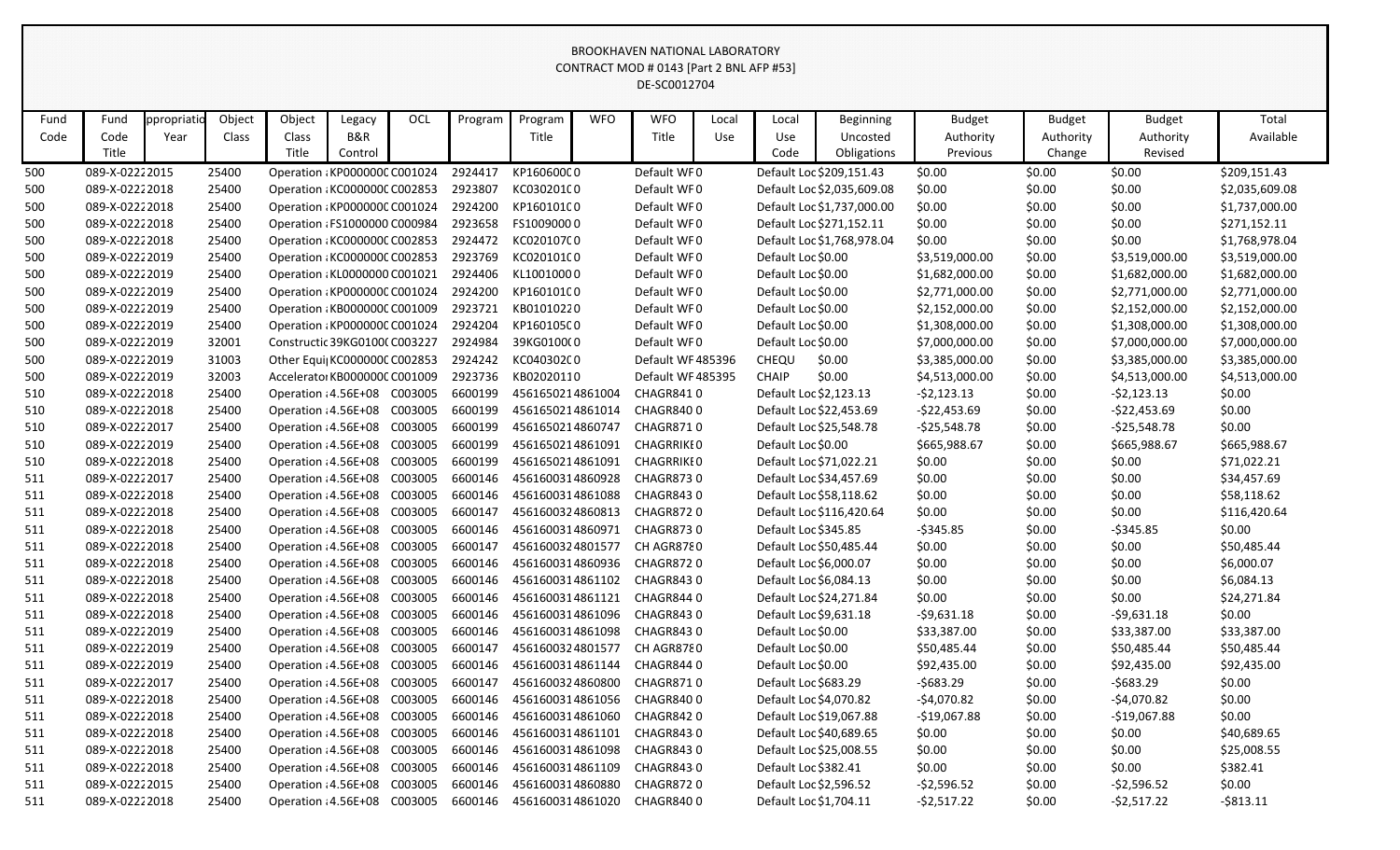|      |                |             |        |                              |         |            |         |                  |            | CONTRACT MOD # 0143 [Part 2 BNL AFP #53]<br>DE-SC0012704 |       |                         |                            |                |               |                |                |
|------|----------------|-------------|--------|------------------------------|---------|------------|---------|------------------|------------|----------------------------------------------------------|-------|-------------------------|----------------------------|----------------|---------------|----------------|----------------|
|      |                |             |        |                              |         |            |         |                  |            |                                                          |       |                         |                            |                |               |                |                |
| Fund | Fund           | ppropriatio | Object | Object                       | Legacy  | <b>OCL</b> | Program | Program          | <b>WFO</b> | <b>WFO</b>                                               | Local | Local                   | Beginning                  | <b>Budget</b>  | <b>Budget</b> | <b>Budget</b>  | Total          |
| Code | Code           | Year        | Class  | Class                        | B&R     |            |         | Title            |            | Title                                                    | Use   | Use                     | Uncosted                   | Authority      | Authority     | Authority      | Available      |
|      | Title          |             |        | Title                        | Control |            |         |                  |            |                                                          |       | Code                    | Obligations                | Previous       | Change        | Revised        |                |
| 511  | 089-X-02222018 |             | 25400  | Operation : 4.56E+08 C003005 |         |            | 6600146 | 4561600314861120 |            | <b>CHAGR8430</b>                                         |       |                         | Default Loc \$91,831.68    | \$0.00         | \$0.00        | \$0.00         | \$91,831.68    |
| 511  | 089-X-02222019 |             | 25400  | Operation : 4.56E+08         |         | C003005    | 6600147 | 4561600324861161 |            | CHAGR8440                                                |       | Default Loc \$0.00      |                            | \$33,203.88    | \$0.00        | \$33,203.88    | \$33,203.88    |
| 511  | 089-X-02222019 |             | 25400  | Operation : 4.56E+08         |         | C003005    | 6600146 | 4561600314861022 |            | CHAGR8410                                                |       | Default Loc \$0.00      |                            | \$5,977,123.68 | \$0.00        | \$5,977,123.68 | \$5,977,123.68 |
| 511  | 089-X-02222019 |             | 25400  | Operation : 4.56E+08         |         | C003005    | 6600146 | 4561600314861066 |            | CHAGR8420                                                |       | Default Loc \$0.00      |                            | \$31,281.71    | \$0.00        | \$31,281.71    | \$31,281.71    |
| 511  | 089-X-02222019 |             | 25400  | Operation : 4.56E+08         |         | C003005    | 6600146 | 4561600314861157 |            | CHAGR8440                                                |       | Default Loc \$0.00      |                            | \$45,000.00    | \$0.00        | \$45,000.00    | \$45,000.00    |
| 511  | 089-X-02222019 |             | 25400  | Operation : 4.56E+08         |         | C003005    | 6600146 | 4561600314861089 |            | CHAGR8430                                                |       | Default Loc \$0.00      |                            | \$9,708.74     | \$0.00        | \$9,708.74     | \$9,708.74     |
| 511  | 089-X-02222019 |             | 25400  | Operation : 4.56E+08         |         | C003005    | 6600146 | 4561600314861132 |            | CHAGR8440                                                |       | Default Loc \$0.00      |                            | \$41,756.55    | \$0.00        | \$41,756.55    | \$41,756.55    |
| 511  | 089-X-02222019 |             | 25400  | Operation : 4.56E+08         |         | C003005    | 6600146 | 4561600314861135 |            | CHAGR8440                                                |       | Default Loc \$0.00      |                            | \$315,660.97   | \$0.00        | \$315,660.97   | \$315,660.97   |
| 511  | 089-X-02222017 |             | 25400  | Operation : 4.56E+08         |         | C003005    | 6600146 | 4561600314860949 |            | <b>CHAGR8730</b>                                         |       | Default Loc \$8,967.69  |                            | \$0.00         | \$0.00        | \$0.00         | \$8,967.69     |
| 511  | 089-X-02222018 |             | 25400  | Operation : 4.56E+08         |         | C003005    | 6600146 | 4561600314861111 |            | CHAGR8430                                                |       | Default Loc \$23,648.21 |                            | $-523,648.21$  | \$0.00        | $-523,648.21$  | \$0.00         |
| 511  | 089-X-02222018 |             | 25400  | Operation : 4.56E+08         |         | C003005    | 6600146 | 4561600314861030 |            | CHAGR8400                                                |       | Default Loc \$914.45    |                            | $-$945.47$     | \$0.00        | $-5945.47$     | $-531.02$      |
| 511  | 089-X-02222018 |             | 25400  | Operation : 4.56E+08         |         | C003005    | 6600147 | 4561600324860984 |            | CHAGR8400                                                |       | Default Loc \$67.81     |                            | \$0.00         | \$0.00        | \$0.00         | \$67.81        |
| 511  | 089-X-02222018 |             | 25400  | Operation : 4.56E+08         |         | C003005    | 6600147 | 4561600324861076 |            | CHAGR8430                                                |       |                         | Default Loc \$311,208.48   | \$0.00         | \$0.00        | \$0.00         | \$311,208.48   |
| 511  | 089-X-02222018 |             | 25400  | Operation : 4.56E+08         |         | C003005    | 6600146 | 4561600314861046 |            | CHAGR8410                                                |       |                         | Default Loc \$20,056.87    | \$0.00         | \$0.00        | \$0.00         | \$20,056.87    |
| 511  | 089-X-02222018 |             | 25400  | Operation : 4.56E+08         |         | C003005    | 6600146 | 4561600314861022 |            | CHAGR8410                                                |       |                         | Default Loc \$2,548,416.05 | \$0.00         | \$0.00        | \$0.00         | \$2,548,416.05 |
| 511  | 089-X-02222019 |             | 25400  | Operation : 4.56E+08         |         | C003005    | 6600146 | 4561600314861053 |            | CHAGR8420                                                |       | Default Loc \$0.00      |                            | \$213,541.00   | \$0.00        | \$213,541.00   | \$213,541.00   |
| 511  | 089-X-02222019 |             | 25400  | Operation : 4.56E+08         |         | C003005    | 6600146 | 4561600314861130 |            | CHAGR8440                                                |       | Default Loc \$0.00      |                            | \$101,014.94   | \$0.00        | \$101,014.94   | \$101,014.94   |
| 511  | 089-X-02222019 |             | 25400  | Operation : 4.56E+08         |         | C003005    | 6600146 | 4561600314861128 |            | CHAGR8440                                                |       | Default Loc \$0.00      |                            | \$79,162.77    | \$0.00        | \$79,162.77    | \$79,162.77    |
| 511  | 089-X-02222019 |             | 25400  | Operation : 4.56E+08         |         | C003005    | 6600146 | 4561600314861115 |            | CHAGR8430                                                |       | Default Loc \$0.00      |                            | \$27,944.80    | \$0.00        | \$27,944.80    | \$27,944.80    |
| 511  | 089-X-02222019 |             | 25400  | Operation : 4.56E+08         |         | C003005    | 6600146 | 4561600314861162 |            | CHAGR8440                                                |       | Default Loc \$0.00      |                            | \$6,000.00     | \$0.00        | \$6,000.00     | \$6,000.00     |
| 511  | 089-X-02222019 |             | 25400  | Operation : 4.56E+08         |         | C003005    | 6600146 | 4561600314861145 |            | CHAGR8440                                                |       | Default Loc \$0.00      |                            | \$43,689.32    | \$0.00        | \$43,689.32    | \$43,689.32    |
| 511  | 089-X-02222019 |             | 25400  | Operation : 4.56E+08         |         | C003005    | 6600146 | 4561600314861099 |            | CHAGR8430                                                |       | Default Loc \$0.00      |                            | \$144,546.93   | \$0.00        | \$144,546.93   | \$144,546.93   |
| 511  | 089-X-02222019 |             | 25400  | Operation : 4.56E+08         |         | C003005    | 6600146 | 4561600314861109 |            | CHAGR8430                                                |       | Default Loc \$0.00      |                            | \$58,934.48    | \$0.00        | \$58,934.48    | \$58,934.48    |
| 511  | 089-X-02222019 |             | 25400  | Operation : 4.56E+08         |         | C003005    | 6600146 | 4561600314860946 |            | <b>CHAGR8730</b>                                         |       | Default Loc \$0.00      |                            | \$338,700.77   | \$0.00        | \$338,700.77   | \$338,700.77   |
| 511  | 089-X-02222018 |             | 25400  | Operation : 4.56E+08 C003005 |         |            | 6600146 | 4561600314861100 |            | CHAGR8430                                                |       |                         | Default Loc \$45,915.88    | \$0.00         | \$0.00        | \$0.00         | \$45,915.88    |
| 511  | 089-X-02222017 |             | 25400  | Operation : 4.56E+08 C003005 |         |            | 6600147 | 4561600324801577 |            | CH AGR8780                                               |       | Default Loc \$41,696.97 |                            | \$0.00         | \$0.00        | \$0.00         | \$41,696.97    |
| 511  | 089-X-02222018 |             | 25400  | Operation : 4.56E+08         |         | C003005    | 6600146 | 4561600314860969 |            | <b>CHAGR8730</b>                                         |       |                         | Default Loc \$72,150.96    | \$0.00         | \$0.00        | \$0.00         | \$72,150.96    |
| 511  | 089-X-02222018 |             | 25400  | Operation : 4.56E+08 C003005 |         |            | 6600147 | 4561600324861032 |            | CHAGR8410                                                |       | Default Loc \$45,039.33 |                            | \$0.00         | \$0.00        | \$0.00         | \$45,039.33    |
| 511  | 089-X-02222017 |             | 25400  | Operation : 4.56E+08 C003005 |         |            | 6600146 | 4561600314861021 |            | CHAGR8400                                                |       | Default Loc \$2,654.48  |                            | -\$2,654.48    | \$0.00        | -\$2,654.48    | \$0.00         |
| 511  | 089-X-02222018 |             | 25400  | Operation : 4.56E+08         |         | C003005    | 6600146 | 4561600314861066 |            | CHAGR8420                                                |       |                         | Default Loc \$32,960.08    | \$0.00         | \$0.00        | \$0.00         | \$32,960.08    |
| 511  | 089-X-02222018 |             | 25400  | Operation : 4.56E+08 C003005 |         |            | 6600146 | 4561600314860686 |            | <b>CHAGR8780</b>                                         |       | Default Loc \$5,536.61  |                            | -\$5,444.97    | \$0.00        | -\$5,444.97    | \$91.64        |
| 511  | 089-X-02222018 |             | 25400  | Operation : 4.56E+08 C003005 |         |            | 6600146 | 4561600314861023 |            | CHAGR8400                                                |       | Default Loc \$64,480.13 |                            | \$0.00         | \$0.00        | \$0.00         | \$64,480.13    |
| 511  | 089-X-02222018 |             | 25400  | Operation : 4.56E+08 C003005 |         |            | 6600146 | 4561600314861052 |            | CHAGR8410                                                |       |                         | Default Loc \$599,176.00   | \$0.00         | \$0.00        | \$0.00         | \$599,176.00   |
| 511  | 089-X-02222019 |             | 25400  | Operation : 4.56E+08 C003005 |         |            | 6600146 | 4561600314861052 |            | CHAGR8410                                                |       | Default Loc \$0.00      |                            | \$6,735,763.65 | \$0.00        | \$6,735,763.65 | \$6,735,763.65 |
| 511  | 089-X-02222019 |             | 25400  | Operation : 4.56E+08         |         | C003005    | 6600146 | 4561600314861068 |            | CHAGR8420                                                |       | Default Loc \$0.00      |                            | \$40,430.19    | \$0.00        | \$40,430.19    | \$40,430.19    |
| 511  | 089-X-02222019 |             | 25400  | Operation : 4.56E+08 C003005 |         |            | 6600146 | 4561600314861138 |            | AGR84416 0                                               |       | Default Loc \$0.00      |                            | \$114,789.71   | \$0.00        | \$114,789.71   | \$114,789.71   |
| 511  | 089-X-02222019 |             | 25400  | Operation : 4.56E+08 C003005 |         |            | 6600146 | 4561600314861121 |            | CHAGR8440                                                |       | Default Loc \$0.00      |                            | \$2,853.76     | \$0.00        | \$2,853.76     | \$2,853.76     |
| 511  | 089-X-02222019 |             | 25400  | Operation : 4.56E+08 C003005 |         |            | 6600146 | 4561600314860969 |            | CHAGR8730                                                |       | Default Loc \$0.00      |                            | \$312,149.04   | \$0.00        | \$312,149.04   | \$312,149.04   |
|      |                |             |        |                              |         |            |         |                  |            |                                                          |       |                         |                            |                |               |                |                |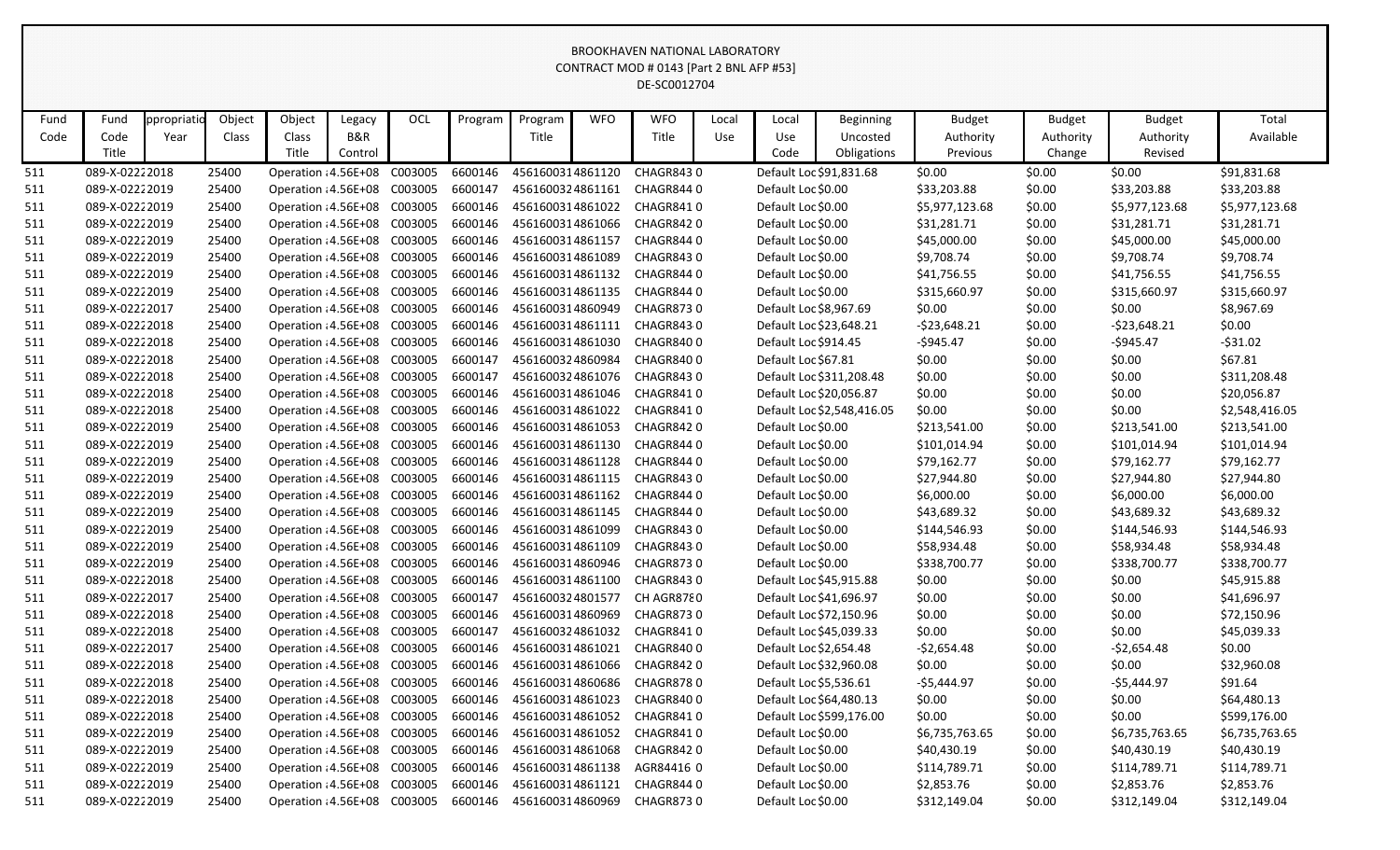|      |                |            |        |                              |                |         |         |                  |            | CONTRACT MOD # 0143 [Part 2 BNL AFP #53]<br>DE-SC0012704 |       |                         |                            |                       |                     |                      |                |
|------|----------------|------------|--------|------------------------------|----------------|---------|---------|------------------|------------|----------------------------------------------------------|-------|-------------------------|----------------------------|-----------------------|---------------------|----------------------|----------------|
| Fund | Fund           | ppropriati | Object | Object                       | Legacy         | OCL     | Program | Program          | <b>WFO</b> | <b>WFO</b>                                               | Local | Local                   | <b>Beginning</b>           | <b>Budget</b>         | <b>Budget</b>       | <b>Budget</b>        | Total          |
| Code | Code<br>Title  | Year       | Class  | Class<br>Title               | B&R<br>Control |         |         | Title            |            | Title                                                    | Use   | Use<br>Code             | Uncosted<br>Obligations    | Authority<br>Previous | Authority<br>Change | Authority<br>Revised | Available      |
| 511  | 089-X-02222017 |            | 25400  | Operation : 4.56E+08 C003005 |                |         | 6600147 | 4561600324861015 |            | <b>CHAGR8400</b>                                         |       |                         | Default Loc \$903,389.83   | \$0.00                | \$0.00              | \$0.00               | \$903,389.83   |
| 511  | 089-X-02222018 |            | 25400  | Operation : 4.56E+08 C003005 |                |         | 6600146 | 4561600314861099 |            | CHAGR8430                                                |       | Default Loc \$2.94      |                            | \$0.00                | \$0.00              | \$0.00               | \$2.94         |
| 511  | 089-X-02222017 |            | 25400  | Operation : 4.56E+08 C003005 |                |         | 6600146 | 4561600314861017 |            | CHAGR8410                                                |       | Default Loc \$644.23    |                            | \$0.00                | \$0.00              | \$0.00               | \$644.23       |
| 511  | 089-X-02222018 |            | 25400  | Operation : 4.56E+08         |                | C003005 | 6600146 | 4561600314861068 |            | CHAGR8420                                                |       | Default Loc \$122.99    |                            | \$0.00                | \$0.00              | \$0.00               | \$122.99       |
| 511  | 089-X-02222018 |            | 25400  | Operation : 4.56E+08         |                | C003005 | 6600146 | 4561600314861075 |            | CHAGR8430                                                |       | Default Loc \$21,730.69 |                            | $-52,746.31$          | \$0.00              | $-52,746.31$         | \$18,984.38    |
| 511  | 089-X-02222018 |            | 25400  | Operation : 4.56E+08         |                | C003005 | 6600146 | 4561600314861107 |            | CHAGR8430                                                |       | Default Loc \$37,074.29 |                            | \$0.00                | \$0.00              | \$0.00               | \$37,074.29    |
| 511  | 089-X-02222018 |            | 25400  | Operation : 4.56E+08 C003005 |                |         | 6600146 | 4561600314861063 |            | CHAGR8420                                                |       |                         | Default Loc \$22,087.46    | \$0.00                | \$0.00              | \$0.00               | \$22,087.46    |
| 511  | 089-X-02222016 |            | 25400  | Operation : 4.56E+08         |                | C003005 | 6600146 | 4561600314860871 |            | <b>CHAGR8720</b>                                         |       |                         | Default Loc \$13,578.50    | \$0.00                | \$0.00              | \$0.00               | \$13,578.50    |
| 511  | 089-X-02222019 |            | 25400  | Operation : 4.56E+08         |                | C003005 | 6600146 | 4561600314861163 |            | CHAGR8440                                                |       | Default Loc \$0.00      |                            | \$17,064.00           | \$0.00              | \$17,064.00          | \$17,064.00    |
| 511  | 089-X-02222019 |            | 25400  | Operation : 4.56E+08         |                | C003005 | 6600146 | 4561600314861139 |            | AGR844170                                                |       | Default Loc \$0.00      |                            | \$146,042.42          | \$0.00              | \$146,042.42         | \$146,042.42   |
| 511  | 089-X-02222019 |            | 25400  | Operation : 4.56E+08         |                | C003005 | 6600146 | 4561600314861133 |            | CHAGR8440                                                |       | Default Loc \$0.00      |                            | \$85,761.60           | \$0.00              | \$85,761.60          | \$85,761.60    |
| 511  | 089-X-02222019 |            | 25400  | Operation : 4.56E+08 C003005 |                |         | 6600146 | 4561600314861100 |            | CHAGR8430                                                |       | Default Loc \$0.00      |                            | \$50,507.48           | \$0.00              | \$50,507.48          | \$50,507.48    |
| 511  | 089-X-02222019 |            | 25400  | Operation : 4.56E+08         |                | C003005 | 6600147 | 4561600324861065 |            | CHAGR8420                                                |       | Default Loc \$0.00      |                            | \$194,174.76          | \$0.00              | \$194,174.76         | \$194,174.76   |
| 511  | 089-X-02222016 |            | 25400  | Operation : 4.56E+08         |                | C003005 | 6600146 | 4561600314860880 |            | <b>CHAGR8720</b>                                         |       | Default Loc \$3,397.00  |                            | $-53,397.00$          | \$0.00              | $-53,397.00$         | \$0.00         |
| 511  | 089-X-02222018 |            | 25400  | Operation : 4.56E+08         |                | C003005 | 6600146 | 4561600314861089 |            | CHAGR8430                                                |       | Default Loc \$163.45    |                            | \$0.00                | \$0.00              | \$0.00               | \$163.45       |
| 511  | 089-X-02222018 |            | 25400  | Operation : 4.56E+08         |                | C003005 | 6600146 | 4561600314861093 |            | CHAGR8430                                                |       |                         | Default Loc \$39,507.26    | $-5268.36$            | \$0.00              | $-5268.36$           | \$39,238.90    |
| 511  | 089-X-02222018 |            | 25400  | Operation : 4.56E+08 C003005 |                |         | 6600146 | 4561600314861072 |            | CHAGR8420                                                |       | Default Loc \$5,000.00  |                            | \$0.00                | \$0.00              | \$0.00               | \$5,000.00     |
| 511  | 089-X-02222017 |            | 25400  | Operation : 4.56E+08         |                | C003005 | 6600146 | 4561600314861052 |            | CHAGR8410                                                |       |                         | Default Loc \$2,146,667.98 | \$0.00                | \$0.00              | \$0.00               | \$2,146,667.98 |
| 511  | 089-X-02222018 |            | 25400  | Operation : 4.56E+08 C003005 |                |         | 6600146 | 4561600314861087 |            | CHAGR8430                                                |       | Default Loc \$2,500.00  |                            | $-52,500.00$          | \$0.00              | $-$ \$2,500.00       | \$0.00         |
| 511  | 089-X-02222018 |            | 25400  | Operation : 4.56E+08         |                | C003005 | 6600146 | 4561600314860946 |            | <b>CHAGR8730</b>                                         |       | Default Loc \$899.96    |                            | \$0.00                | \$0.00              | \$0.00               | \$899.96       |
| 511  | 089-X-02222018 |            | 25400  | Operation : 4.56E+08         |                | C003005 | 6600146 | 4561600314861053 |            | CHAGR8420                                                |       | Default Loc \$7,214.59  |                            | \$0.00                | \$0.00              | \$0.00               | \$7,214.59     |
| 511  | 089-X-02222018 |            | 25400  | Operation : 4.56E+08         |                | C003005 | 6600147 | 4561600324861065 |            | CHAGR8420                                                |       |                         | Default Loc \$217,281.60   | \$0.00                | \$0.00              | \$0.00               | \$217,281.60   |
| 511  | 089-X-02222017 |            | 25400  | Operation : 4.56E+08         |                | C003005 | 6600146 | 4561600314860936 |            | <b>CHAGR8720</b>                                         |       | Default Loc \$1,926.60  |                            | \$0.00                | \$0.00              | \$0.00               | \$1,926.60     |
| 511  | 089-X-02222018 |            | 25400  | Operation : 4.56E+08         |                | C003005 | 6600146 | 4561600314861092 |            | <b>CHAGR8430</b>                                         |       | Default Loc \$121.69    |                            | $-$121.69$            | \$0.00              | $-$121.69$           | \$0.00         |
| 511  | 089-X-02222018 |            | 25400  | Operation : 4.56E+08         |                | C003005 | 6600146 | 4561600314861021 |            | CHAGR8400                                                |       | Default Loc \$6,587.34  |                            | $-56,587.34$          | \$0.00              | -\$6,587.34          | \$0.00         |
| 511  | 089-X-02222019 |            | 25400  | Operation : 4.56E+08 C003005 |                |         | 6600146 | 4561600314861101 |            | CHAGR8430                                                |       | Default Loc \$0.00      |                            | \$1,179.23            | \$0.00              | \$1,179.23           | \$1,179.23     |
| 511  | 089-X-02222019 |            | 25400  | Operation : 4.56E+08 C003005 |                |         | 6600146 | 4561600314861023 |            | CHAGR8400                                                |       | Default Loc \$0.00      |                            | \$139,975.58          | \$0.00              | \$139,975.58         | \$139,975.58   |
| 511  | 089-X-02222019 |            | 25400  | Operation : 4.56E+08 C003005 |                |         | 6600146 | 4561600314861102 |            | CHAGR8430                                                |       | Default Loc \$0.00      |                            | \$19,031.97           | \$0.00              | \$19,031.97          | \$19,031.97    |
| 511  | 089-X-02222019 |            | 25400  | Operation : 4.56E+08 C003005 |                |         | 6600146 | 4561600314861063 |            | CHAGR8420                                                |       | Default Loc \$0.00      |                            | \$78,927.49           | \$0.00              | \$78,927.49          | \$78,927.49    |
| 511  | 089-X-02222019 |            | 25400  | Operation : 4.56E+08 C003005 |                |         | 6600146 | 4561600314861151 |            | CHAGR8440                                                |       | Default Loc \$0.00      |                            | \$182,621.36          | \$0.00              | \$182,621.36         | \$182,621.36   |
| 511  | 089-X-02222019 |            | 25400  | Operation : 4.56E+08 C003005 |                |         | 6600146 | 4561600314861134 |            | CHAGR8440                                                |       | Default Loc \$0.00      |                            | \$92,905.04           | \$0.00              | \$92,905.04          | \$92,905.04    |
| 511  | 089-X-02222019 |            | 25400  | Operation : 4.56E+08 C003005 |                |         | 6600146 | 4561600314861104 |            | CHAGR8430                                                |       | Default Loc \$0.00      |                            | \$140,604.08          | \$0.00              | \$140,604.08         | \$140,604.08   |
| 511  | 089-X-02222019 |            | 25400  | Operation : 4.56E+08         |                | C003005 | 6600146 | 4561600314860936 |            | CHAGR8720                                                |       | Default Loc \$0.00      |                            | \$2,999.88            | \$0.00              | \$2,999.88           | \$2,999.88     |
| 511  | 089-X-02222019 |            | 25400  | Operation : 4.56E+08 C003005 |                |         | 6600146 | 4561600314861120 |            | CHAGR8430                                                |       | Default Loc \$0.00      |                            | \$216,515.79          | \$0.00              | \$216,515.79         | \$216,515.79   |
| 511  | 089-X-02222019 |            | 25400  | Operation : 4.56E+08 C003005 |                |         | 6600147 | 4561600324861167 |            | CHAGR8440                                                |       | Default Loc \$0.00      |                            | \$80,659.47           | \$0.00              | \$80,659.47          | \$80,659.47    |
| 511  | 089-X-02222018 |            | 25400  | Operation : 4.56E+08 C003005 |                |         | 6600146 | 4561600314861090 |            | CHAGR8430                                                |       |                         | Default Loc \$106,652.72   | \$0.00                | \$0.00              | \$0.00               | \$106,652.72   |
| 511  | 089-X-02222016 |            | 25400  | Operation : 4.56E+08 C003005 |                |         | 6600146 | 4561600314860831 |            | CHAGR8720                                                |       | Default Loc \$176.63    |                            | $-$176.63$            | \$0.00              | $-$176.63$           | \$0.00         |
| 511  | 089-X-02222018 |            | 25400  | Operation : 4.56E+08 C003005 |                |         | 6600146 | 4561600314861009 |            | CHAGR8410                                                |       | Default Loc \$2,617.07  |                            | $-52,617.07$          | \$0.00              | $-52,617.07$         | \$0.00         |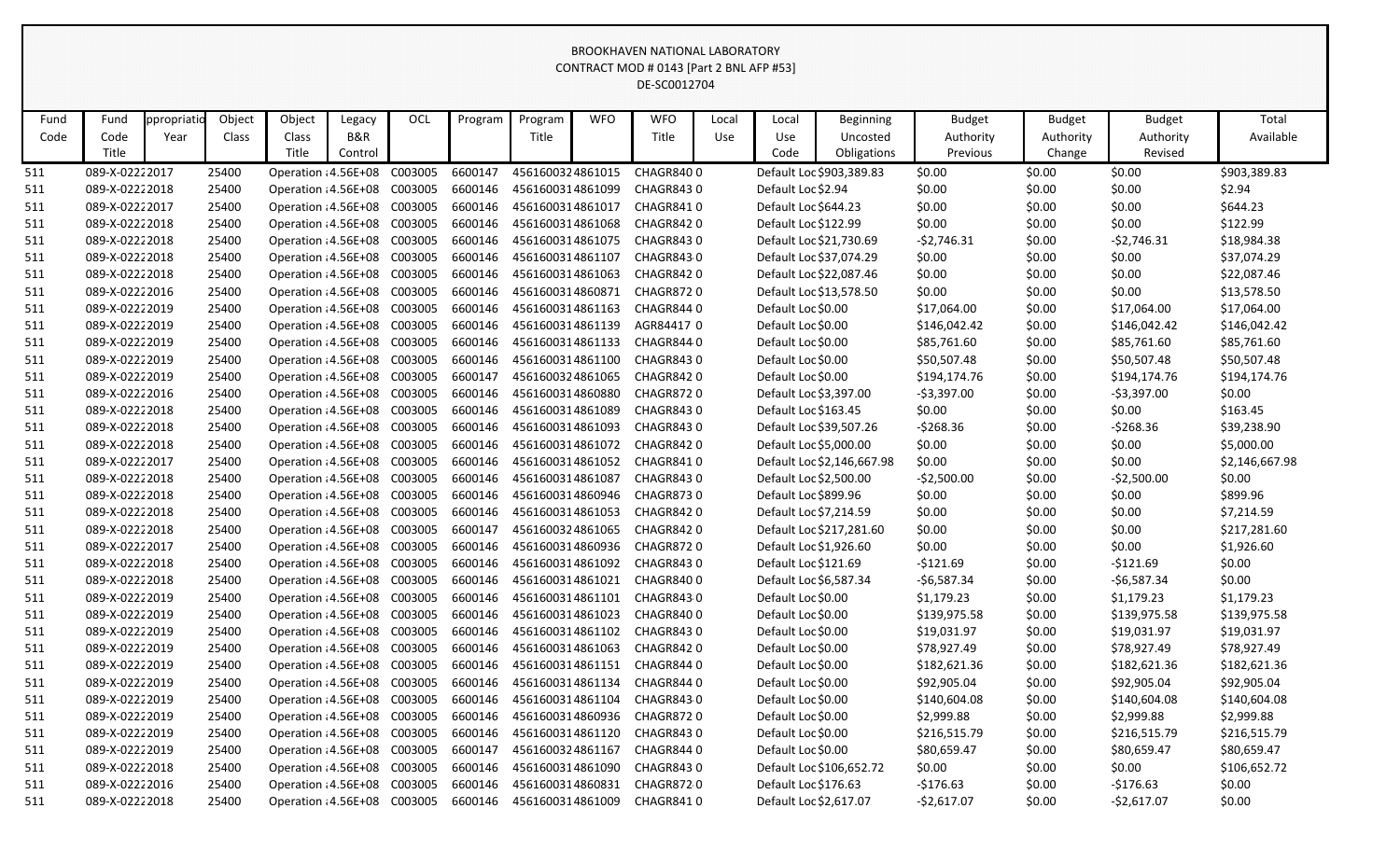|              |                       |                    |                 |                              |                          |         |         |                  |            | CONTRACT MOD # 0143 [Part 2 BNL AFP #53]<br>DE-SC0012704 |              |                        |                                             |                                        |                                      |                                       |                    |
|--------------|-----------------------|--------------------|-----------------|------------------------------|--------------------------|---------|---------|------------------|------------|----------------------------------------------------------|--------------|------------------------|---------------------------------------------|----------------------------------------|--------------------------------------|---------------------------------------|--------------------|
| Fund<br>Code | Fund<br>Code<br>Title | ppropriati<br>Year | Object<br>Class | Object<br>Class<br>Title     | Legacy<br>B&R<br>Control | OCL     | Program | Program<br>Title | <b>WFO</b> | <b>WFO</b><br>Title                                      | Local<br>Use | Local<br>Use<br>Code   | <b>Beginning</b><br>Uncosted<br>Obligations | <b>Budget</b><br>Authority<br>Previous | <b>Budget</b><br>Authority<br>Change | <b>Budget</b><br>Authority<br>Revised | Total<br>Available |
| 511          | 089-X-02222018        |                    | 25400           | Operation : 4.56E+08         |                          | C003005 | 6600146 | 4561600314860977 |            | <b>CHAGR8730</b>                                         |              | Default Loc \$1,033.48 |                                             | $-$1,033.48$                           | \$0.00                               | $-$1,033.48$                          | \$0.00             |
| 511          | 089-X-02222014        |                    | 25400           | Operation : 4.56E+08         |                          | C003005 | 6600146 | 4561600314860871 |            | <b>CHAGR8720</b>                                         |              |                        | Default Loc \$119,776.80                    | \$0.00                                 | \$0.00                               | \$0.00                                | \$119,776.80       |
| 511          | 089-X-02222019        |                    | 25400           | Operation : 4.56E+08         |                          | C003005 | 6600146 | 4561600314861141 |            | CHAGR8440                                                |              | Default Loc \$0.00     |                                             | \$18,656.54                            | \$0.00                               | \$18,656.54                           | \$18,656.54        |
| 511          | 089-X-02222019        |                    | 25400           | Operation : 4.56E+08         |                          | C003005 | 6600146 | 4561600314861136 |            | CHAGR8440                                                |              | Default Loc \$0.00     |                                             | \$20,035.01                            | \$0.00                               | \$20,035.01                           | \$20,035.01        |
| 511          | 089-X-02222019        |                    | 25400           | Operation : 4.56E+08         |                          | C003005 | 6600146 | 4561600314861075 |            | CHAGR8430                                                |              | Default Loc \$0.00     |                                             | \$2,569.90                             | \$0.00                               | \$2,569.90                            | \$2,569.90         |
| 511          | 089-X-02222019        |                    | 25400           | Operation : 4.56E+08         |                          | C003005 | 6600146 | 4561600314861146 |            | CHAGR8440                                                |              | Default Loc \$0.00     |                                             | \$15,600.00                            | \$0.00                               | \$15,600.00                           | \$15,600.00        |
| 511          | 089-X-02222019        |                    | 25400           | Operation : 4.56E+08         |                          | C003005 | 6600146 | 4561600314861153 |            | CHAGR8440                                                |              | Default Loc \$0.00     |                                             | \$3,600.00                             | \$0.00                               | \$3,600.00                            | \$3,600.00         |
| 511          | 089-X-02222019        |                    | 25400           | Operation : 4.56E+08         |                          | C003005 | 6600146 | 4561600314861164 |            | CHAGR8440                                                |              | Default Loc \$0.00     |                                             | \$416.66                               | \$0.00                               | \$416.66                              | \$416.66           |
| 511          | 089-X-02222019        |                    | 25400           | Operation : 4.56E+08         |                          | C003005 | 6600146 | 4561600314861158 |            | CHAGR8440                                                |              | Default Loc \$0.00     |                                             | \$30,000.00                            | \$0.00                               | \$30,000.00                           | \$30,000.00        |
| 511          | 089-X-02222019        |                    | 25400           | Operation : 4.56E+08         |                          | C003005 | 6600146 | 4561600314861159 |            | CHAGR8440                                                |              | Default Loc \$0.00     |                                             | \$5,111.00                             | \$0.00                               | \$5,111.00                            | \$5,111.00         |
| 511          | 089-X-02222018        |                    | 25400           | Operation : 4.56E+08         |                          | C003005 | 6600146 | 4561600314861114 |            | CHAGR8430                                                |              |                        | Default Loc \$40,000.00                     | \$0.00                                 | \$0.00                               | \$0.00                                | \$40,000.00        |
| 511          | 089-X-02222018        |                    | 25400           | Operation : 4.56E+08         |                          | C003005 | 6600146 | 4561600314861079 |            | CHAGR8430                                                |              |                        | Default Loc \$41,439.06                     | \$0.00                                 | \$0.00                               | \$0.00                                | \$41,439.06        |
| 511          | 089-X-02222019        |                    | 25400           | Operation : 4.56E+08         |                          | C003005 | 6600147 | 4561600324861032 |            | CHAGR8410                                                |              | Default Loc \$0.00     |                                             | \$71,007.72                            | \$0.00                               | \$71,007.72                           | \$71,007.72        |
| 511          | 089-X-02222019        |                    | 25400           | Operation : 4.56E+08         |                          | C003005 | 6600146 | 4561600314861142 |            | CHAGR8440                                                |              | Default Loc \$0.00     |                                             | \$39,879.28                            | \$0.00                               | \$39,879.28                           | \$39,879.28        |
| 511          | 089-X-02222019        |                    | 25400           | Operation : 4.56E+08         |                          | C003005 | 6600147 | 4561600324861076 |            | CHAGR8430                                                |              | Default Loc \$0.00     |                                             | \$219,390.62                           | \$0.00                               | \$219,390.62                          | \$219,390.62       |
| 511          | 089-X-02222019        |                    | 25400           | Operation : 4.56E+08         |                          | C003005 | 6600146 | 4561600314861107 |            | CHAGR8430                                                |              | Default Loc \$0.00     |                                             | \$2,612.50                             | \$0.00                               | \$2,612.50                            | \$2,612.50         |
| 512          | 089-X-02222014        |                    | 25400           | Operation : 4.56E+08         |                          | C003005 | 6600053 | 4561402204860836 |            | CHAGRAGN0                                                |              | Default Loc \$767.68   |                                             | \$0.00                                 | \$0.00                               | \$0.00                                | \$767.68           |
| 512          | 089-X-02222015        |                    | 25400           | Operation : 4.56E+08         |                          | C003005 | 6600053 | 4561402204860897 |            | CHAGRR210                                                |              | Default Loc \$6,228.29 |                                             | \$0.00                                 | \$0.00                               | \$0.00                                | \$6,228.29         |
| 512          | 089-X-02222015        |                    | 25400           | Operation : 4.56E+08         |                          | C003005 | 6600099 | 4561403744860657 |            | CH189V61!0                                               |              | Default Loc \$9,708.74 |                                             | \$0.00                                 | \$0.00                               | \$0.00                                | \$9,708.74         |
| 512          | 089-X-02222016        |                    | 25400           | Operation : 4.56E+08         |                          | C003005 | 6600053 | 4561402204803492 |            | CH AGRNIHO                                               |              |                        | Default Loc \$455,077.00                    | \$0.00                                 | \$0.00                               | \$0.00                                | \$455,077.00       |
| 512          | 089-X-02222017        |                    | 25400           | Operation : 4.56E+08         |                          | C003005 | 6600007 | 4561400504861041 |            | CHAGR2010                                                |              | Default Loc \$109.78   |                                             | \$0.00                                 | \$0.00                               | \$0.00                                | \$109.78           |
| 512          | 089-X-02222014        |                    | 25400           | Operation : 4.56E+08         |                          | C003005 | 6600073 | 4561403583011110 |            | CRAGRS-OI0                                               |              | Default Loc \$121.25   |                                             | \$0.00                                 | \$0.00                               | \$0.00                                | \$121.25           |
| 512          | 089-X-02222018        |                    | 25400           | Operation : 4.56E+08         |                          | C003005 | 6600007 | 4561400504861119 |            | CHAGRP180                                                |              |                        | Default Loc \$563,021.60                    | \$0.00                                 | \$0.00                               | \$0.00                                | \$563,021.60       |
| 512          | 089-X-02222015        |                    | 25400           | Operation : 4.56E+08         |                          | C003005 | 6600099 | 4561403744860913 |            | CHAGRNRC 0                                               |              | Default Loc \$151.73   |                                             | \$0.00                                 | \$0.00                               | \$0.00                                | \$151.73           |
| 512          | 089-X-02222016        |                    | 25400           | Operation : 4.56E+08 C003005 |                          |         | 6600099 | 4561403744860894 |            | CHAGRNRC 0                                               |              |                        | Default Loc \$20,943.02                     | \$0.00                                 | \$0.00                               | \$0.00                                | \$20,943.02        |
| 512          | 089-X-02222017        |                    | 25400           | Operation : 4.56E+08 C003005 |                          |         | 6600007 | 4561400504861037 |            | CHAGR17E 0                                               |              | Default Loc \$3.72     |                                             | \$0.00                                 | \$0.00                               | \$0.00                                | \$3.72             |
| 512          | 089-X-02222015        |                    | 25400           | Operation : 4.56E+08         |                          | C003005 | 6600007 | 4561400504860561 |            | CHAGR9EW0                                                |              | Default Loc \$1.29     |                                             | \$0.00                                 | \$0.00                               | \$0.00                                | \$1.29             |
| 512          | 089-X-02222007        |                    | 25400           | Operation : 4.56E+08 C003005 |                          |         | 6600050 | 4561401964860316 |            | CHAGRNNJ 0                                               |              |                        | Default Loc \$20,870.32                     | \$0.00                                 | \$0.00                               | \$0.00                                | \$20,870.32        |
| 512          | 089-X-02222019        |                    | 25400           | Operation : 4.56E+08 C003005 |                          |         | 6600099 | 4561403744860894 |            | CHAGRNRC 0                                               |              | Default Loc \$0.00     |                                             | \$148,206.79                           | \$0.00                               | \$148,206.79                          | \$148,206.79       |
| 512          | 089-X-02222019        |                    | 25400           | Operation : 4.56E+08 C003005 |                          |         | 6600050 | 4561401964861073 |            | CHAGR80H0                                                |              | Default Loc \$0.00     |                                             | \$202,912.62                           | \$0.00                               | \$202,912.62                          | \$202,912.62       |
| 512          | 089-X-02222019        |                    | 25400           | Operation : 4.56E+08 C003005 |                          |         | 6600050 | 4561401964860991 |            | CHAGRNNI 0                                               |              | Default Loc \$0.00     |                                             | \$970.87                               | \$0.00                               | \$970.87                              | \$970.87           |
| 512          | 089-X-02222019        |                    | 25400           | Operation : 4.56E+08 C003005 |                          |         | 6600007 | 4561400504861123 |            | CHAGRP180                                                |              | Default Loc \$0.00     |                                             | \$242,718.45                           | \$0.00                               | \$242,718.45                          | \$242,718.45       |
| 512          | 089-X-02222015        |                    | 25400           | Operation : 4.56E+08 C003005 |                          |         | 6600099 | 4561403744860622 |            | CH189N68 0                                               |              | Default Loc \$561.39   |                                             | \$0.00                                 | \$0.00                               | \$0.00                                | \$561.39           |
| 512          | 089-X-02222013        |                    | 25400           | Operation : 4.56E+08 C003005 |                          |         | 6600007 | 4561400504860561 |            | CHAGR9EW0                                                |              |                        | Default Loc \$11,621.01                     | \$0.00                                 | \$0.00                               | \$0.00                                | \$11,621.01        |
| 512          | 089-X-02222018        |                    | 25400           | Operation : 4.56E+08 C003005 |                          |         | 6600050 | 4561401964861073 |            | CHAGR80H0                                                |              |                        | Default Loc \$143,425.49                    | \$0.00                                 | \$0.00                               | \$0.00                                | \$143,425.49       |
| 512          | 089-X-02222016        |                    | 25400           | Operation : 4.56E+08 C003005 |                          |         | 6600099 | 4561403744860817 |            | CH189V64(0                                               |              | Default Loc \$1,784.78 |                                             | \$0.00                                 | \$0.00                               | \$0.00                                | \$1,784.78         |
| 512          | 089-X-02222015        |                    | 25400           | Operation : 4.56E+08 C003005 |                          |         | 6600067 | 4561403524860964 |            | CHAGR1930                                                |              |                        | Default Loc \$68,048.75                     | \$0.00                                 | \$0.00                               | \$0.00                                | \$68,048.75        |
| 512          | 089-X-02222017        |                    | 25400           | Operation : 4.56E+08 C003005 |                          |         | 6600099 | 4561403744860901 |            | CHAGRNRC 0                                               |              |                        | Default Loc \$34,547.10                     | \$0.00                                 | \$0.00                               | \$0.00                                | \$34,547.10        |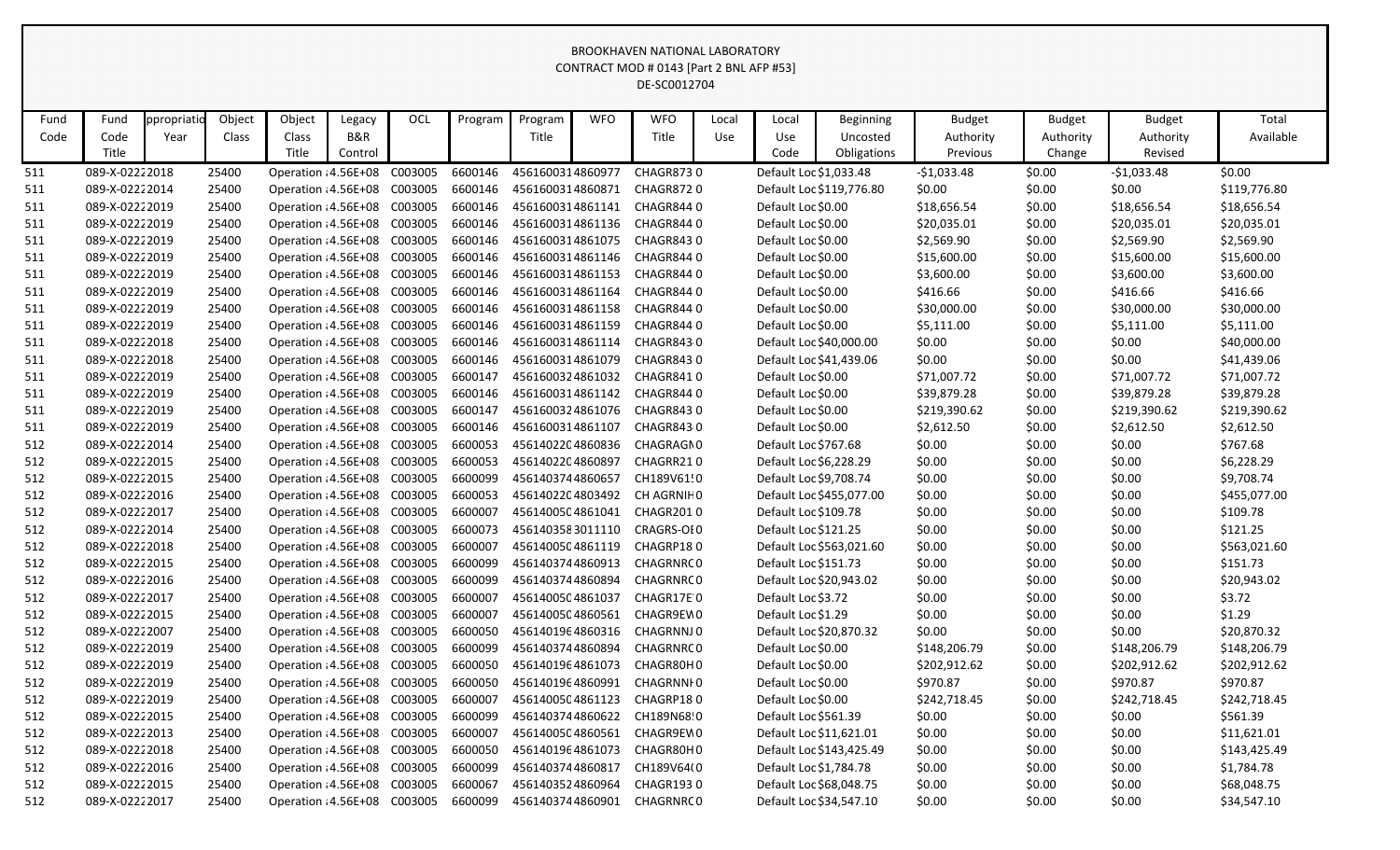|              |                       |                    |                 |                              |                                     |            |         |                  |            | CONTRACT MOD # 0143 [Part 2 BNL AFP #53]<br>DE-SC0012704 |              |                        |                                      |                                        |                                      |                                       |                    |
|--------------|-----------------------|--------------------|-----------------|------------------------------|-------------------------------------|------------|---------|------------------|------------|----------------------------------------------------------|--------------|------------------------|--------------------------------------|----------------------------------------|--------------------------------------|---------------------------------------|--------------------|
| Fund<br>Code | Fund<br>Code<br>Title | ppropriati<br>Year | Object<br>Class | Object<br>Class<br>Title     | Legacy<br><b>B&amp;R</b><br>Control | <b>OCL</b> | Program | Program<br>Title | <b>WFO</b> | <b>WFO</b><br>Title                                      | Local<br>Use | Local<br>Use<br>Code   | Beginning<br>Uncosted<br>Obligations | <b>Budget</b><br>Authority<br>Previous | <b>Budget</b><br>Authority<br>Change | <b>Budget</b><br>Authority<br>Revised | Total<br>Available |
| 512          | 089-X-02222014        |                    | 25400           | Operation : 4.56E+08         |                                     | C003005    | 6600096 | 4561403714860776 |            | CH189QBV0                                                |              | Default Loc \$9,993.07 |                                      | \$0.00                                 | \$0.00                               | \$0.00                                | \$9,993.07         |
| 512          | 089-X-02222018        |                    | 25400           | Operation : 4.56E+08         |                                     | C003005    | 6600096 | 4561403714861126 |            | <b>CHNRC3130</b>                                         |              |                        | Default Loc \$961,165.05             | \$0.00                                 | \$0.00                               | \$0.00                                | \$961,165.05       |
| 512          | 089-X-02222014        |                    | 25400           | Operation : 4.56E+08         |                                     | C003005    | 6600099 | 4561403744860697 |            | CH189N67!0                                               |              |                        | Default Loc \$67,304.85              | \$0.00                                 | \$0.00                               | \$0.00                                | \$67,304.85        |
| 512          | 089-X-02222018        |                    | 25400           | Operation : 4.56E+08         |                                     | C003005    | 6600007 | 4561400504861123 |            | CHAGRP180                                                |              |                        | Default Loc \$85,838.77              | \$0.00                                 | \$0.00                               | \$0.00                                | \$85,838.77        |
| 512          | 089-X-02222012        |                    | 25400           | Operation : 4.56E+08         |                                     | C003005    | 6600053 | 4561402204804149 |            | CH AGRY1/0                                               |              | Default Loc \$4,499.65 |                                      | $-54,499.65$                           | \$0.00                               | $-54,499.65$                          | \$0.00             |
| 512          | 089-X-02222015        |                    | 25400           | Operation : 4.56E+08         |                                     | C003005    | 6600050 | 4561401964860927 |            | CHARGNNLO                                                |              | Default Loc \$354.45   |                                      | \$0.00                                 | \$0.00                               | \$0.00                                | \$354.45           |
| 512          | 089-X-02222017        |                    | 25400           | Operation : 4.56E+08         |                                     | C003005    | 6600007 | 4561400504860843 |            | CHAGR2010                                                |              | Default Loc \$611.68   |                                      | \$0.00                                 | \$0.00                               | \$0.00                                | \$611.68           |
| 512          | 089-X-02222016        |                    | 25400           | Operation : 4.56E+08         |                                     | C003005    | 6600099 | 4561403744860760 |            | CH189N6910                                               |              |                        | Default Loc \$13,279.83              | \$0.00                                 | \$0.00                               | \$0.00                                | \$13,279.83        |
| 512          | 089-X-02222018        |                    | 25400           | Operation : 4.56E+08         |                                     | C003005    | 6600069 | 4561403544860930 |            | CHAGRAID <sub>10</sub>                                   |              |                        | Default Loc \$242,718.45             | \$0.00                                 | \$0.00                               | \$0.00                                | \$242,718.45       |
| 512          | 089-X-02222013        |                    | 25400           | Operation : 4.56E+08         |                                     | C003005    | 6600066 | 4561403514860844 |            | CHAGRSIA/0                                               |              | Default Loc \$3,808.15 |                                      | \$0.00                                 | \$0.00                               | \$0.00                                | \$3,808.15         |
| 512          | 089-X-02222016        |                    | 25400           | Operation : 4.56E+08         |                                     | C003005    | 6600099 | 4561403744860941 |            | CHAGRNRC 0                                               |              |                        | Default Loc \$26,293.22              | \$0.00                                 | \$0.00                               | \$0.00                                | \$26,293.22        |
| 512          | 089-X-02222016        |                    | 25400           | Operation : 4.56E+08         |                                     | C003005    | 6600099 | 4561403744860948 |            | CHAGRNRC 0                                               |              |                        | Default Loc \$93,722.24              | \$0.00                                 | \$0.00                               | \$0.00                                | \$93,722.24        |
| 512          | 089-X-02222005        |                    | 25400           | Operation : 4.56E+08         |                                     | C003005    | 6600066 | 4561403514806666 |            | CHAGRRW'O                                                |              |                        | Default Loc \$394,234.20             | \$0.00                                 | \$0.00                               | \$0.00                                | \$394,234.20       |
| 512          | 089-X-02222016        |                    | 25400           | Operation : 4.56E+08         |                                     | C003005    | 6600050 | 4561401964860745 |            | CHAGRNNJ0                                                |              | Default Loc \$6,224.31 |                                      | \$0.00                                 | \$0.00                               | \$0.00                                | \$6,224.31         |
| 512          | 089-X-02222017        |                    | 25400           | Operation : 4.56E+08         |                                     | C003005    | 6600099 | 4561403744860911 |            | CHAGRNRC 0                                               |              |                        | Default Loc \$119,801.34             | \$0.00                                 | \$0.00                               | \$0.00                                | \$119,801.34       |
| 512          | 089-X-02222018        |                    | 25400           | Operation : 4.56E+08         |                                     | C003005    | 6600066 | 4561403514861127 |            | CH1931CP:0                                               |              |                        | Default Loc \$12,500,000.00          | \$0.00                                 | \$0.00                               | \$0.00                                | \$12,500,000.00    |
| 512          | 089-X-02222019        |                    | 25400           | Operation : 4.56E+08         |                                     | C003005    | 6600007 | 4561400504861131 |            | CHAGRER20                                                |              | Default Loc \$0.00     |                                      | \$67,502.91                            | \$0.00                               | \$67,502.91                           | \$67,502.91        |
| 512          | 089-X-02222019        |                    | 25400           | Operation : 4.56E+08         |                                     | C003005    | 6600050 | 4561401964861025 |            | <b>CHAGRNNIO</b>                                         |              | Default Loc \$0.00     |                                      | \$48,543.69                            | \$0.00                               | \$48,543.69                           | \$48,543.69        |
| 512          | 089-X-02222014        |                    | 25400           | Operation : 4.56E+08         |                                     | C003005    | 6600007 | 4561400504860561 |            | CHAGR9EW0                                                |              | Default Loc \$8,737.52 |                                      | \$0.00                                 | \$0.00                               | \$0.00                                | \$8,737.52         |
| 512          | 089-X-02222012        |                    | 25400           | Operation : 4.56E+08         |                                     | C003005    | 6600053 | 4561402204804168 |            | CH AGRY100                                               |              | Default Loc \$3,309.73 |                                      | \$0.00                                 | \$0.00                               | \$0.00                                | \$3,309.73         |
| 512          | 089-X-02222013        |                    | 25400           | Operation : 4.56E+08         |                                     | C003005    | 6600053 | 4561402204860794 |            | CHAGRAGN0                                                |              | Default Loc \$8,934.17 |                                      | \$0.00                                 | \$0.00                               | \$0.00                                | \$8,934.17         |
| 512          | 089-X-02222017        |                    | 25400           | Operation : 4.56E+08         |                                     | C003005    | 6600066 | 4561403514861057 |            | CH1931CP10                                               |              |                        | Default Loc \$4,474,778.10           | \$0.00                                 | \$0.00                               | \$0.00                                | \$4,474,778.10     |
| 512          | 089-X-02222018        |                    | 25400           | Operation : 4.56E+08         |                                     | C003005    | 6600050 | 4561401964860920 |            | <b>CHAGRRPO0</b>                                         |              |                        | Default Loc \$25,684.62              | \$0.00                                 | \$0.00                               | \$0.00                                | \$25,684.62        |
| 512          | 089-X-02222018        |                    | 25400           | Operation : 4.56E+08         |                                     | C003005    | 6600053 | 4561402204860902 |            | CHAGRP410                                                |              |                        | Default Loc \$3,011,272.60           | \$0.00                                 | \$0.00                               | \$0.00                                | \$3,011,272.60     |
| 512          | 089-X-02222018        |                    | 25400           | Operation : 4.56E+08 C003005 |                                     |            | 6600050 | 4561401964860932 |            | CHAGRNN(0                                                |              | Default Loc \$60.98    |                                      | $-560.98$                              | \$0.00                               | $-560.98$                             | \$0.00             |
| 512          | 089-X-02222018        |                    | 25400           | Operation : 4.56E+08         |                                     | C003005    | 6600096 | 4561403714861125 |            | <b>CHNRC3130</b>                                         |              |                        | Default Loc \$319,512.42             | \$0.00                                 | \$0.00                               | \$0.00                                | \$319,512.42       |
| 512          | 089-X-02222019        |                    | 25400           | Operation : 4.56E+08         |                                     | C003005    | 6600069 | 4561403544860930 |            | CHAGRAID <sub>10</sub>                                   |              | Default Loc \$0.00     |                                      | \$111,650.49                           | \$0.00                               | \$111,650.49                          | \$111,650.49       |
| 512          | 089-X-02222016        |                    | 25400           | Operation : 4.56E+08 C003005 |                                     |            | 6600066 | 4561403514861012 |            | CHAGR1930                                                |              |                        | Default Loc \$3,431,271.01           | \$0.00                                 | \$0.00                               | \$0.00                                | \$3,431,271.01     |
| 512          | 089-X-02222016        |                    | 25400           | Operation : 4.56E+08 C003005 |                                     |            | 6600066 | 4561403514860970 |            | CHAGR1930                                                |              |                        | Default Loc \$1,288,712.72           | \$0.00                                 | \$0.00                               | \$0.00                                | \$1,288,712.72     |
| 512          | 089-X-02222011        |                    | 25400           | Operation : 4.56E+08 C003005 |                                     |            | 6600050 | 4561401964860463 |            | CHAGRNNJ 0                                               |              | Default Loc \$0.26     |                                      | $-50.26$                               | \$0.00                               | $-50.26$                              | \$0.00             |
| 512          | 089-X-02222014        |                    | 25400           | Operation : 4.56E+08 C003005 |                                     |            | 6600099 | 4561403744860657 |            | CH189V61!0                                               |              |                        | Default Loc \$29,137.54              | \$0.00                                 | \$0.00                               | \$0.00                                | \$29,137.54        |
| 512          | 089-X-02222018        |                    | 25400           | Operation : 4.56E+08 C003005 |                                     |            | 6600051 | 4561402004861105 |            | CHAGR1830                                                |              |                        | Default Loc \$63,865.80              | \$0.00                                 | \$0.00                               | \$0.00                                | \$63,865.80        |
| 512          | 089-X-02222019        |                    | 25400           | Operation : 4.56E+08 C003005 |                                     |            | 6600050 | 4561401964861154 |            | CHAGR80L0                                                |              | Default Loc \$0.00     |                                      | \$52,360.19                            | \$0.00                               | \$52,360.19                           | \$52,360.19        |
| 512          | 089-X-02222019        |                    | 25400           | Operation : 4.56E+08         |                                     | C003005    | 6600096 | 4561403714861125 |            | <b>CHNRC3130</b>                                         |              | Default Loc \$0.00     |                                      | \$291,262.14                           | \$0.00                               | \$291,262.14                          | \$291,262.14       |
| 512          | 089-X-02222014        |                    | 25400           | Operation : 4.56E+08 C003005 |                                     |            | 6600072 | 4561403574860914 |            | CHAGR1930                                                |              | Default Loc \$6,708.87 |                                      | \$0.00                                 | \$0.00                               | \$0.00                                | \$6,708.87         |
| 512          | 089-X-02222015        |                    | 25400           | Operation : 4.56E+08 C003005 |                                     |            | 6600007 | 4561400504860959 |            | CHAGR2010                                                |              | Default Loc \$473.17   |                                      | \$0.00                                 | \$0.00                               | \$0.00                                | \$473.17           |
| 512          | 089-X-02222014        |                    | 25400           | Operation : 4.56E+08 C003005 |                                     |            | 6600073 | 4561403584860852 |            | CHAGR0170                                                |              |                        | Default Loc \$83,084.91              | \$0.00                                 | \$0.00                               | \$0.00                                | \$83,084.91        |
| 512          | 089-X-02222018        |                    | 25400           | Operation : 4.56E+08 C003005 |                                     |            | 6600050 | 4561401964860979 |            | CHAGRNNJ 0                                               |              |                        | Default Loc \$7,179,609.54           | $-5873.79$                             | \$0.00                               | -\$873.79                             | \$7,178,735.75     |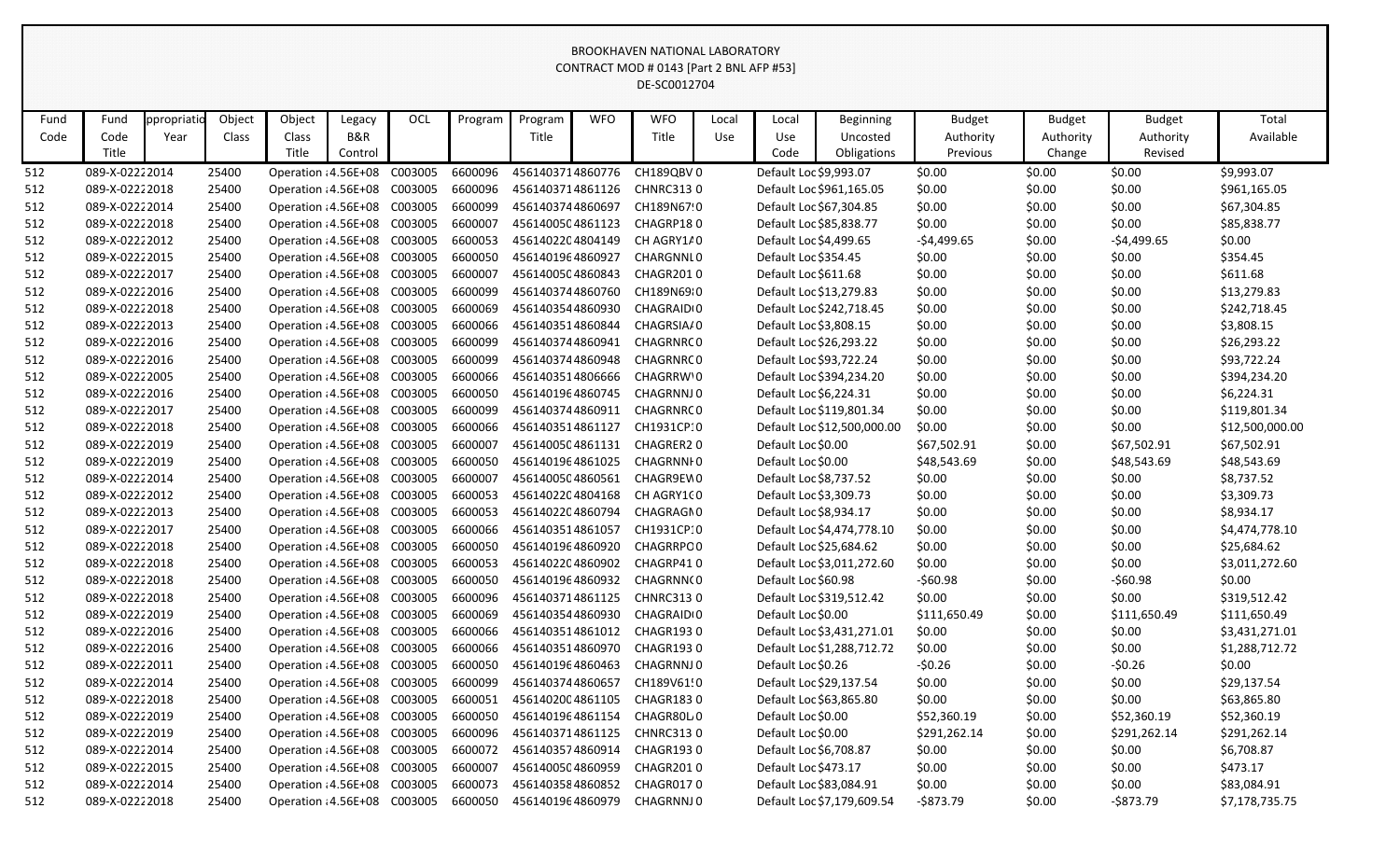|      |                                                                                                                                                                                                                                                                                                                                                                                                                                                                                                                                                                                                                                                                                                                         |  |       |                              |  |         |         |                  |  | CONTRACT MOD # 0143 [Part 2 BNL AFP #53] |  |                        |                            |                |        |                |                |
|------|-------------------------------------------------------------------------------------------------------------------------------------------------------------------------------------------------------------------------------------------------------------------------------------------------------------------------------------------------------------------------------------------------------------------------------------------------------------------------------------------------------------------------------------------------------------------------------------------------------------------------------------------------------------------------------------------------------------------------|--|-------|------------------------------|--|---------|---------|------------------|--|------------------------------------------|--|------------------------|----------------------------|----------------|--------|----------------|----------------|
|      | DE-SC0012704<br><b>WFO</b><br>Object<br>Object<br>OCL<br><b>WFO</b><br>Total<br>Fund<br>Local<br>ppropriati<br>Legacy<br>Program<br>Program<br>Local<br>Beginning<br><b>Budget</b><br><b>Budget</b><br><b>Budget</b><br>B&R<br>Code<br>Title<br>Title<br>Available<br>Year<br>Class<br>Class<br>Use<br>Use<br>Authority<br>Authority<br>Authority<br>Uncosted<br>Title<br>Title<br>Code<br>Obligations<br>Control<br>Previous<br>Change<br>Revised<br>\$0.00<br>089-X-02222016<br>C003005<br>6600050<br>4561401964860957<br>Default Loc \$1,554.98<br>$-$1,554.98$<br>\$0.00<br>$-$1,554.98$<br>25400<br>Operation : 4.56E+08<br><b>CHAGRNNIO</b><br>Default Loc \$2,007.03<br>Operation : 4.56E+08<br>4561400504860849 |  |       |                              |  |         |         |                  |  |                                          |  |                        |                            |                |        |                |                |
|      |                                                                                                                                                                                                                                                                                                                                                                                                                                                                                                                                                                                                                                                                                                                         |  |       |                              |  |         |         |                  |  |                                          |  |                        |                            |                |        |                |                |
| Fund |                                                                                                                                                                                                                                                                                                                                                                                                                                                                                                                                                                                                                                                                                                                         |  |       |                              |  |         |         |                  |  |                                          |  |                        |                            |                |        |                |                |
| Code |                                                                                                                                                                                                                                                                                                                                                                                                                                                                                                                                                                                                                                                                                                                         |  |       |                              |  |         |         |                  |  |                                          |  |                        |                            |                |        |                |                |
|      |                                                                                                                                                                                                                                                                                                                                                                                                                                                                                                                                                                                                                                                                                                                         |  |       |                              |  |         |         |                  |  |                                          |  |                        |                            |                |        |                |                |
| 512  |                                                                                                                                                                                                                                                                                                                                                                                                                                                                                                                                                                                                                                                                                                                         |  |       |                              |  |         |         |                  |  |                                          |  |                        |                            |                |        |                |                |
| 512  | 089-X-02222013                                                                                                                                                                                                                                                                                                                                                                                                                                                                                                                                                                                                                                                                                                          |  | 25400 |                              |  | C003005 | 6600007 |                  |  | CHAGR2010                                |  |                        |                            | \$0.00         | \$0.00 | \$0.00         | \$2,007.03     |
| 512  | 089-X-02222018                                                                                                                                                                                                                                                                                                                                                                                                                                                                                                                                                                                                                                                                                                          |  | 25400 | Operation : 4.56E+08         |  | C003005 | 6600050 | 4561401964860991 |  | <b>CHAGRNNIO</b>                         |  |                        | Default Loc \$223,300.97   | \$0.00         | \$0.00 | \$0.00         | \$223,300.97   |
| 512  | 089-X-02222019                                                                                                                                                                                                                                                                                                                                                                                                                                                                                                                                                                                                                                                                                                          |  | 25400 | Operation : 4.56E+08         |  | C003005 | 6600053 | 4561402204861118 |  | CHAGR1R20                                |  | Default Loc \$0.00     |                            | \$219,284.00   | \$0.00 | \$219,284.00   | \$219,284.00   |
| 512  | 089-X-02222019                                                                                                                                                                                                                                                                                                                                                                                                                                                                                                                                                                                                                                                                                                          |  | 25400 | Operation : 4.56E+08         |  | C003005 | 6600096 | 4561403714860873 |  | CHAGRNRC 0                               |  | Default Loc \$0.00     |                            | \$626,886.23   | \$0.00 | \$626,886.23   | \$626,886.23   |
| 512  | 089-X-02222018                                                                                                                                                                                                                                                                                                                                                                                                                                                                                                                                                                                                                                                                                                          |  | 25400 | Operation : 4.56E+08         |  | C003005 | 6600050 | 4561401964861069 |  | CHAGR80H0                                |  |                        | Default Loc \$134,939.61   | \$0.00         | \$0.00 | \$0.00         | \$134,939.61   |
| 512  | 089-X-02222016                                                                                                                                                                                                                                                                                                                                                                                                                                                                                                                                                                                                                                                                                                          |  | 25400 | Operation : 4.56E+08         |  | C003005 | 6600099 | 4561403744860724 |  | CH189V6190                               |  | Default Loc \$3,761.11 |                            | \$0.00         | \$0.00 | \$0.00         | \$3,761.11     |
| 512  | 089-X-02222016                                                                                                                                                                                                                                                                                                                                                                                                                                                                                                                                                                                                                                                                                                          |  | 25400 | Operation : 4.56E+08         |  | C003005 | 6600096 | 4561403714860773 |  | CH189QBIC0                               |  | Default Loc \$813.05   |                            | $-$ \$813.05   | \$0.00 | $-$ \$813.05   | \$0.00         |
| 512  | 089-X-02222017                                                                                                                                                                                                                                                                                                                                                                                                                                                                                                                                                                                                                                                                                                          |  | 25400 | Operation : 4.56E+08         |  | C003005 | 6600007 | 4561400504861054 |  | CHAGRNA10                                |  | Default Loc \$8,453.63 |                            | \$0.00         | \$0.00 | \$0.00         | \$8,453.63     |
| 512  | 089-X-02222017                                                                                                                                                                                                                                                                                                                                                                                                                                                                                                                                                                                                                                                                                                          |  | 25400 | Operation : 4.56E+08         |  | C003005 | 6600100 | 4561403754860765 |  | CH189N75.0                               |  | Default Loc \$280.57   |                            | \$0.00         | \$0.00 | \$0.00         | \$280.57       |
| 512  | 089-X-02222013                                                                                                                                                                                                                                                                                                                                                                                                                                                                                                                                                                                                                                                                                                          |  | 25400 | Operation : 4.56E+08         |  | C003005 | 6600067 | 4561403524860796 |  | CHAGRSIA/0                               |  | Default Loc \$19.78    |                            | \$0.00         | \$0.00 | \$0.00         | \$19.78        |
| 512  | 089-X-02222012                                                                                                                                                                                                                                                                                                                                                                                                                                                                                                                                                                                                                                                                                                          |  | 25400 | Operation : 4.56E+08         |  | C003005 | 6600053 | 4561402204860788 |  | CHAGR12F0                                |  |                        | Default Loc \$152,272.29   | $-$152,272.29$ | \$0.00 | $-$152,272.29$ | \$0.00         |
| 512  | 089-X-02222017                                                                                                                                                                                                                                                                                                                                                                                                                                                                                                                                                                                                                                                                                                          |  | 25400 | Operation : 4.56E+08         |  | C003005 | 6600069 | 4561403544860930 |  | CHAGRAID <sub>10</sub>                   |  |                        | Default Loc \$121,227.96   | \$0.00         | \$0.00 | \$0.00         | \$121,227.96   |
| 512  | 089-X-02222017                                                                                                                                                                                                                                                                                                                                                                                                                                                                                                                                                                                                                                                                                                          |  | 25400 | Operation : 4.56E+08         |  | C003005 | 6600050 | 4561401964860991 |  | CHAGRNNI 0                               |  |                        | Default Loc \$76,278.33    | \$0.00         | \$0.00 | \$0.00         | \$76,278.33    |
| 512  | 089-X-02222017                                                                                                                                                                                                                                                                                                                                                                                                                                                                                                                                                                                                                                                                                                          |  | 25400 | Operation : 4.56E+08         |  | C003005 | 6600099 | 4561403744860947 |  | CHAGRNRC 0                               |  | Default Loc \$1,430.36 |                            | \$0.00         | \$0.00 | \$0.00         | \$1,430.36     |
| 512  | 089-X-02222011                                                                                                                                                                                                                                                                                                                                                                                                                                                                                                                                                                                                                                                                                                          |  | 25400 | Operation : 4.56E+08         |  | C003005 | 6600050 | 4561401964860467 |  | CHAGRNNJ0                                |  |                        | Default Loc \$360,508.07   | \$0.00         | \$0.00 | \$0.00         | \$360,508.07   |
| 512  | 089-X-02222019                                                                                                                                                                                                                                                                                                                                                                                                                                                                                                                                                                                                                                                                                                          |  | 25400 | Operation : 4.56E+08         |  | C003005 | 6600007 | 4561400504861119 |  | CHAGRP180                                |  | Default Loc \$0.00     |                            | \$444,538.84   | \$0.00 | \$444,538.84   | \$444,538.84   |
| 512  | 089-X-02222019                                                                                                                                                                                                                                                                                                                                                                                                                                                                                                                                                                                                                                                                                                          |  | 25400 | Operation : 4.56E+08         |  | C003005 | 6600050 | 4561401964860979 |  | CHAGRNNJ0                                |  | Default Loc \$0.00     |                            | \$3,944,368.94 | \$0.00 | \$3,944,368.94 | \$3,944,368.94 |
| 512  | 089-X-02222015                                                                                                                                                                                                                                                                                                                                                                                                                                                                                                                                                                                                                                                                                                          |  | 25400 | Operation : 4.56E+08         |  | C003005 | 6600072 | 4561403574860914 |  | CHAGR1930                                |  | Default Loc \$260.99   |                            | \$0.00         | \$0.00 | \$0.00         | \$260.99       |
| 512  | 089-X-02222018                                                                                                                                                                                                                                                                                                                                                                                                                                                                                                                                                                                                                                                                                                          |  | 25400 | Operation : 4.56E+08         |  | C003005 | 6600050 | 4561401964860992 |  | CHAGRNN/0                                |  |                        | Default Loc \$27,289.71    | \$0.00         | \$0.00 | \$0.00         | \$27,289.71    |
| 512  | 089-X-02222014                                                                                                                                                                                                                                                                                                                                                                                                                                                                                                                                                                                                                                                                                                          |  | 25400 | Operation : 4.56E+08         |  | C003005 | 6600053 | 4561402204803492 |  | CH AGRNIHO                               |  |                        | Default Loc \$733,390.21   | $-$1,493.21$   | \$0.00 | -\$1,493.21    | \$731,897.00   |
| 512  | 089-X-02222014                                                                                                                                                                                                                                                                                                                                                                                                                                                                                                                                                                                                                                                                                                          |  | 25400 | Operation : 4.56E+08         |  | C003005 | 6600066 | 4561403514860917 |  | CHAGR1930                                |  |                        | Default Loc \$840,986.71   | \$0.00         | \$0.00 | \$0.00         | \$840,986.71   |
| 512  | 089-X-02222011                                                                                                                                                                                                                                                                                                                                                                                                                                                                                                                                                                                                                                                                                                          |  | 25400 | Operation : 4.56E+08         |  | C003005 | 6600096 | 4561403714860532 |  | CH189J4140                               |  | Default Loc \$3,429.21 |                            | \$0.00         | \$0.00 | \$0.00         | \$3,429.21     |
| 512  | 089-X-02222018                                                                                                                                                                                                                                                                                                                                                                                                                                                                                                                                                                                                                                                                                                          |  | 25400 | Operation : 4.56E+08         |  | C003005 | 6600050 | 4561401964860942 |  | CHAGRNNJ0                                |  |                        | Default Loc \$143,017.14   | \$0.00         | \$0.00 | \$0.00         | \$143,017.14   |
| 512  | 089-X-02222018                                                                                                                                                                                                                                                                                                                                                                                                                                                                                                                                                                                                                                                                                                          |  | 25400 | Operation : 4.56E+08         |  | C003005 | 6600007 | 4561400504860850 |  | CHAGR2010                                |  | Default Loc \$2,448.77 |                            | \$0.00         | \$0.00 | \$0.00         | \$2,448.77     |
| 512  | 089-X-02222005                                                                                                                                                                                                                                                                                                                                                                                                                                                                                                                                                                                                                                                                                                          |  | 25400 | Operation : 4.56E+08         |  | C003005 | 6600053 | 4561402204803774 |  | CH AGRRW0                                |  |                        | Default Loc \$527,491.57   | \$0.00         | \$0.00 | \$0.00         | \$527,491.57   |
| 512  | 089-X-02222015                                                                                                                                                                                                                                                                                                                                                                                                                                                                                                                                                                                                                                                                                                          |  | 25400 | Operation : 4.56E+08         |  | C003005 | 6600053 | 4561402204803492 |  | CH AGRNIHO                               |  |                        | Default Loc \$822,752.00   | \$0.00         | \$0.00 | \$0.00         | \$822,752.00   |
| 512  | 089-X-02222018                                                                                                                                                                                                                                                                                                                                                                                                                                                                                                                                                                                                                                                                                                          |  | 25400 | Operation : 4.56E+08         |  | C003005 | 6600096 | 4561403714860873 |  | CHAGRNRC 0                               |  |                        | Default Loc \$1,680,118.93 | \$0.00         | \$0.00 | \$0.00         | \$1,680,118.93 |
| 512  | 089-X-02222018                                                                                                                                                                                                                                                                                                                                                                                                                                                                                                                                                                                                                                                                                                          |  | 25400 | Operation : 4.56E+08 C003005 |  |         | 6600050 | 4561401964861025 |  | CHAGRNNI 0                               |  |                        | Default Loc \$35,279.75    | \$0.00         | \$0.00 | \$0.00         | \$35,279.75    |
| 512  | 089-X-02222019                                                                                                                                                                                                                                                                                                                                                                                                                                                                                                                                                                                                                                                                                                          |  | 25400 | Operation : 4.56E+08         |  | C003005 | 6600050 | 4561401964860942 |  | CHAGRNNJ0                                |  | Default Loc \$0.00     |                            | \$472,330.09   | \$0.00 | \$472,330.09   | \$472,330.09   |
| 517  | 089-X-02222018                                                                                                                                                                                                                                                                                                                                                                                                                                                                                                                                                                                                                                                                                                          |  | 25400 | Operation : 4.56E+08         |  | C003005 | 6600207 | 456167SC04861010 |  | <b>CHAGR8730</b>                         |  |                        | Default Loc \$51,826.30    | \$0.00         | \$0.00 | \$0.00         | \$51,826.30    |
| 517  | 089-X-02222018                                                                                                                                                                                                                                                                                                                                                                                                                                                                                                                                                                                                                                                                                                          |  | 25400 | Operation : 4.56E+08         |  | C003005 | 6600207 | 456167SC04860834 |  | CHAGR8720                                |  |                        | Default Loc \$13,298.02    | \$0.00         | \$0.00 | \$0.00         | \$13,298.02    |
| 517  | 089-X-02222018                                                                                                                                                                                                                                                                                                                                                                                                                                                                                                                                                                                                                                                                                                          |  | 25400 | Operation : 4.56E+08         |  | C003005 | 6600207 | 456167SC04860823 |  | CHAGR8720                                |  |                        | Default Loc \$19,856.98    | \$0.00         | \$0.00 | \$0.00         | \$19,856.98    |
| 517  | 089-X-02222018                                                                                                                                                                                                                                                                                                                                                                                                                                                                                                                                                                                                                                                                                                          |  | 25400 | Operation : 4.56E+08 C003005 |  |         | 6600207 | 456167SC04860826 |  | CHAGR8720                                |  | Default Loc \$7,745.02 |                            | \$0.00         | \$0.00 | \$0.00         | \$7,745.02     |
| 517  | 089-X-02222019                                                                                                                                                                                                                                                                                                                                                                                                                                                                                                                                                                                                                                                                                                          |  | 25400 | Operation : 4.56E+08         |  | C003005 | 6600207 | 456167SC04861010 |  | CHAGR8730                                |  | Default Loc \$0.00     |                            | \$3,231,067.96 | \$0.00 | \$3,231,067.96 | \$3,231,067.96 |
| 517  | 089-X-02222019                                                                                                                                                                                                                                                                                                                                                                                                                                                                                                                                                                                                                                                                                                          |  | 25400 | Operation : 4.56E+08 C003005 |  |         | 6600207 | 456167SC04861108 |  | CHAGR8430                                |  | Default Loc \$0.00     |                            | \$3,602,103.30 | \$0.00 | \$3,602,103.30 | \$3,602,103.30 |
| 517  | 089-X-02222018                                                                                                                                                                                                                                                                                                                                                                                                                                                                                                                                                                                                                                                                                                          |  | 25400 | Operation : 4.56E+08         |  | C003005 | 6600207 | 456167SC04861108 |  | CHAGR8430                                |  |                        | Default Loc \$7,178,397.68 | \$0.00         | \$0.00 | \$0.00         | \$7,178,397.68 |
| 517  | 089-X-02222019                                                                                                                                                                                                                                                                                                                                                                                                                                                                                                                                                                                                                                                                                                          |  | 25400 | Operation : 4.56E+08 C003005 |  |         | 6600207 | 456167SC04860823 |  | CHAGR8720                                |  | Default Loc \$0.00     |                            | \$58,252.43    | \$0.00 | \$58,252.43    | \$58,252.43    |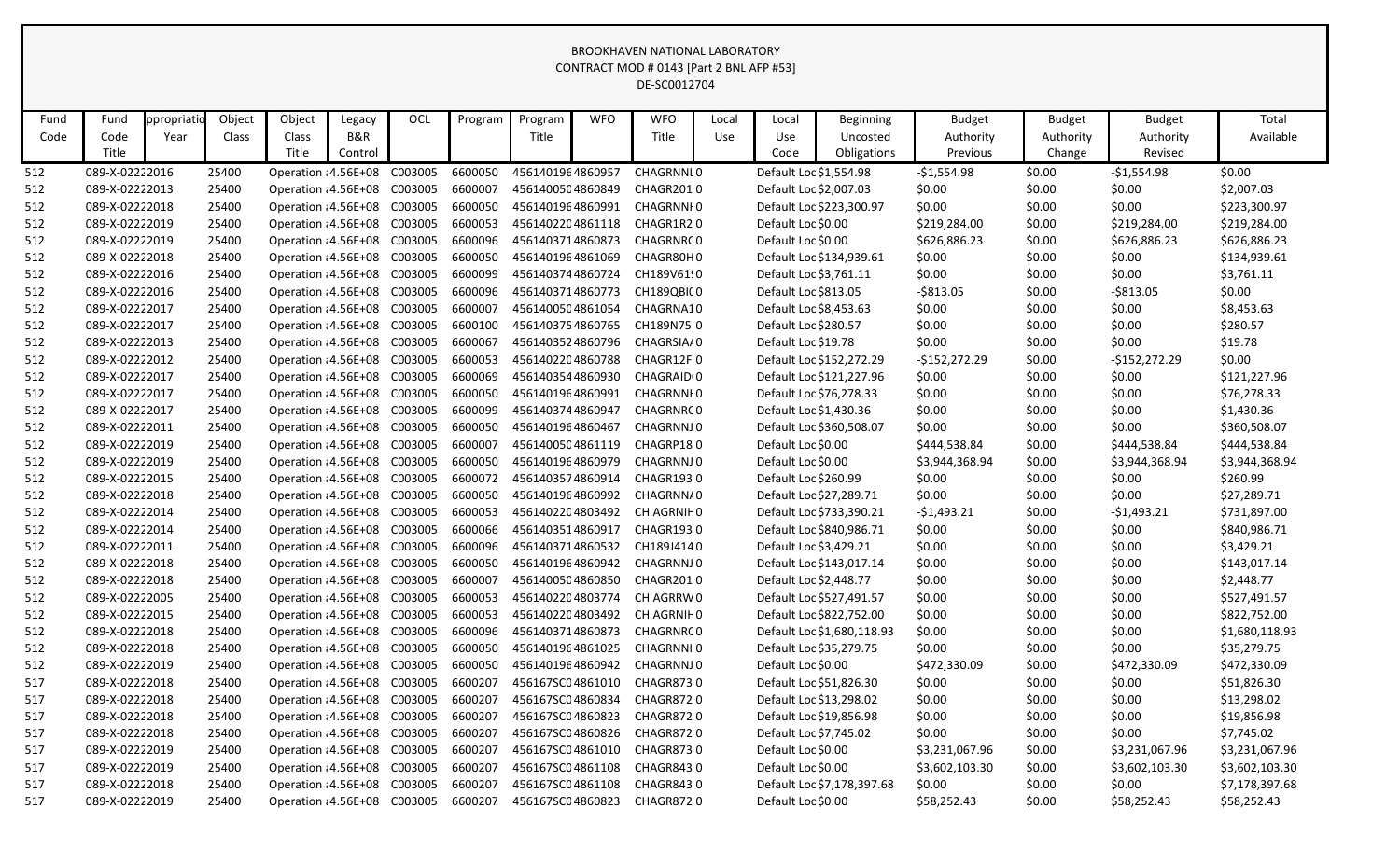| DE-SC0012704<br>Object<br><b>OCL</b><br><b>WFO</b><br>Object<br><b>WFO</b><br>Total<br>Fund<br>ppropriati<br>Program<br>Program<br>Local<br><b>Budget</b><br><b>Budget</b><br>Fund<br>Legacy<br>Local<br>Beginning<br><b>Budget</b><br><b>B&amp;R</b><br>Code<br>Title<br>Title<br>Available<br>Code<br>Class<br>Class<br>Use<br>Use<br>Authority<br>Authority<br>Year<br>Uncosted<br>Authority<br>Title<br>Title<br>Code<br>Obligations<br>Previous<br>Revised<br>Control<br>Change<br>TT10200000<br>674<br>089-18/19-2018<br>Operation : TT0000000 C003093<br>4500001<br>Default WF0<br>Default Loc \$0.00<br>\$55,000.00<br>\$0.00<br>\$55,000.00<br>\$55,000.00<br>25400<br>2822390<br>WA2230100<br>Default WF 302064<br>\$0.00<br>\$40,000.00<br>679<br>089-15/16-2015<br>25400<br>Operation : WA220000 C001104<br>Climate REI\$40,000.00<br>\$0.00<br>\$0.00<br>2822390<br>WA2230100<br>Default WF0<br>\$0.00<br>681<br>089-14/15-2014<br>25400<br>Operation : WA220000 C001104<br>Default Loc \$39,548.18<br>\$0.00<br>\$0.00<br>\$39,548.18<br>089-14/15-2014<br>25400<br>1721222<br>WN0219064860825<br><b>CHAGR8720</b><br>\$0.00<br>\$0.00<br>\$0.00<br>\$17,728.79<br>692<br>Operation : WN000000 C001118<br>Default Loc \$17,728.79<br>2222989<br>DP80000000<br>Default Loc \$3,252.52<br>\$0.00<br>\$0.00<br>\$3,252.52<br>900<br>089-X-024(2015<br>25400<br>Operation : DP8000000 C002982<br>Default WF0<br>\$0.00<br>2223112<br>DP090901(0<br>Default WF0<br>Default Loc \$0.00<br>\$275,000.00<br>\$0.00<br>\$275,000.00<br>900<br>089-X-024(2019<br>25400<br>Operation : DP090900(C002955<br>\$275,000.00<br>25400<br>2220743<br>DP120401(0<br>Default WF0<br>Default Loc \$836.82<br>\$0.00<br>\$836.82<br>900<br>089-X-024(2014<br>Operation : DP120400(C000912<br>\$0.00<br>\$0.00<br>2223112<br>DP090901(0<br>Default WF0<br>\$0.00<br>900<br>089-X-024(2018<br>25400<br>Operation : DP090900(C002955<br>Default Loc \$24,444.15<br>\$0.00<br>\$0.00<br>\$24,444.15<br>2221775<br>DP40150110<br>Default WF0<br>Default Loc \$0.01<br>$-50.01$<br>\$0.00<br>$-50.01$<br>\$0.00<br>900<br>089-X-024(2015<br>25400<br>Operation : DP4000000 C000925<br>2222480<br>DP40110930<br>Default Loc \$2,057.91<br>\$0.00<br>\$0.00<br>\$2,057.91<br>900<br>089-X-024(2014<br>25400<br>Operation : DP400000(C000925<br>Default WF0<br>\$0.00<br>6600084<br>25400<br>Operation : 4.56E+08 C003005<br>\$0.00<br>\$0.00<br>\$0.00<br>910<br>089-X-024(2014<br>45614036E4860915<br>CHAGRHSH0<br>Default Loc \$11,352.52<br>\$11,352.52<br>25400<br>Operation : 4.56E+08<br>C003005<br>6600072<br>4561403574860787<br>Default Loc \$849.00<br>\$0.00<br>\$0.00<br>\$849.00<br>910<br>089-X-024(2014<br>CHAGRSIA/0<br>\$0.00<br>6600072<br>Default Loc \$0.01<br>\$0.00<br>\$0.01<br>910<br>089-X-024(2017<br>25400<br>Operation : 4.56E+08<br>C003005<br>4561403574860787<br>CHAGRSIA/0<br>\$0.00<br>\$0.00<br>6600084<br>25400<br>C003005<br>Default Loc \$4,403.81<br>\$0.00<br>\$0.00<br>\$0.00<br>\$4,403.81<br>910<br>089-X-024(2014<br>Operation : 4.56E+08<br>45614036E4860789<br>CHAGRHSH0<br>Operation : 4.56E+08<br>6600084<br>Default Loc \$4,212.25<br>\$0.00<br>\$0.00<br>\$4,212.25<br>910<br>089-X-024(2014<br>25400<br>C003005<br>45614036E4841247<br>CHAGRHSH0<br>\$0.00<br>6600084<br>Operation : 4.56E+08<br>C003005<br>Default Loc \$34,200.86<br>\$0.00<br>\$0.00<br>\$0.00<br>\$34,200.86<br>910<br>089-X-024(2015<br>25400<br>45614036E4860847<br>CHAGRHSH0<br>25400<br>Operation : 4.56E+08<br>C003005<br>6600014<br>4561400754860884<br>Default Loc \$70,657.76<br>\$0.00<br>\$0.00<br>\$70,657.76<br>910<br>089-X-024(2014<br>CHAGRW7 <sup>0</sup><br>\$0.00<br>910<br>089-X-024(2015<br>25400<br>Operation : 4.56E+08 C003005<br>6600014<br>4561400754860884<br>CHAGRW7 <sup>2</sup><br>Default Loc \$97,087.38<br>\$0.00<br>\$0.00<br>\$0.00<br>\$97,087.38<br>3184701<br>25400<br>Operation : HQ000000 C002425<br>HQ100100(0<br>Default WF0<br>\$0.00<br>\$0.00<br>\$0.00<br>\$9,523.04<br>089-X-02432018<br>Default Loc \$9,523.04<br>1050<br>Operation : HQ000000 C002425<br>3184701<br>HQ100100(0<br>Default Loc \$0.00<br>\$75,000.00<br>1050<br>089-X-02432019<br>25400<br>Default WF0<br>\$75,000.00<br>\$0.00<br>\$75,000.00<br>3184709<br>HU200610(0<br>Default WF0<br>\$0.00<br>\$0.00<br>089-X-02432018<br>25400<br>Operation : HU0000000 C002426<br>Default Loc \$2,500.00<br>\$0.00<br>\$2,500.00<br>1050<br>6600084<br>\$0.00<br>\$0.00<br>\$21,555.93<br>1055<br>089-X-02432016<br>25400<br>Operation : 4.56E+08 C003005<br>45614036E4842534<br>CHAGRHSH0<br>Default Loc \$21,555.93<br>\$0.00<br>6600040<br>\$0.00<br>089-X-02432017<br>25400<br>Operation : 4.56E+08<br>C003005<br>4561401424861055<br>CHAGRNCS 0<br>Default Loc \$175,668.34<br>\$0.00<br>\$0.00<br>\$175,668.34<br>1055<br>25400<br>C003005<br>6600040<br>4561401424861013<br>\$0.00<br>089-X-02432016<br>Operation : 4.56E+08<br>CHAGRNID <sub>0</sub><br>Default Loc \$100,000.00<br>\$0.00<br>\$0.00<br>\$100,000.00<br>1055<br>\$0.00<br>\$150,000.00<br>089-X-02432018<br>25400<br>Operation : 4.56E+08<br>C003005<br>6600040<br>4561401424861094<br>Default Loc \$150,000.00<br>\$0.00<br>\$0.00<br>1055<br>CHAGREAC 0<br>\$0.00<br>$-52,572.20$<br>\$0.00<br>1055<br>089-X-02432011<br>25400<br>Operation : 4.56E+08<br>C003005<br>6600020<br>CHAGRN000<br>Default Loc \$2,572.20<br>$-52,572.20$<br>4561400864860694<br>6600084<br>Default Loc \$2,147.71<br>\$0.00<br>\$2,147.71<br>089-X-02432015<br>25400<br>Operation : 4.56E+08<br>C003005<br>45614036E4860933<br>CHAGRHSH0<br>\$0.00<br>\$0.00<br>1055<br>089-X-02432016<br>Operation : 4.56E+08<br>C003005<br>6600084<br>Default Loc \$90,000.00<br>\$0.00<br>\$0.00<br>\$0.00<br>\$90,000.00<br>25400<br>45614036E4860960<br>CHAGRHSH0<br>1055<br>C003005<br>6600109<br>\$0.00<br>089-X-02432018<br>Operation : 4.56E+08<br>4561400634861078<br>Default Loc \$38,994.52<br>\$0.00<br>\$0.00<br>\$38,994.52<br>1055<br>25400<br>CHAGRF4FI0<br>\$0.00<br>089-X-02432018<br>25400<br>Operation : 4.56E+08<br>C003005<br>6600040<br>4561401424861095<br>CHAGREAC 0<br>Default Loc \$55,000.00<br>\$0.00<br>\$0.00<br>\$55,000.00<br>1055<br>C003005<br>6600084<br>Default Loc \$17,697.10<br>\$0.00<br>1055<br>089-X-02432016<br>25400<br>Operation : 4.56E+08<br>45614036E4860997<br>CHAGRHSH0<br>\$0.00<br>\$0.00<br>\$17,697.10<br>6600084<br>Default Loc \$200,000.00<br>\$0.00<br>\$200,000.00<br>089-X-02432018<br>25400<br>Operation : 4.56E+08<br>C003005<br>45614036E4861129<br>CHAGR70R0<br>\$0.00<br>\$0.00<br>1055<br>089-X-02432015<br>Operation : 4.56E+08<br>C003005<br>6600084<br>45614036E4860960<br>Default Loc \$120,280.40<br>\$0.00<br>\$0.00<br>\$120,280.40<br>1055<br>25400<br>CHAGRHSH0<br>\$0.00<br>C003005<br>6600084<br>Default Loc \$156.92<br>\$156.92<br>089-X-02432015<br>25400<br>Operation : 4.56E+08<br>45614036E4842545<br>CHAGRHSH0<br>\$0.00<br>\$0.00<br>\$0.00<br>1055<br>\$0.00<br>\$600,000.00<br>1055<br>089-X-02432018<br>Operation : 4.56E+08<br>C003005<br>6600040<br>4561401424861117<br>CHAGRNR00<br>Default Loc \$600,000.00<br>\$0.00<br>\$0.00<br>25400<br>C003005<br>6600084<br>\$0.00<br>\$0.00<br>1055<br>089-X-02432017<br>25400<br>Operation : 4.56E+08<br>45614036E4861049<br>CHAGRHSH0<br>Default Loc \$1,108.00<br>\$0.00<br>\$1,108.00<br>C003005<br>6600040<br>Default Loc \$0.00<br>\$150,000.00<br>\$150,000.00<br>089-X-02432019<br>25400<br>Operation : 4.56E+08<br>4561401424861148<br>CHAGREAC 0<br>\$150,000.00<br>\$0.00<br>1055<br>Default Loc \$0.00<br>089-X-02432019<br>25400<br>Operation : 4.56E+08 C003005<br>6600040<br>4561401424861147<br>CHAGREAC0<br>\$15,000.00<br>\$0.00<br>\$15,000.00<br>\$15,000.00<br>1055 |  |  |  |  |  | CONTRACT MOD # 0143 [Part 2 BNL AFP #53] |  |  |  |  |
|----------------------------------------------------------------------------------------------------------------------------------------------------------------------------------------------------------------------------------------------------------------------------------------------------------------------------------------------------------------------------------------------------------------------------------------------------------------------------------------------------------------------------------------------------------------------------------------------------------------------------------------------------------------------------------------------------------------------------------------------------------------------------------------------------------------------------------------------------------------------------------------------------------------------------------------------------------------------------------------------------------------------------------------------------------------------------------------------------------------------------------------------------------------------------------------------------------------------------------------------------------------------------------------------------------------------------------------------------------------------------------------------------------------------------------------------------------------------------------------------------------------------------------------------------------------------------------------------------------------------------------------------------------------------------------------------------------------------------------------------------------------------------------------------------------------------------------------------------------------------------------------------------------------------------------------------------------------------------------------------------------------------------------------------------------------------------------------------------------------------------------------------------------------------------------------------------------------------------------------------------------------------------------------------------------------------------------------------------------------------------------------------------------------------------------------------------------------------------------------------------------------------------------------------------------------------------------------------------------------------------------------------------------------------------------------------------------------------------------------------------------------------------------------------------------------------------------------------------------------------------------------------------------------------------------------------------------------------------------------------------------------------------------------------------------------------------------------------------------------------------------------------------------------------------------------------------------------------------------------------------------------------------------------------------------------------------------------------------------------------------------------------------------------------------------------------------------------------------------------------------------------------------------------------------------------------------------------------------------------------------------------------------------------------------------------------------------------------------------------------------------------------------------------------------------------------------------------------------------------------------------------------------------------------------------------------------------------------------------------------------------------------------------------------------------------------------------------------------------------------------------------------------------------------------------------------------------------------------------------------------------------------------------------------------------------------------------------------------------------------------------------------------------------------------------------------------------------------------------------------------------------------------------------------------------------------------------------------------------------------------------------------------------------------------------------------------------------------------------------------------------------------------------------------------------------------------------------------------------------------------------------------------------------------------------------------------------------------------------------------------------------------------------------------------------------------------------------------------------------------------------------------------------------------------------------------------------------------------------------------------------------------------------------------------------------------------------------------------------------------------------------------------------------------------------------------------------------------------------------------------------------------------------------------------------------------------------------------------------------------------------------------------------------------------------------------------------------------------------------------------------------------------------------------------------------------------------------------------------------------------------------------------------------------------------------------------------------------------------------------------------------------------------------------------------------------------------------------------------------------------------------------------------------------------------------------------------------------------------------------------------------------------------------------------------------------------------------------------------------------------------------------------------------------------------------------------------------------------------------------------------------------------------------------------------------------------------------------------------------------------------------------------------------------------------------------------------------------------------------------------------------------------------------------------------------------------------------------------------------------------------------------------------------------------------------------------------------------------------------------------------------------------------------------------------------------------------------------------------------------------------------------------------------------------------------------------------------------------------------------------------------------------------------------------------------------------------------------------------------------------------------------------------------------------------------------------------------------------------------------------------------------------------------------------------------------------------------------------------------------------------------------------------------------------------------------------------------------------------------------------------------------------------|--|--|--|--|--|------------------------------------------|--|--|--|--|
|                                                                                                                                                                                                                                                                                                                                                                                                                                                                                                                                                                                                                                                                                                                                                                                                                                                                                                                                                                                                                                                                                                                                                                                                                                                                                                                                                                                                                                                                                                                                                                                                                                                                                                                                                                                                                                                                                                                                                                                                                                                                                                                                                                                                                                                                                                                                                                                                                                                                                                                                                                                                                                                                                                                                                                                                                                                                                                                                                                                                                                                                                                                                                                                                                                                                                                                                                                                                                                                                                                                                                                                                                                                                                                                                                                                                                                                                                                                                                                                                                                                                                                                                                                                                                                                                                                                                                                                                                                                                                                                                                                                                                                                                                                                                                                                                                                                                                                                                                                                                                                                                                                                                                                                                                                                                                                                                                                                                                                                                                                                                                                                                                                                                                                                                                                                                                                                                                                                                                                                                                                                                                                                                                                                                                                                                                                                                                                                                                                                                                                                                                                                                                                                                                                                                                                                                                                                                                                                                                                                                                                                                                                                                                                                                                                                                                                                                                                                                                                                                                                                                                                                                                                                                                                                                                                                  |  |  |  |  |  |                                          |  |  |  |  |
|                                                                                                                                                                                                                                                                                                                                                                                                                                                                                                                                                                                                                                                                                                                                                                                                                                                                                                                                                                                                                                                                                                                                                                                                                                                                                                                                                                                                                                                                                                                                                                                                                                                                                                                                                                                                                                                                                                                                                                                                                                                                                                                                                                                                                                                                                                                                                                                                                                                                                                                                                                                                                                                                                                                                                                                                                                                                                                                                                                                                                                                                                                                                                                                                                                                                                                                                                                                                                                                                                                                                                                                                                                                                                                                                                                                                                                                                                                                                                                                                                                                                                                                                                                                                                                                                                                                                                                                                                                                                                                                                                                                                                                                                                                                                                                                                                                                                                                                                                                                                                                                                                                                                                                                                                                                                                                                                                                                                                                                                                                                                                                                                                                                                                                                                                                                                                                                                                                                                                                                                                                                                                                                                                                                                                                                                                                                                                                                                                                                                                                                                                                                                                                                                                                                                                                                                                                                                                                                                                                                                                                                                                                                                                                                                                                                                                                                                                                                                                                                                                                                                                                                                                                                                                                                                                                                  |  |  |  |  |  |                                          |  |  |  |  |
|                                                                                                                                                                                                                                                                                                                                                                                                                                                                                                                                                                                                                                                                                                                                                                                                                                                                                                                                                                                                                                                                                                                                                                                                                                                                                                                                                                                                                                                                                                                                                                                                                                                                                                                                                                                                                                                                                                                                                                                                                                                                                                                                                                                                                                                                                                                                                                                                                                                                                                                                                                                                                                                                                                                                                                                                                                                                                                                                                                                                                                                                                                                                                                                                                                                                                                                                                                                                                                                                                                                                                                                                                                                                                                                                                                                                                                                                                                                                                                                                                                                                                                                                                                                                                                                                                                                                                                                                                                                                                                                                                                                                                                                                                                                                                                                                                                                                                                                                                                                                                                                                                                                                                                                                                                                                                                                                                                                                                                                                                                                                                                                                                                                                                                                                                                                                                                                                                                                                                                                                                                                                                                                                                                                                                                                                                                                                                                                                                                                                                                                                                                                                                                                                                                                                                                                                                                                                                                                                                                                                                                                                                                                                                                                                                                                                                                                                                                                                                                                                                                                                                                                                                                                                                                                                                                                  |  |  |  |  |  |                                          |  |  |  |  |
|                                                                                                                                                                                                                                                                                                                                                                                                                                                                                                                                                                                                                                                                                                                                                                                                                                                                                                                                                                                                                                                                                                                                                                                                                                                                                                                                                                                                                                                                                                                                                                                                                                                                                                                                                                                                                                                                                                                                                                                                                                                                                                                                                                                                                                                                                                                                                                                                                                                                                                                                                                                                                                                                                                                                                                                                                                                                                                                                                                                                                                                                                                                                                                                                                                                                                                                                                                                                                                                                                                                                                                                                                                                                                                                                                                                                                                                                                                                                                                                                                                                                                                                                                                                                                                                                                                                                                                                                                                                                                                                                                                                                                                                                                                                                                                                                                                                                                                                                                                                                                                                                                                                                                                                                                                                                                                                                                                                                                                                                                                                                                                                                                                                                                                                                                                                                                                                                                                                                                                                                                                                                                                                                                                                                                                                                                                                                                                                                                                                                                                                                                                                                                                                                                                                                                                                                                                                                                                                                                                                                                                                                                                                                                                                                                                                                                                                                                                                                                                                                                                                                                                                                                                                                                                                                                                                  |  |  |  |  |  |                                          |  |  |  |  |
|                                                                                                                                                                                                                                                                                                                                                                                                                                                                                                                                                                                                                                                                                                                                                                                                                                                                                                                                                                                                                                                                                                                                                                                                                                                                                                                                                                                                                                                                                                                                                                                                                                                                                                                                                                                                                                                                                                                                                                                                                                                                                                                                                                                                                                                                                                                                                                                                                                                                                                                                                                                                                                                                                                                                                                                                                                                                                                                                                                                                                                                                                                                                                                                                                                                                                                                                                                                                                                                                                                                                                                                                                                                                                                                                                                                                                                                                                                                                                                                                                                                                                                                                                                                                                                                                                                                                                                                                                                                                                                                                                                                                                                                                                                                                                                                                                                                                                                                                                                                                                                                                                                                                                                                                                                                                                                                                                                                                                                                                                                                                                                                                                                                                                                                                                                                                                                                                                                                                                                                                                                                                                                                                                                                                                                                                                                                                                                                                                                                                                                                                                                                                                                                                                                                                                                                                                                                                                                                                                                                                                                                                                                                                                                                                                                                                                                                                                                                                                                                                                                                                                                                                                                                                                                                                                                                  |  |  |  |  |  |                                          |  |  |  |  |
|                                                                                                                                                                                                                                                                                                                                                                                                                                                                                                                                                                                                                                                                                                                                                                                                                                                                                                                                                                                                                                                                                                                                                                                                                                                                                                                                                                                                                                                                                                                                                                                                                                                                                                                                                                                                                                                                                                                                                                                                                                                                                                                                                                                                                                                                                                                                                                                                                                                                                                                                                                                                                                                                                                                                                                                                                                                                                                                                                                                                                                                                                                                                                                                                                                                                                                                                                                                                                                                                                                                                                                                                                                                                                                                                                                                                                                                                                                                                                                                                                                                                                                                                                                                                                                                                                                                                                                                                                                                                                                                                                                                                                                                                                                                                                                                                                                                                                                                                                                                                                                                                                                                                                                                                                                                                                                                                                                                                                                                                                                                                                                                                                                                                                                                                                                                                                                                                                                                                                                                                                                                                                                                                                                                                                                                                                                                                                                                                                                                                                                                                                                                                                                                                                                                                                                                                                                                                                                                                                                                                                                                                                                                                                                                                                                                                                                                                                                                                                                                                                                                                                                                                                                                                                                                                                                                  |  |  |  |  |  |                                          |  |  |  |  |
|                                                                                                                                                                                                                                                                                                                                                                                                                                                                                                                                                                                                                                                                                                                                                                                                                                                                                                                                                                                                                                                                                                                                                                                                                                                                                                                                                                                                                                                                                                                                                                                                                                                                                                                                                                                                                                                                                                                                                                                                                                                                                                                                                                                                                                                                                                                                                                                                                                                                                                                                                                                                                                                                                                                                                                                                                                                                                                                                                                                                                                                                                                                                                                                                                                                                                                                                                                                                                                                                                                                                                                                                                                                                                                                                                                                                                                                                                                                                                                                                                                                                                                                                                                                                                                                                                                                                                                                                                                                                                                                                                                                                                                                                                                                                                                                                                                                                                                                                                                                                                                                                                                                                                                                                                                                                                                                                                                                                                                                                                                                                                                                                                                                                                                                                                                                                                                                                                                                                                                                                                                                                                                                                                                                                                                                                                                                                                                                                                                                                                                                                                                                                                                                                                                                                                                                                                                                                                                                                                                                                                                                                                                                                                                                                                                                                                                                                                                                                                                                                                                                                                                                                                                                                                                                                                                                  |  |  |  |  |  |                                          |  |  |  |  |
|                                                                                                                                                                                                                                                                                                                                                                                                                                                                                                                                                                                                                                                                                                                                                                                                                                                                                                                                                                                                                                                                                                                                                                                                                                                                                                                                                                                                                                                                                                                                                                                                                                                                                                                                                                                                                                                                                                                                                                                                                                                                                                                                                                                                                                                                                                                                                                                                                                                                                                                                                                                                                                                                                                                                                                                                                                                                                                                                                                                                                                                                                                                                                                                                                                                                                                                                                                                                                                                                                                                                                                                                                                                                                                                                                                                                                                                                                                                                                                                                                                                                                                                                                                                                                                                                                                                                                                                                                                                                                                                                                                                                                                                                                                                                                                                                                                                                                                                                                                                                                                                                                                                                                                                                                                                                                                                                                                                                                                                                                                                                                                                                                                                                                                                                                                                                                                                                                                                                                                                                                                                                                                                                                                                                                                                                                                                                                                                                                                                                                                                                                                                                                                                                                                                                                                                                                                                                                                                                                                                                                                                                                                                                                                                                                                                                                                                                                                                                                                                                                                                                                                                                                                                                                                                                                                                  |  |  |  |  |  |                                          |  |  |  |  |
|                                                                                                                                                                                                                                                                                                                                                                                                                                                                                                                                                                                                                                                                                                                                                                                                                                                                                                                                                                                                                                                                                                                                                                                                                                                                                                                                                                                                                                                                                                                                                                                                                                                                                                                                                                                                                                                                                                                                                                                                                                                                                                                                                                                                                                                                                                                                                                                                                                                                                                                                                                                                                                                                                                                                                                                                                                                                                                                                                                                                                                                                                                                                                                                                                                                                                                                                                                                                                                                                                                                                                                                                                                                                                                                                                                                                                                                                                                                                                                                                                                                                                                                                                                                                                                                                                                                                                                                                                                                                                                                                                                                                                                                                                                                                                                                                                                                                                                                                                                                                                                                                                                                                                                                                                                                                                                                                                                                                                                                                                                                                                                                                                                                                                                                                                                                                                                                                                                                                                                                                                                                                                                                                                                                                                                                                                                                                                                                                                                                                                                                                                                                                                                                                                                                                                                                                                                                                                                                                                                                                                                                                                                                                                                                                                                                                                                                                                                                                                                                                                                                                                                                                                                                                                                                                                                                  |  |  |  |  |  |                                          |  |  |  |  |
|                                                                                                                                                                                                                                                                                                                                                                                                                                                                                                                                                                                                                                                                                                                                                                                                                                                                                                                                                                                                                                                                                                                                                                                                                                                                                                                                                                                                                                                                                                                                                                                                                                                                                                                                                                                                                                                                                                                                                                                                                                                                                                                                                                                                                                                                                                                                                                                                                                                                                                                                                                                                                                                                                                                                                                                                                                                                                                                                                                                                                                                                                                                                                                                                                                                                                                                                                                                                                                                                                                                                                                                                                                                                                                                                                                                                                                                                                                                                                                                                                                                                                                                                                                                                                                                                                                                                                                                                                                                                                                                                                                                                                                                                                                                                                                                                                                                                                                                                                                                                                                                                                                                                                                                                                                                                                                                                                                                                                                                                                                                                                                                                                                                                                                                                                                                                                                                                                                                                                                                                                                                                                                                                                                                                                                                                                                                                                                                                                                                                                                                                                                                                                                                                                                                                                                                                                                                                                                                                                                                                                                                                                                                                                                                                                                                                                                                                                                                                                                                                                                                                                                                                                                                                                                                                                                                  |  |  |  |  |  |                                          |  |  |  |  |
|                                                                                                                                                                                                                                                                                                                                                                                                                                                                                                                                                                                                                                                                                                                                                                                                                                                                                                                                                                                                                                                                                                                                                                                                                                                                                                                                                                                                                                                                                                                                                                                                                                                                                                                                                                                                                                                                                                                                                                                                                                                                                                                                                                                                                                                                                                                                                                                                                                                                                                                                                                                                                                                                                                                                                                                                                                                                                                                                                                                                                                                                                                                                                                                                                                                                                                                                                                                                                                                                                                                                                                                                                                                                                                                                                                                                                                                                                                                                                                                                                                                                                                                                                                                                                                                                                                                                                                                                                                                                                                                                                                                                                                                                                                                                                                                                                                                                                                                                                                                                                                                                                                                                                                                                                                                                                                                                                                                                                                                                                                                                                                                                                                                                                                                                                                                                                                                                                                                                                                                                                                                                                                                                                                                                                                                                                                                                                                                                                                                                                                                                                                                                                                                                                                                                                                                                                                                                                                                                                                                                                                                                                                                                                                                                                                                                                                                                                                                                                                                                                                                                                                                                                                                                                                                                                                                  |  |  |  |  |  |                                          |  |  |  |  |
|                                                                                                                                                                                                                                                                                                                                                                                                                                                                                                                                                                                                                                                                                                                                                                                                                                                                                                                                                                                                                                                                                                                                                                                                                                                                                                                                                                                                                                                                                                                                                                                                                                                                                                                                                                                                                                                                                                                                                                                                                                                                                                                                                                                                                                                                                                                                                                                                                                                                                                                                                                                                                                                                                                                                                                                                                                                                                                                                                                                                                                                                                                                                                                                                                                                                                                                                                                                                                                                                                                                                                                                                                                                                                                                                                                                                                                                                                                                                                                                                                                                                                                                                                                                                                                                                                                                                                                                                                                                                                                                                                                                                                                                                                                                                                                                                                                                                                                                                                                                                                                                                                                                                                                                                                                                                                                                                                                                                                                                                                                                                                                                                                                                                                                                                                                                                                                                                                                                                                                                                                                                                                                                                                                                                                                                                                                                                                                                                                                                                                                                                                                                                                                                                                                                                                                                                                                                                                                                                                                                                                                                                                                                                                                                                                                                                                                                                                                                                                                                                                                                                                                                                                                                                                                                                                                                  |  |  |  |  |  |                                          |  |  |  |  |
|                                                                                                                                                                                                                                                                                                                                                                                                                                                                                                                                                                                                                                                                                                                                                                                                                                                                                                                                                                                                                                                                                                                                                                                                                                                                                                                                                                                                                                                                                                                                                                                                                                                                                                                                                                                                                                                                                                                                                                                                                                                                                                                                                                                                                                                                                                                                                                                                                                                                                                                                                                                                                                                                                                                                                                                                                                                                                                                                                                                                                                                                                                                                                                                                                                                                                                                                                                                                                                                                                                                                                                                                                                                                                                                                                                                                                                                                                                                                                                                                                                                                                                                                                                                                                                                                                                                                                                                                                                                                                                                                                                                                                                                                                                                                                                                                                                                                                                                                                                                                                                                                                                                                                                                                                                                                                                                                                                                                                                                                                                                                                                                                                                                                                                                                                                                                                                                                                                                                                                                                                                                                                                                                                                                                                                                                                                                                                                                                                                                                                                                                                                                                                                                                                                                                                                                                                                                                                                                                                                                                                                                                                                                                                                                                                                                                                                                                                                                                                                                                                                                                                                                                                                                                                                                                                                                  |  |  |  |  |  |                                          |  |  |  |  |
|                                                                                                                                                                                                                                                                                                                                                                                                                                                                                                                                                                                                                                                                                                                                                                                                                                                                                                                                                                                                                                                                                                                                                                                                                                                                                                                                                                                                                                                                                                                                                                                                                                                                                                                                                                                                                                                                                                                                                                                                                                                                                                                                                                                                                                                                                                                                                                                                                                                                                                                                                                                                                                                                                                                                                                                                                                                                                                                                                                                                                                                                                                                                                                                                                                                                                                                                                                                                                                                                                                                                                                                                                                                                                                                                                                                                                                                                                                                                                                                                                                                                                                                                                                                                                                                                                                                                                                                                                                                                                                                                                                                                                                                                                                                                                                                                                                                                                                                                                                                                                                                                                                                                                                                                                                                                                                                                                                                                                                                                                                                                                                                                                                                                                                                                                                                                                                                                                                                                                                                                                                                                                                                                                                                                                                                                                                                                                                                                                                                                                                                                                                                                                                                                                                                                                                                                                                                                                                                                                                                                                                                                                                                                                                                                                                                                                                                                                                                                                                                                                                                                                                                                                                                                                                                                                                                  |  |  |  |  |  |                                          |  |  |  |  |
|                                                                                                                                                                                                                                                                                                                                                                                                                                                                                                                                                                                                                                                                                                                                                                                                                                                                                                                                                                                                                                                                                                                                                                                                                                                                                                                                                                                                                                                                                                                                                                                                                                                                                                                                                                                                                                                                                                                                                                                                                                                                                                                                                                                                                                                                                                                                                                                                                                                                                                                                                                                                                                                                                                                                                                                                                                                                                                                                                                                                                                                                                                                                                                                                                                                                                                                                                                                                                                                                                                                                                                                                                                                                                                                                                                                                                                                                                                                                                                                                                                                                                                                                                                                                                                                                                                                                                                                                                                                                                                                                                                                                                                                                                                                                                                                                                                                                                                                                                                                                                                                                                                                                                                                                                                                                                                                                                                                                                                                                                                                                                                                                                                                                                                                                                                                                                                                                                                                                                                                                                                                                                                                                                                                                                                                                                                                                                                                                                                                                                                                                                                                                                                                                                                                                                                                                                                                                                                                                                                                                                                                                                                                                                                                                                                                                                                                                                                                                                                                                                                                                                                                                                                                                                                                                                                                  |  |  |  |  |  |                                          |  |  |  |  |
|                                                                                                                                                                                                                                                                                                                                                                                                                                                                                                                                                                                                                                                                                                                                                                                                                                                                                                                                                                                                                                                                                                                                                                                                                                                                                                                                                                                                                                                                                                                                                                                                                                                                                                                                                                                                                                                                                                                                                                                                                                                                                                                                                                                                                                                                                                                                                                                                                                                                                                                                                                                                                                                                                                                                                                                                                                                                                                                                                                                                                                                                                                                                                                                                                                                                                                                                                                                                                                                                                                                                                                                                                                                                                                                                                                                                                                                                                                                                                                                                                                                                                                                                                                                                                                                                                                                                                                                                                                                                                                                                                                                                                                                                                                                                                                                                                                                                                                                                                                                                                                                                                                                                                                                                                                                                                                                                                                                                                                                                                                                                                                                                                                                                                                                                                                                                                                                                                                                                                                                                                                                                                                                                                                                                                                                                                                                                                                                                                                                                                                                                                                                                                                                                                                                                                                                                                                                                                                                                                                                                                                                                                                                                                                                                                                                                                                                                                                                                                                                                                                                                                                                                                                                                                                                                                                                  |  |  |  |  |  |                                          |  |  |  |  |
|                                                                                                                                                                                                                                                                                                                                                                                                                                                                                                                                                                                                                                                                                                                                                                                                                                                                                                                                                                                                                                                                                                                                                                                                                                                                                                                                                                                                                                                                                                                                                                                                                                                                                                                                                                                                                                                                                                                                                                                                                                                                                                                                                                                                                                                                                                                                                                                                                                                                                                                                                                                                                                                                                                                                                                                                                                                                                                                                                                                                                                                                                                                                                                                                                                                                                                                                                                                                                                                                                                                                                                                                                                                                                                                                                                                                                                                                                                                                                                                                                                                                                                                                                                                                                                                                                                                                                                                                                                                                                                                                                                                                                                                                                                                                                                                                                                                                                                                                                                                                                                                                                                                                                                                                                                                                                                                                                                                                                                                                                                                                                                                                                                                                                                                                                                                                                                                                                                                                                                                                                                                                                                                                                                                                                                                                                                                                                                                                                                                                                                                                                                                                                                                                                                                                                                                                                                                                                                                                                                                                                                                                                                                                                                                                                                                                                                                                                                                                                                                                                                                                                                                                                                                                                                                                                                                  |  |  |  |  |  |                                          |  |  |  |  |
|                                                                                                                                                                                                                                                                                                                                                                                                                                                                                                                                                                                                                                                                                                                                                                                                                                                                                                                                                                                                                                                                                                                                                                                                                                                                                                                                                                                                                                                                                                                                                                                                                                                                                                                                                                                                                                                                                                                                                                                                                                                                                                                                                                                                                                                                                                                                                                                                                                                                                                                                                                                                                                                                                                                                                                                                                                                                                                                                                                                                                                                                                                                                                                                                                                                                                                                                                                                                                                                                                                                                                                                                                                                                                                                                                                                                                                                                                                                                                                                                                                                                                                                                                                                                                                                                                                                                                                                                                                                                                                                                                                                                                                                                                                                                                                                                                                                                                                                                                                                                                                                                                                                                                                                                                                                                                                                                                                                                                                                                                                                                                                                                                                                                                                                                                                                                                                                                                                                                                                                                                                                                                                                                                                                                                                                                                                                                                                                                                                                                                                                                                                                                                                                                                                                                                                                                                                                                                                                                                                                                                                                                                                                                                                                                                                                                                                                                                                                                                                                                                                                                                                                                                                                                                                                                                                                  |  |  |  |  |  |                                          |  |  |  |  |
|                                                                                                                                                                                                                                                                                                                                                                                                                                                                                                                                                                                                                                                                                                                                                                                                                                                                                                                                                                                                                                                                                                                                                                                                                                                                                                                                                                                                                                                                                                                                                                                                                                                                                                                                                                                                                                                                                                                                                                                                                                                                                                                                                                                                                                                                                                                                                                                                                                                                                                                                                                                                                                                                                                                                                                                                                                                                                                                                                                                                                                                                                                                                                                                                                                                                                                                                                                                                                                                                                                                                                                                                                                                                                                                                                                                                                                                                                                                                                                                                                                                                                                                                                                                                                                                                                                                                                                                                                                                                                                                                                                                                                                                                                                                                                                                                                                                                                                                                                                                                                                                                                                                                                                                                                                                                                                                                                                                                                                                                                                                                                                                                                                                                                                                                                                                                                                                                                                                                                                                                                                                                                                                                                                                                                                                                                                                                                                                                                                                                                                                                                                                                                                                                                                                                                                                                                                                                                                                                                                                                                                                                                                                                                                                                                                                                                                                                                                                                                                                                                                                                                                                                                                                                                                                                                                                  |  |  |  |  |  |                                          |  |  |  |  |
|                                                                                                                                                                                                                                                                                                                                                                                                                                                                                                                                                                                                                                                                                                                                                                                                                                                                                                                                                                                                                                                                                                                                                                                                                                                                                                                                                                                                                                                                                                                                                                                                                                                                                                                                                                                                                                                                                                                                                                                                                                                                                                                                                                                                                                                                                                                                                                                                                                                                                                                                                                                                                                                                                                                                                                                                                                                                                                                                                                                                                                                                                                                                                                                                                                                                                                                                                                                                                                                                                                                                                                                                                                                                                                                                                                                                                                                                                                                                                                                                                                                                                                                                                                                                                                                                                                                                                                                                                                                                                                                                                                                                                                                                                                                                                                                                                                                                                                                                                                                                                                                                                                                                                                                                                                                                                                                                                                                                                                                                                                                                                                                                                                                                                                                                                                                                                                                                                                                                                                                                                                                                                                                                                                                                                                                                                                                                                                                                                                                                                                                                                                                                                                                                                                                                                                                                                                                                                                                                                                                                                                                                                                                                                                                                                                                                                                                                                                                                                                                                                                                                                                                                                                                                                                                                                                                  |  |  |  |  |  |                                          |  |  |  |  |
|                                                                                                                                                                                                                                                                                                                                                                                                                                                                                                                                                                                                                                                                                                                                                                                                                                                                                                                                                                                                                                                                                                                                                                                                                                                                                                                                                                                                                                                                                                                                                                                                                                                                                                                                                                                                                                                                                                                                                                                                                                                                                                                                                                                                                                                                                                                                                                                                                                                                                                                                                                                                                                                                                                                                                                                                                                                                                                                                                                                                                                                                                                                                                                                                                                                                                                                                                                                                                                                                                                                                                                                                                                                                                                                                                                                                                                                                                                                                                                                                                                                                                                                                                                                                                                                                                                                                                                                                                                                                                                                                                                                                                                                                                                                                                                                                                                                                                                                                                                                                                                                                                                                                                                                                                                                                                                                                                                                                                                                                                                                                                                                                                                                                                                                                                                                                                                                                                                                                                                                                                                                                                                                                                                                                                                                                                                                                                                                                                                                                                                                                                                                                                                                                                                                                                                                                                                                                                                                                                                                                                                                                                                                                                                                                                                                                                                                                                                                                                                                                                                                                                                                                                                                                                                                                                                                  |  |  |  |  |  |                                          |  |  |  |  |
|                                                                                                                                                                                                                                                                                                                                                                                                                                                                                                                                                                                                                                                                                                                                                                                                                                                                                                                                                                                                                                                                                                                                                                                                                                                                                                                                                                                                                                                                                                                                                                                                                                                                                                                                                                                                                                                                                                                                                                                                                                                                                                                                                                                                                                                                                                                                                                                                                                                                                                                                                                                                                                                                                                                                                                                                                                                                                                                                                                                                                                                                                                                                                                                                                                                                                                                                                                                                                                                                                                                                                                                                                                                                                                                                                                                                                                                                                                                                                                                                                                                                                                                                                                                                                                                                                                                                                                                                                                                                                                                                                                                                                                                                                                                                                                                                                                                                                                                                                                                                                                                                                                                                                                                                                                                                                                                                                                                                                                                                                                                                                                                                                                                                                                                                                                                                                                                                                                                                                                                                                                                                                                                                                                                                                                                                                                                                                                                                                                                                                                                                                                                                                                                                                                                                                                                                                                                                                                                                                                                                                                                                                                                                                                                                                                                                                                                                                                                                                                                                                                                                                                                                                                                                                                                                                                                  |  |  |  |  |  |                                          |  |  |  |  |
|                                                                                                                                                                                                                                                                                                                                                                                                                                                                                                                                                                                                                                                                                                                                                                                                                                                                                                                                                                                                                                                                                                                                                                                                                                                                                                                                                                                                                                                                                                                                                                                                                                                                                                                                                                                                                                                                                                                                                                                                                                                                                                                                                                                                                                                                                                                                                                                                                                                                                                                                                                                                                                                                                                                                                                                                                                                                                                                                                                                                                                                                                                                                                                                                                                                                                                                                                                                                                                                                                                                                                                                                                                                                                                                                                                                                                                                                                                                                                                                                                                                                                                                                                                                                                                                                                                                                                                                                                                                                                                                                                                                                                                                                                                                                                                                                                                                                                                                                                                                                                                                                                                                                                                                                                                                                                                                                                                                                                                                                                                                                                                                                                                                                                                                                                                                                                                                                                                                                                                                                                                                                                                                                                                                                                                                                                                                                                                                                                                                                                                                                                                                                                                                                                                                                                                                                                                                                                                                                                                                                                                                                                                                                                                                                                                                                                                                                                                                                                                                                                                                                                                                                                                                                                                                                                                                  |  |  |  |  |  |                                          |  |  |  |  |
|                                                                                                                                                                                                                                                                                                                                                                                                                                                                                                                                                                                                                                                                                                                                                                                                                                                                                                                                                                                                                                                                                                                                                                                                                                                                                                                                                                                                                                                                                                                                                                                                                                                                                                                                                                                                                                                                                                                                                                                                                                                                                                                                                                                                                                                                                                                                                                                                                                                                                                                                                                                                                                                                                                                                                                                                                                                                                                                                                                                                                                                                                                                                                                                                                                                                                                                                                                                                                                                                                                                                                                                                                                                                                                                                                                                                                                                                                                                                                                                                                                                                                                                                                                                                                                                                                                                                                                                                                                                                                                                                                                                                                                                                                                                                                                                                                                                                                                                                                                                                                                                                                                                                                                                                                                                                                                                                                                                                                                                                                                                                                                                                                                                                                                                                                                                                                                                                                                                                                                                                                                                                                                                                                                                                                                                                                                                                                                                                                                                                                                                                                                                                                                                                                                                                                                                                                                                                                                                                                                                                                                                                                                                                                                                                                                                                                                                                                                                                                                                                                                                                                                                                                                                                                                                                                                                  |  |  |  |  |  |                                          |  |  |  |  |
|                                                                                                                                                                                                                                                                                                                                                                                                                                                                                                                                                                                                                                                                                                                                                                                                                                                                                                                                                                                                                                                                                                                                                                                                                                                                                                                                                                                                                                                                                                                                                                                                                                                                                                                                                                                                                                                                                                                                                                                                                                                                                                                                                                                                                                                                                                                                                                                                                                                                                                                                                                                                                                                                                                                                                                                                                                                                                                                                                                                                                                                                                                                                                                                                                                                                                                                                                                                                                                                                                                                                                                                                                                                                                                                                                                                                                                                                                                                                                                                                                                                                                                                                                                                                                                                                                                                                                                                                                                                                                                                                                                                                                                                                                                                                                                                                                                                                                                                                                                                                                                                                                                                                                                                                                                                                                                                                                                                                                                                                                                                                                                                                                                                                                                                                                                                                                                                                                                                                                                                                                                                                                                                                                                                                                                                                                                                                                                                                                                                                                                                                                                                                                                                                                                                                                                                                                                                                                                                                                                                                                                                                                                                                                                                                                                                                                                                                                                                                                                                                                                                                                                                                                                                                                                                                                                                  |  |  |  |  |  |                                          |  |  |  |  |
|                                                                                                                                                                                                                                                                                                                                                                                                                                                                                                                                                                                                                                                                                                                                                                                                                                                                                                                                                                                                                                                                                                                                                                                                                                                                                                                                                                                                                                                                                                                                                                                                                                                                                                                                                                                                                                                                                                                                                                                                                                                                                                                                                                                                                                                                                                                                                                                                                                                                                                                                                                                                                                                                                                                                                                                                                                                                                                                                                                                                                                                                                                                                                                                                                                                                                                                                                                                                                                                                                                                                                                                                                                                                                                                                                                                                                                                                                                                                                                                                                                                                                                                                                                                                                                                                                                                                                                                                                                                                                                                                                                                                                                                                                                                                                                                                                                                                                                                                                                                                                                                                                                                                                                                                                                                                                                                                                                                                                                                                                                                                                                                                                                                                                                                                                                                                                                                                                                                                                                                                                                                                                                                                                                                                                                                                                                                                                                                                                                                                                                                                                                                                                                                                                                                                                                                                                                                                                                                                                                                                                                                                                                                                                                                                                                                                                                                                                                                                                                                                                                                                                                                                                                                                                                                                                                                  |  |  |  |  |  |                                          |  |  |  |  |
|                                                                                                                                                                                                                                                                                                                                                                                                                                                                                                                                                                                                                                                                                                                                                                                                                                                                                                                                                                                                                                                                                                                                                                                                                                                                                                                                                                                                                                                                                                                                                                                                                                                                                                                                                                                                                                                                                                                                                                                                                                                                                                                                                                                                                                                                                                                                                                                                                                                                                                                                                                                                                                                                                                                                                                                                                                                                                                                                                                                                                                                                                                                                                                                                                                                                                                                                                                                                                                                                                                                                                                                                                                                                                                                                                                                                                                                                                                                                                                                                                                                                                                                                                                                                                                                                                                                                                                                                                                                                                                                                                                                                                                                                                                                                                                                                                                                                                                                                                                                                                                                                                                                                                                                                                                                                                                                                                                                                                                                                                                                                                                                                                                                                                                                                                                                                                                                                                                                                                                                                                                                                                                                                                                                                                                                                                                                                                                                                                                                                                                                                                                                                                                                                                                                                                                                                                                                                                                                                                                                                                                                                                                                                                                                                                                                                                                                                                                                                                                                                                                                                                                                                                                                                                                                                                                                  |  |  |  |  |  |                                          |  |  |  |  |
|                                                                                                                                                                                                                                                                                                                                                                                                                                                                                                                                                                                                                                                                                                                                                                                                                                                                                                                                                                                                                                                                                                                                                                                                                                                                                                                                                                                                                                                                                                                                                                                                                                                                                                                                                                                                                                                                                                                                                                                                                                                                                                                                                                                                                                                                                                                                                                                                                                                                                                                                                                                                                                                                                                                                                                                                                                                                                                                                                                                                                                                                                                                                                                                                                                                                                                                                                                                                                                                                                                                                                                                                                                                                                                                                                                                                                                                                                                                                                                                                                                                                                                                                                                                                                                                                                                                                                                                                                                                                                                                                                                                                                                                                                                                                                                                                                                                                                                                                                                                                                                                                                                                                                                                                                                                                                                                                                                                                                                                                                                                                                                                                                                                                                                                                                                                                                                                                                                                                                                                                                                                                                                                                                                                                                                                                                                                                                                                                                                                                                                                                                                                                                                                                                                                                                                                                                                                                                                                                                                                                                                                                                                                                                                                                                                                                                                                                                                                                                                                                                                                                                                                                                                                                                                                                                                                  |  |  |  |  |  |                                          |  |  |  |  |
|                                                                                                                                                                                                                                                                                                                                                                                                                                                                                                                                                                                                                                                                                                                                                                                                                                                                                                                                                                                                                                                                                                                                                                                                                                                                                                                                                                                                                                                                                                                                                                                                                                                                                                                                                                                                                                                                                                                                                                                                                                                                                                                                                                                                                                                                                                                                                                                                                                                                                                                                                                                                                                                                                                                                                                                                                                                                                                                                                                                                                                                                                                                                                                                                                                                                                                                                                                                                                                                                                                                                                                                                                                                                                                                                                                                                                                                                                                                                                                                                                                                                                                                                                                                                                                                                                                                                                                                                                                                                                                                                                                                                                                                                                                                                                                                                                                                                                                                                                                                                                                                                                                                                                                                                                                                                                                                                                                                                                                                                                                                                                                                                                                                                                                                                                                                                                                                                                                                                                                                                                                                                                                                                                                                                                                                                                                                                                                                                                                                                                                                                                                                                                                                                                                                                                                                                                                                                                                                                                                                                                                                                                                                                                                                                                                                                                                                                                                                                                                                                                                                                                                                                                                                                                                                                                                                  |  |  |  |  |  |                                          |  |  |  |  |
|                                                                                                                                                                                                                                                                                                                                                                                                                                                                                                                                                                                                                                                                                                                                                                                                                                                                                                                                                                                                                                                                                                                                                                                                                                                                                                                                                                                                                                                                                                                                                                                                                                                                                                                                                                                                                                                                                                                                                                                                                                                                                                                                                                                                                                                                                                                                                                                                                                                                                                                                                                                                                                                                                                                                                                                                                                                                                                                                                                                                                                                                                                                                                                                                                                                                                                                                                                                                                                                                                                                                                                                                                                                                                                                                                                                                                                                                                                                                                                                                                                                                                                                                                                                                                                                                                                                                                                                                                                                                                                                                                                                                                                                                                                                                                                                                                                                                                                                                                                                                                                                                                                                                                                                                                                                                                                                                                                                                                                                                                                                                                                                                                                                                                                                                                                                                                                                                                                                                                                                                                                                                                                                                                                                                                                                                                                                                                                                                                                                                                                                                                                                                                                                                                                                                                                                                                                                                                                                                                                                                                                                                                                                                                                                                                                                                                                                                                                                                                                                                                                                                                                                                                                                                                                                                                                                  |  |  |  |  |  |                                          |  |  |  |  |
|                                                                                                                                                                                                                                                                                                                                                                                                                                                                                                                                                                                                                                                                                                                                                                                                                                                                                                                                                                                                                                                                                                                                                                                                                                                                                                                                                                                                                                                                                                                                                                                                                                                                                                                                                                                                                                                                                                                                                                                                                                                                                                                                                                                                                                                                                                                                                                                                                                                                                                                                                                                                                                                                                                                                                                                                                                                                                                                                                                                                                                                                                                                                                                                                                                                                                                                                                                                                                                                                                                                                                                                                                                                                                                                                                                                                                                                                                                                                                                                                                                                                                                                                                                                                                                                                                                                                                                                                                                                                                                                                                                                                                                                                                                                                                                                                                                                                                                                                                                                                                                                                                                                                                                                                                                                                                                                                                                                                                                                                                                                                                                                                                                                                                                                                                                                                                                                                                                                                                                                                                                                                                                                                                                                                                                                                                                                                                                                                                                                                                                                                                                                                                                                                                                                                                                                                                                                                                                                                                                                                                                                                                                                                                                                                                                                                                                                                                                                                                                                                                                                                                                                                                                                                                                                                                                                  |  |  |  |  |  |                                          |  |  |  |  |
|                                                                                                                                                                                                                                                                                                                                                                                                                                                                                                                                                                                                                                                                                                                                                                                                                                                                                                                                                                                                                                                                                                                                                                                                                                                                                                                                                                                                                                                                                                                                                                                                                                                                                                                                                                                                                                                                                                                                                                                                                                                                                                                                                                                                                                                                                                                                                                                                                                                                                                                                                                                                                                                                                                                                                                                                                                                                                                                                                                                                                                                                                                                                                                                                                                                                                                                                                                                                                                                                                                                                                                                                                                                                                                                                                                                                                                                                                                                                                                                                                                                                                                                                                                                                                                                                                                                                                                                                                                                                                                                                                                                                                                                                                                                                                                                                                                                                                                                                                                                                                                                                                                                                                                                                                                                                                                                                                                                                                                                                                                                                                                                                                                                                                                                                                                                                                                                                                                                                                                                                                                                                                                                                                                                                                                                                                                                                                                                                                                                                                                                                                                                                                                                                                                                                                                                                                                                                                                                                                                                                                                                                                                                                                                                                                                                                                                                                                                                                                                                                                                                                                                                                                                                                                                                                                                                  |  |  |  |  |  |                                          |  |  |  |  |
|                                                                                                                                                                                                                                                                                                                                                                                                                                                                                                                                                                                                                                                                                                                                                                                                                                                                                                                                                                                                                                                                                                                                                                                                                                                                                                                                                                                                                                                                                                                                                                                                                                                                                                                                                                                                                                                                                                                                                                                                                                                                                                                                                                                                                                                                                                                                                                                                                                                                                                                                                                                                                                                                                                                                                                                                                                                                                                                                                                                                                                                                                                                                                                                                                                                                                                                                                                                                                                                                                                                                                                                                                                                                                                                                                                                                                                                                                                                                                                                                                                                                                                                                                                                                                                                                                                                                                                                                                                                                                                                                                                                                                                                                                                                                                                                                                                                                                                                                                                                                                                                                                                                                                                                                                                                                                                                                                                                                                                                                                                                                                                                                                                                                                                                                                                                                                                                                                                                                                                                                                                                                                                                                                                                                                                                                                                                                                                                                                                                                                                                                                                                                                                                                                                                                                                                                                                                                                                                                                                                                                                                                                                                                                                                                                                                                                                                                                                                                                                                                                                                                                                                                                                                                                                                                                                                  |  |  |  |  |  |                                          |  |  |  |  |
|                                                                                                                                                                                                                                                                                                                                                                                                                                                                                                                                                                                                                                                                                                                                                                                                                                                                                                                                                                                                                                                                                                                                                                                                                                                                                                                                                                                                                                                                                                                                                                                                                                                                                                                                                                                                                                                                                                                                                                                                                                                                                                                                                                                                                                                                                                                                                                                                                                                                                                                                                                                                                                                                                                                                                                                                                                                                                                                                                                                                                                                                                                                                                                                                                                                                                                                                                                                                                                                                                                                                                                                                                                                                                                                                                                                                                                                                                                                                                                                                                                                                                                                                                                                                                                                                                                                                                                                                                                                                                                                                                                                                                                                                                                                                                                                                                                                                                                                                                                                                                                                                                                                                                                                                                                                                                                                                                                                                                                                                                                                                                                                                                                                                                                                                                                                                                                                                                                                                                                                                                                                                                                                                                                                                                                                                                                                                                                                                                                                                                                                                                                                                                                                                                                                                                                                                                                                                                                                                                                                                                                                                                                                                                                                                                                                                                                                                                                                                                                                                                                                                                                                                                                                                                                                                                                                  |  |  |  |  |  |                                          |  |  |  |  |
|                                                                                                                                                                                                                                                                                                                                                                                                                                                                                                                                                                                                                                                                                                                                                                                                                                                                                                                                                                                                                                                                                                                                                                                                                                                                                                                                                                                                                                                                                                                                                                                                                                                                                                                                                                                                                                                                                                                                                                                                                                                                                                                                                                                                                                                                                                                                                                                                                                                                                                                                                                                                                                                                                                                                                                                                                                                                                                                                                                                                                                                                                                                                                                                                                                                                                                                                                                                                                                                                                                                                                                                                                                                                                                                                                                                                                                                                                                                                                                                                                                                                                                                                                                                                                                                                                                                                                                                                                                                                                                                                                                                                                                                                                                                                                                                                                                                                                                                                                                                                                                                                                                                                                                                                                                                                                                                                                                                                                                                                                                                                                                                                                                                                                                                                                                                                                                                                                                                                                                                                                                                                                                                                                                                                                                                                                                                                                                                                                                                                                                                                                                                                                                                                                                                                                                                                                                                                                                                                                                                                                                                                                                                                                                                                                                                                                                                                                                                                                                                                                                                                                                                                                                                                                                                                                                                  |  |  |  |  |  |                                          |  |  |  |  |
|                                                                                                                                                                                                                                                                                                                                                                                                                                                                                                                                                                                                                                                                                                                                                                                                                                                                                                                                                                                                                                                                                                                                                                                                                                                                                                                                                                                                                                                                                                                                                                                                                                                                                                                                                                                                                                                                                                                                                                                                                                                                                                                                                                                                                                                                                                                                                                                                                                                                                                                                                                                                                                                                                                                                                                                                                                                                                                                                                                                                                                                                                                                                                                                                                                                                                                                                                                                                                                                                                                                                                                                                                                                                                                                                                                                                                                                                                                                                                                                                                                                                                                                                                                                                                                                                                                                                                                                                                                                                                                                                                                                                                                                                                                                                                                                                                                                                                                                                                                                                                                                                                                                                                                                                                                                                                                                                                                                                                                                                                                                                                                                                                                                                                                                                                                                                                                                                                                                                                                                                                                                                                                                                                                                                                                                                                                                                                                                                                                                                                                                                                                                                                                                                                                                                                                                                                                                                                                                                                                                                                                                                                                                                                                                                                                                                                                                                                                                                                                                                                                                                                                                                                                                                                                                                                                                  |  |  |  |  |  |                                          |  |  |  |  |
|                                                                                                                                                                                                                                                                                                                                                                                                                                                                                                                                                                                                                                                                                                                                                                                                                                                                                                                                                                                                                                                                                                                                                                                                                                                                                                                                                                                                                                                                                                                                                                                                                                                                                                                                                                                                                                                                                                                                                                                                                                                                                                                                                                                                                                                                                                                                                                                                                                                                                                                                                                                                                                                                                                                                                                                                                                                                                                                                                                                                                                                                                                                                                                                                                                                                                                                                                                                                                                                                                                                                                                                                                                                                                                                                                                                                                                                                                                                                                                                                                                                                                                                                                                                                                                                                                                                                                                                                                                                                                                                                                                                                                                                                                                                                                                                                                                                                                                                                                                                                                                                                                                                                                                                                                                                                                                                                                                                                                                                                                                                                                                                                                                                                                                                                                                                                                                                                                                                                                                                                                                                                                                                                                                                                                                                                                                                                                                                                                                                                                                                                                                                                                                                                                                                                                                                                                                                                                                                                                                                                                                                                                                                                                                                                                                                                                                                                                                                                                                                                                                                                                                                                                                                                                                                                                                                  |  |  |  |  |  |                                          |  |  |  |  |
|                                                                                                                                                                                                                                                                                                                                                                                                                                                                                                                                                                                                                                                                                                                                                                                                                                                                                                                                                                                                                                                                                                                                                                                                                                                                                                                                                                                                                                                                                                                                                                                                                                                                                                                                                                                                                                                                                                                                                                                                                                                                                                                                                                                                                                                                                                                                                                                                                                                                                                                                                                                                                                                                                                                                                                                                                                                                                                                                                                                                                                                                                                                                                                                                                                                                                                                                                                                                                                                                                                                                                                                                                                                                                                                                                                                                                                                                                                                                                                                                                                                                                                                                                                                                                                                                                                                                                                                                                                                                                                                                                                                                                                                                                                                                                                                                                                                                                                                                                                                                                                                                                                                                                                                                                                                                                                                                                                                                                                                                                                                                                                                                                                                                                                                                                                                                                                                                                                                                                                                                                                                                                                                                                                                                                                                                                                                                                                                                                                                                                                                                                                                                                                                                                                                                                                                                                                                                                                                                                                                                                                                                                                                                                                                                                                                                                                                                                                                                                                                                                                                                                                                                                                                                                                                                                                                  |  |  |  |  |  |                                          |  |  |  |  |
|                                                                                                                                                                                                                                                                                                                                                                                                                                                                                                                                                                                                                                                                                                                                                                                                                                                                                                                                                                                                                                                                                                                                                                                                                                                                                                                                                                                                                                                                                                                                                                                                                                                                                                                                                                                                                                                                                                                                                                                                                                                                                                                                                                                                                                                                                                                                                                                                                                                                                                                                                                                                                                                                                                                                                                                                                                                                                                                                                                                                                                                                                                                                                                                                                                                                                                                                                                                                                                                                                                                                                                                                                                                                                                                                                                                                                                                                                                                                                                                                                                                                                                                                                                                                                                                                                                                                                                                                                                                                                                                                                                                                                                                                                                                                                                                                                                                                                                                                                                                                                                                                                                                                                                                                                                                                                                                                                                                                                                                                                                                                                                                                                                                                                                                                                                                                                                                                                                                                                                                                                                                                                                                                                                                                                                                                                                                                                                                                                                                                                                                                                                                                                                                                                                                                                                                                                                                                                                                                                                                                                                                                                                                                                                                                                                                                                                                                                                                                                                                                                                                                                                                                                                                                                                                                                                                  |  |  |  |  |  |                                          |  |  |  |  |
|                                                                                                                                                                                                                                                                                                                                                                                                                                                                                                                                                                                                                                                                                                                                                                                                                                                                                                                                                                                                                                                                                                                                                                                                                                                                                                                                                                                                                                                                                                                                                                                                                                                                                                                                                                                                                                                                                                                                                                                                                                                                                                                                                                                                                                                                                                                                                                                                                                                                                                                                                                                                                                                                                                                                                                                                                                                                                                                                                                                                                                                                                                                                                                                                                                                                                                                                                                                                                                                                                                                                                                                                                                                                                                                                                                                                                                                                                                                                                                                                                                                                                                                                                                                                                                                                                                                                                                                                                                                                                                                                                                                                                                                                                                                                                                                                                                                                                                                                                                                                                                                                                                                                                                                                                                                                                                                                                                                                                                                                                                                                                                                                                                                                                                                                                                                                                                                                                                                                                                                                                                                                                                                                                                                                                                                                                                                                                                                                                                                                                                                                                                                                                                                                                                                                                                                                                                                                                                                                                                                                                                                                                                                                                                                                                                                                                                                                                                                                                                                                                                                                                                                                                                                                                                                                                                                  |  |  |  |  |  |                                          |  |  |  |  |
|                                                                                                                                                                                                                                                                                                                                                                                                                                                                                                                                                                                                                                                                                                                                                                                                                                                                                                                                                                                                                                                                                                                                                                                                                                                                                                                                                                                                                                                                                                                                                                                                                                                                                                                                                                                                                                                                                                                                                                                                                                                                                                                                                                                                                                                                                                                                                                                                                                                                                                                                                                                                                                                                                                                                                                                                                                                                                                                                                                                                                                                                                                                                                                                                                                                                                                                                                                                                                                                                                                                                                                                                                                                                                                                                                                                                                                                                                                                                                                                                                                                                                                                                                                                                                                                                                                                                                                                                                                                                                                                                                                                                                                                                                                                                                                                                                                                                                                                                                                                                                                                                                                                                                                                                                                                                                                                                                                                                                                                                                                                                                                                                                                                                                                                                                                                                                                                                                                                                                                                                                                                                                                                                                                                                                                                                                                                                                                                                                                                                                                                                                                                                                                                                                                                                                                                                                                                                                                                                                                                                                                                                                                                                                                                                                                                                                                                                                                                                                                                                                                                                                                                                                                                                                                                                                                                  |  |  |  |  |  |                                          |  |  |  |  |
|                                                                                                                                                                                                                                                                                                                                                                                                                                                                                                                                                                                                                                                                                                                                                                                                                                                                                                                                                                                                                                                                                                                                                                                                                                                                                                                                                                                                                                                                                                                                                                                                                                                                                                                                                                                                                                                                                                                                                                                                                                                                                                                                                                                                                                                                                                                                                                                                                                                                                                                                                                                                                                                                                                                                                                                                                                                                                                                                                                                                                                                                                                                                                                                                                                                                                                                                                                                                                                                                                                                                                                                                                                                                                                                                                                                                                                                                                                                                                                                                                                                                                                                                                                                                                                                                                                                                                                                                                                                                                                                                                                                                                                                                                                                                                                                                                                                                                                                                                                                                                                                                                                                                                                                                                                                                                                                                                                                                                                                                                                                                                                                                                                                                                                                                                                                                                                                                                                                                                                                                                                                                                                                                                                                                                                                                                                                                                                                                                                                                                                                                                                                                                                                                                                                                                                                                                                                                                                                                                                                                                                                                                                                                                                                                                                                                                                                                                                                                                                                                                                                                                                                                                                                                                                                                                                                  |  |  |  |  |  |                                          |  |  |  |  |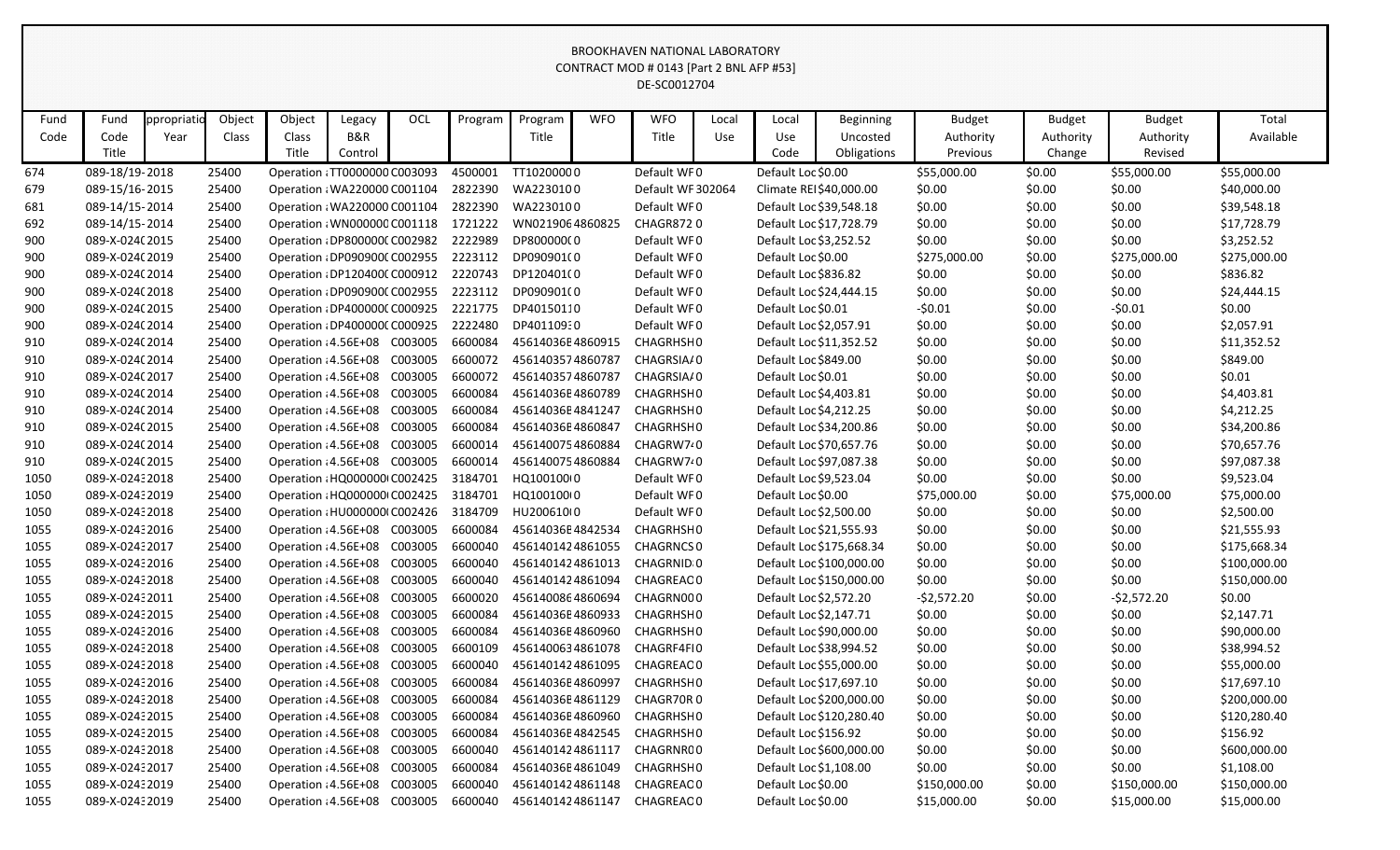|      |                 |            |        |                              |         |            |         |                  |            | CONTRACT MOD # 0143 [Part 2 BNL AFP #53] |       |                         |                            |               |               |               |                |
|------|-----------------|------------|--------|------------------------------|---------|------------|---------|------------------|------------|------------------------------------------|-------|-------------------------|----------------------------|---------------|---------------|---------------|----------------|
|      |                 |            |        |                              |         |            |         |                  |            | DE-SC0012704                             |       |                         |                            |               |               |               |                |
| Fund | Fund            | ppropriati | Object | Object                       | Legacy  | <b>OCL</b> | Program | Program          | <b>WFO</b> | <b>WFO</b>                               | Local | Local                   | Beginning                  | <b>Budget</b> | <b>Budget</b> | <b>Budget</b> | Total          |
| Code | Code            | Year       | Class  | Class                        | B&R     |            |         | Title            |            | Title                                    | Use   | Use                     | Uncosted                   | Authority     | Authority     | Authority     | Available      |
|      | Title           |            |        | Title                        | Control |            |         |                  |            |                                          |       | Code                    | Obligations                | Previous      | Change        | Revised       |                |
| 1055 | 089-X-02432018  |            | 25400  | Operation : 4.56E+08         |         | C003005    | 6600084 | 45614036E4861124 |            | CHAGR70F.0                               |       | Default Loc \$20,000.00 |                            | \$0.00        | \$0.00        | \$0.00        | \$20,000.00    |
| 1055 | 089-X-02432018  |            | 25400  | Operation : 4.56E+08         |         | C003005    | 6600040 | 4561401424861082 |            | CHAGREAC0                                |       | Default Loc \$403.92    |                            | \$0.00        | \$0.00        | \$0.00        | \$403.92       |
| 1055 | 089-X-02432018  |            | 25400  | Operation : 4.56E+08         |         | C003005    | 6600084 | 45614036E4861051 |            | CHAGRHSH0                                |       |                         | Default Loc \$221,200.00   | \$0.00        | \$0.00        | \$0.00        | \$221,200.00   |
| 1055 | 089-X-02432018  |            | 25400  | Operation : 4.56E+08         |         | C003005    | 6600038 | 4561401354861106 |            | CHAGRHR00                                |       |                         | Default Loc \$320,703.38   | \$0.00        | \$0.00        | \$0.00        | \$320,703.38   |
| 1055 | 089-X-02432019  |            | 25400  | Operation : 4.56E+08         |         | C003005    | 6600040 | 4561401424861149 |            | CHAGREAC0                                |       | Default Loc \$0.00      |                            | \$150,000.00  | \$0.00        | \$150,000.00  | \$150,000.00   |
| 1055 | 089-X-02432019  |            | 25400  | Operation : 4.56E+08         |         | C003005    | 6600040 | 4561401424861150 |            | CHAGREAC0                                |       | Default Loc \$0.00      |                            | \$150,000.00  | \$0.00        | \$150,000.00  | \$150,000.00   |
| 1055 | 089-X-02432017  |            | 25400  | Operation : 4.56E+08         |         | C003005    | 6600084 | 45614036E4861051 |            | CHAGRHSH0                                |       | Default Loc \$41,676.76 |                            | \$0.00        | \$0.00        | \$0.00        | \$41,676.76    |
| 1055 | 089-X-02432018  |            | 25400  | Operation : 4.56E+08         |         | C003005    | 6600040 | 4561401424861110 |            | CH16003D.0                               |       |                         | Default Loc \$172,913.16   | \$0.00        | \$0.00        | \$0.00        | \$172,913.16   |
| 1055 | 089-X-02432012  |            | 25400  | Operation : 4.56E+08         |         | C003005    | 6600084 | 45614036E4860789 |            | CHAGRHSH0                                |       | Default Loc \$1,561.80  |                            | \$0.00        | \$0.00        | \$0.00        | \$1,561.80     |
| 1055 | 089-X-02432017  |            | 25400  | Operation : 4.56E+08         |         | C003005    | 6600084 | 45614036E4861005 |            | CHAGRHSH0                                |       |                         | Default Loc \$1,681,056.67 | \$0.00        | \$0.00        | \$0.00        | \$1,681,056.67 |
| 1055 | 089-X-02432017  |            | 25400  | Operation : 4.56E+08         |         | C003005    | 6600084 | 45614036E4861024 |            | CHAGRHSH0                                |       | Default Loc \$437.15    |                            | \$0.00        | \$0.00        | \$0.00        | \$437.15       |
| 1055 | 089-X-02432018  |            | 25400  | Operation : 4.56E+08         |         | C003005    | 6600040 | 4561401424861055 |            | <b>CHAGRNCSO</b>                         |       |                         | Default Loc \$450,000.00   | \$0.00        | \$0.00        | \$0.00        | \$450,000.00   |
| 1055 | 089-X-02432016  |            | 25400  | Operation : 4.56E+08         |         | C003005    | 6600033 | 4561401244861006 |            | CHAGR1000                                |       | Default Loc \$2,259.69  |                            | \$0.00        | \$0.00        | \$0.00        | \$2,259.69     |
| 1055 | 089-X-02432019  |            | 25400  | Operation : 4.56E+08         |         | C003005    | 6600084 | 45614036E4861143 |            | CHAGR70R0                                |       | Default Loc \$0.00      |                            | \$110,000.00  | \$0.00        | \$110,000.00  | \$110,000.00   |
| 1055 | 089-X-0243 2015 |            | 25400  | Operation : 4.56E+08         |         | C003005    | 6600084 | 45614036E4860923 |            | CHARGHSH0                                |       | Default Loc \$696.09    |                            | \$0.00        | \$0.00        | \$0.00        | \$696.09       |
| 1055 | 089-X-02432018  |            | 25400  | Operation : 4.56E+08         |         | C003005    | 6600040 | 4561401424861112 |            | CHAGREAC0                                |       |                         | Default Loc \$147,799.55   | \$0.00        | \$0.00        | \$0.00        | \$147,799.55   |
| 1055 | 089-X-02432016  |            | 25400  | Operation : 4.56E+08         |         | C003005    | 6600084 | 45614036E4860994 |            | CHAGRHSH0                                |       | Default Loc \$2,561.17  |                            | \$0.00        | \$0.00        | \$0.00        | \$2,561.17     |
| 1055 | 089-X-02432012  |            | 25400  | Operation : 4.56E+08         |         | C003005    | 6600084 | 45614036E4860604 |            | CHAGRHSH0                                |       | Default Loc \$20,000.00 |                            | $-520,000.00$ | \$0.00        | $-$20,000.00$ | \$0.00         |
| 1055 | 089-X-02432019  |            | 25400  | Operation : 4.56E+08         |         | C003005    | 6600084 | 45614036E4861140 |            | CHAGR70R0                                |       | Default Loc \$0.00      |                            | \$110,000.00  | \$0.00        | \$110,000.00  | \$110,000.00   |
| 1055 | 089-X-02432019  |            | 25400  | Operation : 4.56E+08         |         | C003005    | 6600040 | 4561401424861166 |            | CHAGRNR70                                |       | Default Loc \$0.00      |                            | \$153,751.00  | \$0.00        | \$153,751.00  | \$153,751.00   |
| 1055 | 089-X-02432019  |            | 25400  | Operation : 4.56E+08         |         | C003005    | 6600040 | 4561401424861152 |            | CHAGRHQ(0                                |       | Default Loc \$0.00      |                            | \$195,631.07  | \$0.00        | \$195,631.07  | \$195,631.07   |
| 1055 | 089-X-02432018  |            | 25400  | Operation : 4.56E+08         |         | C003005    | 6600040 | 4561401424861085 |            | CHAGRNR70                                |       |                         | Default Loc \$418,837.42   | \$0.00        | \$0.00        | \$0.00        | \$418,837.42   |
| 1055 | 089-X-02432017  |            | 25400  | Operation : 4.56E+08         |         | C003005    | 6600084 | 45614036E4861038 |            | AGRHSHQF 0                               |       | Default Loc \$535.90    |                            | $-5535.90$    | \$0.00        | $-$ \$535.90  | \$0.00         |
| 1055 | 089-X-02432018  |            | 25400  | Operation : 4.56E+08         |         | C003005    | 6600040 | 4561401424861083 |            | CHAGREAC0                                |       |                         | Default Loc \$317,094.71   | \$0.00        | \$0.00        | \$0.00        | \$317,094.71   |
| 1055 | 089-X-02432017  |            | 25400  | Operation : 4.56E+08         |         | C003005    | 6600084 | 45614036E4861048 |            | CHAGRHSH0                                |       |                         | Default Loc \$286,219.17   | \$0.00        | \$0.00        | \$0.00        | \$286,219.17   |
| 1055 | 089-X-02432011  |            | 25400  | Operation : 4.56E+08         |         | C003005    | 6600084 | 45614036E4860604 |            | CHAGRHSH0                                |       | Default Loc \$25,454.80 |                            | $-525,454.80$ | \$0.00        | $-$25,454.80$ | \$0.00         |
| 1055 | 089-X-02432016  |            | 25400  | Operation : 4.56E+08 C003005 |         |            | 6600084 | 45614036E4861008 |            | CHAGRHSH0                                |       | Default Loc \$25,000.00 |                            | \$0.00        | \$0.00        | \$0.00        | \$25,000.00    |
| 1055 | 089-X-02432018  |            | 25400  | Operation : 4.56E+08 C003005 |         |            | 6600040 | 4561401424861097 |            | CHAGREAC0                                |       | Default Loc \$61,792.34 |                            | \$0.00        | \$0.00        | \$0.00        | \$61,792.34    |
| 1055 | 089-X-02432018  |            | 25400  | Operation : 4.56E+08 C003005 |         |            | 6600040 | 4561401424861113 |            | CHAGREAC 0                               |       | Default Loc \$96,227.18 |                            | \$0.00        | \$0.00        | \$0.00        | \$96,227.18    |
| 1055 | 089-X-02432018  |            | 25400  | Operation : 4.56E+08 C003005 |         |            | 6600084 | 45614036E4861024 |            | CHAGRHSH0                                |       | Default Loc \$15,000.00 |                            | \$0.00        | \$0.00        | \$0.00        | \$15,000.00    |
| 1055 | 089-X-02432019  |            | 25400  | Operation : 4.56E+08 C003005 |         |            | 6600038 | 4561401354861137 |            | CHAGRHR00                                |       | Default Loc \$0.00      |                            | \$253,119.42  | \$0.00        | \$253,119.42  | \$253,119.42   |
| 1055 | 089-X-02432019  |            | 25400  | Operation : 4.56E+08 C003005 |         |            | 6600040 | 4561401424861155 |            | CHAGREAC0                                |       | Default Loc \$0.00      |                            | \$133,862.00  | \$0.00        | \$133,862.00  | \$133,862.00   |
| 1060 | 089-X-02432018  |            | 25400  | Operation : GD600000(C002970 |         |            | 3203764 | GD602040(0       |            | Default WF0                              |       | Default Loc \$60,260.00 |                            | \$0.00        | \$0.00        | \$0.00        | \$60,260.00    |
| 1060 | 089-X-02432018  |            | 25400  | Operation : GD600000(C002970 |         |            | 3203763 | GD602030(0       |            | Default WF0                              |       |                         | Default Loc \$273,869.22   | \$0.00        | \$0.00        | \$0.00        | \$273,869.22   |
| 1060 | 089-X-02432018  |            | 25400  | Operation : GD600000(C002970 |         |            | 3203761 | GD602010(0       |            | Default WF0                              |       |                         | Default Loc \$188,358.94   | \$0.00        | \$0.00        | \$0.00        | \$188,358.94   |
| 1060 | 089-X-02432019  |            | 25400  | Operation : GD600000(C002970 |         |            | 3203762 | GD602020(0       |            | Default WF0                              |       | Default Loc \$0.00      |                            | \$163,000.00  | \$0.00        | \$163,000.00  | \$163,000.00   |
| 1060 | 089-X-02432017  |            | 25400  | Operation : GD600000(C002970 |         |            | 3203764 | GD602040(0       |            | Default WF0                              |       | Default Loc \$5,100.26  |                            | \$0.00        | \$0.00        | \$0.00        | \$5,100.26     |
| 1060 | 089-X-02432019  |            | 25400  | Operation : GD600000(C002970 |         |            | 3203769 | GD602090(0       |            | Default WF0                              |       | Default Loc \$0.00      |                            | \$760,920.00  | \$0.00        | \$760,920.00  | \$760,920.00   |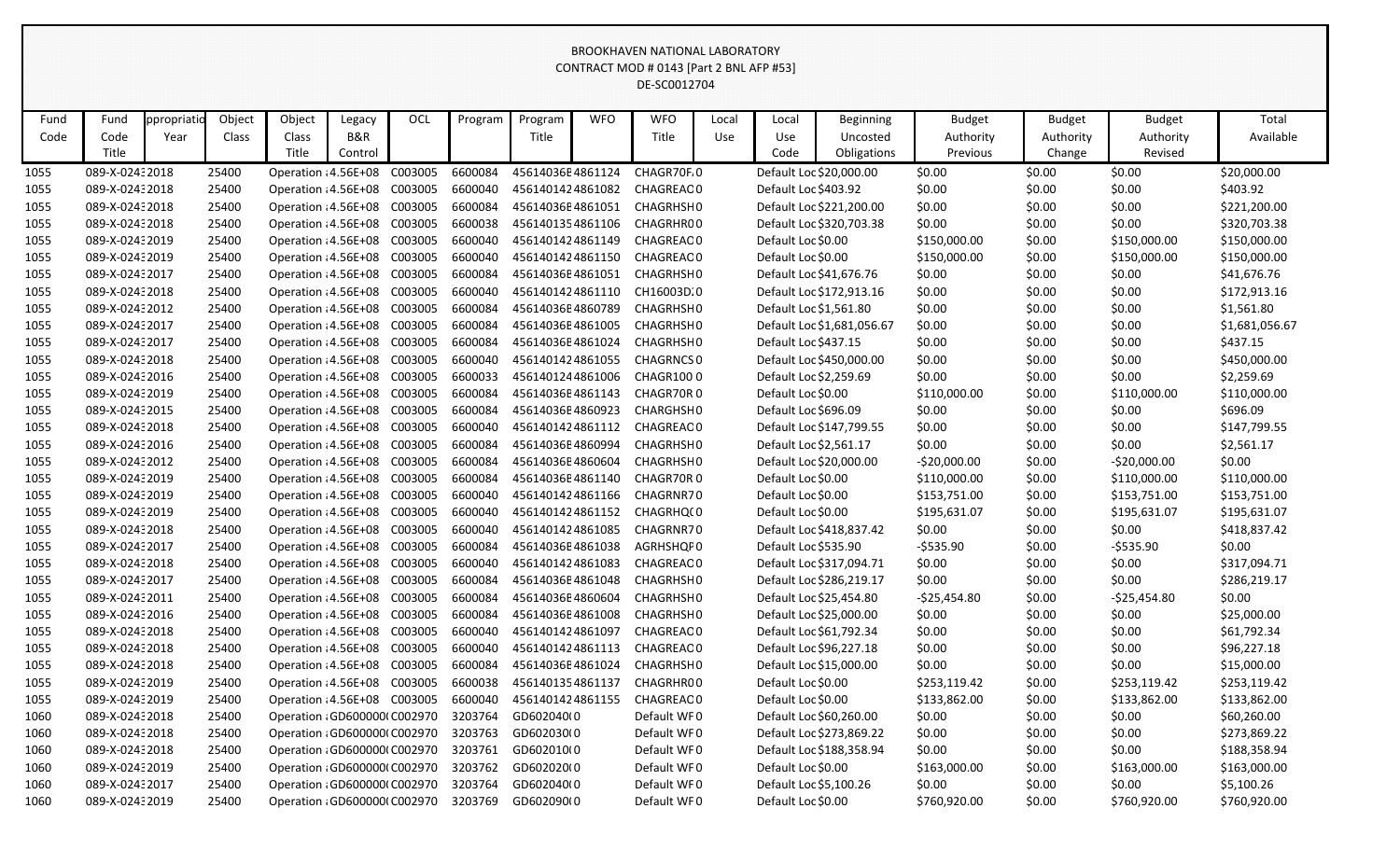|      |                 |            |        |                               |                                      |            |         |            |            | CONTRACT MOD # 0145 [Part 2 BNL AFF #55]<br>DE-SC0012704 |       |                         |                            |                |               |                |                |
|------|-----------------|------------|--------|-------------------------------|--------------------------------------|------------|---------|------------|------------|----------------------------------------------------------|-------|-------------------------|----------------------------|----------------|---------------|----------------|----------------|
|      |                 |            |        |                               |                                      |            |         |            |            |                                                          |       |                         |                            |                |               |                |                |
| Fund | Fund            | ppropriati | Object | Object                        | Legacy                               | <b>OCL</b> | Program | Program    | <b>WFO</b> | <b>WFO</b>                                               | Local | Local                   | <b>Beginning</b>           | <b>Budget</b>  | <b>Budget</b> | <b>Budget</b>  | Total          |
| Code | Code            | Year       | Class  | Class                         | B&R                                  |            |         | Title      |            | Title                                                    | Use   | Use                     | Uncosted                   | Authority      | Authority     | Authority      | Available      |
|      | Title           |            |        | Title                         | Control                              |            |         |            |            |                                                          |       | Code                    | Obligations                | Previous       | Change        | Revised        |                |
| 1060 | 089-X-02432018  |            | 25400  |                               | Operation : GD600000(C002970         |            | 3203780 | GD605020(0 |            | Default WF0                                              |       |                         | Default Loc \$123,011.73   | \$0.00         | \$0.00        | \$0.00         | \$123,011.73   |
| 1060 | 089-X-02432018  |            | 25400  |                               | Operation : GD600000(C002970         |            | 3203769 | GD602090(0 |            | Default WF0                                              |       |                         | Default Loc \$293,339.45   | \$0.00         | \$0.00        | \$0.00         | \$293,339.45   |
| 1060 | 089-X-02432019  |            | 25400  |                               | Operation : GD600000(C002970         |            | 3203761 | GD602010(0 |            | Default WF0                                              |       | Default Loc \$0.00      |                            | \$526,878.00   | \$0.00        | \$526,878.00   | \$526,878.00   |
| 1060 | 089-X-0243 2019 |            | 25400  |                               | Operation : GD600000(C002970         |            | 3203763 | GD602030(0 |            | Default WF0                                              |       | Default Loc \$0.00      |                            | \$2,631,509.00 | \$0.00        | \$2,631,509.00 | \$2,631,509.00 |
| 1060 | 089-X-02432017  |            | 25400  |                               | Operation : GD600000(C002970         |            | 3203779 | GD605010(0 |            | Default WF0                                              |       | Default Loc \$864.41    |                            | \$0.00         | \$0.00        | \$0.00         | \$864.41       |
| 1079 | 089-16/17-2016  |            | 25400  |                               | Operation : CS0000000 C000892        |            | 1713352 | CS70000000 |            | Default WF0                                              |       | Default Loc \$5,561.57  |                            | $-$10,107.33$  | \$0.00        | $-$10,107.33$  | -\$4,545.76    |
| 1551 | 089-X-0309 2015 |            | 25400  |                               | Operation : NN400000 C001056         |            | 2222730 | NN401201(0 |            | Default WF0                                              |       | Default Loc \$160.47    |                            | $-$160.47$     | \$0.00        | $-$160.47$     | \$0.00         |
| 1551 | 089-X-0309 2018 |            | 25400  |                               | Operation : DN201000(C003118         |            | 2223180 | DN201000(0 |            | Default WF0                                              |       |                         | Default Loc \$114,433.87   | \$0.00         | \$0.00        | \$0.00         | \$114,433.87   |
| 1551 | 089-X-0309 2015 |            | 25400  |                               | Operation : NN200000 C001052         |            | 2221132 | NN200100(0 |            | Default WF0                                              |       | Default Loc \$338.56    |                            | \$0.00         | \$0.00        | \$0.00         | \$338.56       |
| 1551 | 089-X-0309 2017 |            | 25400  |                               | Operation : DN400000(C003042         |            | 2223106 | DN400404(0 |            | Default WF0                                              |       | Default Loc \$26.66     |                            | \$0.00         | \$0.00        | \$0.00         | \$26.66        |
| 1551 | 089-X-0309 2018 |            | 25400  |                               | Operation : CT0000000 C003007        |            | 2223014 | CT81010000 |            | Default WF0                                              |       | Default Loc \$40,583.15 |                            | \$0.00         | \$0.00        | \$0.00         | \$40,583.15    |
| 1551 | 089-X-0309 2015 |            | 25400  |                               | Operation : NN500000 C001058         |            | 2221243 | NN500501:0 |            | Default WF0                                              |       |                         | Default Loc \$48,416.10    | \$0.00         | \$0.00        | \$0.00         | \$48,416.10    |
| 1551 | 089-X-0309 2015 |            | 25400  |                               | Operation : NN400000 C001056         |            | 2222717 | NN400901(0 |            | Default WF0                                              |       | Default Loc \$235.76    |                            | \$295.68       | \$0.00        | \$295.68       | \$531.44       |
| 1551 | 089-X-0309 2016 |            | 25400  |                               | Operation : DN100100(C003034         |            | 2223053 | DN100102:0 |            | Default WF0                                              |       |                         | Default Loc \$544,016.73   | \$0.00         | \$0.00        | \$0.00         | \$544,016.73   |
| 1551 | 089-X-0309 2019 |            | 25400  |                               | Operation : DN201200(C003120         |            | 2223182 | DN201201(0 |            | Default WF0                                              |       | Default Loc \$0.00      |                            | \$429,133.00   | \$0.00        | \$429,133.00   | \$429,133.00   |
| 1551 | 089-X-0309 2016 |            | 25400  |                               | Operation : DN100100(C003034         |            | 2223049 | DN100101:0 |            | Default WF0                                              |       | Default Loc \$2,911.08  |                            | \$0.00         | \$0.00        | \$0.00         | \$2,911.08     |
| 1551 | 089-X-0309 2018 |            | 25400  |                               | Operation : CT0000000 C003007        |            | 2223023 | CT84040100 |            | Default WF0                                              |       | Default Loc \$2,513.78  |                            | \$0.00         | \$0.00        | \$0.00         | \$2,513.78     |
| 1551 | 089-X-0309 2018 |            | 25400  |                               | Operation : DN4000001 C003042        |            | 2223094 | DN400101(0 |            | Default WF0                                              |       |                         | Default Loc \$241,179.71   | \$0.00         | \$0.00        | \$0.00         | \$241,179.71   |
| 1551 | 089-X-0309 2016 |            | 25400  |                               | Operation : DN4000001 C003042        |            | 2223105 | DN400403(0 |            | Default WF0                                              |       |                         | Default Loc \$81,275.44    | \$0.00         | \$0.00        | \$0.00         | \$81,275.44    |
| 1551 | 089-X-0309 2017 |            | 25400  |                               | Operation : DN100100(C003034         |            | 2223049 | DN100101:0 |            | Default WF0                                              |       |                         | Default Loc \$140,000.00   | \$0.00         | \$0.00        | \$0.00         | \$140,000.00   |
| 1551 | 089-X-0309 2015 |            | 25400  |                               | Operation : NN910000 C002938         |            | 2222883 | NN91000010 |            | Default WF0                                              |       | Default Loc \$625.62    |                            | $-54.69$       | \$0.00        | $-54.69$       | \$620.93       |
| 1551 | 089-X-0309 2019 |            | 25400  |                               | Operation : DN4000001 C003042        |            | 2223106 | DN400404(0 |            | Default WF0                                              |       | Default Loc \$0.00      |                            | \$100,000.00   | \$0.00        | \$100,000.00   | \$100,000.00   |
| 1551 | 089-X-0309 2019 |            | 25400  |                               | Operation : CT0000000 C003007        |            | 2223020 | CT84010000 |            | Default WF0                                              |       | Default Loc \$0.00      |                            | \$2,414,018.00 | \$0.00        | \$2,414,018.00 | \$2,414,018.00 |
| 1551 | 089-X-0309 2017 |            | 25400  |                               | Operation : DN2000001 C003038        |            | 2223076 | DN200100(0 |            | Default WF0                                              |       | Default Loc \$67,947.41 |                            | \$0.00         | \$0.00        | \$0.00         | \$67,947.41    |
| 1551 | 089-X-0309 2018 |            | 25400  |                               | Operation : DN400000(C003042         |            | 2223096 | DN400103(0 |            | Default WF0                                              |       |                         | Default Loc \$222,697.36   | \$0.00         | \$0.00        | \$0.00         | \$222,697.36   |
| 1551 | 089-X-0309 2018 |            | 25400  |                               | Operation : DN100300(C003036 2223063 |            |         | DN100301:0 |            | Default WF0                                              |       |                         | Default Loc \$931,325.42   | \$0.00         | \$0.00        | \$0.00         | \$931,325.42   |
| 1551 | 089-X-0309 2018 |            | 25400  |                               | Operation : DN1006000 C003089        |            | 2223153 | DN100601(0 |            | Default WF0                                              |       |                         | Default Loc \$34,738.39    | \$0.00         | \$0.00        | \$0.00         | \$34,738.39    |
| 1551 | 089-X-0309 2018 |            | 25400  |                               | Operation : CT0000000 C003007        |            | 2223020 | CT84010000 |            | Default WF0                                              |       |                         | Default Loc \$1,415,004.85 | \$0.00         | \$0.00        | \$0.00         | \$1,415,004.85 |
| 1551 | 089-X-0309 2015 |            | 25400  |                               | Operation : NN500000 C001058         |            | 2222810 | NN500204(0 |            | Default WF0                                              |       | Default Loc \$3,347.69  |                            | \$0.00         | \$0.00        | \$0.00         | \$3,347.69     |
| 1551 | 089-X-0309 2013 |            | 25400  |                               | Operation : NN400000 (C001056        |            | 2222721 | NN401001(0 |            | Default WF0                                              |       | Default Loc \$29.02     |                            | $-529.02$      | \$0.00        | $-529.02$      | \$0.00         |
| 1551 | 089-X-0309 2014 |            | 25400  |                               | Operation : NN500000 C001058         |            | 2221231 | NN500101(0 |            | Default WF0                                              |       | Default Loc \$2.69      |                            | $-52.69$       | \$0.00        | $-52.69$       | \$0.00         |
| 1551 | 089-X-0309 2019 |            | 25400  |                               | Operation : DN400000 C003042         |            | 2223096 | DN400103(0 |            | Default WF0                                              |       | Default Loc \$0.00      |                            | \$1,103,000.00 | \$0.00        | \$1,103,000.00 | \$1,103,000.00 |
| 1551 | 089-X-0309 2013 |            | 25400  |                               | Operation : NN500000 C001058         |            | 2222811 | NN500304(0 |            | Default WF0                                              |       | Default Loc \$2,868.79  |                            | \$0.00         | \$0.00        | \$0.00         | \$2,868.79     |
| 1551 | 089-X-0309 2015 |            | 25400  |                               | Operation : NN930000 C002936         |            | 2222890 | NN930100(0 |            | Default WF0                                              |       | Default Loc \$4.21      |                            | $-54.21$       | \$0.00        | $-54.21$       | \$0.00         |
| 1551 | 089-X-0309 2015 |            | 25400  |                               | Operation : NN500000 C001058         |            | 2221234 | NN500201(0 |            | Default WF0                                              |       |                         | Default Loc \$58,896.49    | \$30,072.49    | \$0.00        | \$30,072.49    | \$88,968.98    |
| 1551 | 089-X-0309 2015 |            | 25400  |                               | Operation : NN400000 C001056         |            | 2222718 | NN400902(0 |            | Default WF0                                              |       | Default Loc \$29.70     |                            | $-529.70$      | \$0.00        | $-529.70$      | \$0.00         |
| 1551 | 089-X-0309 2018 |            | 25400  | Operation : CT0000000 C003007 |                                      |            | 2223025 | CT84050100 |            | Default WF0                                              |       | Default Loc \$677.25    |                            | $-57.12$       | \$0.00        | $-57.12$       | \$670.13       |
| 1551 | 089-X-0309 2015 |            | 25400  |                               | Operation : NN500000 C001058         |            | 2221235 | NN500202(0 |            | Default WF0                                              |       |                         | Default Loc \$1,139,072.07 | $-530,000.00$  | \$0.00        | $-530,000.00$  | \$1,109,072.07 |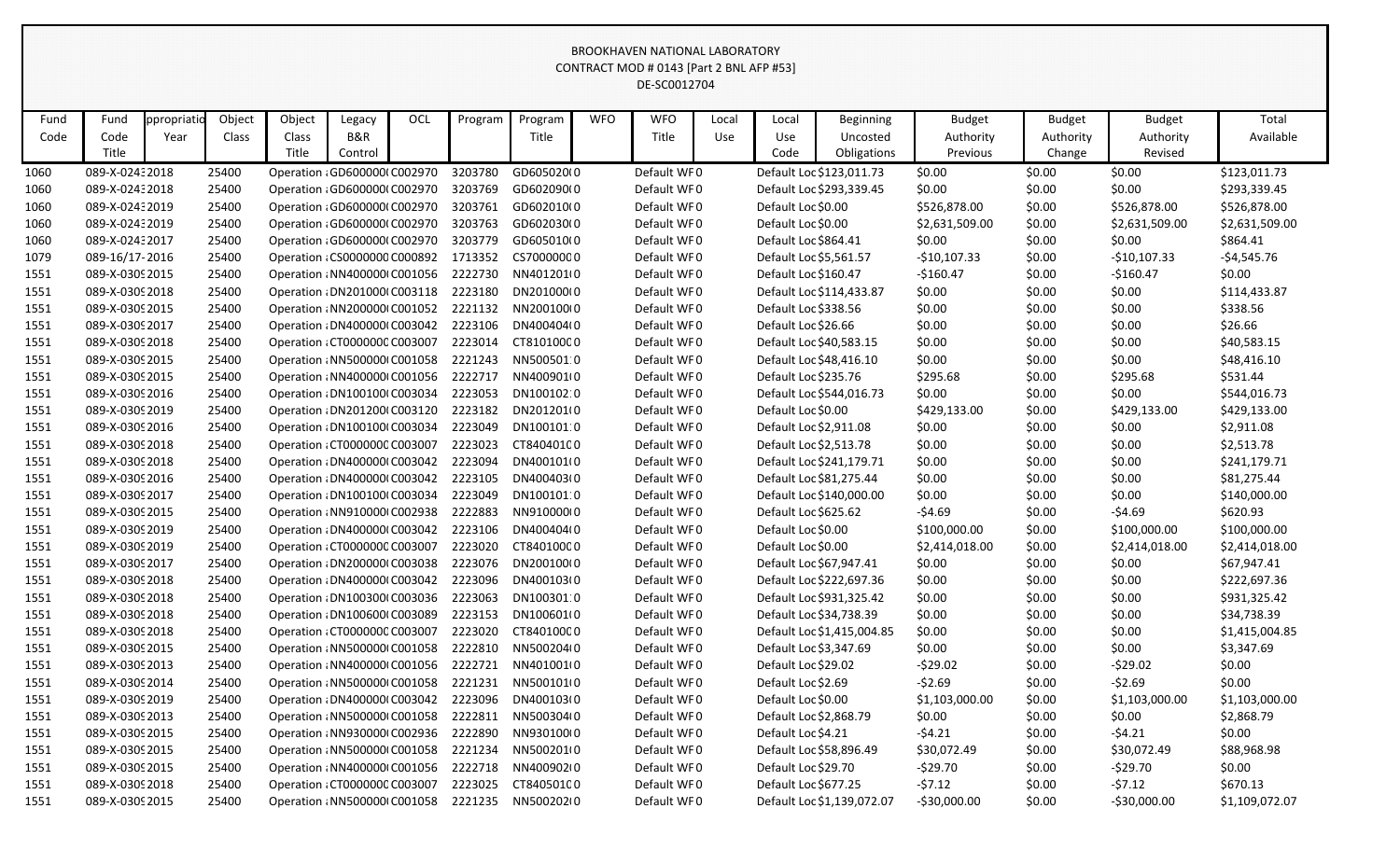#### BROOKHAVEN NATIONAL LABORATORY  $\frac{1}{2}$ CT MOD # 0143  $\frac{1}{2}$   $\frac{1}{2}$  BNL AFR #53]

|      |                 |            |        |                               |                               |            |         |            |            | CONTRACT MOD # 0143 [Part 2 BNL AFP #53]<br>DE-SC0012704 |       |                         |                          |                |               |                |                |
|------|-----------------|------------|--------|-------------------------------|-------------------------------|------------|---------|------------|------------|----------------------------------------------------------|-------|-------------------------|--------------------------|----------------|---------------|----------------|----------------|
| Fund | Fund            | ppropriati | Object | Object                        | Legacy                        | <b>OCL</b> | Program | Program    | <b>WFO</b> | <b>WFO</b>                                               | Local | Local                   | Beginning                | <b>Budget</b>  | <b>Budget</b> | <b>Budget</b>  | Total          |
| Code | Code            | Year       | Class  | Class                         | B&R                           |            |         | Title      |            | Title                                                    | Use   | Use                     | Uncosted                 | Authority      | Authority     | Authority      | Available      |
|      | Title           |            |        | Title                         | Control                       |            |         |            |            |                                                          |       | Code                    | Obligations              | Previous       | Change        | Revised        |                |
| 1551 | 089-X-0309 2014 |            | 25400  |                               | Operation : NN400000 C001056  |            | 2222717 | NN400901(0 |            | Default WF0                                              |       | Default Loc \$0.00      |                          | \$11.07        | \$0.00        | \$11.07        | \$11.07        |
| 1551 | 089-X-0309 2019 |            | 25400  | Operation : DN4000001 C003042 |                               |            | 2223095 | DN400102(0 |            | Default WF0                                              |       | Default Loc \$0.00      |                          | \$1,305,000.00 | \$0.00        | \$1,305,000.00 | \$1,305,000.00 |
| 1551 | 089-X-0309 2019 |            | 25400  | Operation : DN400000(C003042  |                               |            | 2223101 | DN400301(0 |            | Default WF0                                              |       | Default Loc \$0.00      |                          | \$185,000.00   | \$0.00        | \$185,000.00   | \$185,000.00   |
| 1551 | 089-X-0309 2019 |            | 25400  | Operation : DN100600(C003089  |                               |            | 2223153 | DN100601(0 |            | Default WF0                                              |       | Default Loc \$0.00      |                          | \$75,000.00    | \$0.00        | \$75,000.00    | \$75,000.00    |
| 1551 | 089-X-0309 2013 |            | 25400  | Operation : NN400000 C001056  |                               |            | 2222717 | NN400901(0 |            | Default WF0                                              |       | Default Loc \$0.00      |                          | \$29.02        | \$0.00        | \$29.02        | \$29.02        |
| 1551 | 089-X-0309 2014 |            | 25400  | Operation : NN400000 C001056  |                               |            | 2222722 | NN401002:0 |            | Default WF0                                              |       | Default Loc \$11.07     |                          | $-511.07$      | \$0.00        | $-511.07$      | \$0.00         |
| 1551 | 089-X-0309 2017 |            | 25400  | Operation : DN2000001 C003038 |                               |            | 2223154 | DN200600(0 |            | Default WF0                                              |       | Default Loc \$225.25    |                          | \$0.00         | \$0.00        | \$0.00         | \$225.25       |
| 1551 | 089-X-0309 2015 |            | 25400  | Operation : NN400000 C001056  |                               |            | 2222733 | NN401204(0 |            | Default WF0                                              |       |                         | Default Loc \$28,413.25  | \$0.00         | \$0.00        | \$0.00         | \$28,413.25    |
| 1551 | 089-X-0309 2015 |            | 25400  | Operation : NN500000 C001058  |                               |            | 2222881 | NN507004(0 |            | Default WF0                                              |       |                         | Default Loc \$15,000.00  | $-59,011.41$   | \$0.00        | $-59,011.41$   | \$5,988.59     |
| 1551 | 089-X-0309 2019 |            | 25400  | Operation : DN201000(C003118  |                               |            | 2223180 | DN201000(0 |            | Default WF0                                              |       | Default Loc \$0.00      |                          | \$1,090,000.00 | \$0.00        | \$1,090,000.00 | \$1,090,000.00 |
| 1551 | 089-X-0309 2018 |            | 25400  | Operation : DN201200(C003120  |                               |            | 2223182 | DN201201(0 |            | Default WF0                                              |       | Default Loc \$7,477.00  |                          | \$0.00         | \$0.00        | \$0.00         | \$7,477.00     |
| 1551 | 089-X-03092018  |            | 25400  | Operation : DN400000(C003042  |                               |            | 2223102 | DN400302(0 |            | Default WF0                                              |       |                         | Default Loc \$121,801.18 | \$0.00         | \$0.00        | \$0.00         | \$121,801.18   |
| 1551 | 089-X-0309 2015 |            | 25400  | Operation: NN500000 C001058   |                               |            | 2221240 | NN500401(0 |            | Default WF0                                              |       |                         | Default Loc \$10,121.59  | $-572.49$      | \$0.00        | $-572.49$      | \$10,049.10    |
| 1551 | 089-X-0309 2018 |            | 25400  |                               | Operation : CT0000000 C003007 |            | 2223144 | CT80000000 |            | Default WF0                                              |       |                         | Default Loc \$67,478.61  | \$0.00         | \$0.00        | \$0.00         | \$67,478.61    |
| 1551 | 089-X-0309 2015 |            | 25400  | Operation : NN400000 C001056  |                               |            | 2222719 | NN400903(0 |            | Default WF0                                              |       | Default Loc \$98.26     |                          | $-598.26$      | \$0.00        | $-598.26$      | \$0.00         |
| 1551 | 089-X-0309 2019 |            | 25400  | Operation : DN4000001 C003042 |                               |            | 2223103 | DN400401(0 |            | Default WF0                                              |       | Default Loc \$0.00      |                          | \$304,170.00   | \$0.00        | \$304,170.00   | \$304,170.00   |
| 1551 | 089-X-0309 2019 |            | 25400  | Operation : DN100500(C003088  |                               |            | 2223152 | DN100501(0 |            | Default WF0                                              |       | Default Loc \$0.00      |                          | \$180,000.00   | \$0.00        | \$180,000.00   | \$180,000.00   |
| 1551 | 089-X-0309 2019 |            | 25400  | Operation : DN4000001 C003042 |                               |            | 2223094 | DN400101(0 |            | Default WF0                                              |       | Default Loc \$0.00      |                          | \$962,872.00   | \$0.00        | \$962,872.00   | \$962,872.00   |
| 1551 | 089-X-0309 2019 |            | 25400  |                               | Operation : CT0000000 C003007 |            | 2223023 | CT84040100 |            | Default WF0                                              |       | Default Loc \$0.00      |                          | \$105,000.00   | \$0.00        | \$105,000.00   | \$105,000.00   |
| 1551 | 089-X-0309 2014 |            | 25400  | Operation : NN500000 C001058  |                               |            | 2222881 | NN507004(0 |            | Default WF0                                              |       |                         | Default Loc \$21,819.56  | $-521,819.56$  | \$0.00        | $-521,819.56$  | \$0.00         |
| 1551 | 089-X-0309 2018 |            | 25400  | Operation : DN400000(C003042  |                               |            | 2223103 | DN400401(0 |            | Default WF0                                              |       |                         | Default Loc \$35,435.78  | \$0.00         | \$0.00        | \$0.00         | \$35,435.78    |
| 1551 | 089-X-03092018  |            | 25400  | Operation : DN100500(C003088  |                               |            | 2223152 | DN100501(0 |            | Default WF0                                              |       |                         | Default Loc \$111,905.15 | \$0.00         | \$0.00        | \$0.00         | \$111,905.15   |
| 1551 | 089-X-0309 2019 |            | 25400  | Operation : DN100300(C003036  |                               |            | 2223063 | DN100301:0 |            | Default WF0                                              |       | Default Loc \$0.00      |                          | \$887,411.24   | \$0.00        | \$887,411.24   | \$887,411.24   |
| 1551 | 089-X-0309 2019 |            | 25400  | Operation : CT0000000 C003007 |                               |            | 2223144 | CT80000000 |            | Default WF0                                              |       | Default Loc \$0.00      |                          | \$150,000.00   | \$0.00        | \$150,000.00   | \$150,000.00   |
| 1551 | 089-X-0309 2018 |            | 25400  | Operation : DN400000 C003042  |                               |            | 2223095 | DN400102(0 |            | Default WF0                                              |       |                         | Default Loc \$293,029.56 | \$0.00         | \$0.00        | \$0.00         | \$293,029.56   |
| 1551 | 089-X-0309 2015 |            | 25400  | Operation : NN400000 C001056  |                               |            | 2222732 | NN401203(0 |            | Default WF0                                              |       | Default Loc \$7.25      |                          | $-57.25$       | \$0.00        | $-57.25$       | \$0.00         |
| 1551 | 089-X-0309 2017 |            | 25400  | Operation : DN300100(C003039  |                               |            | 2223080 | DN300102(0 |            | Default WF0                                              |       | Default Loc \$7,011.34  |                          | -\$7,011.34    | \$0.00        | $-57,011.34$   | \$0.00         |
| 1551 | 089-X-0309 2017 |            | 25400  | Operation : DN300100(C003039  |                               |            | 2223079 | DN300101(0 |            | Default WF0                                              |       |                         | Default Loc \$10,000.00  | \$6,996.64     | \$0.00        | \$6,996.64     | \$16,996.64    |
| 1551 | 089-X-0309 2019 |            | 25400  | Operation : CT0000000 C003007 |                               |            | 2223014 | CT81010000 |            | Default WF0                                              |       | Default Loc \$0.00      |                          | \$15,000.00    | \$0.00        | \$15,000.00    | \$15,000.00    |
| 1551 | 089-X-0309 2019 |            | 25400  | Operation : DN400000 C003042  |                               |            | 2223102 | DN400302(0 |            | Default WF0                                              |       | Default Loc \$0.00      |                          | \$701,000.00   | \$0.00        | \$701,000.00   | \$701,000.00   |
| 1551 | 089-X-0309 2014 |            | 25400  | Operation : NN500000 C001058  |                               |            | 2221234 | NN500201(0 |            | Default WF0                                              |       | Default Loc \$0.00      |                          | \$2.69         | \$0.00        | \$2.69         | \$2.69         |
| 1557 | 089-X-0309 2012 |            | 25400  | Operation : NN500000 C001058  |                               |            | 2222290 | NN501000(0 |            | Default WF0                                              |       |                         | Default Loc \$42,854.56  | \$0.00         | \$0.00        | \$0.00         | \$42,854.56    |
| 1650 | 089-X-03132010  |            | 25400  | Operation : PS0000000 C001075 |                               |            | 2221514 | PS02021320 |            | Default WF0                                              |       | Default Loc \$31,245.57 |                          | \$0.00         | \$0.00        | \$0.00         | \$31,245.57    |
| 1689 | 089-14/15-2014  |            | 25400  | Operation : PS0000000 C001075 |                               |            | 2222565 | PS02022000 |            | Default WF0                                              |       | Default Loc \$2,021.13  |                          | \$0.00         | \$0.00        | \$0.00         | \$2,021.13     |
| 1751 | 089-X-0315 2013 |            | 25400  | Operation : EZ5000000 C002226 |                               |            | 1110981 | EZ50123000 |            | Default WF0                                              |       |                         | Default Loc \$368,597.47 | \$0.00         | \$0.00        | \$0.00         | \$368,597.47   |
| 1751 | 089-X-0315 2019 |            | 25400  | Operation : EZ5000000 C002226 |                               |            | 1110983 | EZ50124100 |            | Default WF0                                              |       | Default Loc \$0.00      |                          | \$79,000.00    | \$0.00        | \$79,000.00    | \$79,000.00    |
| 1751 | 089-X-0315 2018 |            | 25400  | Operation : EZ5000000 C002226 |                               |            | 1110983 | EZ50124100 |            | Default WF0                                              |       | Default Loc \$0.00      |                          | \$0.00         | \$420,200.00  | \$420,200.00   | \$420,200.00   |
| 1751 | 089-X-0315 2015 |            | 25400  | Operation : EZ5000000 C002226 |                               |            | 1110981 | EZ50123000 |            | Default WF0                                              |       | Default Loc \$47.62     |                          | \$0.00         | \$0.00        | \$0.00         | \$47.62        |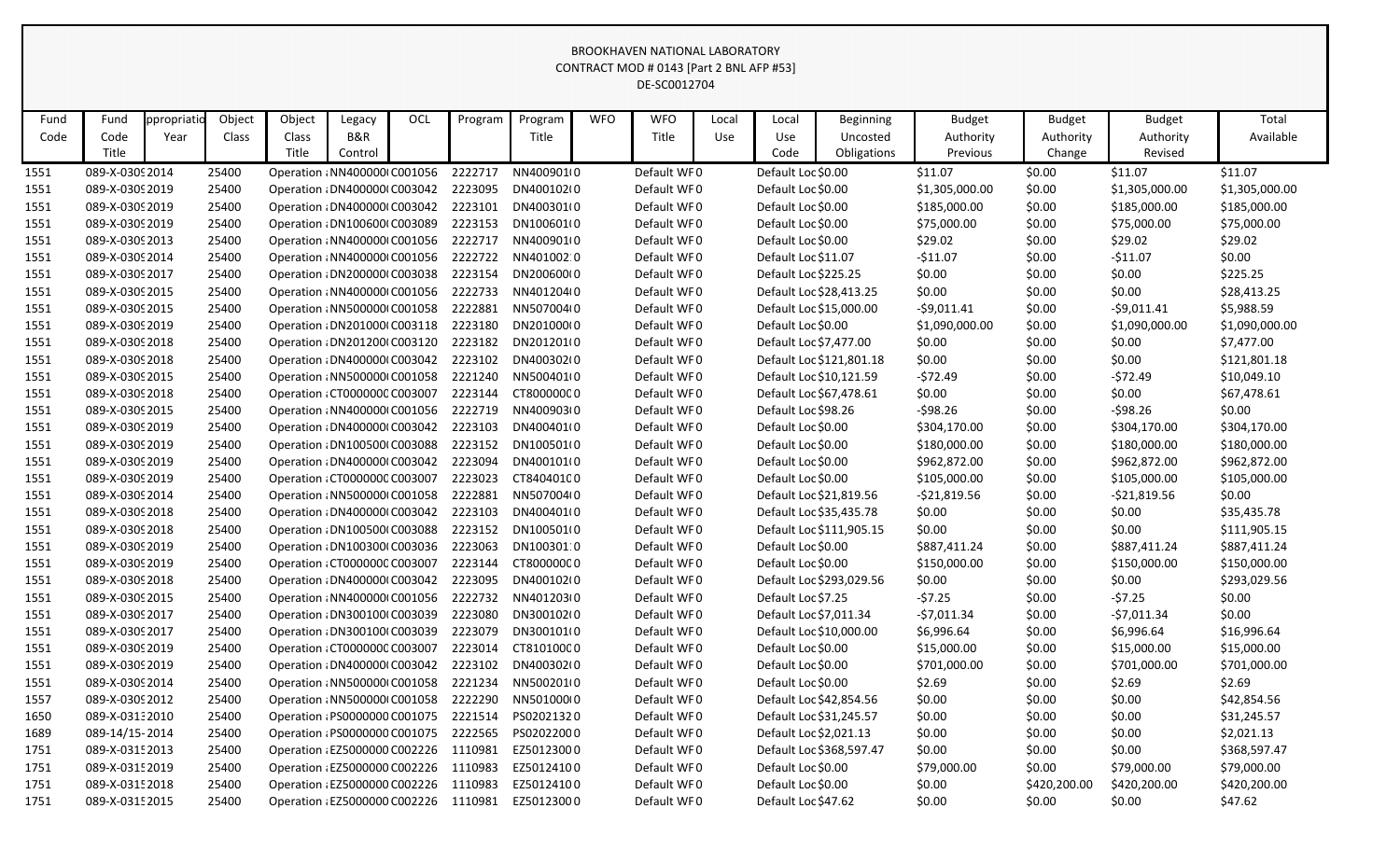| Object<br>Object<br>OCL<br><b>WFO</b><br><b>WFO</b><br>Fund<br>Program<br>Program<br>Total<br>Fund<br>ppropriati<br>Legacy<br>Local<br>Local<br><b>Beginning</b><br><b>Budget</b><br><b>Budget</b><br><b>Budget</b><br>B&R<br>Title<br>Code<br>Code<br>Class<br>Class<br>Title<br>Use<br>Available<br>Year<br>Use<br>Uncosted<br>Authority<br>Authority<br>Authority<br>Title<br>Title<br>Revised<br>Control<br>Code<br>Obligations<br>Previous<br>Change<br>ST50010200<br>Default WF0<br>Default Loc \$289,000.00<br>\$0.00<br>\$0.00<br>\$289,000.00<br>2300<br>089-X-418(2018<br>25400<br>Operation : ST0000000 C001087<br>2720714<br>\$0.00<br>\$0.00<br>089-X-418(2018<br>25400<br>2924424<br>ST50010400<br>Default WF0<br>Default Loc \$921,000.00<br>\$0.00<br>\$0.00<br>\$921,000.00<br>2300<br>Operation : ST0000000 C001087<br>2924281<br>ST60010340<br><b>CHAIP</b><br>\$70,203.23<br>\$0.00<br>\$70,203.23<br>089-X-418(2015<br>32003<br>Acceleratoi ST0000000 C001087<br>Default WF 485395<br>\$0.00<br>\$0.00<br>2300<br>2720715<br>ST50010300<br>Default Loc \$547,559.87<br>2300<br>089-X-418(2018<br>25400<br>Operation : ST0000000 C001087<br>Default WF0<br>\$250,000.00<br>\$0.00<br>\$250,000.00<br>\$797,559.87<br>2720718<br>ST60010200<br>089-X-418(2018<br>25400<br>Operation : ST0000000 C001087<br>Default WF0<br>Default Loc \$460,780.05<br>\$300,000.00<br>\$0.00<br>\$300,000.00<br>\$760,780.05<br>2300<br>2924280<br>ST60010320<br>Default Loc \$0.00<br>2300<br>Operation : ST0000000 C001087<br>Default WF0<br>\$2,142,000.00<br>\$2,142,000.00<br>\$2,142,000.00<br>089-X-418(2019<br>25400<br>\$0.00<br>2924424<br>ST50010400<br>Default Loc \$244,681.97<br>2300<br>089-X-418(2017<br>25400<br>Operation : ST0000000 C001087<br>Default WF0<br>\$0.00<br>\$0.00<br>\$0.00<br>\$244,681.97<br>2924424<br>ST50010400<br>Default Loc \$0.00<br>\$323,000.00<br>\$323,000.00<br>089-X-418(2019<br>25400<br>Operation : ST0000000 C001087<br>Default WF0<br>\$0.00<br>\$323,000.00<br>2300<br>25400<br>Operation : ST0000000 C001087<br>2720716<br>ST50020000<br>Default WF0<br>Default Loc \$33,063.17<br>\$0.00<br>\$0.00<br>\$0.00<br>\$33,063.17<br>2300<br>089-X-418(2018<br>2924306<br>ST60010310<br>089-X-418(2019<br>25400<br>Operation : ST0000000 C001087<br>Default WF0<br>Default Loc \$0.00<br>\$6,378,000.00<br>\$0.00<br>\$6,378,000.00<br>\$6,378,000.00<br>2300<br>2720715<br>ST50010300<br>25400<br>Default WF0<br>Default Loc \$0.00<br>\$614,000.00<br>\$0.00<br>\$614,000.00<br>\$614,000.00<br>2300<br>089-X-418(2019<br>Operation : ST0000000 C001087<br>2720714<br>ST50010200<br>Default WF0<br>Default Loc \$0.00<br>089-X-418(2019<br>25400<br>Operation : ST0000000 C001087<br>\$350,000.00<br>\$0.00<br>\$350,000.00<br>\$350,000.00<br>2300<br>2720714<br>ST50010200<br>Default Loc \$70,772.18<br>\$0.00<br>\$70,772.18<br>089-X-418(2014<br>25400<br>Operation : ST0000000 C001087<br>Default WF0<br>\$0.00<br>\$0.00<br>2300<br>25400<br>2924282<br>ST60010360<br>Default Loc \$18,396.78<br>\$0.00<br>\$0.00<br>2300<br>089-X-418(2016<br>Operation : ST0000000 C001087<br>Default WF0<br>\$0.00<br>\$18,396.78<br>ST60010310<br>Default WF0<br>089-X-418(2018<br>25400<br>Operation : ST0000000 C001087<br>2924306<br>Default Loc \$2,070,079.86<br>\$0.00<br>\$1,080,000.00<br>\$3,150,079.86<br>2300<br>\$1,080,000.00<br>2924281<br>ST60010340<br>2300<br>32003<br>Accelerato: ST0000000 C001087<br>Default WF 485395<br><b>CHAIP</b><br>\$1,970,000.00<br>\$0.00<br>\$0.00<br>\$0.00<br>\$1,970,000.00<br>089-X-418(2018<br>2924280<br>ST60010320<br>\$800,000.00<br>2300<br>089-X-418(2018<br>25400<br>Operation : ST0000000 C001087<br>Default WF0<br>Default Loc \$1,029,775.87<br>\$800,000.00<br>\$0.00<br>\$1,829,775.87<br>2924281<br>ST60010340<br>Default Loc \$794,983.94<br>\$0.00<br>089-X-418(2018<br>25400<br>Operation : ST0000000 C001087<br>Default WF0<br>\$0.00<br>\$0.00<br>\$794,983.94<br>2300<br>2720718<br>ST60010200<br>Default Loc \$0.00<br>089-X-418(2019<br>25400<br>Operation : ST0000000 C001087<br>Default WF0<br>\$532,000.00<br>\$0.00<br>\$532,000.00<br>\$532,000.00<br>2300<br>3123785<br>TE11030000<br>089-X-0318 2017<br>25400<br>Operation : TE1100000 C002798<br>Default WF0<br>Default Loc \$216,741.77<br>\$0.00<br>\$0.00<br>\$216,741.77<br>5300<br>\$0.00<br>3123789<br>TE11010000<br>\$0.00<br>\$136.88<br>25400<br>Operation : TE1100000 C002798<br>Default WF0<br>Default Loc \$136.88<br>\$0.00<br>\$0.00<br>5300<br>089-X-0318 2016<br>3123785<br>TE11030000<br>\$0.00<br>\$700,000.00<br>089-X-03182018<br>25400<br>Operation : TE1100000 C002798<br>Default WF0<br>Default Loc \$700,000.00<br>\$0.00<br>\$0.00<br>5300<br>3123796<br>TF00000000<br>\$121.66<br>25400<br>Operation : TF0000000 C002802<br>Default WF0<br>Default Loc \$121.66<br>\$0.00<br>\$0.00<br>\$0.00<br>5300<br>089-X-0318 2016<br>\$0.00<br>089-X-03182018<br>25400<br>Operation : TE1200000 C002799<br>3123811<br>TE12050000<br>Default WF0<br>Default Loc \$85,000.00<br>\$0.00<br>\$0.00<br>\$85,000.00<br>5300<br>3123810<br>Default Loc \$205.91<br>\$0.00<br>\$205.91<br>089-X-0318 2016<br>25400<br>Operation : TE1200000 C002799<br>TE12040000<br>Default WF0<br>\$0.00<br>\$0.00<br>5300<br>089-X-03182016<br>25400<br>Operation : TE1300000 C002800 3123815 TE13050000<br>Default Loc \$117.37<br>\$0.00<br>\$0.00<br>\$0.00<br>\$117.37<br>5300<br>Default WF0<br>\$0.00<br>\$0.00<br>089-X-03182016<br>25400<br>Operation : TE1300000 C002800<br>3123804<br>TE13020000<br>Default WF0<br>Default Loc \$200.26<br>\$0.00<br>\$200.26<br>5300<br>TE12030000<br>Default Loc \$621.94<br>\$0.00<br>\$621.94<br>5300<br>089-X-0318 2017<br>Operation : TE1200000 C002799<br>3123809<br>Default WF0<br>\$0.00<br>\$0.00<br>25400<br>3123795<br>TE14000000<br>Default Loc \$260.97<br>\$0.00<br>\$0.00<br>\$260.97<br>5300<br>089-X-0318 2017<br>25400<br>Operation : TE1400000 C002801<br>Default WF0<br>\$0.00<br>3123785<br>TE11030000<br>Default WF0<br>Default Loc \$0.00<br>\$700,000.00<br>\$700,000.00<br>089-X-03182019<br>25400<br>Operation : TE1100000 C002798<br>\$700,000.00<br>\$0.00<br>5300<br>\$22.70<br>089-X-03182016<br>Operation : TE1200000 C002799<br>3123812<br>TE12060000<br>Default WF0<br>Default Loc \$22.70<br>\$0.00<br>\$0.00<br>\$0.00<br>5300<br>25400<br>\$0.00<br>089-X-03182016<br>25400<br>Operation : TE1200000 C002799<br>3123792 TE12010000<br>Default WF0<br>Default Loc \$2,262.82<br>\$0.00<br>\$0.00<br>\$2,262.82<br>5300<br>3123802<br>TE11040000<br>\$0.00<br>\$0.00<br>\$136,065.59<br>5300<br>089-X-03182016<br>Operation : TE1100000 C002798<br>Default WF0<br>Default Loc \$136,065.59<br>\$0.00<br>25400<br>3123816 TE11040100<br>Default Loc \$14,277.03<br>\$0.00<br>\$0.00<br>5300<br>089-X-0318 2017<br>25400<br>Operation : TE1100000 C002798<br>Default WF0<br>\$0.00<br>\$14,277.03<br>Default Loc \$24,915.99<br>089-X-0318 2017<br>Operation : TE1200000 C002799<br>3123811<br>TE12050000<br>Default WF0<br>\$0.00<br>\$0.00<br>\$0.00<br>\$24,915.99<br>5300<br>25400<br>Default Loc \$15,077.50<br>Operation : TE1300000 C002800<br>3123803<br>TE13010000<br>Default WF0<br>\$0.00<br>\$0.00<br>\$15,077.50<br>5300<br>089-X-0318 2017<br>25400<br>\$0.00<br>089-X-0319 2018<br>25400<br>Operation : AF580000C C000822<br>2720667<br>AF58100000<br>Default WF0<br>Default Loc \$66,204.83<br>\$0.00<br>\$0.00<br>\$0.00<br>\$66,204.83<br>5350<br>Default WF0<br>Default Loc \$349.62<br>\$349.62<br>089-X-0319 2017<br>25400<br>Operation : AF580000C C000822<br>2720625<br>AF58550000<br>\$0.00<br>\$0.00<br>\$0.00<br>5350 |  |  |  |  |  | CONTRACT MOD # 0143 [Part 2 BNL AFP #53]<br>DE-SC0012704 |  |  |  |  |
|--------------------------------------------------------------------------------------------------------------------------------------------------------------------------------------------------------------------------------------------------------------------------------------------------------------------------------------------------------------------------------------------------------------------------------------------------------------------------------------------------------------------------------------------------------------------------------------------------------------------------------------------------------------------------------------------------------------------------------------------------------------------------------------------------------------------------------------------------------------------------------------------------------------------------------------------------------------------------------------------------------------------------------------------------------------------------------------------------------------------------------------------------------------------------------------------------------------------------------------------------------------------------------------------------------------------------------------------------------------------------------------------------------------------------------------------------------------------------------------------------------------------------------------------------------------------------------------------------------------------------------------------------------------------------------------------------------------------------------------------------------------------------------------------------------------------------------------------------------------------------------------------------------------------------------------------------------------------------------------------------------------------------------------------------------------------------------------------------------------------------------------------------------------------------------------------------------------------------------------------------------------------------------------------------------------------------------------------------------------------------------------------------------------------------------------------------------------------------------------------------------------------------------------------------------------------------------------------------------------------------------------------------------------------------------------------------------------------------------------------------------------------------------------------------------------------------------------------------------------------------------------------------------------------------------------------------------------------------------------------------------------------------------------------------------------------------------------------------------------------------------------------------------------------------------------------------------------------------------------------------------------------------------------------------------------------------------------------------------------------------------------------------------------------------------------------------------------------------------------------------------------------------------------------------------------------------------------------------------------------------------------------------------------------------------------------------------------------------------------------------------------------------------------------------------------------------------------------------------------------------------------------------------------------------------------------------------------------------------------------------------------------------------------------------------------------------------------------------------------------------------------------------------------------------------------------------------------------------------------------------------------------------------------------------------------------------------------------------------------------------------------------------------------------------------------------------------------------------------------------------------------------------------------------------------------------------------------------------------------------------------------------------------------------------------------------------------------------------------------------------------------------------------------------------------------------------------------------------------------------------------------------------------------------------------------------------------------------------------------------------------------------------------------------------------------------------------------------------------------------------------------------------------------------------------------------------------------------------------------------------------------------------------------------------------------------------------------------------------------------------------------------------------------------------------------------------------------------------------------------------------------------------------------------------------------------------------------------------------------------------------------------------------------------------------------------------------------------------------------------------------------------------------------------------------------------------------------------------------------------------------------------------------------------------------------------------------------------------------------------------------------------------------------------------------------------------------------------------------------------------------------------------------------------------------------------------------------------------------------------------------------------------------------------------------------------------------------------------------------------------------------------------------------------------------------------------------------------------------------------------------------------------------------------------------------------------------------------------------------------------------------------------------------------------------------------------------------------------------------------------------------------------------------------------------------------------------------------------------------------------------------------------------------------------------------------------------------------------------------------------------------------------------------------------------------------------------------------------------------------------------------------------------------------------------------------------------------------------------------------------------------------------------------------------------------------------------------------------------------------------------------------------------------------------------------------------------------------------------------------------------------------------------------------------------------------------------------------------------------------------------------------------------------------------------------------------------|--|--|--|--|--|----------------------------------------------------------|--|--|--|--|
|                                                                                                                                                                                                                                                                                                                                                                                                                                                                                                                                                                                                                                                                                                                                                                                                                                                                                                                                                                                                                                                                                                                                                                                                                                                                                                                                                                                                                                                                                                                                                                                                                                                                                                                                                                                                                                                                                                                                                                                                                                                                                                                                                                                                                                                                                                                                                                                                                                                                                                                                                                                                                                                                                                                                                                                                                                                                                                                                                                                                                                                                                                                                                                                                                                                                                                                                                                                                                                                                                                                                                                                                                                                                                                                                                                                                                                                                                                                                                                                                                                                                                                                                                                                                                                                                                                                                                                                                                                                                                                                                                                                                                                                                                                                                                                                                                                                                                                                                                                                                                                                                                                                                                                                                                                                                                                                                                                                                                                                                                                                                                                                                                                                                                                                                                                                                                                                                                                                                                                                                                                                                                                                                                                                                                                                                                                                                                                                                                                                                                                                                                                                                                                                                                                                                                                                                                                                                                                                                                                                                                                                                                                                                                                                                                                                                                                                                                                                                                                                                                                                                                                                                                                                                                                        |  |  |  |  |  |                                                          |  |  |  |  |
|                                                                                                                                                                                                                                                                                                                                                                                                                                                                                                                                                                                                                                                                                                                                                                                                                                                                                                                                                                                                                                                                                                                                                                                                                                                                                                                                                                                                                                                                                                                                                                                                                                                                                                                                                                                                                                                                                                                                                                                                                                                                                                                                                                                                                                                                                                                                                                                                                                                                                                                                                                                                                                                                                                                                                                                                                                                                                                                                                                                                                                                                                                                                                                                                                                                                                                                                                                                                                                                                                                                                                                                                                                                                                                                                                                                                                                                                                                                                                                                                                                                                                                                                                                                                                                                                                                                                                                                                                                                                                                                                                                                                                                                                                                                                                                                                                                                                                                                                                                                                                                                                                                                                                                                                                                                                                                                                                                                                                                                                                                                                                                                                                                                                                                                                                                                                                                                                                                                                                                                                                                                                                                                                                                                                                                                                                                                                                                                                                                                                                                                                                                                                                                                                                                                                                                                                                                                                                                                                                                                                                                                                                                                                                                                                                                                                                                                                                                                                                                                                                                                                                                                                                                                                                                        |  |  |  |  |  |                                                          |  |  |  |  |
|                                                                                                                                                                                                                                                                                                                                                                                                                                                                                                                                                                                                                                                                                                                                                                                                                                                                                                                                                                                                                                                                                                                                                                                                                                                                                                                                                                                                                                                                                                                                                                                                                                                                                                                                                                                                                                                                                                                                                                                                                                                                                                                                                                                                                                                                                                                                                                                                                                                                                                                                                                                                                                                                                                                                                                                                                                                                                                                                                                                                                                                                                                                                                                                                                                                                                                                                                                                                                                                                                                                                                                                                                                                                                                                                                                                                                                                                                                                                                                                                                                                                                                                                                                                                                                                                                                                                                                                                                                                                                                                                                                                                                                                                                                                                                                                                                                                                                                                                                                                                                                                                                                                                                                                                                                                                                                                                                                                                                                                                                                                                                                                                                                                                                                                                                                                                                                                                                                                                                                                                                                                                                                                                                                                                                                                                                                                                                                                                                                                                                                                                                                                                                                                                                                                                                                                                                                                                                                                                                                                                                                                                                                                                                                                                                                                                                                                                                                                                                                                                                                                                                                                                                                                                                                        |  |  |  |  |  |                                                          |  |  |  |  |
|                                                                                                                                                                                                                                                                                                                                                                                                                                                                                                                                                                                                                                                                                                                                                                                                                                                                                                                                                                                                                                                                                                                                                                                                                                                                                                                                                                                                                                                                                                                                                                                                                                                                                                                                                                                                                                                                                                                                                                                                                                                                                                                                                                                                                                                                                                                                                                                                                                                                                                                                                                                                                                                                                                                                                                                                                                                                                                                                                                                                                                                                                                                                                                                                                                                                                                                                                                                                                                                                                                                                                                                                                                                                                                                                                                                                                                                                                                                                                                                                                                                                                                                                                                                                                                                                                                                                                                                                                                                                                                                                                                                                                                                                                                                                                                                                                                                                                                                                                                                                                                                                                                                                                                                                                                                                                                                                                                                                                                                                                                                                                                                                                                                                                                                                                                                                                                                                                                                                                                                                                                                                                                                                                                                                                                                                                                                                                                                                                                                                                                                                                                                                                                                                                                                                                                                                                                                                                                                                                                                                                                                                                                                                                                                                                                                                                                                                                                                                                                                                                                                                                                                                                                                                                                        |  |  |  |  |  |                                                          |  |  |  |  |
|                                                                                                                                                                                                                                                                                                                                                                                                                                                                                                                                                                                                                                                                                                                                                                                                                                                                                                                                                                                                                                                                                                                                                                                                                                                                                                                                                                                                                                                                                                                                                                                                                                                                                                                                                                                                                                                                                                                                                                                                                                                                                                                                                                                                                                                                                                                                                                                                                                                                                                                                                                                                                                                                                                                                                                                                                                                                                                                                                                                                                                                                                                                                                                                                                                                                                                                                                                                                                                                                                                                                                                                                                                                                                                                                                                                                                                                                                                                                                                                                                                                                                                                                                                                                                                                                                                                                                                                                                                                                                                                                                                                                                                                                                                                                                                                                                                                                                                                                                                                                                                                                                                                                                                                                                                                                                                                                                                                                                                                                                                                                                                                                                                                                                                                                                                                                                                                                                                                                                                                                                                                                                                                                                                                                                                                                                                                                                                                                                                                                                                                                                                                                                                                                                                                                                                                                                                                                                                                                                                                                                                                                                                                                                                                                                                                                                                                                                                                                                                                                                                                                                                                                                                                                                                        |  |  |  |  |  |                                                          |  |  |  |  |
|                                                                                                                                                                                                                                                                                                                                                                                                                                                                                                                                                                                                                                                                                                                                                                                                                                                                                                                                                                                                                                                                                                                                                                                                                                                                                                                                                                                                                                                                                                                                                                                                                                                                                                                                                                                                                                                                                                                                                                                                                                                                                                                                                                                                                                                                                                                                                                                                                                                                                                                                                                                                                                                                                                                                                                                                                                                                                                                                                                                                                                                                                                                                                                                                                                                                                                                                                                                                                                                                                                                                                                                                                                                                                                                                                                                                                                                                                                                                                                                                                                                                                                                                                                                                                                                                                                                                                                                                                                                                                                                                                                                                                                                                                                                                                                                                                                                                                                                                                                                                                                                                                                                                                                                                                                                                                                                                                                                                                                                                                                                                                                                                                                                                                                                                                                                                                                                                                                                                                                                                                                                                                                                                                                                                                                                                                                                                                                                                                                                                                                                                                                                                                                                                                                                                                                                                                                                                                                                                                                                                                                                                                                                                                                                                                                                                                                                                                                                                                                                                                                                                                                                                                                                                                                        |  |  |  |  |  |                                                          |  |  |  |  |
|                                                                                                                                                                                                                                                                                                                                                                                                                                                                                                                                                                                                                                                                                                                                                                                                                                                                                                                                                                                                                                                                                                                                                                                                                                                                                                                                                                                                                                                                                                                                                                                                                                                                                                                                                                                                                                                                                                                                                                                                                                                                                                                                                                                                                                                                                                                                                                                                                                                                                                                                                                                                                                                                                                                                                                                                                                                                                                                                                                                                                                                                                                                                                                                                                                                                                                                                                                                                                                                                                                                                                                                                                                                                                                                                                                                                                                                                                                                                                                                                                                                                                                                                                                                                                                                                                                                                                                                                                                                                                                                                                                                                                                                                                                                                                                                                                                                                                                                                                                                                                                                                                                                                                                                                                                                                                                                                                                                                                                                                                                                                                                                                                                                                                                                                                                                                                                                                                                                                                                                                                                                                                                                                                                                                                                                                                                                                                                                                                                                                                                                                                                                                                                                                                                                                                                                                                                                                                                                                                                                                                                                                                                                                                                                                                                                                                                                                                                                                                                                                                                                                                                                                                                                                                                        |  |  |  |  |  |                                                          |  |  |  |  |
|                                                                                                                                                                                                                                                                                                                                                                                                                                                                                                                                                                                                                                                                                                                                                                                                                                                                                                                                                                                                                                                                                                                                                                                                                                                                                                                                                                                                                                                                                                                                                                                                                                                                                                                                                                                                                                                                                                                                                                                                                                                                                                                                                                                                                                                                                                                                                                                                                                                                                                                                                                                                                                                                                                                                                                                                                                                                                                                                                                                                                                                                                                                                                                                                                                                                                                                                                                                                                                                                                                                                                                                                                                                                                                                                                                                                                                                                                                                                                                                                                                                                                                                                                                                                                                                                                                                                                                                                                                                                                                                                                                                                                                                                                                                                                                                                                                                                                                                                                                                                                                                                                                                                                                                                                                                                                                                                                                                                                                                                                                                                                                                                                                                                                                                                                                                                                                                                                                                                                                                                                                                                                                                                                                                                                                                                                                                                                                                                                                                                                                                                                                                                                                                                                                                                                                                                                                                                                                                                                                                                                                                                                                                                                                                                                                                                                                                                                                                                                                                                                                                                                                                                                                                                                                        |  |  |  |  |  |                                                          |  |  |  |  |
|                                                                                                                                                                                                                                                                                                                                                                                                                                                                                                                                                                                                                                                                                                                                                                                                                                                                                                                                                                                                                                                                                                                                                                                                                                                                                                                                                                                                                                                                                                                                                                                                                                                                                                                                                                                                                                                                                                                                                                                                                                                                                                                                                                                                                                                                                                                                                                                                                                                                                                                                                                                                                                                                                                                                                                                                                                                                                                                                                                                                                                                                                                                                                                                                                                                                                                                                                                                                                                                                                                                                                                                                                                                                                                                                                                                                                                                                                                                                                                                                                                                                                                                                                                                                                                                                                                                                                                                                                                                                                                                                                                                                                                                                                                                                                                                                                                                                                                                                                                                                                                                                                                                                                                                                                                                                                                                                                                                                                                                                                                                                                                                                                                                                                                                                                                                                                                                                                                                                                                                                                                                                                                                                                                                                                                                                                                                                                                                                                                                                                                                                                                                                                                                                                                                                                                                                                                                                                                                                                                                                                                                                                                                                                                                                                                                                                                                                                                                                                                                                                                                                                                                                                                                                                                        |  |  |  |  |  |                                                          |  |  |  |  |
|                                                                                                                                                                                                                                                                                                                                                                                                                                                                                                                                                                                                                                                                                                                                                                                                                                                                                                                                                                                                                                                                                                                                                                                                                                                                                                                                                                                                                                                                                                                                                                                                                                                                                                                                                                                                                                                                                                                                                                                                                                                                                                                                                                                                                                                                                                                                                                                                                                                                                                                                                                                                                                                                                                                                                                                                                                                                                                                                                                                                                                                                                                                                                                                                                                                                                                                                                                                                                                                                                                                                                                                                                                                                                                                                                                                                                                                                                                                                                                                                                                                                                                                                                                                                                                                                                                                                                                                                                                                                                                                                                                                                                                                                                                                                                                                                                                                                                                                                                                                                                                                                                                                                                                                                                                                                                                                                                                                                                                                                                                                                                                                                                                                                                                                                                                                                                                                                                                                                                                                                                                                                                                                                                                                                                                                                                                                                                                                                                                                                                                                                                                                                                                                                                                                                                                                                                                                                                                                                                                                                                                                                                                                                                                                                                                                                                                                                                                                                                                                                                                                                                                                                                                                                                                        |  |  |  |  |  |                                                          |  |  |  |  |
|                                                                                                                                                                                                                                                                                                                                                                                                                                                                                                                                                                                                                                                                                                                                                                                                                                                                                                                                                                                                                                                                                                                                                                                                                                                                                                                                                                                                                                                                                                                                                                                                                                                                                                                                                                                                                                                                                                                                                                                                                                                                                                                                                                                                                                                                                                                                                                                                                                                                                                                                                                                                                                                                                                                                                                                                                                                                                                                                                                                                                                                                                                                                                                                                                                                                                                                                                                                                                                                                                                                                                                                                                                                                                                                                                                                                                                                                                                                                                                                                                                                                                                                                                                                                                                                                                                                                                                                                                                                                                                                                                                                                                                                                                                                                                                                                                                                                                                                                                                                                                                                                                                                                                                                                                                                                                                                                                                                                                                                                                                                                                                                                                                                                                                                                                                                                                                                                                                                                                                                                                                                                                                                                                                                                                                                                                                                                                                                                                                                                                                                                                                                                                                                                                                                                                                                                                                                                                                                                                                                                                                                                                                                                                                                                                                                                                                                                                                                                                                                                                                                                                                                                                                                                                                        |  |  |  |  |  |                                                          |  |  |  |  |
|                                                                                                                                                                                                                                                                                                                                                                                                                                                                                                                                                                                                                                                                                                                                                                                                                                                                                                                                                                                                                                                                                                                                                                                                                                                                                                                                                                                                                                                                                                                                                                                                                                                                                                                                                                                                                                                                                                                                                                                                                                                                                                                                                                                                                                                                                                                                                                                                                                                                                                                                                                                                                                                                                                                                                                                                                                                                                                                                                                                                                                                                                                                                                                                                                                                                                                                                                                                                                                                                                                                                                                                                                                                                                                                                                                                                                                                                                                                                                                                                                                                                                                                                                                                                                                                                                                                                                                                                                                                                                                                                                                                                                                                                                                                                                                                                                                                                                                                                                                                                                                                                                                                                                                                                                                                                                                                                                                                                                                                                                                                                                                                                                                                                                                                                                                                                                                                                                                                                                                                                                                                                                                                                                                                                                                                                                                                                                                                                                                                                                                                                                                                                                                                                                                                                                                                                                                                                                                                                                                                                                                                                                                                                                                                                                                                                                                                                                                                                                                                                                                                                                                                                                                                                                                        |  |  |  |  |  |                                                          |  |  |  |  |
|                                                                                                                                                                                                                                                                                                                                                                                                                                                                                                                                                                                                                                                                                                                                                                                                                                                                                                                                                                                                                                                                                                                                                                                                                                                                                                                                                                                                                                                                                                                                                                                                                                                                                                                                                                                                                                                                                                                                                                                                                                                                                                                                                                                                                                                                                                                                                                                                                                                                                                                                                                                                                                                                                                                                                                                                                                                                                                                                                                                                                                                                                                                                                                                                                                                                                                                                                                                                                                                                                                                                                                                                                                                                                                                                                                                                                                                                                                                                                                                                                                                                                                                                                                                                                                                                                                                                                                                                                                                                                                                                                                                                                                                                                                                                                                                                                                                                                                                                                                                                                                                                                                                                                                                                                                                                                                                                                                                                                                                                                                                                                                                                                                                                                                                                                                                                                                                                                                                                                                                                                                                                                                                                                                                                                                                                                                                                                                                                                                                                                                                                                                                                                                                                                                                                                                                                                                                                                                                                                                                                                                                                                                                                                                                                                                                                                                                                                                                                                                                                                                                                                                                                                                                                                                        |  |  |  |  |  |                                                          |  |  |  |  |
|                                                                                                                                                                                                                                                                                                                                                                                                                                                                                                                                                                                                                                                                                                                                                                                                                                                                                                                                                                                                                                                                                                                                                                                                                                                                                                                                                                                                                                                                                                                                                                                                                                                                                                                                                                                                                                                                                                                                                                                                                                                                                                                                                                                                                                                                                                                                                                                                                                                                                                                                                                                                                                                                                                                                                                                                                                                                                                                                                                                                                                                                                                                                                                                                                                                                                                                                                                                                                                                                                                                                                                                                                                                                                                                                                                                                                                                                                                                                                                                                                                                                                                                                                                                                                                                                                                                                                                                                                                                                                                                                                                                                                                                                                                                                                                                                                                                                                                                                                                                                                                                                                                                                                                                                                                                                                                                                                                                                                                                                                                                                                                                                                                                                                                                                                                                                                                                                                                                                                                                                                                                                                                                                                                                                                                                                                                                                                                                                                                                                                                                                                                                                                                                                                                                                                                                                                                                                                                                                                                                                                                                                                                                                                                                                                                                                                                                                                                                                                                                                                                                                                                                                                                                                                                        |  |  |  |  |  |                                                          |  |  |  |  |
|                                                                                                                                                                                                                                                                                                                                                                                                                                                                                                                                                                                                                                                                                                                                                                                                                                                                                                                                                                                                                                                                                                                                                                                                                                                                                                                                                                                                                                                                                                                                                                                                                                                                                                                                                                                                                                                                                                                                                                                                                                                                                                                                                                                                                                                                                                                                                                                                                                                                                                                                                                                                                                                                                                                                                                                                                                                                                                                                                                                                                                                                                                                                                                                                                                                                                                                                                                                                                                                                                                                                                                                                                                                                                                                                                                                                                                                                                                                                                                                                                                                                                                                                                                                                                                                                                                                                                                                                                                                                                                                                                                                                                                                                                                                                                                                                                                                                                                                                                                                                                                                                                                                                                                                                                                                                                                                                                                                                                                                                                                                                                                                                                                                                                                                                                                                                                                                                                                                                                                                                                                                                                                                                                                                                                                                                                                                                                                                                                                                                                                                                                                                                                                                                                                                                                                                                                                                                                                                                                                                                                                                                                                                                                                                                                                                                                                                                                                                                                                                                                                                                                                                                                                                                                                        |  |  |  |  |  |                                                          |  |  |  |  |
|                                                                                                                                                                                                                                                                                                                                                                                                                                                                                                                                                                                                                                                                                                                                                                                                                                                                                                                                                                                                                                                                                                                                                                                                                                                                                                                                                                                                                                                                                                                                                                                                                                                                                                                                                                                                                                                                                                                                                                                                                                                                                                                                                                                                                                                                                                                                                                                                                                                                                                                                                                                                                                                                                                                                                                                                                                                                                                                                                                                                                                                                                                                                                                                                                                                                                                                                                                                                                                                                                                                                                                                                                                                                                                                                                                                                                                                                                                                                                                                                                                                                                                                                                                                                                                                                                                                                                                                                                                                                                                                                                                                                                                                                                                                                                                                                                                                                                                                                                                                                                                                                                                                                                                                                                                                                                                                                                                                                                                                                                                                                                                                                                                                                                                                                                                                                                                                                                                                                                                                                                                                                                                                                                                                                                                                                                                                                                                                                                                                                                                                                                                                                                                                                                                                                                                                                                                                                                                                                                                                                                                                                                                                                                                                                                                                                                                                                                                                                                                                                                                                                                                                                                                                                                                        |  |  |  |  |  |                                                          |  |  |  |  |
|                                                                                                                                                                                                                                                                                                                                                                                                                                                                                                                                                                                                                                                                                                                                                                                                                                                                                                                                                                                                                                                                                                                                                                                                                                                                                                                                                                                                                                                                                                                                                                                                                                                                                                                                                                                                                                                                                                                                                                                                                                                                                                                                                                                                                                                                                                                                                                                                                                                                                                                                                                                                                                                                                                                                                                                                                                                                                                                                                                                                                                                                                                                                                                                                                                                                                                                                                                                                                                                                                                                                                                                                                                                                                                                                                                                                                                                                                                                                                                                                                                                                                                                                                                                                                                                                                                                                                                                                                                                                                                                                                                                                                                                                                                                                                                                                                                                                                                                                                                                                                                                                                                                                                                                                                                                                                                                                                                                                                                                                                                                                                                                                                                                                                                                                                                                                                                                                                                                                                                                                                                                                                                                                                                                                                                                                                                                                                                                                                                                                                                                                                                                                                                                                                                                                                                                                                                                                                                                                                                                                                                                                                                                                                                                                                                                                                                                                                                                                                                                                                                                                                                                                                                                                                                        |  |  |  |  |  |                                                          |  |  |  |  |
|                                                                                                                                                                                                                                                                                                                                                                                                                                                                                                                                                                                                                                                                                                                                                                                                                                                                                                                                                                                                                                                                                                                                                                                                                                                                                                                                                                                                                                                                                                                                                                                                                                                                                                                                                                                                                                                                                                                                                                                                                                                                                                                                                                                                                                                                                                                                                                                                                                                                                                                                                                                                                                                                                                                                                                                                                                                                                                                                                                                                                                                                                                                                                                                                                                                                                                                                                                                                                                                                                                                                                                                                                                                                                                                                                                                                                                                                                                                                                                                                                                                                                                                                                                                                                                                                                                                                                                                                                                                                                                                                                                                                                                                                                                                                                                                                                                                                                                                                                                                                                                                                                                                                                                                                                                                                                                                                                                                                                                                                                                                                                                                                                                                                                                                                                                                                                                                                                                                                                                                                                                                                                                                                                                                                                                                                                                                                                                                                                                                                                                                                                                                                                                                                                                                                                                                                                                                                                                                                                                                                                                                                                                                                                                                                                                                                                                                                                                                                                                                                                                                                                                                                                                                                                                        |  |  |  |  |  |                                                          |  |  |  |  |
|                                                                                                                                                                                                                                                                                                                                                                                                                                                                                                                                                                                                                                                                                                                                                                                                                                                                                                                                                                                                                                                                                                                                                                                                                                                                                                                                                                                                                                                                                                                                                                                                                                                                                                                                                                                                                                                                                                                                                                                                                                                                                                                                                                                                                                                                                                                                                                                                                                                                                                                                                                                                                                                                                                                                                                                                                                                                                                                                                                                                                                                                                                                                                                                                                                                                                                                                                                                                                                                                                                                                                                                                                                                                                                                                                                                                                                                                                                                                                                                                                                                                                                                                                                                                                                                                                                                                                                                                                                                                                                                                                                                                                                                                                                                                                                                                                                                                                                                                                                                                                                                                                                                                                                                                                                                                                                                                                                                                                                                                                                                                                                                                                                                                                                                                                                                                                                                                                                                                                                                                                                                                                                                                                                                                                                                                                                                                                                                                                                                                                                                                                                                                                                                                                                                                                                                                                                                                                                                                                                                                                                                                                                                                                                                                                                                                                                                                                                                                                                                                                                                                                                                                                                                                                                        |  |  |  |  |  |                                                          |  |  |  |  |
|                                                                                                                                                                                                                                                                                                                                                                                                                                                                                                                                                                                                                                                                                                                                                                                                                                                                                                                                                                                                                                                                                                                                                                                                                                                                                                                                                                                                                                                                                                                                                                                                                                                                                                                                                                                                                                                                                                                                                                                                                                                                                                                                                                                                                                                                                                                                                                                                                                                                                                                                                                                                                                                                                                                                                                                                                                                                                                                                                                                                                                                                                                                                                                                                                                                                                                                                                                                                                                                                                                                                                                                                                                                                                                                                                                                                                                                                                                                                                                                                                                                                                                                                                                                                                                                                                                                                                                                                                                                                                                                                                                                                                                                                                                                                                                                                                                                                                                                                                                                                                                                                                                                                                                                                                                                                                                                                                                                                                                                                                                                                                                                                                                                                                                                                                                                                                                                                                                                                                                                                                                                                                                                                                                                                                                                                                                                                                                                                                                                                                                                                                                                                                                                                                                                                                                                                                                                                                                                                                                                                                                                                                                                                                                                                                                                                                                                                                                                                                                                                                                                                                                                                                                                                                                        |  |  |  |  |  |                                                          |  |  |  |  |
|                                                                                                                                                                                                                                                                                                                                                                                                                                                                                                                                                                                                                                                                                                                                                                                                                                                                                                                                                                                                                                                                                                                                                                                                                                                                                                                                                                                                                                                                                                                                                                                                                                                                                                                                                                                                                                                                                                                                                                                                                                                                                                                                                                                                                                                                                                                                                                                                                                                                                                                                                                                                                                                                                                                                                                                                                                                                                                                                                                                                                                                                                                                                                                                                                                                                                                                                                                                                                                                                                                                                                                                                                                                                                                                                                                                                                                                                                                                                                                                                                                                                                                                                                                                                                                                                                                                                                                                                                                                                                                                                                                                                                                                                                                                                                                                                                                                                                                                                                                                                                                                                                                                                                                                                                                                                                                                                                                                                                                                                                                                                                                                                                                                                                                                                                                                                                                                                                                                                                                                                                                                                                                                                                                                                                                                                                                                                                                                                                                                                                                                                                                                                                                                                                                                                                                                                                                                                                                                                                                                                                                                                                                                                                                                                                                                                                                                                                                                                                                                                                                                                                                                                                                                                                                        |  |  |  |  |  |                                                          |  |  |  |  |
|                                                                                                                                                                                                                                                                                                                                                                                                                                                                                                                                                                                                                                                                                                                                                                                                                                                                                                                                                                                                                                                                                                                                                                                                                                                                                                                                                                                                                                                                                                                                                                                                                                                                                                                                                                                                                                                                                                                                                                                                                                                                                                                                                                                                                                                                                                                                                                                                                                                                                                                                                                                                                                                                                                                                                                                                                                                                                                                                                                                                                                                                                                                                                                                                                                                                                                                                                                                                                                                                                                                                                                                                                                                                                                                                                                                                                                                                                                                                                                                                                                                                                                                                                                                                                                                                                                                                                                                                                                                                                                                                                                                                                                                                                                                                                                                                                                                                                                                                                                                                                                                                                                                                                                                                                                                                                                                                                                                                                                                                                                                                                                                                                                                                                                                                                                                                                                                                                                                                                                                                                                                                                                                                                                                                                                                                                                                                                                                                                                                                                                                                                                                                                                                                                                                                                                                                                                                                                                                                                                                                                                                                                                                                                                                                                                                                                                                                                                                                                                                                                                                                                                                                                                                                                                        |  |  |  |  |  |                                                          |  |  |  |  |
|                                                                                                                                                                                                                                                                                                                                                                                                                                                                                                                                                                                                                                                                                                                                                                                                                                                                                                                                                                                                                                                                                                                                                                                                                                                                                                                                                                                                                                                                                                                                                                                                                                                                                                                                                                                                                                                                                                                                                                                                                                                                                                                                                                                                                                                                                                                                                                                                                                                                                                                                                                                                                                                                                                                                                                                                                                                                                                                                                                                                                                                                                                                                                                                                                                                                                                                                                                                                                                                                                                                                                                                                                                                                                                                                                                                                                                                                                                                                                                                                                                                                                                                                                                                                                                                                                                                                                                                                                                                                                                                                                                                                                                                                                                                                                                                                                                                                                                                                                                                                                                                                                                                                                                                                                                                                                                                                                                                                                                                                                                                                                                                                                                                                                                                                                                                                                                                                                                                                                                                                                                                                                                                                                                                                                                                                                                                                                                                                                                                                                                                                                                                                                                                                                                                                                                                                                                                                                                                                                                                                                                                                                                                                                                                                                                                                                                                                                                                                                                                                                                                                                                                                                                                                                                        |  |  |  |  |  |                                                          |  |  |  |  |
|                                                                                                                                                                                                                                                                                                                                                                                                                                                                                                                                                                                                                                                                                                                                                                                                                                                                                                                                                                                                                                                                                                                                                                                                                                                                                                                                                                                                                                                                                                                                                                                                                                                                                                                                                                                                                                                                                                                                                                                                                                                                                                                                                                                                                                                                                                                                                                                                                                                                                                                                                                                                                                                                                                                                                                                                                                                                                                                                                                                                                                                                                                                                                                                                                                                                                                                                                                                                                                                                                                                                                                                                                                                                                                                                                                                                                                                                                                                                                                                                                                                                                                                                                                                                                                                                                                                                                                                                                                                                                                                                                                                                                                                                                                                                                                                                                                                                                                                                                                                                                                                                                                                                                                                                                                                                                                                                                                                                                                                                                                                                                                                                                                                                                                                                                                                                                                                                                                                                                                                                                                                                                                                                                                                                                                                                                                                                                                                                                                                                                                                                                                                                                                                                                                                                                                                                                                                                                                                                                                                                                                                                                                                                                                                                                                                                                                                                                                                                                                                                                                                                                                                                                                                                                                        |  |  |  |  |  |                                                          |  |  |  |  |
|                                                                                                                                                                                                                                                                                                                                                                                                                                                                                                                                                                                                                                                                                                                                                                                                                                                                                                                                                                                                                                                                                                                                                                                                                                                                                                                                                                                                                                                                                                                                                                                                                                                                                                                                                                                                                                                                                                                                                                                                                                                                                                                                                                                                                                                                                                                                                                                                                                                                                                                                                                                                                                                                                                                                                                                                                                                                                                                                                                                                                                                                                                                                                                                                                                                                                                                                                                                                                                                                                                                                                                                                                                                                                                                                                                                                                                                                                                                                                                                                                                                                                                                                                                                                                                                                                                                                                                                                                                                                                                                                                                                                                                                                                                                                                                                                                                                                                                                                                                                                                                                                                                                                                                                                                                                                                                                                                                                                                                                                                                                                                                                                                                                                                                                                                                                                                                                                                                                                                                                                                                                                                                                                                                                                                                                                                                                                                                                                                                                                                                                                                                                                                                                                                                                                                                                                                                                                                                                                                                                                                                                                                                                                                                                                                                                                                                                                                                                                                                                                                                                                                                                                                                                                                                        |  |  |  |  |  |                                                          |  |  |  |  |
|                                                                                                                                                                                                                                                                                                                                                                                                                                                                                                                                                                                                                                                                                                                                                                                                                                                                                                                                                                                                                                                                                                                                                                                                                                                                                                                                                                                                                                                                                                                                                                                                                                                                                                                                                                                                                                                                                                                                                                                                                                                                                                                                                                                                                                                                                                                                                                                                                                                                                                                                                                                                                                                                                                                                                                                                                                                                                                                                                                                                                                                                                                                                                                                                                                                                                                                                                                                                                                                                                                                                                                                                                                                                                                                                                                                                                                                                                                                                                                                                                                                                                                                                                                                                                                                                                                                                                                                                                                                                                                                                                                                                                                                                                                                                                                                                                                                                                                                                                                                                                                                                                                                                                                                                                                                                                                                                                                                                                                                                                                                                                                                                                                                                                                                                                                                                                                                                                                                                                                                                                                                                                                                                                                                                                                                                                                                                                                                                                                                                                                                                                                                                                                                                                                                                                                                                                                                                                                                                                                                                                                                                                                                                                                                                                                                                                                                                                                                                                                                                                                                                                                                                                                                                                                        |  |  |  |  |  |                                                          |  |  |  |  |
|                                                                                                                                                                                                                                                                                                                                                                                                                                                                                                                                                                                                                                                                                                                                                                                                                                                                                                                                                                                                                                                                                                                                                                                                                                                                                                                                                                                                                                                                                                                                                                                                                                                                                                                                                                                                                                                                                                                                                                                                                                                                                                                                                                                                                                                                                                                                                                                                                                                                                                                                                                                                                                                                                                                                                                                                                                                                                                                                                                                                                                                                                                                                                                                                                                                                                                                                                                                                                                                                                                                                                                                                                                                                                                                                                                                                                                                                                                                                                                                                                                                                                                                                                                                                                                                                                                                                                                                                                                                                                                                                                                                                                                                                                                                                                                                                                                                                                                                                                                                                                                                                                                                                                                                                                                                                                                                                                                                                                                                                                                                                                                                                                                                                                                                                                                                                                                                                                                                                                                                                                                                                                                                                                                                                                                                                                                                                                                                                                                                                                                                                                                                                                                                                                                                                                                                                                                                                                                                                                                                                                                                                                                                                                                                                                                                                                                                                                                                                                                                                                                                                                                                                                                                                                                        |  |  |  |  |  |                                                          |  |  |  |  |
|                                                                                                                                                                                                                                                                                                                                                                                                                                                                                                                                                                                                                                                                                                                                                                                                                                                                                                                                                                                                                                                                                                                                                                                                                                                                                                                                                                                                                                                                                                                                                                                                                                                                                                                                                                                                                                                                                                                                                                                                                                                                                                                                                                                                                                                                                                                                                                                                                                                                                                                                                                                                                                                                                                                                                                                                                                                                                                                                                                                                                                                                                                                                                                                                                                                                                                                                                                                                                                                                                                                                                                                                                                                                                                                                                                                                                                                                                                                                                                                                                                                                                                                                                                                                                                                                                                                                                                                                                                                                                                                                                                                                                                                                                                                                                                                                                                                                                                                                                                                                                                                                                                                                                                                                                                                                                                                                                                                                                                                                                                                                                                                                                                                                                                                                                                                                                                                                                                                                                                                                                                                                                                                                                                                                                                                                                                                                                                                                                                                                                                                                                                                                                                                                                                                                                                                                                                                                                                                                                                                                                                                                                                                                                                                                                                                                                                                                                                                                                                                                                                                                                                                                                                                                                                        |  |  |  |  |  |                                                          |  |  |  |  |
|                                                                                                                                                                                                                                                                                                                                                                                                                                                                                                                                                                                                                                                                                                                                                                                                                                                                                                                                                                                                                                                                                                                                                                                                                                                                                                                                                                                                                                                                                                                                                                                                                                                                                                                                                                                                                                                                                                                                                                                                                                                                                                                                                                                                                                                                                                                                                                                                                                                                                                                                                                                                                                                                                                                                                                                                                                                                                                                                                                                                                                                                                                                                                                                                                                                                                                                                                                                                                                                                                                                                                                                                                                                                                                                                                                                                                                                                                                                                                                                                                                                                                                                                                                                                                                                                                                                                                                                                                                                                                                                                                                                                                                                                                                                                                                                                                                                                                                                                                                                                                                                                                                                                                                                                                                                                                                                                                                                                                                                                                                                                                                                                                                                                                                                                                                                                                                                                                                                                                                                                                                                                                                                                                                                                                                                                                                                                                                                                                                                                                                                                                                                                                                                                                                                                                                                                                                                                                                                                                                                                                                                                                                                                                                                                                                                                                                                                                                                                                                                                                                                                                                                                                                                                                                        |  |  |  |  |  |                                                          |  |  |  |  |
|                                                                                                                                                                                                                                                                                                                                                                                                                                                                                                                                                                                                                                                                                                                                                                                                                                                                                                                                                                                                                                                                                                                                                                                                                                                                                                                                                                                                                                                                                                                                                                                                                                                                                                                                                                                                                                                                                                                                                                                                                                                                                                                                                                                                                                                                                                                                                                                                                                                                                                                                                                                                                                                                                                                                                                                                                                                                                                                                                                                                                                                                                                                                                                                                                                                                                                                                                                                                                                                                                                                                                                                                                                                                                                                                                                                                                                                                                                                                                                                                                                                                                                                                                                                                                                                                                                                                                                                                                                                                                                                                                                                                                                                                                                                                                                                                                                                                                                                                                                                                                                                                                                                                                                                                                                                                                                                                                                                                                                                                                                                                                                                                                                                                                                                                                                                                                                                                                                                                                                                                                                                                                                                                                                                                                                                                                                                                                                                                                                                                                                                                                                                                                                                                                                                                                                                                                                                                                                                                                                                                                                                                                                                                                                                                                                                                                                                                                                                                                                                                                                                                                                                                                                                                                                        |  |  |  |  |  |                                                          |  |  |  |  |
|                                                                                                                                                                                                                                                                                                                                                                                                                                                                                                                                                                                                                                                                                                                                                                                                                                                                                                                                                                                                                                                                                                                                                                                                                                                                                                                                                                                                                                                                                                                                                                                                                                                                                                                                                                                                                                                                                                                                                                                                                                                                                                                                                                                                                                                                                                                                                                                                                                                                                                                                                                                                                                                                                                                                                                                                                                                                                                                                                                                                                                                                                                                                                                                                                                                                                                                                                                                                                                                                                                                                                                                                                                                                                                                                                                                                                                                                                                                                                                                                                                                                                                                                                                                                                                                                                                                                                                                                                                                                                                                                                                                                                                                                                                                                                                                                                                                                                                                                                                                                                                                                                                                                                                                                                                                                                                                                                                                                                                                                                                                                                                                                                                                                                                                                                                                                                                                                                                                                                                                                                                                                                                                                                                                                                                                                                                                                                                                                                                                                                                                                                                                                                                                                                                                                                                                                                                                                                                                                                                                                                                                                                                                                                                                                                                                                                                                                                                                                                                                                                                                                                                                                                                                                                                        |  |  |  |  |  |                                                          |  |  |  |  |
|                                                                                                                                                                                                                                                                                                                                                                                                                                                                                                                                                                                                                                                                                                                                                                                                                                                                                                                                                                                                                                                                                                                                                                                                                                                                                                                                                                                                                                                                                                                                                                                                                                                                                                                                                                                                                                                                                                                                                                                                                                                                                                                                                                                                                                                                                                                                                                                                                                                                                                                                                                                                                                                                                                                                                                                                                                                                                                                                                                                                                                                                                                                                                                                                                                                                                                                                                                                                                                                                                                                                                                                                                                                                                                                                                                                                                                                                                                                                                                                                                                                                                                                                                                                                                                                                                                                                                                                                                                                                                                                                                                                                                                                                                                                                                                                                                                                                                                                                                                                                                                                                                                                                                                                                                                                                                                                                                                                                                                                                                                                                                                                                                                                                                                                                                                                                                                                                                                                                                                                                                                                                                                                                                                                                                                                                                                                                                                                                                                                                                                                                                                                                                                                                                                                                                                                                                                                                                                                                                                                                                                                                                                                                                                                                                                                                                                                                                                                                                                                                                                                                                                                                                                                                                                        |  |  |  |  |  |                                                          |  |  |  |  |
|                                                                                                                                                                                                                                                                                                                                                                                                                                                                                                                                                                                                                                                                                                                                                                                                                                                                                                                                                                                                                                                                                                                                                                                                                                                                                                                                                                                                                                                                                                                                                                                                                                                                                                                                                                                                                                                                                                                                                                                                                                                                                                                                                                                                                                                                                                                                                                                                                                                                                                                                                                                                                                                                                                                                                                                                                                                                                                                                                                                                                                                                                                                                                                                                                                                                                                                                                                                                                                                                                                                                                                                                                                                                                                                                                                                                                                                                                                                                                                                                                                                                                                                                                                                                                                                                                                                                                                                                                                                                                                                                                                                                                                                                                                                                                                                                                                                                                                                                                                                                                                                                                                                                                                                                                                                                                                                                                                                                                                                                                                                                                                                                                                                                                                                                                                                                                                                                                                                                                                                                                                                                                                                                                                                                                                                                                                                                                                                                                                                                                                                                                                                                                                                                                                                                                                                                                                                                                                                                                                                                                                                                                                                                                                                                                                                                                                                                                                                                                                                                                                                                                                                                                                                                                                        |  |  |  |  |  |                                                          |  |  |  |  |
|                                                                                                                                                                                                                                                                                                                                                                                                                                                                                                                                                                                                                                                                                                                                                                                                                                                                                                                                                                                                                                                                                                                                                                                                                                                                                                                                                                                                                                                                                                                                                                                                                                                                                                                                                                                                                                                                                                                                                                                                                                                                                                                                                                                                                                                                                                                                                                                                                                                                                                                                                                                                                                                                                                                                                                                                                                                                                                                                                                                                                                                                                                                                                                                                                                                                                                                                                                                                                                                                                                                                                                                                                                                                                                                                                                                                                                                                                                                                                                                                                                                                                                                                                                                                                                                                                                                                                                                                                                                                                                                                                                                                                                                                                                                                                                                                                                                                                                                                                                                                                                                                                                                                                                                                                                                                                                                                                                                                                                                                                                                                                                                                                                                                                                                                                                                                                                                                                                                                                                                                                                                                                                                                                                                                                                                                                                                                                                                                                                                                                                                                                                                                                                                                                                                                                                                                                                                                                                                                                                                                                                                                                                                                                                                                                                                                                                                                                                                                                                                                                                                                                                                                                                                                                                        |  |  |  |  |  |                                                          |  |  |  |  |
|                                                                                                                                                                                                                                                                                                                                                                                                                                                                                                                                                                                                                                                                                                                                                                                                                                                                                                                                                                                                                                                                                                                                                                                                                                                                                                                                                                                                                                                                                                                                                                                                                                                                                                                                                                                                                                                                                                                                                                                                                                                                                                                                                                                                                                                                                                                                                                                                                                                                                                                                                                                                                                                                                                                                                                                                                                                                                                                                                                                                                                                                                                                                                                                                                                                                                                                                                                                                                                                                                                                                                                                                                                                                                                                                                                                                                                                                                                                                                                                                                                                                                                                                                                                                                                                                                                                                                                                                                                                                                                                                                                                                                                                                                                                                                                                                                                                                                                                                                                                                                                                                                                                                                                                                                                                                                                                                                                                                                                                                                                                                                                                                                                                                                                                                                                                                                                                                                                                                                                                                                                                                                                                                                                                                                                                                                                                                                                                                                                                                                                                                                                                                                                                                                                                                                                                                                                                                                                                                                                                                                                                                                                                                                                                                                                                                                                                                                                                                                                                                                                                                                                                                                                                                                                        |  |  |  |  |  |                                                          |  |  |  |  |
|                                                                                                                                                                                                                                                                                                                                                                                                                                                                                                                                                                                                                                                                                                                                                                                                                                                                                                                                                                                                                                                                                                                                                                                                                                                                                                                                                                                                                                                                                                                                                                                                                                                                                                                                                                                                                                                                                                                                                                                                                                                                                                                                                                                                                                                                                                                                                                                                                                                                                                                                                                                                                                                                                                                                                                                                                                                                                                                                                                                                                                                                                                                                                                                                                                                                                                                                                                                                                                                                                                                                                                                                                                                                                                                                                                                                                                                                                                                                                                                                                                                                                                                                                                                                                                                                                                                                                                                                                                                                                                                                                                                                                                                                                                                                                                                                                                                                                                                                                                                                                                                                                                                                                                                                                                                                                                                                                                                                                                                                                                                                                                                                                                                                                                                                                                                                                                                                                                                                                                                                                                                                                                                                                                                                                                                                                                                                                                                                                                                                                                                                                                                                                                                                                                                                                                                                                                                                                                                                                                                                                                                                                                                                                                                                                                                                                                                                                                                                                                                                                                                                                                                                                                                                                                        |  |  |  |  |  |                                                          |  |  |  |  |
|                                                                                                                                                                                                                                                                                                                                                                                                                                                                                                                                                                                                                                                                                                                                                                                                                                                                                                                                                                                                                                                                                                                                                                                                                                                                                                                                                                                                                                                                                                                                                                                                                                                                                                                                                                                                                                                                                                                                                                                                                                                                                                                                                                                                                                                                                                                                                                                                                                                                                                                                                                                                                                                                                                                                                                                                                                                                                                                                                                                                                                                                                                                                                                                                                                                                                                                                                                                                                                                                                                                                                                                                                                                                                                                                                                                                                                                                                                                                                                                                                                                                                                                                                                                                                                                                                                                                                                                                                                                                                                                                                                                                                                                                                                                                                                                                                                                                                                                                                                                                                                                                                                                                                                                                                                                                                                                                                                                                                                                                                                                                                                                                                                                                                                                                                                                                                                                                                                                                                                                                                                                                                                                                                                                                                                                                                                                                                                                                                                                                                                                                                                                                                                                                                                                                                                                                                                                                                                                                                                                                                                                                                                                                                                                                                                                                                                                                                                                                                                                                                                                                                                                                                                                                                                        |  |  |  |  |  |                                                          |  |  |  |  |
|                                                                                                                                                                                                                                                                                                                                                                                                                                                                                                                                                                                                                                                                                                                                                                                                                                                                                                                                                                                                                                                                                                                                                                                                                                                                                                                                                                                                                                                                                                                                                                                                                                                                                                                                                                                                                                                                                                                                                                                                                                                                                                                                                                                                                                                                                                                                                                                                                                                                                                                                                                                                                                                                                                                                                                                                                                                                                                                                                                                                                                                                                                                                                                                                                                                                                                                                                                                                                                                                                                                                                                                                                                                                                                                                                                                                                                                                                                                                                                                                                                                                                                                                                                                                                                                                                                                                                                                                                                                                                                                                                                                                                                                                                                                                                                                                                                                                                                                                                                                                                                                                                                                                                                                                                                                                                                                                                                                                                                                                                                                                                                                                                                                                                                                                                                                                                                                                                                                                                                                                                                                                                                                                                                                                                                                                                                                                                                                                                                                                                                                                                                                                                                                                                                                                                                                                                                                                                                                                                                                                                                                                                                                                                                                                                                                                                                                                                                                                                                                                                                                                                                                                                                                                                                        |  |  |  |  |  |                                                          |  |  |  |  |
|                                                                                                                                                                                                                                                                                                                                                                                                                                                                                                                                                                                                                                                                                                                                                                                                                                                                                                                                                                                                                                                                                                                                                                                                                                                                                                                                                                                                                                                                                                                                                                                                                                                                                                                                                                                                                                                                                                                                                                                                                                                                                                                                                                                                                                                                                                                                                                                                                                                                                                                                                                                                                                                                                                                                                                                                                                                                                                                                                                                                                                                                                                                                                                                                                                                                                                                                                                                                                                                                                                                                                                                                                                                                                                                                                                                                                                                                                                                                                                                                                                                                                                                                                                                                                                                                                                                                                                                                                                                                                                                                                                                                                                                                                                                                                                                                                                                                                                                                                                                                                                                                                                                                                                                                                                                                                                                                                                                                                                                                                                                                                                                                                                                                                                                                                                                                                                                                                                                                                                                                                                                                                                                                                                                                                                                                                                                                                                                                                                                                                                                                                                                                                                                                                                                                                                                                                                                                                                                                                                                                                                                                                                                                                                                                                                                                                                                                                                                                                                                                                                                                                                                                                                                                                                        |  |  |  |  |  |                                                          |  |  |  |  |
|                                                                                                                                                                                                                                                                                                                                                                                                                                                                                                                                                                                                                                                                                                                                                                                                                                                                                                                                                                                                                                                                                                                                                                                                                                                                                                                                                                                                                                                                                                                                                                                                                                                                                                                                                                                                                                                                                                                                                                                                                                                                                                                                                                                                                                                                                                                                                                                                                                                                                                                                                                                                                                                                                                                                                                                                                                                                                                                                                                                                                                                                                                                                                                                                                                                                                                                                                                                                                                                                                                                                                                                                                                                                                                                                                                                                                                                                                                                                                                                                                                                                                                                                                                                                                                                                                                                                                                                                                                                                                                                                                                                                                                                                                                                                                                                                                                                                                                                                                                                                                                                                                                                                                                                                                                                                                                                                                                                                                                                                                                                                                                                                                                                                                                                                                                                                                                                                                                                                                                                                                                                                                                                                                                                                                                                                                                                                                                                                                                                                                                                                                                                                                                                                                                                                                                                                                                                                                                                                                                                                                                                                                                                                                                                                                                                                                                                                                                                                                                                                                                                                                                                                                                                                                                        |  |  |  |  |  |                                                          |  |  |  |  |
|                                                                                                                                                                                                                                                                                                                                                                                                                                                                                                                                                                                                                                                                                                                                                                                                                                                                                                                                                                                                                                                                                                                                                                                                                                                                                                                                                                                                                                                                                                                                                                                                                                                                                                                                                                                                                                                                                                                                                                                                                                                                                                                                                                                                                                                                                                                                                                                                                                                                                                                                                                                                                                                                                                                                                                                                                                                                                                                                                                                                                                                                                                                                                                                                                                                                                                                                                                                                                                                                                                                                                                                                                                                                                                                                                                                                                                                                                                                                                                                                                                                                                                                                                                                                                                                                                                                                                                                                                                                                                                                                                                                                                                                                                                                                                                                                                                                                                                                                                                                                                                                                                                                                                                                                                                                                                                                                                                                                                                                                                                                                                                                                                                                                                                                                                                                                                                                                                                                                                                                                                                                                                                                                                                                                                                                                                                                                                                                                                                                                                                                                                                                                                                                                                                                                                                                                                                                                                                                                                                                                                                                                                                                                                                                                                                                                                                                                                                                                                                                                                                                                                                                                                                                                                                        |  |  |  |  |  |                                                          |  |  |  |  |
|                                                                                                                                                                                                                                                                                                                                                                                                                                                                                                                                                                                                                                                                                                                                                                                                                                                                                                                                                                                                                                                                                                                                                                                                                                                                                                                                                                                                                                                                                                                                                                                                                                                                                                                                                                                                                                                                                                                                                                                                                                                                                                                                                                                                                                                                                                                                                                                                                                                                                                                                                                                                                                                                                                                                                                                                                                                                                                                                                                                                                                                                                                                                                                                                                                                                                                                                                                                                                                                                                                                                                                                                                                                                                                                                                                                                                                                                                                                                                                                                                                                                                                                                                                                                                                                                                                                                                                                                                                                                                                                                                                                                                                                                                                                                                                                                                                                                                                                                                                                                                                                                                                                                                                                                                                                                                                                                                                                                                                                                                                                                                                                                                                                                                                                                                                                                                                                                                                                                                                                                                                                                                                                                                                                                                                                                                                                                                                                                                                                                                                                                                                                                                                                                                                                                                                                                                                                                                                                                                                                                                                                                                                                                                                                                                                                                                                                                                                                                                                                                                                                                                                                                                                                                                                        |  |  |  |  |  |                                                          |  |  |  |  |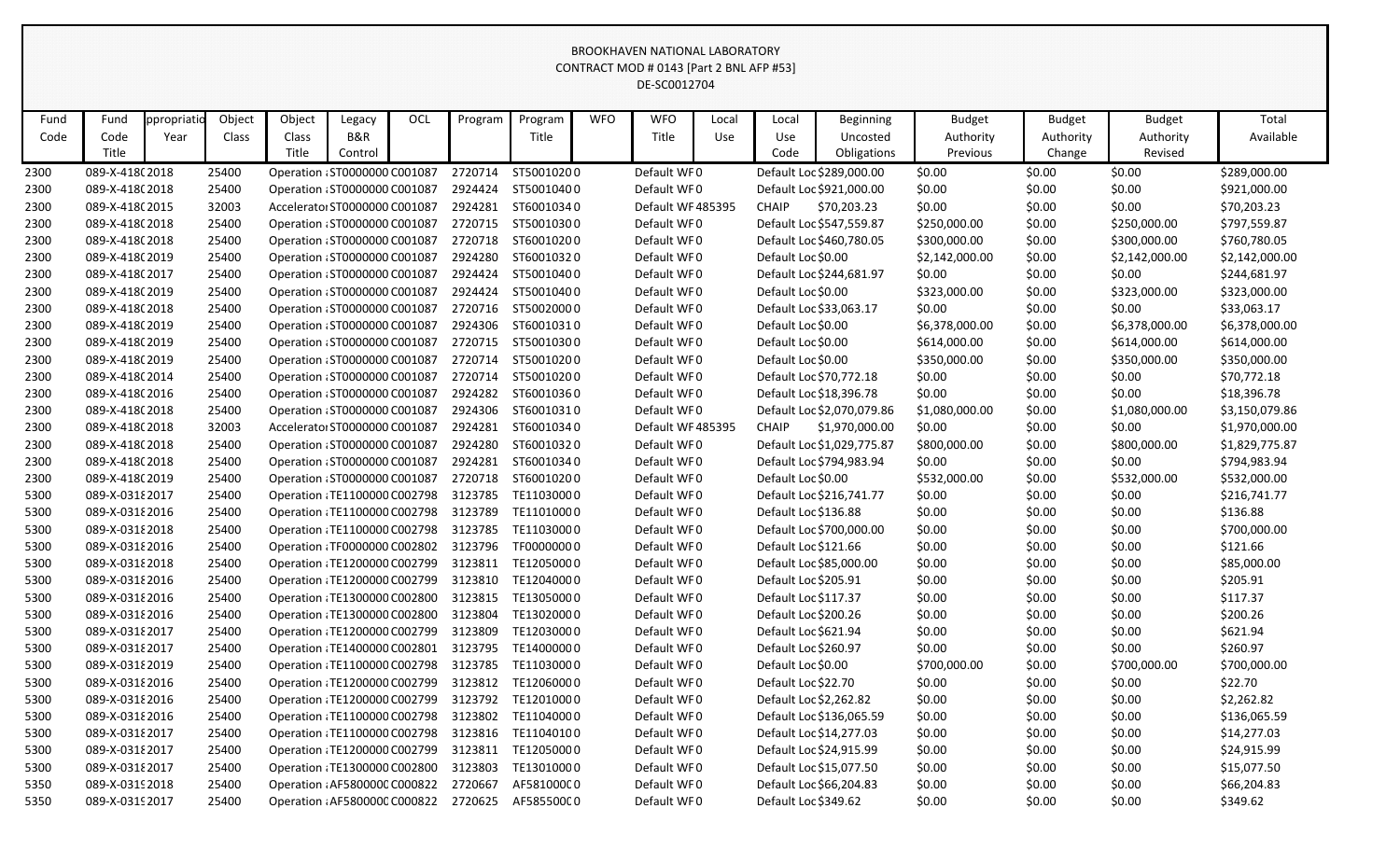|      |                 |            |        |                               |         |     |         |                    |            | CONTRACT MOD # 0143 [Part 2 BNL AFP #53] |       |                         |                            |                |               |                |                |
|------|-----------------|------------|--------|-------------------------------|---------|-----|---------|--------------------|------------|------------------------------------------|-------|-------------------------|----------------------------|----------------|---------------|----------------|----------------|
|      |                 |            |        |                               |         |     |         |                    |            | DE-SC0012704                             |       |                         |                            |                |               |                |                |
|      |                 |            |        |                               |         |     |         |                    |            |                                          |       |                         |                            |                |               |                |                |
| Fund | Fund            | ppropriati | Object | Object                        | Legacy  | OCL | Program | Program            | <b>WFO</b> | <b>WFO</b>                               | Local | Local                   | <b>Beginning</b>           | <b>Budget</b>  | <b>Budget</b> | <b>Budget</b>  | Total          |
| Code | Code            | Year       | Class  | Class                         | B&R     |     |         | Title              |            | Title                                    | Use   | Use                     | Uncosted                   | Authority      | Authority     | Authority      | Available      |
|      | Title           |            |        | Title                         | Control |     |         |                    |            |                                          |       | Code                    | Obligations                | Previous       | Change        | Revised        |                |
| 5350 | 089-X-0319 2018 |            | 25400  | Operation : RC000000C C003241 |         |     | 2720978 | RC050400C0         |            | Default WF0                              |       | Default Loc \$1,959.17  |                            | \$0.00         | \$0.00        | \$0.00         | \$1,959.17     |
| 5350 | 089-X-0319 2013 |            | 25400  | Operation : NT0000000 C003240 |         |     | 2720775 | NT01040000         |            | Default WF0                              |       | Default Loc \$15,625.67 |                            | $-$15,625.67$  | \$0.00        | $-$15,625.67$  | \$0.00         |
| 5350 | 089-X-0319 2018 |            | 25400  | Operation : AF580000C C000822 |         |     | 2720955 | AF58320400         |            | Default WF0                              |       |                         | Default Loc \$600,000.00   | \$0.00         | \$0.00        | \$0.00         | \$600,000.00   |
| 5350 | 089-X-0319 2018 |            | 25400  | Operation : AF580000C C000822 |         |     | 2720874 | AF58320200         |            | Default WF0                              |       | Default Loc \$44,460.21 |                            | \$0.00         | \$0.00        | \$0.00         | \$44,460.21    |
| 5350 | 089-X-03192018  |            | 25400  | Operation : NT0000000 C003240 |         |     | 2720882 | NT04020000         |            | Default WF0                              |       | Default Loc \$82,982.75 |                            | \$0.00         | \$0.00        | \$0.00         | \$82,982.75    |
| 5350 | 089-X-0319 2016 |            | 25400  | Operation : AF040000C C002768 |         |     | 2720880 | AF04400000         |            | Default WF0                              |       | Default Loc \$69.67     |                            | $-569.67$      | \$0.00        | $-569.67$      | \$0.00         |
| 5350 | 089-X-0319 2019 |            | 25400  | Operation : RC000000C C003241 |         |     | 2720978 | RC050400C0         |            | Default WF0                              |       | Default Loc \$0.00      |                            | \$102,000.00   | \$0.00        | \$102,000.00   | \$102,000.00   |
| 5350 | 089-X-0319 2018 |            | 25400  | Operation : AF580000C C000822 |         |     | 2720875 | AF58320300         |            | Default WF0                              |       |                         | Default Loc \$536,000.00   | \$0.00         | \$0.00        | \$0.00         | \$536,000.00   |
| 5350 | 089-X-0319 2018 |            | 25400  | Operation : AF580000C C000822 |         |     | 2720703 | AF58350000         |            | Default WF0                              |       | Default Loc \$9,411.85  |                            | \$0.00         | \$0.00        | \$0.00         | \$9,411.85     |
| 5350 | 089-X-0319 2017 |            | 25400  | Operation : RC000000C C003241 |         |     | 2720918 | RC042400C0         |            | Default WF0                              |       | Default Loc \$368.52    |                            | \$0.00         | \$0.00        | \$0.00         | \$368.52       |
| 5350 | 089-X-0319 2014 |            | 25400  | Operation : AF580000C C000822 |         |     | 2720875 | AF58320300         |            | Default WF0                              |       |                         | Default Loc \$225,721.21   | \$0.00         | \$0.00        | \$0.00         | \$225,721.21   |
| 5350 | 089-X-0319 2019 |            | 25400  | Operation : AF580000C C000822 |         |     | 2720703 | AF58350000         |            | Default WF0                              |       | Default Loc \$0.00      |                            | \$64,184.00    | \$0.00        | \$64,184.00    | \$64,184.00    |
| 5350 | 089-X-0319 2017 |            | 25400  | Operation : AF580000C C000822 |         |     | 2720875 | AF58320300         |            | Default WF0                              |       | Default Loc \$95,817.94 |                            | \$0.00         | \$0.00        | \$0.00         | \$95,817.94    |
| 5350 | 089-X-0319 2018 |            | 25400  | Operation : NT0000000 C003240 |         |     | 2720928 | NT05030000         |            | Default WF0                              |       |                         | Default Loc \$274,950.00   | \$0.00         | \$0.00        | \$0.00         | \$274,950.00   |
| 5350 | 089-X-0319 2019 |            | 25400  | Operation : AF580000C C000822 |         |     | 2720874 | AF58320200         |            | Default WF0                              |       | Default Loc \$0.00      |                            | \$329,563.00   | \$0.00        | \$329,563.00   | \$329,563.00   |
| 5350 | 089-X-0319 2019 |            | 25400  | Operation : RC000000C C003241 |         |     | 2720992 | RC060300C0         |            | Default WF0                              |       | Default Loc \$0.00      |                            | \$125,000.00   | \$0.00        | \$125,000.00   | \$125,000.00   |
| 5350 | 089-X-0319 2017 |            | 25400  | Operation : AF580000C C000822 |         |     | 2720965 | AF58610100         |            | Default WF0                              |       | Default Loc \$880.51    |                            | \$0.00         | \$0.00        | \$0.00         | \$880.51       |
| 5350 | 089-X-0319 2019 |            | 25400  | Operation : AF580000C C000822 |         |     | 2720667 | AF58100000         |            | Default WF0                              |       | Default Loc \$0.00      |                            | \$535,072.00   | \$0.00        | \$535,072.00   | \$535,072.00   |
| 5350 | 089-X-0319 2019 |            | 25400  | Operation : AF580000C C000822 |         |     | 2720875 | AF58320300         |            | Default WF0                              |       | Default Loc \$0.00      |                            | \$39,984.00    | \$0.00        | \$39,984.00    | \$39,984.00    |
| 5450 | 089-X-03212014  |            | 25400  | Operation : BM010000 C000846  |         |     | 1009218 | BM0107000          |            | Default WF0                              |       | Default Loc \$1,252.09  |                            | \$0.00         | \$0.00        | \$0.00         | \$1,252.09     |
| 5450 | 089-X-03212016  |            | 25400  | Operation : HT000000C C002796 |         |     | 1009190 | HT01000000         |            | Default WF 302017                        |       | TCF Fundin \$294.34     |                            | \$0.00         | \$0.00        | \$0.00         | \$294.34       |
| 5450 | 089-X-03212016  |            | 25400  | Operation : ED0000000 C000949 |         |     | 1009209 | ED27010000         |            | Default WF0                              |       |                         | Default Loc \$491,168.00   | \$0.00         | \$0.00        | \$0.00         | \$491,168.00   |
| 5450 | 089-X-03212016  |            | 25400  | Operation : HT0000000 C002796 |         |     | 1009198 | HT080000000        |            | Default WF0                              |       | Default Loc \$714.20    |                            | \$0.00         | \$0.00        | \$0.00         | \$714.20       |
| 5450 | 089-X-03212017  |            | 25400  | Operation : VT000000C C001096 |         |     | 1005556 | VT13010000         |            | Default WF0                              |       | Default Loc \$7,401.00  |                            | \$0.00         | \$0.00        | \$0.00         | \$7,401.00     |
| 5450 | 089-X-03212017  |            | 25400  | Operation : SL0000000 C002911 |         |     |         | 1005616 SL03000000 |            | Default WF0                              |       |                         | Default Loc \$1,144,050.20 | \$0.00         | \$0.00        | \$0.00         | \$1,144,050.20 |
| 5450 | 089-X-03212016  |            | 25400  | Operation : VT000000C C001096 |         |     | 1005556 | VT13010000         |            | Default WF0                              |       | Default Loc \$5,774.29  |                            | \$0.00         | \$0.00        | \$0.00         | \$5,774.29     |
| 5450 | 089-X-03212016  |            | 25400  | Operation : PG0000000 C002840 |         |     | 1005604 | PG04000000         |            | Default WF0                              |       | Default Loc \$40,972.14 |                            | \$0.00         | \$0.00        | \$0.00         | \$40,972.14    |
| 5450 | 089-X-03212018  |            | 25400  | Operation : SL0000000 C002911 |         |     | 1005622 | SL02000000         |            | Default WF0                              |       | Default Loc \$20,000.00 |                            | \$0.00         | \$0.00        | \$0.00         | \$20,000.00    |
| 5450 | 089-X-03212019  |            | 25400  | Operation: HT0000000 C002796  |         |     | 1009190 | HT010000C0         |            | Default WF0                              |       | Default Loc \$0.00      |                            | \$300,000.00   | \$0.00        | \$300,000.00   | \$300,000.00   |
| 5450 | 089-X-03212015  |            | 25400  | Operation : ED0000000 C000949 |         |     | 1009209 | ED27010000         |            | Default WF0                              |       | Default Loc \$38,883.50 |                            | \$0.00         | \$0.00        | \$0.00         | \$38,883.50    |
| 5450 | 089-X-03212014  |            | 25400  | Operation : GT0000000 C002910 |         |     | 1005612 | GT01000000         |            | Default WF0                              |       | Default Loc \$6,283.33  |                            | \$0.00         | \$0.00        | \$0.00         | \$6,283.33     |
| 5450 | 089-X-03212017  |            | 25400  | Operation : HT0000000 C002796 |         |     | 1009190 | HT01000000         |            | Default WF0                              |       | Default Loc \$8,408.74  |                            | \$0.00         | \$0.00        | \$0.00         | \$8,408.74     |
| 5450 | 089-X-03212018  |            | 25400  | Operation : BT0000000 C000848 |         |     | 1004219 | BT03040300         |            | Default WF0                              |       |                         | Default Loc \$668,131.93   | \$0.00         | \$0.00        | \$0.00         | \$668,131.93   |
| 5450 | 089-X-03212017  |            | 25400  | Operation : HT0000000 C002796 |         |     | 2223156 | HT11000000         |            | Default WF0                              |       | Default Loc \$2,577.39  |                            | \$0.00         | \$0.00        | \$0.00         | \$2,577.39     |
| 5450 | 089-X-03212018  |            | 25400  | Operation : GT0000000 C002910 |         |     | 1005613 | GT03000000         |            | Default WF0                              |       |                         | Default Loc \$247,868.06   | \$0.00         | \$0.00        | \$0.00         | \$247,868.06   |
| 5450 | 089-X-03212018  |            | 25400  | Operation : GT0000000 C002910 |         |     | 1005623 | GT020000C0         |            | Default WF0                              |       |                         | Default Loc \$142,141.00   | \$0.00         | \$0.00        | \$0.00         | \$142,141.00   |
| 5450 | 089-X-03212018  |            | 25400  | Operation : HT0000000 C002796 |         |     | 1009190 | HT01000000         |            | Default WF0                              |       |                         | Default Loc \$500,000.00   | \$0.00         | \$0.00        | \$0.00         | \$500,000.00   |
| 5450 | 089-X-03212019  |            | 25400  | Operation : VT000000C C001096 |         |     | 1005554 | VT12010000         |            | Default WF0                              |       | Default Loc \$0.00      |                            | \$2,690,000.00 | \$0.00        | \$2,690,000.00 | \$2,690,000.00 |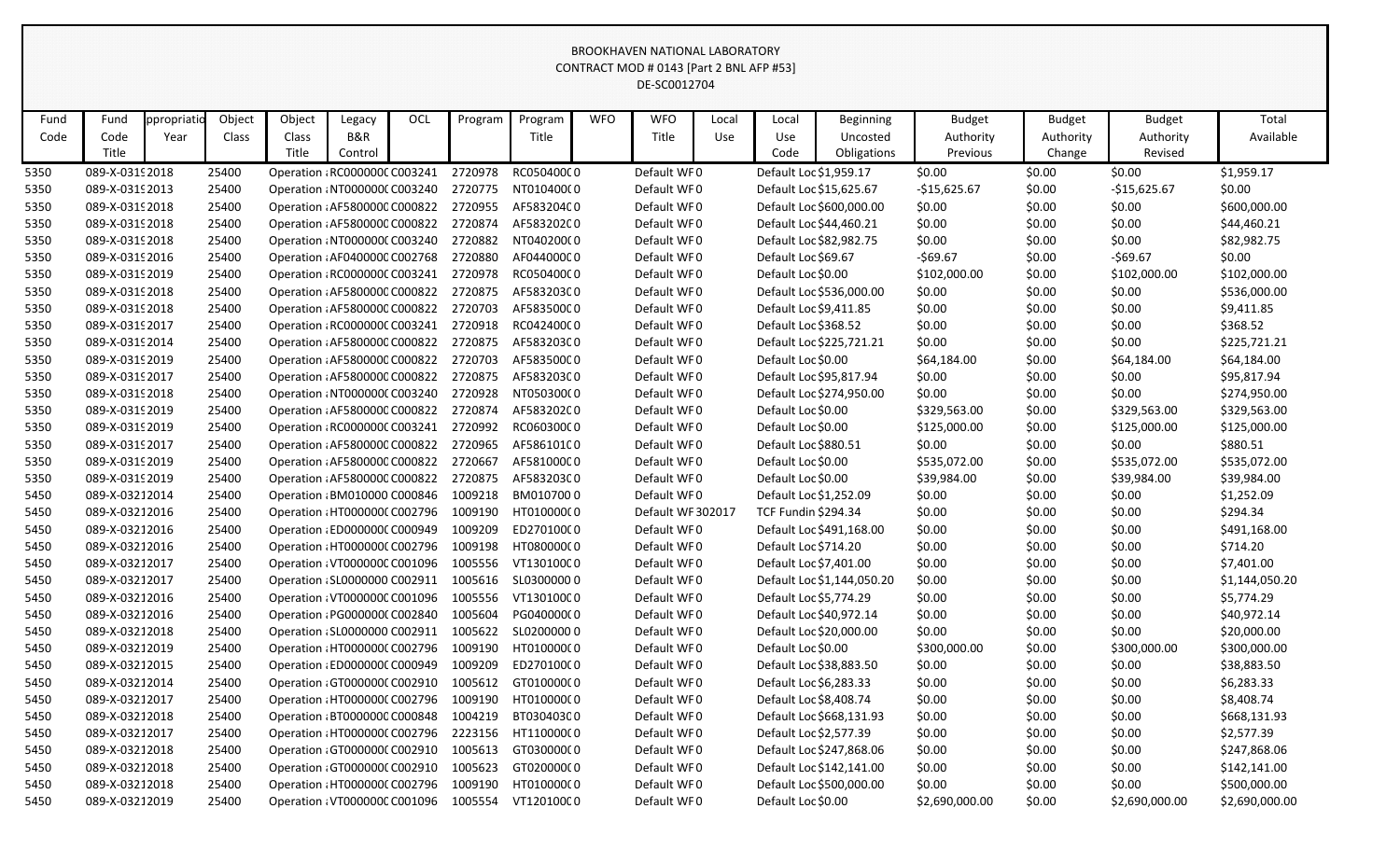|                    |                                                         |                    |                 |                               |               |     |         |                  |            | <b>BROOKHAVEN NATIONAL LABORATORY</b><br>CONTRACT MOD # 0143 [Part 2 BNL AFP #53]<br>DE-SC0012704 |              |                         |                            |                                   |                            |                            |                    |
|--------------------|---------------------------------------------------------|--------------------|-----------------|-------------------------------|---------------|-----|---------|------------------|------------|---------------------------------------------------------------------------------------------------|--------------|-------------------------|----------------------------|-----------------------------------|----------------------------|----------------------------|--------------------|
| Fund<br>Code       | Fund<br>Code                                            | ppropriati<br>Year | Object<br>Class | Object<br>Class               | Legacy<br>B&R | OCL | Program | Program<br>Title | <b>WFO</b> | <b>WFO</b><br>Title                                                                               | Local<br>Use | Local<br>Use            | Beginning<br>Uncosted      | <b>Budget</b><br>Authority        | <b>Budget</b><br>Authority | <b>Budget</b><br>Authority | Total<br>Available |
|                    | Title                                                   |                    |                 | Title                         | Control       |     |         |                  |            |                                                                                                   |              | Code                    | Obligations                | Previous                          | Change                     | Revised                    |                    |
| 5450               | 089-X-03212018                                          |                    | 25400           | Operation : BT0000000 C000848 |               |     | 1004210 | BT01010000       |            | Default WF0                                                                                       |              | Default Loc \$31,868.07 |                            | \$0.00                            | \$0.00                     | \$0.00                     | \$31,868.07        |
| 5450               | 089-X-03212018                                          |                    | 25400           | Operation : VT000000C C001096 |               |     | 1005554 | VT12010000       |            | Default WF0                                                                                       |              |                         | Default Loc \$2,563,089.11 | \$0.00                            | \$0.00                     | \$0.00                     | \$2,563,089.11     |
| 5489               | 089-16/17-2016                                          |                    | 25400           | Operation : 4.56E+08 C003005  |               |     | 6600073 | 4561403584861011 |            | CHAGRGX0302027                                                                                    |              |                         | OTT 16-17 \$139,579.00     | \$0.00                            | \$0.00                     | \$0.00                     | \$139,579.00       |
| 5498               | 089-X-03212017                                          |                    | 25400           | Operation : 4.56E+08 C003005  |               |     | 6600146 | 4561600314860966 |            | <b>CHAGR8730</b>                                                                                  |              | Default Loc \$21,653.25 |                            | \$0.00                            | \$0.00                     | \$0.00                     | \$21,653.25        |
| 5499               | 089-X-03212014                                          |                    | 25400           | Operation : 4.56E+08 C003005  |               |     | 6600072 | 4561403573012882 |            | <b>CRAGR 1930</b>                                                                                 |              | Default Loc \$638.50    |                            | \$0.00                            | \$0.00                     | \$0.00                     | \$638.50           |
| 5499               | 089-X-03212014                                          |                    | 25400           | Operation : 4.56E+08 C003005  |               |     | 6600072 | 4561403573011110 |            | CRAGRS-OI0                                                                                        |              | Default Loc \$45.77     |                            | \$0.00                            | \$0.00                     | \$0.00                     | \$45.77            |
| 5499               | 089-X-03212016                                          |                    | 25400           | Operation : 4.56E+08 C003005  |               |     | 6600072 | 4561403573012199 |            | CRAGR-S-OO                                                                                        |              | Default Loc \$25,808.25 |                            | \$0.00                            | \$0.00                     | \$0.00                     | \$25,808.25        |
| 6600               | 089X0337 2014                                           |                    | 25400           | Operation : CJ0100000 C002599 |               |     | 3166012 | CJ01000000       |            | Default WF0                                                                                       |              | Default Loc \$1,823.77  |                            | \$0.00                            | \$0.00                     | \$0.00                     | \$1,823.77         |
| 6600               | 089X0337 2014                                           |                    | 25400           | Operation : CJ0100000 C002599 |               |     | 3166012 | CJ01000000       |            | Default WF 1249                                                                                   |              | CHARPA-00 \$34,392.47   |                            | \$0.00                            | \$0.00                     | \$0.00                     | \$34,392.47        |
| 6600               | 089X0337 2017                                           |                    | 25400           | Operation : CJ0100000 C002599 |               |     | 3166012 | CJ01000000       |            | Default WF 1352                                                                                   |              |                         | ARPA-E Lat \$180,000.00    | \$0.00                            | \$0.00                     | \$0.00                     | \$180,000.00       |
| 6600               | 089X0337 2016                                           |                    | 25400           | Operation : CJ0100000 C002599 |               |     | 3166012 | CJ01000000       |            | Default WF 1314                                                                                   |              |                         | ARPA-E Lat \$261,155.08    | \$0.00                            | \$0.00                     | \$0.00                     | \$261,155.08       |
| 6600               | 089X0337 2014                                           |                    | 25400           | Operation : CJ0100000 C002599 |               |     | 3166012 | CJ01000000       |            | Default WF 1250                                                                                   |              | CHARPA-00 \$207.88      |                            | \$0.00                            | \$0.00                     | \$0.00                     | \$207.88           |
|                    |                                                         |                    |                 |                               |               |     |         |                  |            |                                                                                                   |              |                         |                            |                                   |                            |                            |                    |
|                    | <b>Non-Appropriated Total</b>                           |                    |                 |                               |               |     |         |                  |            |                                                                                                   |              |                         | \$23,990,556.51            | \$36,912,646.70                   | \$0.00                     | \$36,912,646.70            | \$60,903,203.21    |
|                    | <b>Other Federal Agency Total</b>                       |                    |                 |                               |               |     |         |                  |            |                                                                                                   |              |                         | \$47,998,755.98            | \$8,084,768.63                    | \$0.00                     | \$8,084,768.63             | \$56,083,524.61    |
|                    | <b>DOE Appropriated Total</b>                           |                    |                 |                               |               |     |         |                  |            |                                                                                                   |              |                         |                            | \$241,222,427.47 \$550,933,043.32 | \$420,200.00               | \$551,353,243.32           | \$792,575,670.79   |
|                    |                                                         |                    |                 |                               |               |     |         |                  |            |                                                                                                   |              |                         |                            |                                   |                            |                            |                    |
| <b>SF-30 Total</b> |                                                         |                    |                 |                               |               |     |         |                  |            |                                                                                                   |              |                         |                            | \$313,211,739.96 \$595,930,458.65 | \$420,200.00               | \$596,350,658.65           | \$909,562,398.61   |
|                    |                                                         |                    |                 |                               |               |     |         |                  |            |                                                                                                   |              |                         |                            |                                   |                            |                            |                    |
|                    | <b>FPDS-NG Total [Action Obligation]</b>                |                    |                 |                               |               |     |         |                  |            |                                                                                                   |              |                         |                            |                                   | \$420,200.00               |                            |                    |
|                    | <b>FPDS-NG Total [Base And Exercised Options Value]</b> |                    |                 |                               |               |     |         |                  |            |                                                                                                   |              |                         |                            |                                   | \$420,200.00               |                            |                    |
|                    | <b>FPDS-NG Total [Base And All Options Value]</b>       |                    |                 |                               |               |     |         |                  |            |                                                                                                   |              |                         |                            |                                   | \$420,200.00               |                            |                    |

| <b>Non-Appropriated Total</b>     | \$23,990,556.51 | \$36,912,646.70                   | \$0.00 |
|-----------------------------------|-----------------|-----------------------------------|--------|
| <b>Other Federal Agency Total</b> | \$47,998,755.98 | \$8,084,768.63                    | \$0.00 |
| <b>DOE Appropriated Total</b>     |                 | \$241,222,427.47 \$550,933,043.32 | \$420, |

| <b>FPDS-NG Total [Action Obligation]</b>                | \$420,20 |
|---------------------------------------------------------|----------|
| <b>FPDS-NG Total [Base And Exercised Options Value]</b> | \$420,20 |
| <b>FPDS-NG Total [Base And All Options Value]</b>       | \$420,20 |

Agency Sub-Report

| Obligation Change<br>Amount | Agency                                                  |
|-----------------------------|---------------------------------------------------------|
|                             |                                                         |
| 0.00                        | Work for Others Funds Associated with Federal Agencies: |
| 420,200.00                  | Total DOE Funds:                                        |
| 0.00                        | Total Non-Appropriated Funds:                           |
|                             |                                                         |